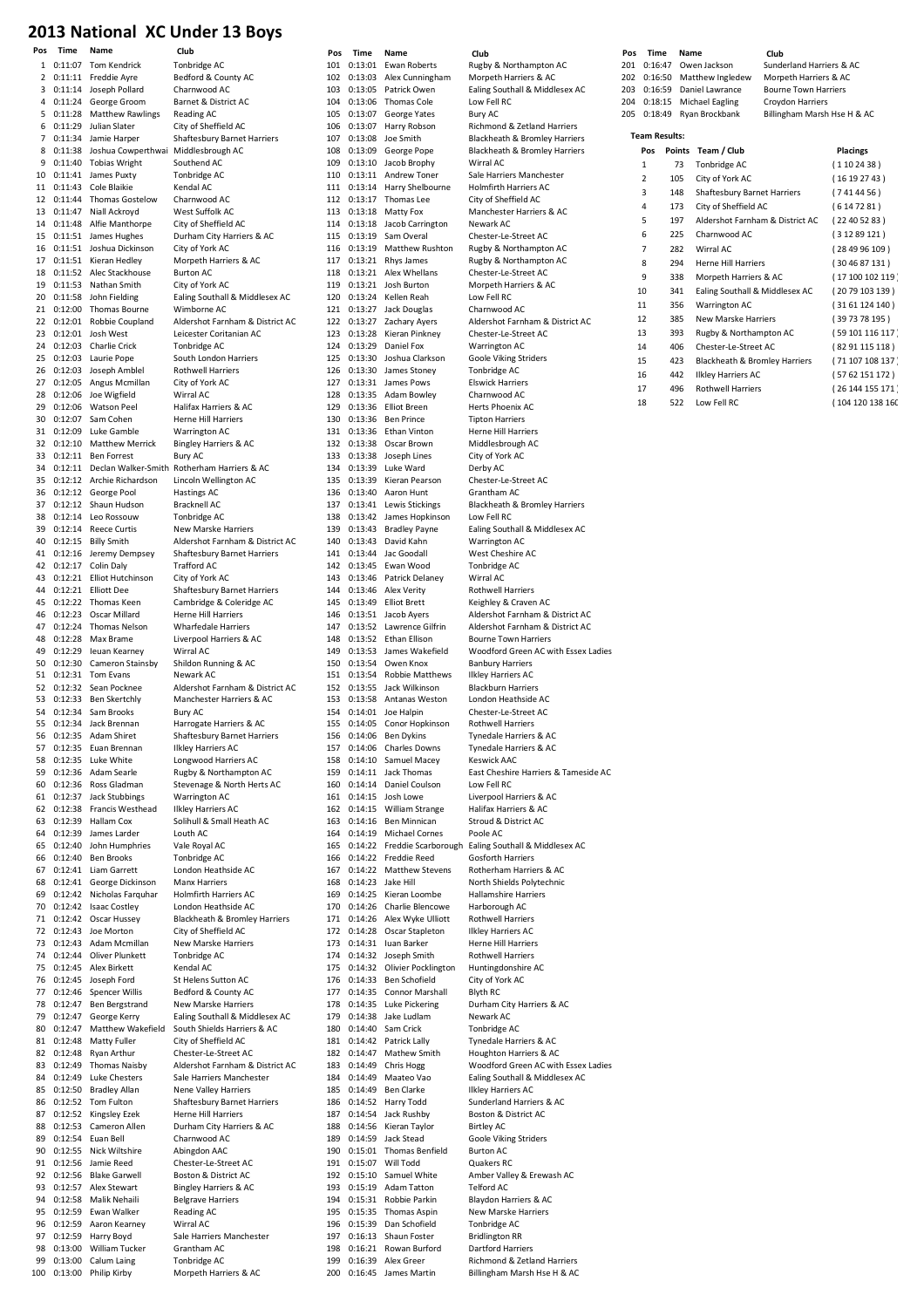### 2013 National XC Under 13 Girls

| 1         | 0:11:26            | Katy Ann McDonald                        | Herne Hill Harriers                      |
|-----------|--------------------|------------------------------------------|------------------------------------------|
| 2         | 0:11:30            | Amelia Lancaster                         | City of Sheffield AC                     |
| 3         | 0:11:33            | Jordan Waine<br>Saskia Millard           | Leicester Coritanian AC                  |
| 4<br>5    | 0:11:40            | 0:11:49 Kathleen Faes                    | <b>Herne Hill Harriers</b>               |
|           |                    |                                          | Tonbridge AC                             |
| 6<br>7    | 0:11:54<br>0:11:57 | Aine Cunningham<br>Kirsty Walker         | Sale Harriers Manchester<br>Reading AC   |
| 8         | 0:12:01            | Alice Moore                              | <b>Barnsley AC</b>                       |
| 9         | 0:12:02            | Jess Rattray                             | Charnwood AC                             |
| 10        |                    | 0:12:09 Abigail Saker                    | Halesowen AC                             |
| 11        | 0:12:13            | Alex Brown                               | Herne Hill Harriers                      |
| 12        | 0:12:14            | Mariella De Lara                         | City of Sheffield AC                     |
| 13        | 0:12:15            | Khai Mhlanga                             | Chelmsford AC                            |
| 14        | 0:12:15            | Naomi Kingston                           | Blackheath & Bromley Harriers            |
| 15        | 0:12:16            | <b>Emily Negus</b>                       | Nuneaton Harriers                        |
| 16        | 0:12:17            | Tabatha Walford                          | <b>Kettering Town Harriers</b>           |
| 17        | 0:12:20            | <b>Stacey Burrows</b>                    | Aldershot Farnham & District AC          |
| 18        | 0:12:22            | Yasmin Austridge                         | Blackheath & Bromley Harriers            |
| 19        | 0:12:27            | Grace Copeland                           | Wimborne AC                              |
| 20        | 0:12:27            | Danielle Stringer                        | Manchester Harriers & AC                 |
| 21        | 0:12:27            | Erin McCaffray                           | Bedford & County AC                      |
| 22        | 0:12:29            | Elena Carey                              | <b>Bracknell AC</b>                      |
| 23        | 0:12:30            | Lucy Miller                              | Liverpool Harriers & AC                  |
| 24        | 0:12:31            | Lauren Murphy                            | West Suffolk AC                          |
| 25        | 0:12:33            | Libby Hedger                             | Middlesbrough AC                         |
| 26        | 0:12:36            | Eloise O'Shaughness                      | Herne Hill Harriers                      |
| 27        | 0:12:36            | Niahm Nugent                             | Sale Harriers Manchester                 |
| 28        | 0:12:37            | Tara De Klerk                            | Aldershot Farnham & District AC          |
| 29        | 0:12:37            | <b>Megan Newton</b>                      | West Suffolk AC                          |
| 30        | 0:12:37            | Mahlah Tomsett                           | <b>Bracknell AC</b>                      |
| 31        | 0:12:38            | Krystina Martindale                      | Wirral AC                                |
| 32        | 0:12:40            | Sophie Morton                            | Chiltern Harriers AC                     |
| 33        | 0:12:41            | <b>Rhian Purves</b>                      | Gosforth Harriers                        |
| 34        | 0:12:42            | Eugenie Cockle                           | Aldershot Farnham & District AC          |
| 35        | 0:12:44            | <b>Eleanor Twite</b>                     | Sale Harriers Manchester                 |
| 36        | 0:12:45            | Chloe Sharp                              | Dartford Harriers                        |
| 37        | 0:12:45            | Lucy-Erin Hunter                         | Darlington Harriers & AC                 |
| 38        | 0:12:46            | Rebecca Jones                            | Stockport Harriers & AC                  |
| 39        | 0:12:46            | Melissa Boyer                            | Warrington AC                            |
| 40        | 0:12:46<br>0:12:47 | Georgina Denham<br><b>Isobel Chaudry</b> | Vale Royal AC<br>Gateshead Harriers & AC |
| 41        |                    |                                          |                                          |
| 42<br>43  | 0:12:47<br>0:12:48 | Hannah Seager<br>Eleanor Here            | Charnwood AC<br>Charnwood AC             |
| 44        | 0:12:48            | <b>Emily Simpson</b>                     | City of Sheffield AC                     |
| 45        | 0:12:48            | Mollie Osullivan                         | Kingston AC & Polytechnic Harriers       |
| 46        | 0:12:49            | Lauren Goddard                           | Warrington AC                            |
| 47        | 0:12:50            | Maisie Relton                            | Bedford & County AC                      |
| 48        | 0:12:50            | <b>Bethan Strange</b>                    | Liverpool Harriers & AC                  |
| 49        | 0:12:50            | Genevieve Allan                          | Tonbridge AC                             |
| 50        | 0:12:50            | Olivia Green                             | Sale Harriers Manchester                 |
| 51        | 0:12:51            | Lizzie Squibbs                           | Aldershot Farnham & District AC          |
|           |                    |                                          |                                          |
| 52        |                    | 0:12:54 Rebekah Kitchener                | Middlesbrough AC                         |
| 53        | 0:12:55            | Eleanor Cohen                            | Tonbridge AC                             |
| 54        | 0:12:55            | <b>Iris Davies</b>                       | Cannock & Stafford AC                    |
| 55        | 0:12:55            | Victoria Merrick                         | <b>Bingley Harriers &amp; AC</b>         |
| 56        | 0:12:56            | Ella Saunders                            | Reading AC                               |
| 57        | 0:12:56            | <b>Emily Bond</b>                        | Thanet RR AC                             |
| 58        | 0:12:57            | Francesca Johnson                        | Bedford & County AC                      |
| 59        | 0:12:58            | Jessica Carlev                           | Ashford AC                               |
| 60        |                    | 0:12:58 Francesca Brint                  | Sale Harriers Manchester                 |
| 61        | 0:12:59            | <b>Beth Barlow</b>                       | Manchester Harriers & AC                 |
| 62        | 0:13:00            | Sammy Bonny                              | Aldershot Farnham & District AC          |
| 63        |                    | 0:13:00 Amy Ratcliffe                    | Aldershot Farnham & District AC          |
| 64        | 0:13:02            | <b>Alice Stiles</b>                      | Manchester Harriers & AC                 |
| 65        | 0:13:03            | Jasmine Gray                             | Tavistock AC                             |
| 66        | 0:13:04            | Sandie Pohlman                           | Chiltern Harriers AC                     |
| 67        | 0:13:04            | Grace De Campos                          | Manchester Harriers & AC                 |
| 68        | 0:13:05            | Katie Noble                              | Darlington Harriers & AC                 |
| 69        | 0:13:06            | Chelsea Williamson                       | <b>Gosforth Harriers</b>                 |
| 70        | 0:13:06            | Lauren Ferris                            | Warrington AC                            |
| 71        | 0:13:06            | Mia Atkinson                             | Charnwood AC                             |
| 72        | 0:13:07            | Scarlet Dale                             | Lancaster & Morecambe AC                 |
| 73        | 0:13:08            | Neve Hudson                              | <b>Bracknell AC</b>                      |
| 74        | 0:13:09            | Natalya Irvine                           | <b>Blackburn Harriers</b>                |
| 75<br>76  | 0:13:10<br>0:13:10 | Emma Wright<br>Laura Dickinson           | Carlisle Aspatria AC<br>Manx Harriers    |
| 77        | 0:13:11            | Megan Moore                              | <b>Tipton Harriers</b>                   |
| 78        | 0:13:12            | Lizzie Cramb                             | Shildon Running & AC                     |
| 79        | 0:13:12            | Camilla Mcknespiey                       | Carlisle Aspatria AC                     |
| 80        | 0:13:13            | Juliet Hodder                            | Wirral AC                                |
| 81        | 0:13:14            | <b>Eimear Griffin</b>                    | <b>Herne Hill Harriers</b>               |
| 82        | 0:13:14            | Niamh Watson                             | Harborough AC                            |
| 83        | 0:13:14            | Laura Kirkham                            | Richmond & Zetland Harriers              |
| 84        | 0:13:15            | <b>Neve Grimes</b>                       | Leicester Coritanian AC                  |
| 85        | 0:13:15            | Faye Ireland                             | Liverpool Harriers & AC                  |
| 86        | 0:13:17            | <b>Molly Shermer</b>                     | Cannock & Stafford AC                    |
| 87        | 0:13:18            | Georgina Mitchell                        | Stratford Upon Avon AC                   |
| 88        | 0:13:19            | Mairead Power                            | Sale Harriers Manchester                 |
| 89        | 0:13:19            | Olivia Allum                             | West Suffolk AC                          |
| 90        | 0:13:19            | Hannah Cookson                           | <b>Blackburn Harriers</b>                |
| 91        | 0:13:21            | Eve Crownshaw                            | Hallamshire Harriers                     |
| 92        | 0:13:22            | Mya Taylor                               | Rotherham Harriers & AC                  |
| 93        | 0:13:23            | Ana Garcia                               | City of Sheffield AC                     |
| 94        | 0:13:23            | Mallisa Sproul                           | Kendal AC                                |
| 95        | 0:13:24            | Mollie Watson                            | Harborough AC                            |
| 96        | 0:13:24            | Maisie Pritchard                         | Bedford & County AC                      |
| 97        | 0:13:25            | Caitlin Dimmick                          | Vale Royal AC                            |
| 98        | 0:13:25            | Eleanor Kenny                            | Manchester Harriers & AC                 |
| 99<br>100 | 0:13:26<br>0:13:26 | Samantha Bland<br>Gemma Walker           | Kendal AC<br>Goole Youth AC              |

|                      | rus        | типе               | name                                   |
|----------------------|------------|--------------------|----------------------------------------|
|                      | 101        |                    | 0:13:27 Ashleigh Armstro               |
|                      | 102        | 0:13:29            | Kelsi Cornish                          |
|                      | 103<br>104 | 0:13:29            | 0:13:29 Lola Tindle<br>Jessica Leslie  |
|                      | 105        | 0:13:31            | Tamsin McGraw                          |
| .r                   | 106        | 0:13:32            | Tia Williams                           |
|                      | 107        | 0:13:32            | Tatiana Cooke                          |
|                      | 108        | 0:13:33            | Charlotte Edward                       |
|                      | 109        | 0:13:34            | Amy Walker                             |
|                      | 110        |                    | 0:13:34 Lucy Thornton                  |
|                      | 111        | 0:13:36            | Alison Curtis                          |
|                      | 112        | 0:13:40            | Laura Bates                            |
|                      | 113        | 0:13:41            | Megan Middletor                        |
| arriers              | 114        | 0:13:42            | <b>Heather Corden</b>                  |
|                      | 115        | 0:13:42            | Katya Hunt                             |
|                      | 116        |                    | 0:13:43 Molly Butterwort               |
| strict AC            | 117        | 0:13:45            | Amber Stevens                          |
| arriers              | 118        | 0:13:46            | Georgina Piper                         |
|                      | 119        | 0:13:46            | Emma Flynn                             |
| ١C                   | 120        |                    | 0:13:47 Harmony Cooper                 |
|                      | 121        |                    | 0:13:49 Megan Taylor                   |
|                      | 122        | 0:13:50            | Anna Whitehead                         |
|                      | 123        |                    | 0:13:50 Phoebe Jeffery                 |
|                      | 124        |                    | 0:13:51 Natasha Harrison               |
|                      | 125        | 0:13:51            | <b>Emily Hughes</b>                    |
|                      | 126        |                    | 0:13:52 Rebecca Hall                   |
| 'r                   | 127        |                    | 0:13:53 Rebecca Wood                   |
| strict AC            | 128        | 0:13:53            | Eli Barnbrook                          |
|                      | 129        | 0:13:55            | Susan Shirling                         |
|                      | 130        |                    | 0:13:56 Danielle Mcminn                |
|                      | 131        | 0:13:58            | Chloe Zmuda                            |
|                      | 132        | 0:13:58            | Katy Livesey                           |
|                      | 133        | 0:13:59            | Annabel Johnson                        |
| strict AC            | 134        | 0:14:00            | <b>Beth Neal</b>                       |
| 'r                   | 135        | 0:14:00            | Jasmine Stevens                        |
| $\ddot{\phantom{0}}$ | 136        | 0:14:01            | Mia Groom                              |
|                      | 137        | 0:14:01            | Alisha Laidler                         |
|                      | 138<br>139 | 0:14:01<br>0:14:02 | Chantelle Haywoo<br>Georgia Bourke     |
|                      | 140        | 0:14:03            | Stephanie Driscol                      |
| C                    | 141        | 0:14:03            | Mollie O'Hanlon                        |
|                      | 142        | 0:14:06            | Tayla Wegg                             |
|                      | 143        | 0:14:06 Elle Carr  |                                        |
|                      | 144        | 0:14:06            | Harriett Vaughan                       |
| ic Harriers          | 145        | 0:14:07            | Miranda Stephen:                       |
|                      | 146        |                    | 0:14:07 Bethan Samuel                  |
|                      | 147        | 0:14:08            | Katherine Flisher                      |
|                      | 148        | 0:14:08            | Georgia Clarke                         |
|                      | 149        | 0:14:09            | Jessica Cook                           |
| 'n                   | 150        | 0:14:09            | Melissa Adkins                         |
| strict AC            | 151        | 0:14:09            | Rhianne Bell                           |
|                      | 152        | 0:14:10            | Amelia Errington                       |
|                      | 153        |                    | 0:14:11 Roisin Lynch                   |
|                      | 154        | 0:14:13            | Annie Stone                            |
|                      | 155        |                    | 0:14:13 Ella Newton                    |
|                      | 156        |                    | 0:14:14 Charlotte Taylor               |
|                      |            |                    | 157 0:14:15 Rachael Jones              |
|                      | 158        | 0:14:15            | Evie Montague                          |
|                      | 159        |                    | 0:14:17 Laura Hand                     |
| ۱ŕ                   | 160        | 0:14:18            | Laura Stewart                          |
| ١Ċ                   | 161        | 0:14:18            | Eva Hardie                             |
| strict AC            | 162        |                    | 0:14:18 Grace Preston                  |
| strict AC            | 163        |                    | 0:14:19 Katie Farndon                  |
| ١C                   | 164        | 0:14:19            | Lily Hardie                            |
|                      | 165        | 0:14:19            | Lucy Mills                             |
|                      | 166        | 0:14:20            | <b>Bethan Morley</b>                   |
| ١C                   | 167        | 0:14:21            | Lea Brown                              |
| Ĵ                    | 168        | 0:14:22            | Megan Driscoll                         |
|                      | 169        |                    | 0:14:23 Isabel Castelow                |
|                      | 170        | 0:14:24            | Alessandra Ricci                       |
|                      | 171        | 0:14:24            | Maddy Jackson                          |
| : AC                 | 172<br>173 | 0:14:25<br>0:14:26 | Tegan Knappy<br>Kate Seymour           |
|                      | 174        | 0:14:28            | <b>Holly Willis</b>                    |
|                      | 175        | 0:14:28            | Natasha Kent                           |
|                      | 176        | 0:14:30            | Darcy Kirwin                           |
|                      | 177        | 0:14:31            | <b>Emily Herron</b>                    |
|                      | 178        | 0:14:32            | Emma Purcell                           |
|                      | 179        | 0:14:32            | Amy Jack                               |
|                      | 180        | 0:14:35            | <b>Emily Lowery</b>                    |
|                      | 181        | 0:14:37            | Eliza Hack                             |
|                      | 182        |                    | 0:14:38 Katriona Brown                 |
| riers                | 183        | 0:14:38            | Jazmine Moss                           |
|                      | 184        |                    | 0:14:38 Miranda Debski                 |
|                      | 185        | 0:14:39            | Sarah Bell                             |
|                      | 186        | 0:14:39            | Sarah Brunton                          |
|                      | 187        | 0:14:40            | <b>Holly Kitching</b>                  |
| :r                   | 188        |                    | 0:14:40 Rachel Rees                    |
|                      | 189        | 0:14:41            | Mollie Relton                          |
|                      | 190        | 0:14:42            | Molly Jeffels                          |
|                      | 191        | 0:14:43            | <b>Erin Peters</b>                     |
| C                    | 192        | 0:14:44            | Libby Cox                              |
|                      | 193        | 0:14:44            | Becky Lister                           |
|                      | 194        |                    | 0:14:45 Maddy Broad                    |
|                      | 195        | 0:14:46            | Innes Orr                              |
|                      | 196        | 0:14:50            | Samantha Baker-J                       |
|                      | 197        | 0:14:52            | Alana Prior                            |
| ١C                   | 198        |                    | 0:14:53 Kate Clelland                  |
|                      | 199        | 0:14:53            | Imogen Gorst<br>200 0:14:56 Tilly Cole |
|                      |            |                    |                                        |

1 Armstrong Blackwell & District AC<br>
rnish Fonbridge AC  $\begin{array}{ccc}\n\text{This is a } & \text{The equation } \\
\text{The equation } & \text{Birel} \\
\text{The equation } & \text{Birel} \\
\end{array}$ **Birtley AC** eslie 1950 Jarrow & Hebburn AC<br>McGraw 14:40 Amber Valley & Erewa 105 McGraw Amber Valley & Erewash AC<br>1995 - Banbury Harriers 106 0:13:32 Tia Williams Banbury Harriers Herne Hill Harriers 108 Edwards Harborough AC 109 Iker Rugby & Northampton AC ornton Lincoln Wellington AC urtis Leicester Coritanian AC<br>1111 112:36 Alewark AC Newark AC 113 Middleton Bedford & County AC Corden Stockport Harriers & AC unt Gosforth Harriers<br>1115 - Concaster AC 111 1116 decrement decrement Doncaster AC<br>116 Mollem Charnwood AC Charnwood AC 118 0:13:46 Georgina Piper Blackheath & Bromley Harriers Iynn Stockport Harriers & AC<br>119 Y Cooper Hastings AC Hastings AC nder Manchester Harriers & AC<br>hitebead Manchester Insuriers **Inswich Harriers** 123 0:13:50 Phoebe Jeffery Chelmsford AC 124 - Harrison Stockport Harriers & AC externalism descriptions and the manchester Harriers & AC 126 Hall Sedgefield Harriers<br>
126 Wood Harrogate Harriers Harrogate Harriers & AC 128 0:13:53 Eli Barnbrook New Marske Harriers 120 112:55 St Helens Sutton AC<br>12:55 Mcminn Trafford AC 130 Mcminn Trafford AC<br>131 Reading AC Reading AC esey Keswick AAC 133 0:13:59 Annabel Johnson Rotherham Harriers & AC al Ealing Southall & Middlesex AC<br>Stevens Charnwood AC Charnwood AC en and Barnet & District AC<br>136 112:01 Morthwell Harriers Rothwell Harriers 138 0:14:01 Chantelle Haywood Newark AC 139 Bourke Stockport Harriers & AC<br>ie Driscoll Kendal AC .<br>Kendal AC 'Hanlon Burton AC egg Basingstoke & Mid Hants AC Rotherham Harriers & AC<br>Bury AC Stephenson Chester-Le-Street AC amuel Forest of Dean AC e Flisher Mansfield Harriers Clarke Leamington Cycling & Athletic Club 149 149 Liverpool Harriers & <mark>AC</mark><br>149 Adkins 14:09 Roval Sutton Coldfield 150 Adkins Royal Sutton Coldfield AC<br>150 Birtley AC ender divided by Bell Birtley AC<br>151 Errington Biroud & D **Stroud & District AC** 153 0:14:11 Roisin Lynch Ealing Southall & Middlesex AC 154 0:14:13 Annie Stone Halifax Harriers & AC **Herne Hill Harriers** e Taylor Blackburn Harriers 157 0:14:15 Rachael Jones Cannock & Stafford AC ntague New Marske Harriers and Sunderland Harriers & AC ewart Ealing Southall & Middlesex AC 161 Houghton Harriers & AC reston Liverpool Harriers & AC 163 0:14:19 Katie Farndon Charnwood AC 164 Houghton Harriers & AC Halifax Harriers & AC Morley Ilkley Harriers AC un Birtley <mark>AC</mark><br>167 - Leeds City niscoll Leeds City AC<br>168 - Leeds City AC<br>Halifax Harrie extelow Halifax Harriers & AC<br>Ira Ricci Ilklev Harriers AC 170 0:14:24 Alessandra Ricci Ilkley Harriers AC ackson Newark AC nappy Keighley & Craven AC n 173 Morpeth Harriers & AC **174 Ilis** Gosforth Harriers Kent Loftus & Whitby AC 176 0:14:30 Darcy Kirwin Blackheath & Bromley Harriers erron Houghton Harriers & AC 178 0:14:32 Emma Purcell Ealing Southall & Middlesex AC 179 bester-Le-Street AC<br>179 Macclesfield Harriers Macclesfield Harriers & AC Richmond & Zetland Harriers Brown Reigate Priory AC Moss Durham City Harriers & AC<br>1 Debski Gosforth Harriers Gosforth Harriers 2<br>185 1185 114:44:59 Sunderland Harriers & AC<br>14:59 Cambridge & Coleridge AC Cambridge & Coleridge AC 187 0:14:40 Holly Kitching Wakefield District Harriers & AC 2018 188 Gosforth Harriers<br>198 Bedford & County 189 0:14:41 Mollie Relton Bedford & County AC .<br>190 Ilkley Harriers AC ers Sedgefield Harriers Blaydon Harriers & AC 193 114:45 Leeds City AC e<br>1946 111 March 2014 Liverpool Harriers & AC Blaydon Harriers & AC 196 13:40 a Baker-Jon Harrogate Harriers & AC ior **Darlington Harriers & AC** 198 0:14:53 Kate Clelland Gateshead Harriers & AC Gorst Kendal AC Bracknell AC

Pos Time Name Club Pos Time Name Club Pos Time Name Club 201 0:14:56 Amber Owens Newark AC<br>202 0:14:56 Lauren Bestwick Blackwell & 202 0:14:56 Lauren Bestwick Blackwell & District AC<br>203 0:14:58 Megan Ellison Bourne Town Harriers 204 0:15:02 Emily Lucass Liverpool Harriers & AC<br>205 0:15:03 Jessica McMeiken Blaydon Harriers & AC 205 0:15:03 Jessica McMeiken Blaydon Harriers & AC<br>206 0:15:05 Grace Oliver Houghton Harriers & A 206 0:15:05 Grace Oliver Houghton Harriers & AC<br>206 0:15:05 Grace Oliver Houghton Harriers & AC<br>207 0:15:06 Emily Elmes Ilkley Harriers AC 208 0:15:08 Katie Mackintosh Newark AC 209 0:15:08 Saskia Hunt Grantham AC<br>210 0:15:13 Olivia Roper Bingley Harrie 211 0:15:16 Phoebe Crockford London Heathside AC<br>212 0:15:17 Sadie Abel Sedgefield Harriers 213 0:15:17 Rosie Fenton Tonbridge AC 214 0:15:17 Courtney Johnson Middlesbrough AC<br>215 0:15:18 Melissa Carter Durham City Harrie 215 0:15:18 Melissa Carter Durham City Harriers & AC<br>216 0:15:23 Vanessa Roper Richmond & Zetland Harrie 216 0:15:23 Vanessa Roper Richmond & Zetland Harriers n:15:25 Molly Bennett 218 0:15:30 Eve Southern Chester-Le-Street AC<br>219 0:15:34 Ella Shouler- Harris Ilkley Harriers AC 219 0:15:34 Ella Shouler-Harris Ilkley Harriers 4<br>220 0:15:35 Christina Moore City of York AC 0:15:35 Christina Moore<br>0:15:36 Ellie Mccormack 221 0:15:36 Ellie Mccormack Croydon Harriers<br>222 0:15:43 Freya Bourke New Marske Har 223 0:15:43 Eva Jeffels Ilkley Harriers AC<br>224 0:15:45 Rebecca Burford Dartford Harriers 224 0:15:45 Rebecca Burford<br>225 0:15:48 Shiva Basu 226 0:15:49 Lauren Sabin Blackwell & District AC<br>227 0:15:50 Macey Bradshaw Birtley AC Macey Bradshaw 228 0:15:50 Jess Burgess Ilkley Harriers AC 229 0:15:50 Laura Knowles Keighley & Craven AC<br>230 0:15:50 Lucy Shutt Bingley Harriers & AC 230 0:15:50 Lucy Shutt Bingley Harriers & AC<br>231 0:15:54 Ellie Rogers Hallamshire Harriers 232 0:15:57 Fiona Oddy Leeds City AC 233 0:15:57 Abbie Little Sunderland Harriers & AC<br>234 0:16:00 Terren-Jay Moody Newark AC 234 0:16:00 Terren-Jay Moody<br>235 0:16:08 Megan Hayes 0:16:08 Megan Hayes Ilkley Harriers AC<br>0:16:10 Kate Carmichael Flswick Harriers 236 0:16:10 Kate Carmichael<br>237 0:16:14 Kyrha Watson 238 0:16:16 Millie Raine Liverpool Harriers & AC<br>239 0:16:17 Lucy Brown Gosforth Harriers 239 0:16:17 Lucy Brown<br>240 0:16:21 Leab Clark 241 0:16:23 Emily Braginton Rothwell Harriers 242 0:16:29 Emma Scarborough Sedgefield Harriers 243 0:16:32 Emily Tully Newark AC<br>244 0:16:33 Rebecca Aspin New Marsk 244 0:16:33 Rebecca Aspin New Marske Harriers<br>245 0:16:40 Laura Kelly Birtley AC  $0:16:40$  Laura Kelly  $0:16:44$  Lucy Brown 246 0:16:44 Lucy Brown Houghton Harriers & AC 247 0:16:56 Nell Moran Ealing Southall & Middlesex AC 248 0:16:57 Kera Nelson Wharfedale Harriers 249 0:16:58 Ebony Sykes Chester-Le-Street AC<br>250 0:16:59 Rachel Finke London Heathside AC 250 0:16:59 Rachel Finke London Heathside AC<br>251 0:17:08 Imogen Liversidge Hallamshire Harriers 251 0:17:08 Imogen Liversidge Hallamshire Harrier<br>252 0:17:11 Charlotte Raw Sedgefield Harriers  $0.17:11$  Charlotte Raw 253 0:17:16 Savannah Lloyd Houghton Harriers & AC<br>254 0:17:17 Robyn Bennett Flswick Harriers 254 0:17:17 Robyn Bennett Elswick Harriers<br>255 0:17:26 Rhiannon Woolerton Burton AC 2.<br>Rhiannon Woolerton 256 0:17:31 Eleanor Miller Newark AC 257 0:17:32 Beth Edwards Charnwood AC 258 0:17:38 Francis Keightley Reading AC<br>259 0:18:01 Holly Huntley Elswick Harriers 0:18:01 Holly Huntley 260 0:18:11 Daisy Pope Elswick Harriers<br>261 0:18:39 Ellen Savles Rothwell Harriers 261 0:18:39 Ellen Sayles 262 0:18:46 Emily Baldwin Richmond & Zetland Harriers 263 0:19:22 Tilly Owens Newark AC 264 0:19:22 Lauren Owens Newark AC Team Results:

**Bourne Town Harriers** Ilkley Harriers AC Bingley Harriers & AC Sedgefield Harriers 2.<br>New Marske Harriers Ealing Southall & Middlesex AC Hallamshire Harriers Chester-Le-Street AC **Bourne Town Harriers** 

| Pos |      | Points Team / Club              | <b>Placings</b>   |
|-----|------|---------------------------------|-------------------|
| 1   | 42   | <b>Herne Hill Harriers</b>      | (141126)          |
| 2   | 118  | Sale Harriers Manchester        | (6273550)         |
| 3   | 130  | Aldershot Farnham & District AC | (17283451)        |
| 4   | 151  | City of Sheffield AC            | (2124493)         |
| 5   | 165  | Charnwood AC                    | (9424371)         |
| 6   | 209  | Tonbridge AC                    | (54953102)        |
| 7   | 212  | Manchester Harriers & AC        | (20616467)        |
| 8   | 222  | Bedford & County AC             | (21475896)        |
| 9   | 305  | Liverpool Harriers & AC         | (234885149)       |
| 10  | 325  | Bracknell AC                    | (223073200)       |
| 11  | 326  | Blackheath & Bromley Harriers   | (14 18 118 176)   |
| 12  | 391  | <b>Gosforth Harriers</b>        | (33 69 115 174)   |
| 13  | 395  | Stockport Harriers & AC         | (38 114 119 124)  |
| 14  | 452  | Reading AC                      | (756 131 258)     |
| 15  | 532  | Kendal AC                       | (94 99 140 199)   |
| 16  | 622  | Newark AC                       | (112 138 171 201) |
| 17  | 625  | Ealing Southall & Middlesex AC  | (134 153 160 178) |
| 18  | 648  | <b>Birtley AC</b>               | (103 151 167 227) |
| 19  | 708  | Houghton Harriers & AC          | (161 164 177 206) |
| 20  | 733  | <b>Ilkley Harriers AC</b>       | (166 170 190 207) |
| 21  | 742  | Richmond & Zetland Harriers     | (83 181 216 262)  |
| 22  | 752  | New Marske Harriers             | (128 158 222 244) |
| 23  | 771  | Sedgefield Harriers             | (126 191 212 242) |
| 24  | 779  | Chester-Le-Street AC            | (145 179 218 237) |
| 25  | 1009 | <b>Flswick Harriers</b>         | (236 254 259 260) |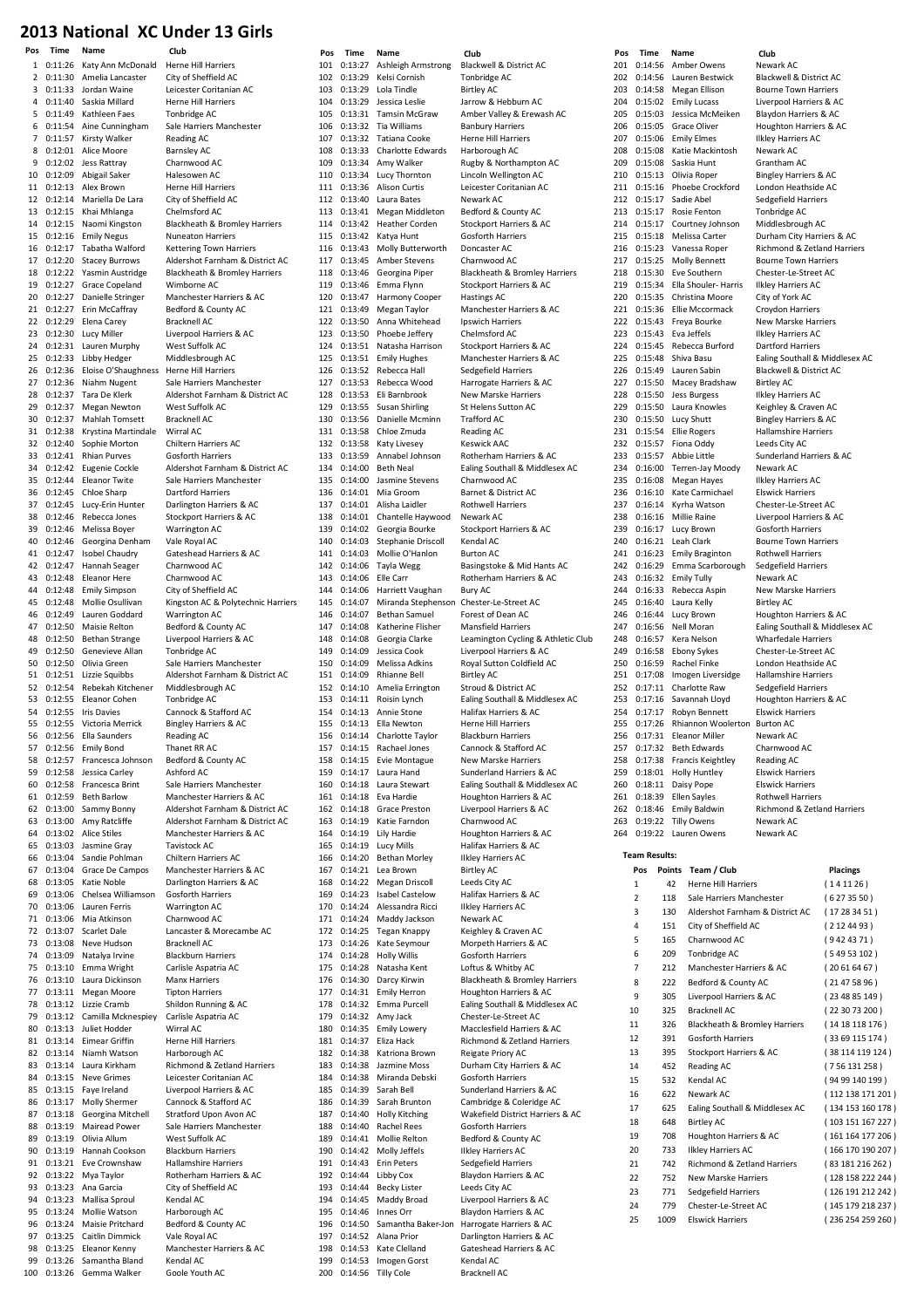#### 2013 National XC Under 15 Boys

| Pos | Time              | Name                                   | Club                                                     | Pos | Time                 | Name                               | Club                                | Pos | Time                 | Name   |                             | Club          |
|-----|-------------------|----------------------------------------|----------------------------------------------------------|-----|----------------------|------------------------------------|-------------------------------------|-----|----------------------|--------|-----------------------------|---------------|
|     |                   | 1 0:15:02 Daniel Evans                 | Warrington AC                                            |     | 101 0:17:38          | Omar Harhara                       | Croydon Harriers                    | 201 | 0:20:16              |        | Christopher Jones           | Ipswi         |
|     | $2 \quad 0:15:14$ | Ben Dijkstra                           | Leicester Coritanian AC                                  | 102 | 0:17:38              | Jack Donnelly                      | Blaydon Harriers & AC               | 202 | 0:20:16              |        | <b>Luke Phillips</b>        | Sund          |
|     |                   | 3 0:15:25 Nathan Gibson                | Aldershot Farnham & District AC                          | 103 | 0:17:39              | Tom Holland                        | Bedford & County AC                 | 203 | 0:20:17              |        | Samuel Williams             |               |
|     |                   |                                        |                                                          |     |                      |                                    |                                     |     | 0:20:21              |        |                             | Morp          |
| 4   | 0:15:27           | Stephen Ferroni                        | Brighton & Hove AC                                       | 104 |                      | 0:17:41 Cameron Marshall           | Nene Valley Harriers                | 204 |                      |        | <b>Martin Clarke</b>        | Bour          |
|     | 5 0:15:35         | Alex Hampsen                           | Nene Valley Harriers                                     | 105 |                      | 0:17:41 Harry Freeman              | Corby AC                            | 205 | 0:20:27              |        | Tyler Ludlam                | Newa          |
|     | 60:15:37          | George Elliott                         | Chelmsford AC                                            | 106 | 0:17:44              | Tom Brown                          | <b>Tipton Harriers</b>              | 206 | 0:20:32              |        | Ben Mitchell                | Houg          |
| 7   | 0:15:37           | Tyler Hutchinson                       | City of York AC                                          | 107 | 0:17:46              | James Wood                         | Darlington Harriers & AC            | 207 | 0:20:36              |        | Iman Nadew                  | Hern          |
| 8   | 0:15:40           | Hugo Milner                            | Derby AC                                                 | 108 | 0:17:46              | Peter Mumford                      | Notts AC                            | 208 | 0:20:40              |        | Harry Butterworth           | Donc          |
| 9   |                   | 0:15:42 Mahamed Mahamed Southampton AC |                                                          | 109 | 0:17:49              | Ryan Doubtfire                     | Liverpool Harriers & AC             | 209 |                      |        | 0:20:42 James Pickering     | Ilkley        |
| 10  |                   | 0:15:43 Joe Armstrong                  | Gateshead Harriers & AC                                  | 110 | 0:17:49              | Charlie Stead                      | Goole Viking Striders               | 210 | 0:20:47              |        | Kieton Pearson              | Sund          |
|     | 11 0:15:43        | Jonathan Shields                       | City of Sheffield AC                                     |     | 111 0:17:49          | <b>Thomas Slack</b>                | <b>Hallamshire Harriers</b>         |     | 211 0:21:00          |        | Owen Martin                 | Harro         |
|     |                   |                                        |                                                          |     |                      |                                    |                                     |     |                      |        |                             |               |
|     |                   | 12 0:15:43 Alfie Thompson              | Leicester Coritanian AC                                  |     | 112 0:17:49          | Harry Grace                        | Aldershot Farnham & District AC     |     | 212 0:21:10          |        | Michael Oku-Ampofo Newl     |               |
|     |                   | 13 0:15:44 Jack Boswell                | Aldershot Farnham & District AC                          |     | 113 0:17:50          | Sam Tarry                          | Manchester Harriers & AC            | 213 | 0:21:20              |        | James Green                 | Heat          |
|     | 14 0:15:47        | Alasdair Kinloch                       | Tonbridge AC                                             |     | 114 0:17:50          | Christian Woods                    | Liverpool Harriers & AC             | 214 | 0:21:25              |        | Sam Mccready                | Alder         |
|     |                   | 15 0:15:57 Jamie Goodge                | Tonbridge AC                                             | 115 |                      | 0:17:52 Jay Hornby                 | Stockport Harriers & AC             | 215 | 0:21:41              |        | Robert Brunton              | Caml          |
| 16  |                   | 0:15:59 Jason Sotheran                 | Wimborne AC                                              |     |                      | 116 0:17:53 Ben Hardy              | <b>Mansfield Harriers</b>           | 216 | 0:21:44              |        | Callum Houseman             | Cann          |
|     |                   | 17 0:16:01 Adam Roden                  | Sale Harriers Manchester                                 | 117 |                      | 0:17:54 Oliver Bowling             | Nene Valley Harriers                | 217 | 0:21:48              |        | Joe Sykes                   | Nott:         |
|     |                   |                                        |                                                          |     |                      |                                    |                                     |     |                      |        |                             |               |
|     | 18 0:16:03        | Ryan Beale                             | Rotherham Harriers & AC                                  | 118 |                      | 0:17:56 Thomas Hunter              | Darlington Harriers & AC            | 218 | 0:21:49              |        | James Greer                 | Richr         |
| 19  |                   | 0:16:03 Christopher Durney             | <b>Preston Harriers</b>                                  |     | 119 0:17:57          | Kane Smith                         | Rotherham Harriers & AC             | 219 | 0:21:57              |        | Karolis Narvalas            | Ealing        |
| 20  | 0:16:04           | Ed Olsen                               | <b>Herne Hill Harriers</b>                               | 120 | 0:17:58              | James Beeks                        | Basingstoke & Mid Hants AC          | 220 | 0:21:57              |        | <b>Connor Cass</b>          | <b>Billin</b> |
|     |                   | 21 0:16:07 Emile Cairess               | <b>Bingley Harriers &amp; AC</b>                         |     | 121 0:17:58          | Matthew De Lara                    | City of Sheffield AC                |     | 221 0:22:07          |        | <b>Taylor Reece</b>         | Woo           |
|     |                   | 22 0:16:08 Mukhtar Farah               | Ealing Southall & Middlesex AC                           |     |                      | 122 0:18:00 Zach Meakin            | Charnwood AC                        |     | 222 0:22:22          |        | Benjamin Mcgee              | Halifa        |
|     |                   | 23 0:16:11 Charlie Mills               | Aldershot Farnham & District AC                          | 123 | 0:18:02              | Ewan Cassidy                       | <b>Elswick Harriers</b>             | 223 | 0:22:23              |        | Sam Quinn                   | Sund          |
|     |                   |                                        |                                                          |     |                      |                                    |                                     |     |                      |        |                             |               |
|     |                   | 24 0:16:11 Khalid Ali-Ahmed            | Shaftesbury Barnet Harriers                              | 124 |                      | 0:18:03 Feysel Nadew               | <b>Herne Hill Harriers</b>          |     | <b>Team Results:</b> |        |                             |               |
|     |                   | 25 0:16:12 Chris Brown                 | <b>Trafford AC</b>                                       | 125 |                      | 0:18:04 Lewis Pryke                | City of York AC                     |     |                      |        |                             |               |
| 26  |                   | 0:16:13 Harry Moore                    | <b>Barnsley AC</b>                                       | 126 |                      | 0:18:04 Chris Ward                 | Newark AC                           |     | Pos                  | Points | Team / Club                 |               |
|     |                   | 27 0:16:15 Stanley Willis              | Bedford & County AC                                      | 127 |                      | 0:18:05 Josh Mcmillan              | New Marske Harriers                 |     | 1                    | 76     | Aldershot Farnham & D       |               |
| 28  |                   | 0:16:15 Donnacha Maguire               | Manchester Harriers & AC                                 | 128 |                      | 0:18:06 Thomas Kerr                | <b>Ilkley Harriers AC</b>           |     | $\overline{2}$       | 94     | Tonbridge AC                |               |
| 29  |                   | 0:16:18 Joshua Schofield               | City of York AC                                          | 129 | 0:18:06              | <b>Callum Mullins</b>              | Bedford & County AC                 |     |                      |        |                             |               |
| 30  |                   | 0:16:18 Euan Nicholls                  | Tonbridge AC                                             | 130 | 0:18:08              | Joel Till                          | Goole Viking Striders               |     | 3                    | 121    | Leicester Coritanian AC     |               |
|     |                   |                                        |                                                          |     |                      |                                    |                                     |     | 4                    | 166    | City of York AC             |               |
|     |                   | 31 0:16:21 Ryan Babcock                | Trafford AC                                              |     | 131 0:18:09          | Adam Weightman                     | <b>Alnwick Harriers</b>             |     | 5                    | 249    | Bedford & County AC         |               |
|     |                   | 32 0:16:25 Callum Wilson               | Doncaster AC                                             |     | 132 0:18:09          | <b>Chris Davies</b>                | <b>Tipton Harriers</b>              |     |                      |        |                             |               |
| 33  | 0:16:26           | Jake Lonsdale                          | <b>Trafford AC</b>                                       | 133 | 0:18:10              | Ruaridh Mon- Willia                | <b>Ilkley Harriers AC</b>           |     | 6                    | 250    | Sale Harriers Manchest      |               |
|     |                   | 34 0:16:27 Euan Gilchrist              | Sale Harriers Manchester                                 | 134 | 0:18:10              | <b>Conor Davies</b>                | <b>Manx Harriers</b>                |     | $\overline{7}$       | 263    | Trafford AC                 |               |
|     |                   | 35 0:16:27 Chris Cohen                 | Tonbridge AC                                             | 135 |                      | 0:18:11 Kieron Connor              | Croydon Harriers                    |     |                      |        |                             |               |
|     |                   |                                        |                                                          |     |                      |                                    |                                     |     | $\bf 8$              | 290    | City of Sheffield AC        |               |
| 36  |                   | 0:16:28 Tom Clarke                     | Liverpool Harriers & AC                                  | 136 |                      | 0:18:12 Luke Chapman               | Hull Achilles AC                    |     | $\boldsymbol{9}$     | 324    | Derby AC                    |               |
|     | 37 0:16:29        | Dan Rickards                           | Aldershot Farnham & District AC                          | 137 |                      | 0:18:17 Will Baker                 | Nene Valley Harriers                |     | 10                   | 346    | Liverpool Harriers & AC     |               |
| 38  |                   | 0:16:35 Stuart Brown                   | Tonbridge AC                                             | 138 |                      | 0:18:18 Dylan Barnes               | Derby AC                            |     |                      |        |                             |               |
| 39  |                   | 0:16:35 Robert Huckle                  | Cambridge & Coleridge AC                                 | 139 | 0:18:20              | Nathan Bekele                      | Herne Hill Harriers                 |     | $11\,$               | 363    | <b>Nene Valley Harriers</b> |               |
| 40  | 0:16:35           | William Collumb                        | <b>Rothwell Harriers</b>                                 | 140 |                      | 0:18:21 Jack Bentley               | Halifax Harriers & AC               |     | 12                   | 383    | Herne Hill Harriers         |               |
|     | 41 0:16:39        | Christy O'Brien                        | Sale Harriers Manchester                                 | 141 |                      | 0:18:22 Jarod Lewis                | Morpeth Harriers & AC               |     | 13                   | 427    | Croydon Harriers            |               |
|     |                   |                                        |                                                          |     |                      |                                    |                                     |     |                      |        |                             |               |
|     |                   | 42 0:16:40 Jack Turner                 | Stroud & District AC                                     | 142 |                      | 0:18:22 Charlie Brackenboro        | Croydon Harriers                    |     | 14                   | 455    | Ealing Southall & Middl     |               |
| 43  |                   | 0:16:43 Rashid Riyad                   | Ealing Southall & Middlesex AC                           | 143 |                      | 0:18:23 Thomas Hubbard             | Newark AC                           |     | 15                   | 463    | Gateshead Harriers & A      |               |
|     |                   | 44 0:16:45 Devon Stead                 | Rotherham Harriers & AC                                  | 144 |                      | 0:18:23 Jonathan Anderson          | Tynedale Harriers & AC              |     | 16                   | 481    | Blackheath & Bromley        |               |
| 45  |                   | 0:16:45 Ben Musgrove                   | Rugby & Northampton AC                                   | 145 |                      | 0:18:28 Thomas Mount               | Gateshead Harriers & AC             |     |                      |        |                             |               |
| 46  | 0:16:46           | Cameron Smith                          | Leicester Coritanian AC                                  | 146 | 0:18:28              | Sam Rogers                         | Lewes AC                            |     | 17                   | 547    | Darlington Harriers & A     |               |
|     | 47 0:16:46        | Nathan Davies                          | Shaftesbury Barnet Harriers                              | 147 | 0:18:28              | Richard Slade                      | Chiltern Harriers AC                |     | 18                   | 585    | Morpeth Harriers & AC       |               |
|     |                   | 0:16:47 Fergus Robinson                | Tynedale Harriers & AC                                   | 148 |                      | 0:18:30 Oliver Cooper              | Thanet RR AC                        |     | 19                   | 743    | Halifax Harriers & AC       |               |
| 48  |                   |                                        |                                                          |     |                      |                                    |                                     |     |                      |        |                             |               |
| 49  | 0:16:48           | Rob Spalding                           | <b>Croydon Harriers</b>                                  | 149 |                      | 0:18:31 James Dryburgh             | Darlington Harriers & AC            |     | 20                   | 773    | Sunderland Harriers &       |               |
|     | 50 0:16:48        | Toby Ralph                             | Tonbridge AC                                             | 150 |                      | 0:18:31 Callum Barker              | <b>Herne Hill Harriers</b>          |     |                      |        |                             |               |
|     |                   | 51 0:16:50 Bryn Smith                  | Aldershot Farnham & District AC                          |     |                      | 151 0:18:31 Austin Herbert         | Nene Valley Harriers                |     |                      |        |                             |               |
|     |                   | 52 0:16:52 Sam Garratt                 | <b>New Marske Harriers</b>                               |     | 152 0:18:33 Joe Kirk |                                    | Gateshead Harriers & AC             |     |                      |        |                             |               |
|     |                   | 53 0:16:52 George Lewis                | East Cheshire Harriers & Tameside AC                     | 153 |                      | 0:18:33 Marco Arcuri               | Blackheath & Bromley Harriers       |     |                      |        |                             |               |
|     |                   | 54 0:16:52 Max Steward                 | East Cheshire Harriers & Tameside AC                     | 154 |                      | 0:18:36 Luke Kelly                 | <b>Birtley AC</b>                   |     |                      |        |                             |               |
|     |                   |                                        |                                                          |     |                      |                                    |                                     |     |                      |        |                             |               |
|     |                   | 55 0:16:53 Ben Read                    | Wakefield District Harriers & AC                         |     |                      | 155 0:18:37 Andrew Farguhar        | Holmfirth Harriers AC               |     |                      |        |                             |               |
|     |                   | 56 0:16:53 Tom Angell                  | Bedford & County AC                                      |     |                      | 156 0:18:37 Joe Kirtley            | Gateshead Harriers & AC             |     |                      |        |                             |               |
| 57  |                   | 0:16:55 Ashley Waterson                | City Of Norwich AC                                       | 157 | 0:18:38              | <b>Thomas Yarrow</b>               | Hallamshire Harriers                |     |                      |        |                             |               |
| 58  |                   | 0:16:55 Jack Spence                    | City of York AC                                          | 158 | 0:18:42              | Daniel Brint                       | Sale Harriers Manchester            |     |                      |        |                             |               |
|     |                   | 59 0:16:57 Piers Copeland              | Wimborne AC                                              | 159 |                      | 0:18:42 Matthew Witchalls          | Blackheath & Bromley Harriers       |     |                      |        |                             |               |
| 60  | 0:16:59           | Cameron Innes                          | Coventry Godiva Harriers                                 | 160 |                      | 0:18:43 Luke Hack                  | Richmond & Zetland Harriers         |     |                      |        |                             |               |
|     |                   | 61 0:16:59 Luke Beeby                  | Leicester Coritanian AC                                  |     |                      | 161 0:18:44 Sam Avis               | Tonbridge AC                        |     |                      |        |                             |               |
|     |                   |                                        |                                                          |     |                      |                                    |                                     |     |                      |        |                             |               |
|     |                   | 62 0:17:00 Luke Piper                  | East Cheshire Harriers & Tameside AC                     | 162 | 0:18:44              | George Tostevin                    | Lancaster & Morecambe AC            |     |                      |        |                             |               |
|     |                   | 63 0:17:01 Will Mullins                | Bedford & County AC                                      | 163 |                      | 0:18:44 Sam Simone                 | Reading AC                          |     |                      |        |                             |               |
|     |                   | 64 0:17:02 George Mills                | Harrogate Harriers & AC                                  | 164 |                      | 0:18:45 James Donoghue             | Richmond & Zetland Harriers         |     |                      |        |                             |               |
| 65  |                   | 0:17:03 Oliver Dane                    | City of Sheffield AC                                     | 165 |                      | 0:18:45 Lavell Pierre              | <b>Holmfirth Harriers AC</b>        |     |                      |        |                             |               |
| 66  |                   | 0:17:03 Ryan Green                     | Morpeth Harriers & AC                                    | 166 | 0:18:47              | <b>Philip Nesom</b>                | City of York AC                     |     |                      |        |                             |               |
|     |                   | 67 0:17:04 Alex Brown                  | Houghton Harriers & AC                                   | 167 |                      | 0:18:48 Oliver Freer               | Leicester Coritanian AC             |     |                      |        |                             |               |
| 68  |                   | 0:17:04 Amrik Gill                     | Leicester Coritanian AC                                  | 168 |                      | 0:18:50 Ethan Edwards              | Shildon Running & AC                |     |                      |        |                             |               |
|     |                   |                                        |                                                          |     |                      |                                    |                                     |     |                      |        |                             |               |
| 69  |                   | 0:17:05 Jordan Wood                    | Cambridge & Coleridge AC                                 | 169 |                      | 0:18:51 Alexander Hepburn          | Bedford & County AC                 |     |                      |        |                             |               |
|     |                   | 70 0:17:05 James Graves                | Tonbridge AC                                             | 170 |                      | 0:18:51 George Patterson           | Wirral AC                           |     |                      |        |                             |               |
|     |                   | 71 0:17:06 Peter Cook                  | Reading AC                                               |     |                      | 171 0:18:51 Max Ferrari            | <b>Herne Hill Harriers</b>          |     |                      |        |                             |               |
|     |                   | 72 0:17:07 Peter Jarvis                | City of York AC                                          |     |                      | 172 0:18:53 Sean Haycock           | Sedgefield Harriers                 |     |                      |        |                             |               |
|     |                   | 73 0:17:07 Shay Ward                   | Stockport Harriers & AC                                  | 173 |                      | 0:18:57 Joseph O'Hara              | Darlington Harriers & AC            |     |                      |        |                             |               |
|     |                   | 74 0:17:08 Matthew Barnes              | Pendle AC                                                | 174 |                      | 0:18:57 Alex Warren                | <b>Trafford AC</b>                  |     |                      |        |                             |               |
| 75  | 0:17:08           | Jon Owen                               | Vale Royal AC                                            | 175 | 0:18:58              | Jacob Hopkins                      | Morpeth Harriers & AC               |     |                      |        |                             |               |
|     | 76 0:17:09        |                                        |                                                          |     | 176 0:18:59          | Chris Bell                         |                                     |     |                      |        |                             |               |
|     |                   | Patrick Magner                         | Stockport Harriers & AC                                  |     |                      |                                    | Sunderland Harriers & AC            |     |                      |        |                             |               |
|     |                   | 77 0:17:10 James Brennan               | Shaftesbury Barnet Harriers                              | 177 |                      | 0:18:59 Mason Dietrich **          | London Heathside AC n/s             |     |                      |        |                             |               |
| 78  |                   | 0:17:11 Bailey Stickings               | Blackheath & Bromley Harriers                            | 178 |                      | 0:19:03 Jack Holman                | Halesowen AC                        |     |                      |        |                             |               |
| 79  |                   | 0:17:12 Luke Spear                     | City Of Norwich AC                                       | 179 |                      | 0:19:11 James Young                | Blyth RC                            |     |                      |        |                             |               |
|     |                   | 80 0:17:12 Kieran Walker               | Sedgefield Harriers                                      | 180 |                      | 0:19:13 Thomas O'Donoghue Derby AC |                                     |     |                      |        |                             |               |
|     |                   | 81 0:17:15 Matthew Ward                | Derby AC                                                 |     |                      | 181 0:19:15 Duncan Macdonald       | Wirral AC                           |     |                      |        |                             |               |
|     |                   |                                        |                                                          |     |                      |                                    |                                     |     |                      |        |                             |               |
|     |                   | 82 0:17:17 Luke Cooper                 | Hastings AC                                              |     |                      | 182 0:19:18 Tom Whitley            | Kingston upon Hull AC               |     |                      |        |                             |               |
|     |                   | 83 0:17:19 Robert Dykes                | Warrington AC                                            | 183 |                      | 0:19:18 Luca Taylor                | Blackheath & Bromley Harriers       |     |                      |        |                             |               |
|     |                   |                                        | 84 0:17:21 Pascal Bouttier-Butle Leicester Coritanian AC | 184 |                      | 0:19:20 Jack Harlowe               | Reading AC                          |     |                      |        |                             |               |
|     |                   | 85 0:17:21 Daniel Skinner              | Lincoln Wellington AC                                    | 185 |                      | 0:19:24 Jack Smith                 | Sunderland Harriers & AC            |     |                      |        |                             |               |
|     |                   | 86 0:17:22 Callum Outerside            | Blaydon Harriers & AC                                    | 186 |                      | 0:19:27 Callum Martin              | Billingham Marsh Hse H & AC         |     |                      |        |                             |               |
| 87  |                   | 0:17:22 Elliott Colman                 | Liverpool Harriers & AC                                  | 187 |                      | 0:19:28 Charlie Birro              | Halifax Harriers & AC               |     |                      |        |                             |               |
|     |                   |                                        |                                                          |     |                      |                                    |                                     |     |                      |        |                             |               |
| 88  |                   | 0:17:23 Thomas Taylor                  | Manchester Harriers & AC                                 | 188 | 0:19:29              | Harry Cavell                       | Woodford Green AC with Essex Ladies |     |                      |        |                             |               |
| 89  |                   | 0:17:23 Jethro McGraw                  | Amber Valley & Erewash AC                                | 189 |                      | 0:19:31 Niall Graham               | Lancaster & Morecambe AC            |     |                      |        |                             |               |
|     |                   | 90 0:17:23 William Parsons             | Vale Royal AC                                            | 190 |                      | 0:19:34 Reece Farren               | Ealing Southall & Middlesex AC      |     |                      |        |                             |               |
|     |                   | 91 0:17:24 Charlie Davis               | Blackheath & Bromley Harriers                            | 191 | 0:19:37              | Sam Cottrell                       | Blackwell & District AC             |     |                      |        |                             |               |
|     | 92 0:17:26        | Tiarnan Crorken                        | Pendle AC                                                | 192 | 0:19:38              | Tom Rogerson                       | Liverpool Harriers & AC             |     |                      |        |                             |               |
|     |                   | 93 0:17:27 Joseph Hibbert              | City of Sheffield AC                                     | 193 |                      | 0:19:38 Jack Hodkinson             | <b>Stafford Harriers</b>            |     |                      |        |                             |               |
|     |                   |                                        |                                                          |     |                      | 0:19:41 Emerson James              |                                     |     |                      |        |                             |               |
|     |                   | 94 0:17:27 Ryan Ashforth               | Cannock & Stafford AC                                    | 194 |                      |                                    | Halifax Harriers & AC               |     |                      |        |                             |               |
|     |                   | 95 0:17:29 Scott Rowatt                | Tonbridge AC                                             |     |                      | 195 0:19:42 Tomas Wadajo           | Herne Hill Harriers                 |     |                      |        |                             |               |
| 96  |                   | 0:17:29 Oliver Dickinson               | <b>Wells City Harriers</b>                               | 196 | 0:19:43              | Robbie Sproul                      | Kendal AC                           |     |                      |        |                             |               |
|     |                   | 97 0:17:33 Hedley Hardcastle           | Derby AC                                                 | 197 |                      | 0:19:58 Nathan Linsley             | Gateshead Harriers & AC             |     |                      |        |                             |               |
| 98  |                   | 0:17:35 Alex Mcbain                    | Wirral AC                                                | 198 | 0:19:59              | Mitchell Horne                     | <b>Bexley AC</b>                    |     |                      |        |                             |               |
| 99  |                   | 0:17:37 Cameron Wilson                 | Tonbridge AC                                             | 199 | 0:20:03              | Dane Lawrence                      | Croydon Harriers                    |     |                      |        |                             |               |
|     |                   | 100 0:17:38 Billy Black                | Herne Hill Harriers                                      |     |                      | 200 0:20:11 Conor Mccarthy         | Ealing Southall & Middlesex AC      |     |                      |        |                             |               |
|     |                   |                                        |                                                          |     |                      |                                    |                                     |     |                      |        |                             |               |

#### 101 0:17:38 Omar Harhara Croydon Harriers<br>102 0:17:38 Jack Donnelly Blaydon Harriers & AC 102 0:17:38 Jack Donnelly Blaydon Harriers & AC 103  $0:17:39$  Tom Holland 104 0:17:41 Cameron Marshall Nene Valley Harriers 105 0:17:41 Harry Freeman Corby AC<br>106 0:17:44 Tom Brown Tipton Harriers  $106$  0:17:44 Tom Brown 107 0:17:46 James Wood Darlington Harriers & AC 108 0:17:46 Peter Mumford Notts AC 109 0:17:49 Ryan Doubtfire Liverpool Harriers & AC 110 0:17:49 Charlie Stead 111 0:17:49 Thomas Slack Hallamshire Harriers<br>112 0:17:49 Harry Grace Aldershot Farnham & 113 0:17:50 Sam Tarry Manchester Harriers & AC 114 0:17:50 Christian Woods Liverpool Harriers & AC 115 0:17:52 Jay Hornby Stockport Harriers<br>116 0:17:53 Ben Hardy Mansfield Harriers 116 0:17:53 Ben Hardy Mansfield Harriers 117  $0:17:54$  Oliver Bowling 118 0:17:56 Thomas Hunter Darlington Harriers & AC 119 0:17:57 Kane Smith<br>120 0:17:58 James Beeks 121  $0:17:58$  Matthew De Lara 122 0:18:00 Zach Meakin Charnwood AC 123 0:18:02 Ewan Cassidy Elswick Harriers 124 0:18:03 Feysel Nadew Herne Hill Harriers<br>125 0:18:04 Lewis Pryke City of York AC 125 0:18:04 Lewis Pryke 126 0:18:04 Chris Ward Newark AC<br>127 0:18:05 Josh Mcmillan New Marske Harriers  $127$  0:18:05 Josh Mcmillan 128 0:18:06 Thomas Kerr Ilkley Harriers AC<br>129 0:18:06 Callum Mullins Bedford & County AC 129 0:18:06 Callum Mullins Bedford & County AC 130 0:18:08 Joel Till Goole Viking Str<br>131 0:18:09 Adam Weightman Alnwick Harriers 131 0:18:09 Adam Weightman 132 0:18:09 Chris Davies Tipton Harriers 133 0:18:10 Ruaridh Mon- Willia Ilkley Harriers AC 134 0:18:10 Conor Davies Manx Harriers 135 0:18:11 Kieron Connor Croydon Harrier<br>136 0:18:12 Luke Chanman Hull Achilles AC 136 0:18:12 Luke Chapman 137 0:18:17 Will Baker Nene Valley Harriers 138 0:18:18 Dylan Barnes Derby AC 139 0:18:20 Nathan Bekele Herne Hill Harriers 140  $0.18.21$  Jack Bentley 141 0:18:22 Jarod Lewis Morpeth Harriers & AC 142 0:18:22 Charlie Brackenboro Croydon Harriers 143 0:18:23 Thomas Hubbard Newark AC<br>144 0:18:23 Jonathan Anderson Tynedale Harriers & AC 144 0:18:23 Jonathan Anderson Tynedale Harriers & AC 145  $0:18:28$  Thomas Mount 146 0:18:28 Sam Rogers Lewes AC 147 0:18:28 Richard Slade Chiltern Harriers AC 148 0:18:30 Oliver Cooper Thanet RR AC 149 0:18:31 James Dryburgh Darlington Harriers & AC 150 0:18:31 Callum Barker Herne Hill Harriers 151 0:18:31 Austin Herbert<br>152 0:18:33 Joe Kirk 155 0:18:37 Andrew Farquhar Holmfirth Harriers AC 156 0:18:37 Joe Kirtley Gateshead Harriers & AC 157 0:18:38 Thomas Yarrow Hallamshire Harriers 158 0:18:42 Daniel Brint Sale Harriers Manchester<br>159 0:18:42 Matthew Witchalls Blackheath & Bromley Harriers 159 0:18:42 Matthew Witchalls 160 0:18:43 Luke Hack Richmond & Zetland Harriers 161  $0:18:44$  Sam Avis 163 0:18:44 Sam Simone Reading AC 164 0:18:45 James Donoghue Richmond & Zetland Harriers 165 0:18:45 Lavell Pierre Holmfirth Harrie<br>166 0:18:47 Philip Nesom City of York AC 166 0:18:47 Philip Nesom 167 0:18:48 Oliver Freer Leicester Coritanian AC 168 0:18:50 Ethan Edwards Shildon Running & AC 169 0:18:51 Alexander Hepburn Bedford &<br>170 0:18:51 George Patterson Wirral AC 170 0:18:51 George Patterson 171 0:18:51 Max Ferrari Herne Hill Harriers 172 0:18:53 Sean Haycock Sedgefield Harriers 173 0:18:57 Joseph O'Hara Darlington Harriers & AC 174 0:18:57 Alex Warren 175 0:18:58 Jacob Hopkins Morpeth Harriers & AC<br>176 0:18:59 Chris Bell Sunderland Harriers & AC 176 0:18:59 Chris Bell 177 0:18:59 Mason Dietrich \*\* London Heathside AC n/s 178 0:19:03 Jack Holman Halesowen AC<br>179 0:19:11 James Young Blyth RC 179 0:19:11 James Young 180 0:19:13 Thomas O'Donoghue Derby AC 181 0:19:15 Duncan Macdonald Wirral AC 182 0:19:18 Tom Whitley Kingston upon Hull AC 183 0:19:18 Luca Taylor Blackheath & Bromley Harriers 184 0:19:20 Jack Harlowe 185 0:19:24 Jack Smith Sunderland Harriers & AC<br>186 0:19:27 Callum Martin Billingham Marsh Hse H & 187 0:19:28 Charlie Birro Halifax Harriers & AC 188 0:19:29 Harry Cavell Woodford Green AC with Essex Ladies 190 0:19:34 Reece Farren Ealing Southall & Middlesex AC 191  $0.1937$  Sam Cottrell 192 0:19:38 Tom Rogerson Liverpool Harriers & AC 193 0:19:38 Jack Hodkinson Stafford Harriers 194 0:19:41 Emerson James Halifax Harriers & <br>195 0:19:42 Tomas Wadajo Herne Hill Harriers 195 0:19:42 Tomas Wadajo Herne Hill<br>196 0:19:43 Robbie Sproul Kendal AC 196 0:19:43 Robbie Sproul 197 0:19:58 Nathan Linsley Gateshead Harriers & AC 198 0:19:59 Mitchell Horne Bexley AC<br>199 0:20:03 Dane Lawrence Croydon Harriers 199 0:20:03 Dane Lawrence

| 201        |                      |               |                                           |                                                   |                  |  |  |  |
|------------|----------------------|---------------|-------------------------------------------|---------------------------------------------------|------------------|--|--|--|
|            | 0:20:16              |               | Christopher Jones                         | Ipswich Harriers                                  |                  |  |  |  |
| 202        | 0:20:16              |               | <b>Luke Phillips</b>                      | Sunderland Harriers & AC                          |                  |  |  |  |
| 203        | 0:20:17              |               | Samuel Williams                           | Morpeth Harriers & AC                             |                  |  |  |  |
| 204        | 0:20:21              |               | Martin Clarke                             | <b>Bourne Town Harriers</b>                       |                  |  |  |  |
| 205        | 0:20:27              |               | <b>Tyler Ludlam</b>                       | Newark AC                                         |                  |  |  |  |
| 206<br>207 | 0:20:32<br>0:20:36   |               | <b>Ben Mitchell</b><br>Iman Nadew         | Houghton Harriers & AC                            |                  |  |  |  |
| 208        | 0:20:40              |               | Harry Butterworth                         | <b>Herne Hill Harriers</b>                        |                  |  |  |  |
| 209        | 0:20:42              |               | James Pickering                           | Doncaster AC<br><b>Ilkley Harriers AC</b>         |                  |  |  |  |
| 210        | 0:20:47              |               | Kieton Pearson                            | Sunderland Harriers & AC                          |                  |  |  |  |
| 211        | 0:21:00              |               | Owen Martin                               | Harrogate Harriers & AC                           |                  |  |  |  |
| 212        | 0:21:10              |               | Michael Oku-Ampofo Newham & Essex Beagles |                                                   |                  |  |  |  |
| 213        | 0:21:20              |               | James Green                               | <b>Heaton Harriers</b>                            |                  |  |  |  |
| 214        | 0:21:25              |               | Sam Mccready                              | Aldershot Farnham & District AC                   |                  |  |  |  |
| 215        | 0:21:41              |               | Robert Brunton                            | Cambridge & Coleridge AC                          |                  |  |  |  |
| 216        | 0:21:44              |               | Callum Houseman                           | Cannock & Stafford AC                             |                  |  |  |  |
| 217        | 0:21:48              |               | Joe Sykes                                 | Notts AC                                          |                  |  |  |  |
| 218        | 0:21:49              |               | James Greer                               | Richmond & Zetland Harriers                       |                  |  |  |  |
| 219        | 0:21:57              |               | Karolis Narvalas                          | Ealing Southall & Middlesex AC                    |                  |  |  |  |
| 220        | 0:21:57              |               | Connor Cass                               | Billingham Marsh Hse H & AC                       |                  |  |  |  |
| 221        | 0:22:07              |               | <b>Taylor Reece</b>                       | Woodford Green AC with Essex Ladi                 |                  |  |  |  |
| 222        | 0:22:22              |               | Benjamin Mcgee                            | Halifax Harriers & AC<br>Sunderland Harriers & AC |                  |  |  |  |
| 223        | 0:22:23              |               | Sam Quinn                                 |                                                   |                  |  |  |  |
|            | <b>Team Results:</b> |               |                                           |                                                   |                  |  |  |  |
|            | Pos                  | <b>Points</b> | Team / Club                               |                                                   | <b>Placings</b>  |  |  |  |
|            | 1                    | 76            | Aldershot Farnham & District AC           |                                                   | (3132337)        |  |  |  |
|            | $\overline{2}$       | 94            | Tonbridge AC                              |                                                   | (14 15 30 35)    |  |  |  |
|            |                      |               |                                           |                                                   |                  |  |  |  |
|            | 3<br>121             |               |                                           |                                                   | (2124661)        |  |  |  |
|            | 4                    | 166           | Leicester Coritanian AC                   |                                                   |                  |  |  |  |
|            |                      |               | City of York AC                           |                                                   | (7295872)        |  |  |  |
|            | 5                    | 249           | Bedford & County AC                       |                                                   | (275663103)      |  |  |  |
|            | 6                    | 250           | Sale Harriers Manchester                  |                                                   | (173441158)      |  |  |  |
|            | 7                    | 263           | <b>Trafford AC</b>                        |                                                   | (25 31 33 174)   |  |  |  |
|            | 8                    | 290           | City of Sheffield AC                      |                                                   | (116593121)      |  |  |  |
|            | 9                    | 324           | Derby AC                                  |                                                   | (88197138)       |  |  |  |
|            | 10                   | 346           | Liverpool Harriers & AC                   |                                                   | (3687109114)     |  |  |  |
|            | 11                   | 363           | Nene Valley Harriers                      |                                                   | (5104117137)     |  |  |  |
|            | 12                   | 383           | <b>Herne Hill Harriers</b>                |                                                   | (20 100 124 139) |  |  |  |
|            | 13                   | 427           | Croydon Harriers                          |                                                   | (49 101 135 142) |  |  |  |
|            | 14                   | 455           | Ealing Southall & Middlesex AC            |                                                   | (2243190200)     |  |  |  |
|            | 15                   | 463           | Gateshead Harriers & AC                   |                                                   | (10 145 152 156) |  |  |  |
|            | 16                   | 481           | Blackheath & Bromley Harriers             |                                                   | (78 91 153 159)  |  |  |  |
|            | 17                   | 547           | Darlington Harriers & AC                  |                                                   | (107 118 149 173 |  |  |  |
|            | 18                   | 585           | Morpeth Harriers & AC                     |                                                   | (66 141 175 203) |  |  |  |
|            | 19                   | 743           | Halifax Harriers & AC                     |                                                   | (140 187 194 222 |  |  |  |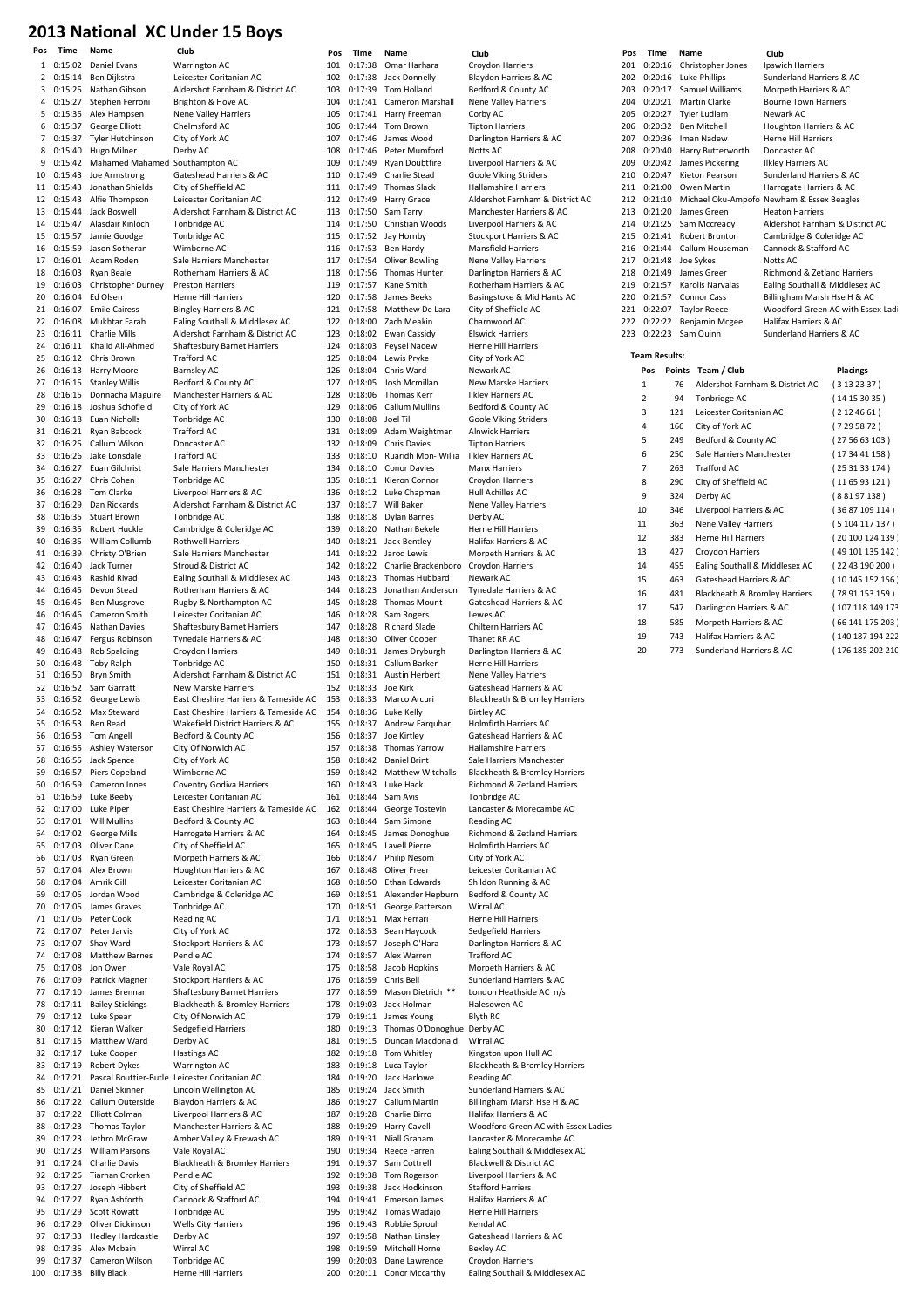### 2013 National XC Under 15 Girls

| Pos      | Time                  | Name                                          | Club                                                        | Pos        | Time                   | Name                                                         | Club                                                         | Pos        | Time                 | Name       |                                          | Club                                               |                                 |
|----------|-----------------------|-----------------------------------------------|-------------------------------------------------------------|------------|------------------------|--------------------------------------------------------------|--------------------------------------------------------------|------------|----------------------|------------|------------------------------------------|----------------------------------------------------|---------------------------------|
|          |                       | 1 0:17:12 Lucy Jones                          | Charnwood AC                                                | 102        |                        | 0:20:32 Shannon Riskey                                       | Blackheath & Bromley Harriers                                | 203        | 0:29:35              |            | Alice Mead                               | Lancaster & Morecambe AC                           |                                 |
| 2        |                       | 0:17:18 Harriet Knowles-Jone Warrington AC    |                                                             | 103        | 0:20:33                | Claire Jones                                                 | Harrogate Harriers & AC                                      | 204        | 0:29:53              |            | Victoria Shepherd                        | Sedgefield Harriers                                |                                 |
| 3<br>4   | 0:17:24<br>0:17:25    | Sabrina Sinha<br>Katy Whiteoak                | <b>Cambridge Harriers</b><br>Stockport Harriers & AC        | 105        | 104 0:20:36<br>0:20:37 | Kirstin Sutherland<br><b>Beth Foster</b>                     | Windsor Slough Eton & Hounslow AC<br>Wirral AC               | 205<br>206 | 0:30:06              |            | Abigail Brown<br>0:30:17 Philippa Hughes | Ealing Southall & Middlesex AC<br>Croydon Harriers |                                 |
| 5        | 0:17:39               | Rosie Johnson                                 | Liverpool Pembroke & Sefton H & AC                          | 106        | 0:20:39                | Megan Williams                                               | Chelmsford AC                                                | 207        | 0:31:00              |            | <b>Keating Walters</b>                   | Newark AC                                          |                                 |
| 6        | 0:17:44               | Grace Goddard                                 | <b>Bracknell AC</b>                                         | 107        | 0:20:39                | Millie Cassidy                                               | <b>Elswick Harriers</b>                                      | 208        |                      |            | 0:32:41 Rachael Jones                    | Houghton Harriers & AC                             |                                 |
| 7        | 0:17:50               | Laura Mullin                                  | Charnwood AC                                                | 108        |                        | 0:20:42 Charlotte Jewell                                     | Morpeth Harriers & AC                                        |            | <b>Team Results:</b> |            |                                          |                                                    |                                 |
| 8<br>9   | 0:17:57<br>0:17:59    | Sophie Tooley<br>Mona Jõppinen                | West Suffolk AC<br>Aldershot Farnham & District AC          | 109        | 0:20:45<br>110 0:20:48 | Polly Smith<br>Molly Ripley                                  | Huntingdonshire AC<br>Newark AC                              |            |                      |            | Pos Points Team / Club                   |                                                    | <b>Placings</b>                 |
| 10       | 0:18:01               | Elizabeth Greenwoo                            | <b>Blackburn Harriers</b>                                   |            | 111 0:20:50            | Ellie Drake                                                  | Diss & District AC                                           |            | 1                    | 69         | Charnwood AC                             |                                                    | (172932)                        |
| 11       | 0:18:06               | Grace Handley                                 | <b>Blackburn Harriers</b>                                   | 112        | 0:20:52                | Katie Oakley                                                 | Bolton United Harriers & AC                                  |            | 2                    | 75         | <b>Bracknell AC</b>                      |                                                    | (6151935)                       |
|          | 12 0:18:11            | Niamh Brown                                   | Reigate Priory AC                                           |            |                        | 113 0:20:52 Caitlin Tevendale                                | <b>Hallamshire Harriers</b>                                  |            | 3                    | 139        | Aldershot Farnham & District AC          |                                                    | (9203872)                       |
| 13       | 0:18:13<br>14 0:18:14 | Emma Clapton<br>Hannah Morton                 | Scarborough AC<br>Chiltern Harriers AC                      | 114<br>115 | 0:20:53<br>0:20:55     | Hannah Featherston<br><b>Courtney Marshall</b>               | Sedgefield Harriers<br>Ealing Southall & Middlesex AC        |            | 4                    | 143        | Warrington AC                            |                                                    | (2263778)                       |
|          | 15 0:18:15            | Hope Goddard                                  | <b>Bracknell AC</b>                                         | 116        |                        | 0:20:56 Chloe Broad                                          | Vale Royal AC                                                |            | 5                    | 205        | Herne Hill Harriers                      |                                                    | (34456264)                      |
| 16       | 0:18:16               | Phillippa Chambers                            | Gateshead Harriers & AC                                     | 117        | 0:20:57                | Katie Mladenovic                                             | Solihull & Small Heath AC                                    |            | 6                    | 233        | <b>Blackburn Harriers</b>                |                                                    | (101176136)                     |
| 17       | 0:18:16               | Hannah Thear                                  | <b>Chiltern Harriers AC</b>                                 | 118        |                        | 0:21:01 Phoebe Crawford                                      | City of York AC                                              |            | 7                    | 261        | Chelmsford AC                            |                                                    | (2133101106)                    |
| 18       | 0:18:17               | Katie Lowery                                  | Macclesfield Harriers & AC                                  | 119        | 0:21:03                | Alice Daniel                                                 | Charnwood AC                                                 |            | 8                    | 265        | Stockport Harriers & AC                  |                                                    | (44059162)                      |
| 19       | 0:18:19               | Siannah Rayment<br>20 0:18:21 Daisy D'santos  | <b>Bracknell AC</b><br>Aldershot Farnham & District AC      | 120        | 0:21:05<br>121 0:21:05 | Rebecca Dancer<br>Elizabeth Hardcastle                       | <b>Hallamshire Harriers</b><br>Louth AC                      |            | 9                    | 274        | Blackheath & Bromley Harriers            |                                                    | (235693102)                     |
| 21       | 0:18:22               | Jodie Judd                                    | Chelmsford AC                                               | 122        | 0:21:07                | Charlotte Kelly                                              | Luton AC                                                     |            | 10                   | 337        | <b>Hallamshire Harriers</b>              |                                                    | (5054113120)                    |
|          | 22 0:18:23            | Georgia Fear                                  | <b>Highgate Harriers</b>                                    | 123        | 0:21:08                | Serena Moore                                                 | Leicester Coritanian AC                                      |            | 11                   | 348        |                                          | Windsor Slough Eton & Hounslow                     | (3183104130)                    |
|          | 23 0:18:24            | Georgina Taylor                               | Blackheath & Bromley Harriers                               |            |                        | 124 0:21:11 Eleanor Boyle                                    | Bury AC                                                      |            | 12<br>13             | 380<br>421 | Newark AC<br>Gateshead Harriers & AC     |                                                    | (48 94 110 128)<br>(1665165175) |
| 24<br>25 | 0:18:24<br>0:18:28    | Sophie Markwick<br>Alice Newcombe             | Hastings AC<br>Cambridge & Coleridge AC                     | 125<br>126 | 0:21:15                | 0:21:13 Naomi Carty<br>Aileen Kearney                        | Croydon Harriers<br>Wirral AC                                |            | 14                   | 448        | Tonbridge AC                             |                                                    | (5382149164)                    |
| 26       | 0:18:33               | Elizabeth Smith                               | <b>Warrington AC</b>                                        | 127        | 0:21:15                | Gemma Clark                                                  | Middlesbrough AC                                             |            | 15                   | 457        | <b>Ilkley Harriers AC</b>                |                                                    | (6086150161)                    |
|          |                       | 27 0:18:35 Sophia Brennan                     | Liverpool Harriers & AC                                     | 128        |                        | 0:21:21 Charlotte Ripley                                     | Newark AC                                                    |            | 16                   | 473        | Harrogate Harriers & AC                  |                                                    | (90 103 129 151)                |
| 28       | 0:18:39               | Rosie Dale                                    | Lancaster & Morecambe AC                                    | 129        |                        | 0:21:22 Millie Gray                                          | Harrogate Harriers & AC                                      |            | 17                   | 495        | Harrow AC                                |                                                    | (8191147176)                    |
| 29<br>30 | 0:18:44<br>0:18:47    | Hannah Cox<br>Katie Astin                     | Charnwood AC<br><b>Manx Harriers</b>                        | 130<br>131 | 0:21:24                | 0:21:23 Jess Peppal<br>Leah Herrington                       | Windsor Slough Eton & Hounslow AC<br>Scarborough AC          |            | 18                   | 495        | City of York AC                          |                                                    | (9599118183)                    |
|          | 31 0:18:51            | Kathryn Ditton                                | Windsor Slough Eton & Hounslow AC                           |            | 132 0:21:25            | Flora Whyte                                                  | Sale Harriers Manchester                                     |            | 19                   | 550        | Reading AC                               |                                                    | (85 143 144 178 )               |
|          | 32 0:18:51            | Elizabeth Mulvaney                            | Charnwood AC                                                | 133        | 0:21:28                | Eleanor Daglish                                              | Houghton Harriers & AC                                       |            | 20                   | 564        | Leicester Coritanian AC                  |                                                    | (79 123 173 189)                |
| 33       | 0:18:52               | Cameron Venton                                | Chelmsford AC                                               |            | 134 0:21:29            | Alannah Newell                                               | East Cheshire Harriers & Tameside AC                         |            | 21                   | 581        | <b>Bexley AC</b>                         |                                                    | (74 156 157 194)                |
| 34       | 0:18:53<br>35 0:18:54 | Alice Setyabule<br>Hannah Willis              | Herne Hill Harriers<br><b>Bracknell AC</b>                  | 135<br>136 | 0:21:30                | Saskia Sharpe<br>0:21:31 Phoebe Howe                         | Charnwood AC<br><b>Blackburn Harriers</b>                    |            | 22                   | 584        | Croydon Harriers                         |                                                    | (98125174187)                   |
|          |                       | 36 0:18:55 Isabel Starkey                     | Richmond & Zetland Harriers                                 | 137        |                        | 0:21:32 Megan Loombe                                         | <b>Hallamshire Harriers</b>                                  |            | 23                   | 675        | Ealing Southall & Middlesex AC           |                                                    | (115 159 200 201)               |
| 37       | 0:18:57               | Sarah Mcgrail                                 | Warrington AC                                               | 138        | 0:21:39                | Niamh Hartshorne                                             | East Cheshire Harriers & Tameside AC                         |            |                      |            |                                          |                                                    |                                 |
| 38       | 0:18:57               | Rebekah Pantony                               | Aldershot Farnham & District AC                             | 139        |                        | 0:21:41 Leah Everson                                         | Blackheath & Bromley Harriers                                |            |                      |            |                                          |                                                    |                                 |
| 39<br>40 | 0:18:58               | Amy Hinchly<br>0:19:02 Lucy Donaghy           | Vale Royal AC<br>Stockport Harriers & AC                    | 140<br>141 | 0:21:47                | 0:21:44 Alice Campbell<br>Gabbie Kelly                       | Durham City Harriers & AC<br>Trafford AC                     |            |                      |            |                                          |                                                    |                                 |
|          | 41 0:19:03            | Aimee Seager                                  | Charnwood AC                                                | 142        | 0:21:48                | Molly Dent                                                   | Blackheath & Bromley Harriers                                |            |                      |            |                                          |                                                    |                                 |
| 42       | 0:19:04               | Amber Towns                                   | Sale Harriers Manchester                                    | 143        |                        | 0:21:53 Lydia Blythe                                         | Reading AC                                                   |            |                      |            |                                          |                                                    |                                 |
| 43       | 0:19:06               | Hannah Morris                                 | Dorking & Mole Valley AC                                    | 144        |                        | 0:21:56 Grace Tatam                                          | Reading AC                                                   |            |                      |            |                                          |                                                    |                                 |
| 44       | 0:19:07<br>45 0:19:08 | Sophie Tarver<br>Daisy Setyabule              | Wirral AC<br>Herne Hill Harriers                            | 145<br>146 | 0:22:00<br>0:22:03     | Kiera Grady<br>Genevieve Weston                              | Halton & Frodsham Harriers<br>London Heathside AC            |            |                      |            |                                          |                                                    |                                 |
| 46       | 0:19:08               | Lucy Robinson                                 | Wakefield District Harriers & AC                            | 147        | 0:22:08                | Madelane Ranaghan                                            | Harrow AC                                                    |            |                      |            |                                          |                                                    |                                 |
| 47       | 0:19:09               | Diana Chalmers                                | Cambridge & Coleridge AC                                    | 148        | 0:22:09                | <b>Charlotte Knowles</b>                                     | Thirsk & Sowerby Harriers                                    |            |                      |            |                                          |                                                    |                                 |
| 48       | 0:19:11               | Olivia Mathias                                | Newark AC                                                   | 149        |                        | 0:22:11 Ellen Williamson                                     | Tonbridge AC                                                 |            |                      |            |                                          |                                                    |                                 |
| 49<br>50 | 0:19:14               | 0:19:12 Sophie Burnett<br>Imani Wilson        | <b>Birtley AC</b><br>Hallamshire Harriers                   | 150<br>151 | 0:22:15                | 0:22:12 Josie Clarke<br>Lucy Ireland                         | <b>Ilkley Harriers AC</b><br>Harrogate Harriers & AC         |            |                      |            |                                          |                                                    |                                 |
|          | 51 0:19:16            | Ciara Lydon                                   | Sale Harriers Manchester                                    | 152        | 0:22:18                | Asia Moody                                                   | Newark AC                                                    |            |                      |            |                                          |                                                    |                                 |
|          | 52 0:19:20            | Amy Chalmers                                  | Cambridge & Coleridge AC                                    |            |                        | 153 0:22:21 Daisy-Mae Smith                                  | <b>Holmfirth Harriers AC</b>                                 |            |                      |            |                                          |                                                    |                                 |
| 53       | 0:19:21               | Alice Ralph                                   | Tonbridge AC                                                | 154        |                        | 0:22:21 Saskia Lewis                                         | Wakefield District Harriers & AC                             |            |                      |            |                                          |                                                    |                                 |
| 54       |                       | 0:19:23 Mary Mccarthy<br>55 0:19:25 Mia Moore | <b>Hallamshire Harriers</b><br><b>Wetherby Runners AC</b>   | 155        |                        | 0:22:22 Isobel Mastrolonard<br>156 0:22:22 Katie Butterworth | Loftus & Whitby AC<br>Bexley AC                              |            |                      |            |                                          |                                                    |                                 |
|          |                       |                                               | 56 0:19:26 Niamh Bridson-Hubb Blackheath & Bromley Harriers | 157        |                        | 0:22:22 Olivia Bailey                                        | <b>Bexley AC</b>                                             |            |                      |            |                                          |                                                    |                                 |
| 57       | 0:19:26               | Danielle Webb                                 | Liverpool Harriers & AC                                     | 158        |                        | 0:22:27 Amelia Darnell                                       | Huntingdonshire AC                                           |            |                      |            |                                          |                                                    |                                 |
| 58<br>59 |                       | 0:19:26 Olivia Sykes<br>0:19:28 Juliet Downs  | Holmfirth Harriers AC<br>Stockport Harriers & AC            | 159<br>160 |                        | 0:22:32 Millie Atherton<br>0:22:33 Eve Russell               | Ealing Southall & Middlesex AC<br>Middlesbrough AC           |            |                      |            |                                          |                                                    |                                 |
| 60       | 0:19:31               | Sarah Pickering                               | <b>Ilkley Harriers AC</b>                                   | 161        | 0:22:33                | Ellie Coones                                                 | <b>Ilkley Harriers AC</b>                                    |            |                      |            |                                          |                                                    |                                 |
|          | 61 0:19:33            | <b>Holly Davies</b>                           | West Suffolk AC                                             | 162        | 0:22:38                | <b>Emiley Hughes</b>                                         | Stockport Harriers & AC                                      |            |                      |            |                                          |                                                    |                                 |
|          | 62 0:19:33            | Skye O'Shaughnessy                            | Herne Hill Harriers                                         | 163        | 0:22:38                | Emma Beeson                                                  | <b>Mansfield Harriers</b>                                    |            |                      |            |                                          |                                                    |                                 |
| 63<br>64 | 0:19:34<br>0:19:35    | Louise Redmond<br>Kate Brown                  | Halifax Harriers & AC<br>Herne Hill Harriers                | 164<br>165 | 0:22:44                | 0:22:41 Hannah Czarnowski<br>Ruby Mcmillan                   | Tonbridge AC<br>Gateshead Harriers & AC                      |            |                      |            |                                          |                                                    |                                 |
|          |                       | 65 0:19:36 Ellie Mahon                        | Gateshead Harriers & AC                                     | 166        | 0:22:46                | <b>Emily Rowe</b>                                            | Liverpool Harriers & AC                                      |            |                      |            |                                          |                                                    |                                 |
| 66       | 0:19:37               | Becky Haggar                                  | Hastings AC                                                 | 167        | 0:22:48                | Joanne Williamson                                            | <b>Ilkley Harriers AC</b>                                    |            |                      |            |                                          |                                                    |                                 |
| 67       | 0:19:37               | Charlie Hedley                                | Blyth RC                                                    | 168        | 0:22:53                | <b>Ellie Shreeves</b>                                        | Bedford & County AC                                          |            |                      |            |                                          |                                                    |                                 |
| 68<br>69 | 0:19:38<br>0:19:40    | Georgia Curry<br>Isabelle Roberts             | Royal Sutton Coldfield AC<br>Notts AC                       | 169<br>170 |                        | 0:22:56 Maisie Elliott<br>0:22:58 Emily Ayers                | Rotherham Harriers & AC<br>Aldershot Farnham & District AC   |            |                      |            |                                          |                                                    |                                 |
| 70       | 0:19:44               | Leah Epton                                    | Lincoln Wellington AC                                       | 171        | 0:23:03                | Cailin Tootell                                               | Stroud & District AC                                         |            |                      |            |                                          |                                                    |                                 |
| 71       | 0:19:47               | Jessica Chapman                               | Hull Achilles AC                                            |            | 172 0:23:04            | <b>Emily Robertshaw</b>                                      | Sedgefield Harriers                                          |            |                      |            |                                          |                                                    |                                 |
|          | 72 0:19:50            | Pippa Tilney                                  | Aldershot Farnham & District AC                             | 173        | 0:23:06                | Mikela Gilmore                                               | Leicester Coritanian AC                                      |            |                      |            |                                          |                                                    |                                 |
| 73       | 0:19:55<br>74 0:19:57 | Georgia Clarke<br><b>Harley Wooler</b>        | Notts AC<br><b>Bexley AC</b>                                | 174<br>175 | 0:23:08<br>0:23:08     | Atlanta Drummond<br>Cara Lloyd                               | Croydon Harriers<br>Gateshead Harriers & AC                  |            |                      |            |                                          |                                                    |                                 |
|          | 75 0:19:58            | Megan Hough                                   | Vale Royal AC                                               | 176        |                        | 0:23:10 Amy Merrigan                                         | Harrow AC                                                    |            |                      |            |                                          |                                                    |                                 |
| 76       | 0:19:59               | Deni Impett                                   | <b>Blackburn Harriers</b>                                   | 177        | 0:23:12                | Becky O'Hara                                                 | Tonbridge AC                                                 |            |                      |            |                                          |                                                    |                                 |
|          | 77 0:20:01            | Lianne Langford                               | <b>Shaftesbury Barnet Harriers</b>                          | 178        | 0:23:13                | Kate McKim                                                   | Reading AC                                                   |            |                      |            |                                          |                                                    |                                 |
| 78<br>79 | 0:20:01<br>0:20:01    | Georgia Aston-Mass<br>Georgia Smith           | Warrington AC<br>Leicester Coritanian AC                    | 179<br>180 | 0:23:15                | 0:23:14 Abi Jocobs<br>Caroline Furey                         | Notts AC<br>Stratford Upon Avon AC                           |            |                      |            |                                          |                                                    |                                 |
| 80       | 0:20:02               | Martha Clapp                                  | Harborough AC                                               | 181        |                        | 0:23:17 Aimee Easton                                         | <b>Rothwell Harriers</b>                                     |            |                      |            |                                          |                                                    |                                 |
| 81       | 0:20:02               | Marella Whitfield                             | Harrow AC                                                   | 182        | 0:23:18                | Lexie Wilson                                                 | <b>Hallamshire Harriers</b>                                  |            |                      |            |                                          |                                                    |                                 |
| 82       | 0:20:03               | Polly Pitcairn-Knowle Tonbridge AC            |                                                             | 183        | 0:23:30                | Natalie Houlston                                             | City of York AC                                              |            |                      |            |                                          |                                                    |                                 |
| 83<br>84 | 0:20:03<br>0:20:03    | Evie Higton<br>India Mellor                   | Windsor Slough Eton & Hounslow AC<br>City of Stoke AC       | 184<br>185 | 0:23:37                | Elizabeth Westhead<br>0:23:41 Alex Ranaghan                  | <b>Ilkley Harriers AC</b><br>Harrow AC                       |            |                      |            |                                          |                                                    |                                 |
| 85       | 0:20:04               | Lois Meredith                                 | Reading AC                                                  | 186        | 0:23:45                | Olivia Lamont                                                | Herne Hill Harriers                                          |            |                      |            |                                          |                                                    |                                 |
| 86       | 0:20:08               | Lucy Williamson                               | <b>Ilkley Harriers AC</b>                                   | 187        | 0:23:48                | Josie Kavanagh                                               | Croydon Harriers                                             |            |                      |            |                                          |                                                    |                                 |
|          | 87 0:20:09            | Anna Weston                                   | Invicta East Kent AC                                        | 188        | 0:23:52                | Isabel Hall                                                  | Halesowen AC                                                 |            |                      |            |                                          |                                                    |                                 |
| 88<br>89 | 0:20:13               | 0:20:10 Danielle Elliott<br>Isher Mander      | Sunderland Harriers & AC<br><b>Tipton Harriers</b>          | 189<br>190 | 0:23:57                | 0:23:55 Lucy Whitehead<br><b>Beth Howells</b>                | Leicester Coritanian AC<br><b>Bourne Town Harriers</b>       |            |                      |            |                                          |                                                    |                                 |
| 90       | 0:20:14               | Lauren Woodhall                               | Harrogate Harriers & AC                                     | 191        | 0:24:09                | Georgia Walton                                               | Reading AC                                                   |            |                      |            |                                          |                                                    |                                 |
|          | 91 0:20:14            | Megan Wilson                                  | Harrow AC                                                   | 192        |                        | 0:24:12 Daisy Tyers                                          | Charnwood AC                                                 |            |                      |            |                                          |                                                    |                                 |
| 92       | 0:20:18               | Katie Dolan                                   | <b>Tipton Harriers</b>                                      | 193        |                        | 0:24:13 Shannon Perry                                        | Lancaster & Morecambe AC                                     |            |                      |            |                                          |                                                    |                                 |
| 93<br>94 | 0:20:22               | 0:20:19 Mary Guy<br>Ellie White               | Blackheath & Bromley Harriers<br>Newark AC                  | 194<br>195 | 0:24:14<br>0:24:20     | Eleanor Winch<br>Abigail Scales                              | Bexley AC<br>Scunthorpe & District AC                        |            |                      |            |                                          |                                                    |                                 |
|          |                       | 95 0:20:23 Jess Isaacs                        | City of York AC                                             | 196        | 0:24:27                | Georgia Delaney                                              | Royal Sutton Coldfield AC                                    |            |                      |            |                                          |                                                    |                                 |
| 96       |                       | 0:20:25 Emma Jalkanen                         | Aldershot Farnham & District AC                             | 197        | 0:24:32                | Ellena White                                                 | City Of Norwich AC                                           |            |                      |            |                                          |                                                    |                                 |
| 97       |                       | 0:20:25 Elvie Cox                             | Solihull & Small Heath AC                                   | 198        |                        | 0:25:11 Emily Cairns                                         | North Shields Polytechnic                                    |            |                      |            |                                          |                                                    |                                 |
| 98<br>99 | 0:20:27               | 0:20:25 Emily Howe<br>Nicole Grenier          | Croydon Harriers<br>City of York AC                         | 199<br>200 | 0:25:34<br>0:26:01     | Hannah Newbold<br><b>Beverley Bruce-Mills</b>                | <b>Wharfedale Harriers</b><br>Ealing Southall & Middlesex AC |            |                      |            |                                          |                                                    |                                 |
| 100      |                       | 0:20:27 Florence McPate                       | Gosforth Harriers                                           | 201        |                        | 0:26:06 Besirat Tesfu                                        | Ealing Southall & Middlesex AC                               |            |                      |            |                                          |                                                    |                                 |
|          |                       | 101 0:20:28 Lucy Storrar                      | Chelmsford AC                                               |            |                        | 202 0:27:24 Harriet Grace                                    | Morpeth Harriers & AC                                        |            |                      |            |                                          |                                                    |                                 |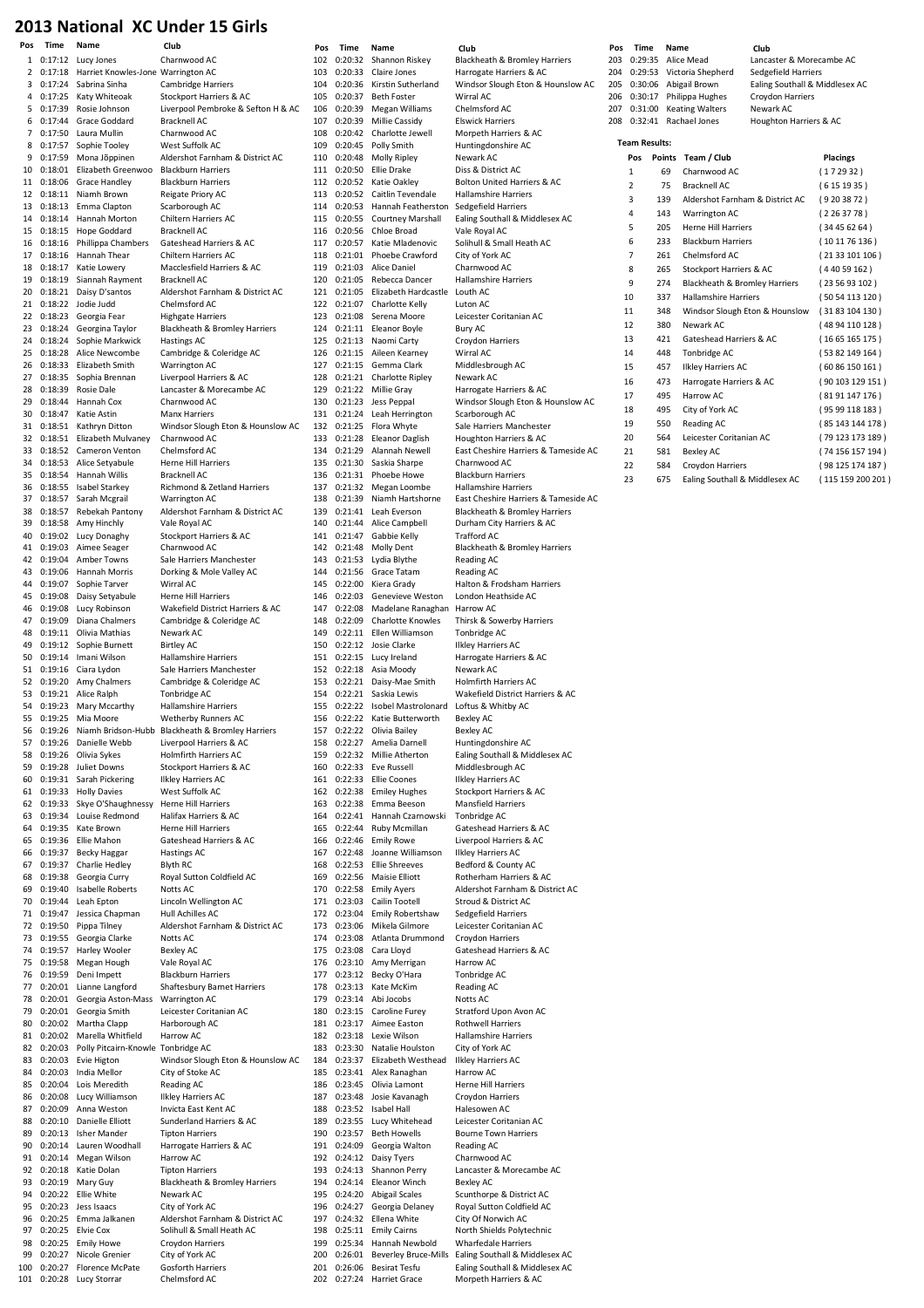# 2013 National XC Under 17 Men

|                |             | name                                        | <b>Liup</b>                                        |
|----------------|-------------|---------------------------------------------|----------------------------------------------------|
| 1              |             | 0:20:32 Adam Howard                         | Oldham & Royton Harriers & AC                      |
| $\overline{2}$ |             | 0:20:36 Joe Steward                         | East Cheshire Harriers & Tameside AC               |
| 3              |             | 0:20:36 Alex Carter                         | Teambath AC                                        |
| 4              |             | 0:20:40 Zac Miller                          | <b>Trafford AC</b>                                 |
|                |             |                                             |                                                    |
| 5              | 0:20:41     | Jack Rowe                                   | Windsor Slough Eton & Hounslow AC                  |
| 6              |             | 0:20:43 Elliot Bowker                       | Vale Royal AC                                      |
| 7              | 0:20:47     | Corey De'Ath                                | Tonbridge AC                                       |
| 8              | 0:20:49     | George Duggan                               | Tonbridge AC                                       |
| 9              |             | 0:20:50 Jack Douglas                        | Bedford & County AC                                |
| 10             | 0:20:51     | Ryan Isaacson                               | Bedford & County AC                                |
| 11             | 0:20:53     | Euan Makepeace                              | Charnwood AC                                       |
|                |             |                                             |                                                    |
| 12             | 0:20:56     | Declan Mcmanus                              | Worcester AC                                       |
| 13             | 0:20:57     | Luke Cotter                                 | Rotherham Harriers & AC                            |
| 14             | 0:21:00     | <b>Matthew Shirling</b>                     | Liverpool Harriers & AC                            |
| 15             | 0:21:01     | Ben Rochford                                | <b>Watford Harriers</b>                            |
| 16             | 0:21:02     | Cameron Field                               | Warrington AC                                      |
| 17             | 0:21:03     | <b>Ben Priddle</b>                          | <b>Reading AC</b>                                  |
| 18             | 0:21:06     | Kieran Wood                                 | Cambridge & Coleridge AC                           |
|                |             |                                             |                                                    |
| 19             | 0:21:12     | Liam Dee                                    | Shaftesbury Barnet Harriers                        |
| 20             | 0:21:14     | Jack Chapman                                | Windsor Slough Eton & Hounslow AC                  |
| 21             | 0:21:15     | Daniel Jarvis                               | Liverpool Harriers & AC                            |
| 22             | 0:21:15     | Matthew Dickinson                           | <b>Wells City Harriers</b>                         |
| 23             | 0:21:15     | Stephen Simpson                             | Southampton AC                                     |
| 24             | 0:21:16     | Luke Clark                                  | Gateshead Harriers & AC                            |
|                | 0:21:17     |                                             |                                                    |
| 25             |             | Matt Arnold                                 | Aldershot Farnham & District AC                    |
| 26             | 0:21:19     | Richard Webb                                | Blackheath & Bromley Harriers                      |
| 27             | 0:21:20     | Daniel Lawton                               | <b>Trafford AC</b>                                 |
| 28             | 0:21:21     | Adulquani Shariff                           | Liverpool Harriers & AC                            |
| 29             | 0:21:21     | James Hall                                  | <b>Wharfedale Harriers</b>                         |
| 30             | 0:21:23     | Jonathon Janes                              | Bedford & County AC                                |
| 31             | 0:21:25     | Liam Emmett                                 | South Shields Harriers & AC                        |
|                |             |                                             |                                                    |
| 32             |             | 0:21:26 Gus Cockle                          | Windsor Slough Eton & Hounslow AC                  |
| 33             | 0:21:27     | Dylan Love                                  | Lincoln Wellington AC                              |
| 34             | 0:21:28     | <b>Richard Evans</b>                        | Wirral AC                                          |
| 35             | 0:21:28     | Joseph Lancaster                            | City of Sheffield AC                               |
| 36             | 0:21:29     | Sean Molloy                                 | Tonbridge AC                                       |
| 37             | 0:21:30     | Hanro Rossouw                               | Tonbridge AC                                       |
| 38             | 0:21:31     | <b>Ellis Cross</b>                          | Tamworth AC                                        |
|                |             |                                             |                                                    |
| 39             | 0:21:33     | Nathan Meredith                             | <b>Reading AC</b>                                  |
| 40             | 0:21:35     | Callum Gregory                              | Reading AC                                         |
| 41             | 0:21:37     | Alex Benfield                               | <b>Burton AC</b>                                   |
| 42             | 0:21:38     | Charlie Critchley                           | Windsor Slough Eton & Hounslow AC                  |
| 43             | 0:21:40     | Harry Thompson                              | Leicester Coritanian AC                            |
| 44             | 0:21:42     | Rory Mudd                                   | Shaftesbury Barnet Harriers                        |
| 45             | 0:21:45     | James West                                  | Tonbridge AC                                       |
|                |             |                                             |                                                    |
| 46             | 0:21:48     | Sam Whitehead                               | Vale Royal AC                                      |
| 47             |             | 0:21:50 Andrew Kershaw                      | Southport Waterloo AC                              |
| 48             | 0:21:52     | George Gathercole                           | Windsor Slough Eton & Hounslow AC                  |
| 49             | 0:21:54     | Matt Sheen                                  | Vale Royal AC                                      |
| 50             | 0:21:55     | Niel Orr                                    | Border Harriers & AC                               |
| 51             | 0:21:55     | Nicholas Armstrong                          | <b>Bexley AC</b>                                   |
|                |             |                                             |                                                    |
| 52             | 0:21:55     | <b>Lucas Clements</b>                       | Southampton AC                                     |
| 53             | 0:21:56     | Matthew Rainbow                             | Reading AC                                         |
| 54             | 0:21:59     | Sam Knee-Robinson                           | Bedford & County AC                                |
| 55             | 0:22:01     | Xander Tansey                               | Leicester Coritanian AC                            |
| 56             | 0:22:02     | Dominic Oliver                              | City Of Norwich AC                                 |
|                |             | 57 0:22:03 Callum Charleston                | Chelmsford AC                                      |
| 58             |             | 0:22:05 Tom Loring                          | Leicester Coritanian AC                            |
| 59             | 0:22:05     | Luke Vine                                   | <b>Tipton Harriers</b>                             |
| 60             |             | 0:22:06 Mark Pearce                         | Shaftesbury Barnet Harriers                        |
|                |             |                                             |                                                    |
| 61             |             | 0:22:06 Adam Barr                           | Gateshead Harriers & AC                            |
| 62             |             |                                             |                                                    |
| 63             | 0:22:08     | Matthew Shackleton Lancaster & Morecambe AC |                                                    |
|                | 0:22:09     | Ben Foreman                                 | Tonbridge AC                                       |
| 64             |             | 0:22:10 Max Wharton                         | Halifax Harriers & AC                              |
| 65             | 0:22:10     | Niall Holt                                  | Southampton AC                                     |
|                |             |                                             |                                                    |
| 66             | 0:22:11     | Liam Stedman                                | Spenborough & District AC                          |
| 67             | 0:22:12     | Sam Johnson                                 | <b>Mansfield Harriers</b>                          |
| 68             |             | 0:22:14 Daniel Haynes                       | Derby AC                                           |
| 69             | 0:22:18     | <b>Connor Milnes</b>                        | <b>Hallamshire Harriers</b>                        |
| 70             | 0:22:21     | Lee Dobson                                  | Liverpool Harriers & AC                            |
| 71             | 0:22:21     | Joseph O'Hara                               | <b>Bexley AC</b>                                   |
| 72             | 0:22:23     | Will Ruiz                                   | Blackheath & Bromley Harriers                      |
| 73             |             | 0:22:24 Pitcher James                       | Invicta East Kent AC                               |
|                |             |                                             |                                                    |
| 74             |             | 0:22:28 Msruawi Tesfaldet                   | Herne Hill Harriers                                |
| 75             |             | 0:22:30 Jack Goss                           | Invicta East Kent AC                               |
| 76             |             | 0:22:30 Jake Richardson                     | Grantham AC                                        |
| 77             |             | 0:22:31 Corey Plewinski                     | Notts AC                                           |
| 78             |             | 0:22:32 Stephen Headley                     | Bedford & County AC                                |
| 79             | 0:22:33     | Kevin Acton                                 | Stockport Harriers & AC                            |
| 80             |             | 0:22:34 Kieran Savage                       | Leeds City AC                                      |
| 81             |             | 0:22:35 Liam Burthem                        |                                                    |
|                |             |                                             | Warrington AC                                      |
| 82             | 0:22:35     | Sam Wilson                                  | Shaftesbury Barnet Harriers                        |
| 83             |             | 0:22:36 James Cripwell                      | Gateshead Harriers & AC                            |
| 84             |             | 0:22:38 Jerome Castelow                     | Halifax Harriers & AC                              |
| 85             | 0:22:38     | William Stockwell                           | Invicta East Kent AC                               |
| 86             |             | 0:22:39 Ben Everson                         | <b>Trafford AC</b>                                 |
| 87             |             | 0:22:39 Paddy Clark                         | Notts AC                                           |
| 88             |             |                                             |                                                    |
|                | 0:22:40     | Peter Ellis                                 | Southampton AC                                     |
| 89             | 0:22:41     | Stephen Garrett                             | <b>Manx Harriers</b>                               |
| 90             | 0:22:41     | Will Whitmore                               | Tonbridge AC                                       |
| 91             |             | 0:22:41 Ammon Yeardsley                     | <b>Manx Harriers</b>                               |
|                |             | 92 0:22:43 Kieran Mcmorran                  | <b>Bungay Black Dog RC</b>                         |
|                | 93 0:22:44  | <b>Thomas Goulding</b>                      | <b>Birtley AC</b>                                  |
| 94             |             | 0:22:45 Joel Jones                          | Sunderland Harriers & AC                           |
| 95             | 0:22:46     | Will Roud                                   | Tonbridge AC                                       |
|                |             |                                             |                                                    |
|                | 96 0:22:47  | Jack Willis                                 | Middlesbrough & Cleveland Harriers                 |
| 97             |             | 0:22:49 Aaron Burns                         | Newark AC                                          |
| 98             |             | 0:22:50 James McCrae                        | Nene Valley Harriers                               |
| 99             | 100 0:22:51 | 0:22:50 Elliott Stones<br>Paul Davis        | Lincoln Wellington AC<br>Spenborough & District AC |

| Oldham & Royton Harriers & AC                               | 1                 |
|-------------------------------------------------------------|-------------------|
| ast Cheshire Harriers & Tameside AC<br>eambath AC           | 1<br>1            |
| rafford AC                                                  | 1                 |
| Vindsor Slough Eton & Hounslow AC                           | 1                 |
| ale Royal AC                                                | 1                 |
| onbridge AC<br>onbridge AC                                  | 1<br>1            |
| Bedford & County AC                                         | 1                 |
| Bedford & County AC                                         | 1                 |
| harnwood AC                                                 | 1                 |
| Vorcester AC                                                | 1                 |
| Rotherham Harriers & AC<br>iverpool Harriers & AC           | 1<br>1            |
| <b>Natford Harriers</b>                                     | 1                 |
| Varrington AC                                               | 1                 |
| leading AC                                                  | 1                 |
| Cambridge & Coleridge AC<br>haftesbury Barnet Harriers      | 1<br>1            |
| Vindsor Slough Eton & Hounslow AC                           | 1                 |
| iverpool Harriers & AC                                      | 1                 |
| <b>Vells City Harriers</b>                                  | 1                 |
| iouthampton AC                                              | 1                 |
| Gateshead Harriers & AC<br>Aldershot Farnham & District AC  | 1<br>1            |
| Blackheath & Bromley Harriers                               | 1                 |
| rafford AC                                                  | 1                 |
| iverpool Harriers & AC                                      | 1                 |
| Wharfedale Harriers                                         | 1                 |
| Bedford & County AC<br>outh Shields Harriers & AC           | 1<br>1            |
| Vindsor Slough Eton & Hounslow AC                           | 1                 |
| incoln Wellington AC.                                       | 1                 |
| Virral AC                                                   | 1                 |
| City of Sheffield AC                                        | 1                 |
| onbridge AC<br>onbridge AC                                  | 1<br>1            |
| amworth AC                                                  | 1                 |
| leading AC                                                  | 1                 |
| Reading AC                                                  | 1                 |
| 3urton AC                                                   | 1                 |
| Vindsor Slough Eton & Hounslow AC<br>eicester Coritanian AC | 1<br>1            |
| haftesbury Barnet Harriers                                  | 1                 |
| onbridge AC                                                 | 1                 |
| ale Royal AC                                                | 1                 |
| outhport Waterloo AC                                        | 1                 |
| Vindsor Slough Eton & Hounslow AC<br>ale Royal AC           | 1<br>1            |
| Border Harriers & AC                                        | 1                 |
| Bexley AC                                                   | 1                 |
| outhampton AC                                               | 1                 |
| Reading AC                                                  | 1<br>1            |
| Bedford & County AC<br>eicester Coritanian AC               | 1                 |
| City Of Norwich AC                                          | 1                 |
| <b>Chelmsford AC</b>                                        | 1                 |
| eicester Coritanian AC                                      | 1                 |
| ipton Harriers<br>haftesbury Barnet Harriers                | 1<br>1            |
| Gateshead Harriers & AC                                     | 1                 |
| ancaster & Morecambe AC                                     | 1                 |
| onbridge AC                                                 | 1                 |
| Ialifax Harriers & AC                                       | 1                 |
| outhampton AC                                               | 1<br>$\mathbf{1}$ |
| ipenborough & District AC<br>Aansfield Harriers             | 1                 |
| Jerby AC                                                    | 1                 |
| Iallamshire Harriers                                        | 1                 |
| iverpool Harriers & AC                                      | 1                 |
| Bexley AC<br>Blackheath & Bromley Harriers                  | 1<br>1            |
| nvicta East Kent AC                                         | 1                 |
| <b>Ierne Hill Harriers</b>                                  | 1                 |
| nvicta East Kent AC                                         | 1                 |
| Grantham AC                                                 | 1                 |
| <b>Notts AC</b><br>Bedford & County AC                      | 1<br>1            |
| tockport Harriers & AC                                      | $\mathbf{1}$      |
| eeds City AC.                                               | 1                 |
| Varrington AC                                               | 1                 |
| haftesbury Barnet Harriers                                  | 1                 |
| Gateshead Harriers & AC<br>Ialifax Harriers & AC            | 1<br>1            |
| nvicta East Kent AC                                         | 1                 |
| rafford AC                                                  | 1                 |
| <b>Notts AC</b>                                             | 1                 |
| iouthampton AC                                              | 1                 |
| Aanx Harriers<br>onbridge AC                                | 1<br>1            |
| <b>Manx Harriers</b>                                        | 1                 |
| Bungay Black Dog RC                                         | 1                 |
| Birtley AC                                                  | 1                 |
| iunderland Harriers & AC                                    | 1                 |
| onbridge AC<br>Middlesbrough & Cleveland Harriers           | 1<br>1            |
| Jewark AC                                                   | 1                 |
| <b>Jene Valley Harriers</b>                                 |                   |
|                                                             | 1                 |
| incoln Wellington AC<br>penborough & District AC            | 1<br>2            |

| .01               | 0:22:53            | Jack Brown                               | Oldham & Royton Harriers & A                                 |
|-------------------|--------------------|------------------------------------------|--------------------------------------------------------------|
| .02               | 0:22:53            | Nathanael Welsby                         | Harrogate Harriers & AC                                      |
| .03               | 0:22:54            | Edan Whitelaw                            | Halifax Harriers & AC                                        |
| 04                | 0:22:55            | Jordan Hull                              | Border Harriers & AC                                         |
| .05               | 0:22:57            | Tomas Bolton                             | <b>Hull Achilles AC</b>                                      |
| .06               | 0:22:57            | <b>Tom McGuinness</b>                    | East Cheshire Harriers & Tames                               |
| .07               | 0:23:01            | <b>Ben Matthews</b>                      | <b>Bexley AC</b>                                             |
| .08               | 0:23:03            | Thomas MacSwayne                         | Stubbington Green                                            |
| .09<br>.10        | 0:23:04<br>0:23:05 | Mohammed Abshir<br>Greg Chambers         | Leeds City AC<br>Gateshead Harriers & AC                     |
| .11               | 0:23:06            | Cassian Hyde                             | Hercules Wimbledon AC                                        |
| 12                | 0:23:07            | <b>Patrick Stradling</b>                 | Vale Royal AC                                                |
| .13               | 0:23:07            | <b>Eddie Hinchcliffe</b>                 | <b>Holmfirth Harriers AC</b>                                 |
| .14               | 0:23:08            | William Somogyi                          | <b>Bexley AC</b>                                             |
| .15               | 0:23:10            | Sam Convery                              | Leeds City AC                                                |
| .16               | 0:23:12            | <b>Isaac Dunn</b>                        | <b>Blackhill Bounders</b>                                    |
| .17               | 0:23:12            | Alistair Bishop                          | Tonbridge AC                                                 |
| .18               | 0:23:16            | Tom Blanchard                            | Halifax Harriers & AC                                        |
| .19<br>.20        | 0:23:20<br>0:23:21 | Phillip Maddocks<br>Andrew Headley       | Leicester Coritanian AC<br>Bedford & County AC               |
| 21                | 0:23:23            | David Buglass                            | Gateshead Harriers & AC                                      |
| .22               | 0:23:23            | Jordan Bell                              | <b>Blackhill Bounders</b>                                    |
| .23               | 0:23:25            | Dan Ayers                                | Aldershot Farnham & District A                               |
| .24               | 0:23:27            | Sam Hassall                              | Derby AC                                                     |
| .25               | 0:23:27            | Harvey White                             | Croydon Harriers                                             |
| .26               | 0:23:28            | Nathan Schofield                         | Wirral AC                                                    |
| .27               | 0:23:28            | Greg Jones                               | <b>Nuneaton Harriers</b>                                     |
| .28               | 0:23:30            | James Loftus                             | Liverpool Pembroke & Sefton F                                |
| .29<br>.30        | 0:23:31<br>0:23:33 | Barney Howard<br><b>Shane Hicks</b>      | Invicta East Kent AC<br>Loftus & Whitby AC                   |
| .31               | 0:23:35            | Jonathan Currie                          | Tynedale Harriers & AC                                       |
| .32               | 0:23:35            | Danny Franks                             | Wakefield District Harriers & A                              |
| 33                | 0:23:35            | Gavin McKay                              | Tonbridge AC                                                 |
| 34                | 0:23:38            | Keiran Morgan                            | Wirral AC                                                    |
| .35               | 0:23:39            | Mark Sullivan                            | Kendal AC                                                    |
| .36               | 0:23:42            | Jonathon Stewart                         | Manchester Harriers & AC                                     |
| .37               | 0:23:43            | James Wooldridge                         | London Heathside AC                                          |
| .38               | 0:23:45            | George Moore                             | Rothwell Harriers                                            |
| .39<br>.40        | 0:23:46<br>0:23:47 | Glen lent<br>Michael Ellis               | Richmond & Zetland Harriers<br>Tonbridge AC                  |
| .41               | 0:23:48            | Harry Short                              | Leicester Coritanian AC                                      |
| .42               | 0:23:50            | Alex Cameron                             | Dartford Harriers                                            |
| .43               | 0:23:50            | Cameron Hart                             | Leicester Coritanian AC                                      |
| .44               | 0:23:51            | Nicholas Doyle                           | Herts Phoenix AC                                             |
| 45                | 0:23:53            | Harry Hughes                             | Rugby & Northampton AC                                       |
| 46                | 0:23:55            | Nikita Katende                           | <b>Trafford AC</b>                                           |
| 47                | 0:24:00            | Sam Peters                               | <b>Hallamshire Harriers</b>                                  |
| .48<br>.49        | 0:24:01<br>0:24:01 | Daniel Mladnovic<br>Cameron Dye          | Solihull & Small Heath AC<br>Wakefield District Harriers & A |
| .50               | 0:24:03            | Jonathon Bride                           | Liverpool Pembroke & Sefton F                                |
| 51                | 0:24:06            | Miles Weatherseed                        | Tonbridge AC                                                 |
| 52                | 0:24:07            | Patrick Mcmanus                          | Lewes AC                                                     |
| .53               | 0:24:09            | Malik Ouzia                              | Ealing Southall & Middlesex AC                               |
| .54               | 0:24:11            | Joe Redwood                              | Shaftesbury Barnet Harriers                                  |
| .55               | 0:24:12            | Daniel Richardson                        | Warrington AC                                                |
| 56                | 0:24:13            | Rob Shaw                                 | Lancaster & Morecambe AC                                     |
| 57<br>.58         | 0:24:14<br>0:24:14 | Ben Mcintosh<br>Sam Godwin               | Vale Royal AC<br>Notts AC                                    |
| .59               | 0:24:14            | Connor Haywood                           | Leicester Coritanian AC                                      |
| .60               | 0:24:17            | Simon Chadwick                           | Stockport Harriers & AC                                      |
| .61               | 0:24:19            |                                          | Bradley Stansill-Todd Spenborough & District AC              |
| 62                | 0:24:20            |                                          | Thomas Desborough Blackheath & Bromley Harriers              |
| .63               | 0:24:21            | Laurence Johnston                        | Croydon Harriers                                             |
| .64               | 0:24:22            | Aaron Houseman                           | Cannock & Stafford AC                                        |
| .65<br>66         | 0:24:24<br>0:24:26 | <b>Toby Routledge</b><br>Patrick Lucas   | Tynedale Harriers & AC<br>Croydon Harriers                   |
| .67               | 0:24:30            | Nathan Tipping                           | Vale Royal AC                                                |
| .68               | 0:24:32            | Matthew Westby                           | Wirral AC                                                    |
| .69               | 0:24:33            | Adam Walker                              | <b>Elvet Striders</b>                                        |
| .70               | 0:24:35            | Finley Thompson                          | Lincoln Wellington AC                                        |
| .71               | 0:24:36            | Jacob Anson                              | <b>Tipton Harriers</b>                                       |
| .72               | 0:24:39            | Ciaran Adamson                           | Tynedale Harriers & AC                                       |
| .73               | 0:24:40            | Connor Ryan                              | Rotherham Harriers & AC                                      |
| .74<br>.75        | 0:24:46<br>0:24:47 | Will Patterson<br>Ben Dunkerley          | Wirral AC<br>Tonbridge AC                                    |
| .76               | 0:24:48            | Adam Mckenna                             | Invicta East Kent AC                                         |
| .77               | 0:24:48            | Ross Butcher                             | North Shields Polytechnic                                    |
| .78               | 0:24:50            | Josh Lord                                | Grantham AC                                                  |
| .79               | 0:24:54            | Josh Brown                               | <b>Rothwell Harriers</b>                                     |
| .80               | 0:24:55            | <b>Thomas Slater</b>                     | <b>Hallamshire Harriers</b>                                  |
| .81               | 0:24:57            | Morgan Phillips                          | <b>Blackburn Harriers</b>                                    |
| .82               | 0:24:58            | Chris Manning                            | Liverpool Harriers & AC                                      |
| .83<br>.84        | 0:25:01<br>0:25:02 | Peter Laing<br>Joe Crawford              | Tonbridge AC<br><b>Bexley AC</b>                             |
| 85                | 0:25:04            | Joe Howells                              | <b>Bourne Town Harriers</b>                                  |
| .86               | 0:25:11            | Connor Price                             | <b>Colchester Harriers AC</b>                                |
| .87               | 0:25:12            | Daniel Cartwright                        | Gosforth Harriers                                            |
| .88               | 0:25:13            | William Grimshaw                         | Bolton United Harriers & AC                                  |
| .89               | 0:25:15            | Dan Morrison                             | Vale Royal AC                                                |
| .90               | 0:25:19            | Matt Graham                              | Manchester Harriers & AC                                     |
| .91               | 0:25:20            | Ciaran Wilson-Baig                       | Halifax Harriers & AC                                        |
| .92<br>.93        | 0:25:21<br>0:25:23 | <b>Guy Reeve</b><br>Alistair Maxwell-Gra | Wirral AC<br>Tynedale Harriers & AC                          |
| .94               | 0:25:25            | Meron Mehreteab                          | City of Sheffield AC                                         |
| .95               | 0:25:26            | Joel Herbert                             | Derby AC                                                     |
| .96               | 0:25:28            | Jonny Evans                              | South Shields Harriers & AC                                  |
| 97                |                    |                                          | Rugby & Northampton AC                                       |
|                   | 0:25:45            | Oliver Munns                             |                                                              |
|                   | 0:25:47            | Connor Burford                           | Dartford Harriers                                            |
| .98<br>.99<br>:00 | 0:25:54<br>0:25:54 | John Campbell<br>Peter Hindson           | Jarrow & Hebburn AC<br>Halifax Harriers & AC                 |

er 101 0:22:53 Jack Brown Oldham & Royton Harriers & AC<br>102 0:22:53 Nathanael Welsby Harrogate Harriers & AC Halifax Harriers & AC 106 0:22:57 Tom McGuinness Fast Cheshire Harriers & Tameside AC 20<br>106 0:22:57 Tom McGuinness Fast Cheshire Harriers & Tameside AC 21 Bexley AC Gateshead Harriers & AC Vale Royal AC Tonbridge AC **Blackhill Bounders** 121 0:23:25 Dan Ayers 123 Aldershot Farnham & District AC<br>123 0:23:25 Dan Ayers 124 Aldershot Farnham & District AC<br>124 0:23:27 Sam Hassall 12 Derby AC **Nuneaton Harriers**  0:23:30 James Loftus Liverpool Pembroke & Sefton H & AC Tynedale Harriers & AC 0:23:35 Danny Franks Wakefield District Harriers & AC Rothwell Harriers Leicester Coritanian AC Trafford AC Solihull & Small Heath AC 0:24:01 Cameron Dye Wakefield District Harriers & AC 150 0:24:03 Jonathon Bride Liverpool Pembroke & Sefton H & AC<br>150 0:24:06 Miles Weatherseed Tonbridge AC Lewes AC 0:24:09 Malik Ouzia Ealing Southall & Middlesex AC 0:24:12 Daniel Richardson Warrington AC 1.<br>Leicester Coritanian AC Spenborough & District AC Croydon Harriers .<br>Croydon Harriers 0:24:35 Finley Thompson Lincoln Wellington AC Tynedale Harriers & AC Invicta East Kent AC Grantham AC Hallamshire Harriers Bexley AC Colchester Harriers AC Halifax Harriers & AC Tynedale Harriers & AC Derby AC

| Pos | Time              | Name                     | Club                                 | Pos | Time        | Name                     | Club                                 | Pos | Time                 | Name                                                                                                                                                                                                                                                | Club                               |                                    |
|-----|-------------------|--------------------------|--------------------------------------|-----|-------------|--------------------------|--------------------------------------|-----|----------------------|-----------------------------------------------------------------------------------------------------------------------------------------------------------------------------------------------------------------------------------------------------|------------------------------------|------------------------------------|
|     | $1 \quad 0:20:32$ | Adam Howard              | Oldham & Royton Harriers & AC        | 101 | 0:22:53     | Jack Brown               | Oldham & Royton Harriers & AC        | 201 | 0:25:57              | Charlie Quinn                                                                                                                                                                                                                                       | Wirral AC                          |                                    |
|     | 2 0:20:36         | Joe Steward              | East Cheshire Harriers & Tameside AC | 102 | 0:22:53     | Nathanael Welsby         | Harrogate Harriers & AC              | 202 | 0:26:05              | Anthony O'Dowd                                                                                                                                                                                                                                      | Tonbridge AC                       |                                    |
|     | 3 0:20:36         | Alex Carter              | Teambath AC                          | 103 | 0:22:54     | Edan Whitelaw            | Halifax Harriers & AC                | 203 | 0:26:24              | <b>Ben Craig</b>                                                                                                                                                                                                                                    | Sunderland Harriers & AC           |                                    |
|     | 4 0:20:40         | Zac Miller               | Trafford AC                          | 104 | 0:22:55     | Jordan Hull              | Border Harriers & AC                 | 204 | 0:26:29              | Charlie Moore                                                                                                                                                                                                                                       | <b>Rothwell Harriers</b>           |                                    |
|     | 5 0:20:41         | Jack Rowe                | Windsor Slough Eton & Hounslow AC    | 105 | 0:22:57     | Tomas Bolton             | <b>Hull Achilles AC</b>              | 205 | 0:26:33              | Jordan Heslop                                                                                                                                                                                                                                       | <b>Elswick Harriers</b>            |                                    |
|     | 6 0:20:43         | Elliot Bowker            | Vale Roval AC                        | 106 | 0:22:57     | <b>Tom McGuinness</b>    | East Cheshire Harriers & Tameside AC | 206 | 0:26:35              | Jonathan Brown                                                                                                                                                                                                                                      | Leamington Cycling & Athletic Club |                                    |
|     | 7 0:20:47         | Corey De'Ath             | Tonbridge AC                         | 107 | 0:23:01     | <b>Ben Matthews</b>      | <b>Bexley AC</b>                     | 207 | 0:26:37              | Liam McGrath                                                                                                                                                                                                                                        | Houghton Harriers & AC             |                                    |
|     | 8 0:20:49         | George Duggan            | Tonbridge AC                         | 108 | 0:23:03     | Thomas MacSwayne         | <b>Stubbington Green</b>             | 208 |                      | 0:26:42 Robert Hinchcliffe-S                                                                                                                                                                                                                        | <b>Holmfirth Harriers AC</b>       |                                    |
|     | 9 0:20:50         | Jack Douglas             | Bedford & County AC                  | 109 | 0:23:04     | Mohammed Abshir          | Leeds City AC                        | 209 |                      | 0:26:51 James Anthoney                                                                                                                                                                                                                              | Spenborough & District AC          |                                    |
|     | 10 0:20:51        | Ryan Isaacson            | Bedford & County AC                  | 110 | 0:23:05     | <b>Greg Chambers</b>     | Gateshead Harriers & AC              | 210 |                      | 0:26:55 Kartik Iyer                                                                                                                                                                                                                                 | <b>Croydon Harriers</b>            |                                    |
|     | 11 0:20:53        | Euan Makepeace           | Charnwood AC                         | 111 | 0:23:06     | Cassian Hyde             | Hercules Wimbledon AC                | 211 |                      | 0:26:57 John Boardman                                                                                                                                                                                                                               | <b>Goole Viking Striders</b>       |                                    |
|     | 12 0:20:56        | Declan Mcmanus           | Worcester AC                         | 112 | 0:23:07     | Patrick Stradling        | Vale Royal AC                        | 212 |                      | 0:27:14 Brvn Morgan                                                                                                                                                                                                                                 |                                    | Leamington Cycling & Athletic Club |
|     | 13 0:20:57        | Luke Cotter              | Rotherham Harriers & AC              | 113 | 0:23:07     | <b>Fddie Hinchcliffe</b> | Holmfirth Harriers AC                | 213 |                      | 0:27:16 Nathan Hilditch                                                                                                                                                                                                                             | Oldham & Royton Harriers & AC      |                                    |
|     | 14 0:21:00        | <b>Matthew Shirling</b>  | Liverpool Harriers & AC              | 114 | 0:23:08     | William Somogyi          | <b>Bexley AC</b>                     | 214 | 0:27:26              | Stephen Mcdougall                                                                                                                                                                                                                                   |                                    | Middlesbrough & Cleveland Harrier: |
|     | 15 0:21:01        | Ben Rochford             | <b>Watford Harriers</b>              | 115 | 0:23:10     | Sam Convery              | Leeds City AC                        | 215 |                      | 0:27:26 Thomas Charteress                                                                                                                                                                                                                           | Rugby & Northampton AC             |                                    |
|     | 16 0:21:02        | Cameron Field            | Warrington AC                        | 116 | 0:23:12     | Isaac Dunn               | <b>Blackhill Bounders</b>            | 216 |                      | 0:27:34 Jack Gladman                                                                                                                                                                                                                                | Stevenage & North Herts AC         |                                    |
|     | 17 0:21:03        | Ben Priddle              | Reading AC                           | 117 | 0:23:12     | Alistair Bishop          | Tonbridge AC                         | 217 |                      | 0:27:41 Harry Avis                                                                                                                                                                                                                                  | Tonbridge AC                       |                                    |
|     |                   | 18 0:21:06 Kieran Wood   | Cambridge & Coleridge AC             | 118 | 0:23:16     | Tom Blanchard            | Halifax Harriers & AC                | 218 |                      | 0:27:51 Amazigh Laoudi                                                                                                                                                                                                                              | Newham & Essex Beagles             |                                    |
|     |                   | 19 0:21:12 Liam Dee      | Shaftesbury Barnet Harriers          | 119 | 0:23:20     | <b>Phillip Maddocks</b>  | Leicester Coritanian AC              | 219 | 0:27:53              | Robert Savage                                                                                                                                                                                                                                       | <b>Blackhill Bounders</b>          |                                    |
|     | 20 0:21:14        | Jack Chapman             | Windsor Slough Eton & Hounslow AC    | 120 | 0:23:21     | Andrew Headley           | Bedford & County AC                  | 220 | 0:28:17              | Isaac Allen                                                                                                                                                                                                                                         | Durham City Harriers & AC          |                                    |
|     | 21 0:21:15        | Daniel Jarvis            | Liverpool Harriers & AC              | 121 | 0:23:23     | David Buglass            | Gateshead Harriers & AC              | 221 | 0:28:58              | Jonathan Shore                                                                                                                                                                                                                                      | Tonbridge AC                       |                                    |
|     | 22 0:21:15        | <b>Matthew Dickinson</b> | <b>Wells City Harriers</b>           | 122 | 0:23:23     | Jordan Bell              | <b>Blackhill Bounders</b>            | 222 | 0:29:01              | Mark Thomas                                                                                                                                                                                                                                         | <b>Gosforth Harriers</b>           |                                    |
|     | 23 0:21:15        | Stephen Simpson          | Southampton AC                       | 123 | 0:23:25     | Dan Avers                | Aldershot Farnham & District AC      | 223 | 0:29:03              | Fraser McIntosh                                                                                                                                                                                                                                     | <b>Herne Hill Harriers</b>         |                                    |
|     |                   | 24 0:21:16 Luke Clark    | Gateshead Harriers & AC              | 124 | 0:23:27     | Sam Hassall              | Derby AC                             | 224 | 0:29:19              | George Smith                                                                                                                                                                                                                                        | <b>Bexley AC</b>                   |                                    |
|     | 25 0:21:17        | Matt Arnold              | Aldershot Farnham & District AC      | 125 | 0:23:27     | Harvey White             | <b>Croydon Harriers</b>              | 225 | 0:31:07              | <b>Mathew Graham</b>                                                                                                                                                                                                                                | Houghton Harriers & AC             |                                    |
|     | 26 0:21:19        | <b>Richard Webb</b>      | Blackheath & Bromley Harriers        | 126 | 0:23:28     | Nathan Schofield         | Wirral AC                            | 226 |                      | 0:35:11 Matthew Cornes                                                                                                                                                                                                                              | Poole AC                           |                                    |
|     | 27 0:21:20        | Daniel Lawton            | Trafford AC                          | 127 | 0:23:28     | Greg Jones               | <b>Nuneaton Harriers</b>             |     |                      |                                                                                                                                                                                                                                                     |                                    |                                    |
|     | 28 0:21:21        | Adulguani Shariff        | Liverpool Harriers & AC              | 128 | 0:23:30     | James Loftus             | Liverpool Pembroke & Sefton H & AC   |     | <b>Team Results:</b> |                                                                                                                                                                                                                                                     |                                    |                                    |
|     | 29 0:21:21        | James Hall               | <b>Wharfedale Harriers</b>           | 129 | 0:23:31     | Barney Howard            | Invicta East Kent AC                 |     | Pos                  | Points Team / Club                                                                                                                                                                                                                                  |                                    | <b>Placings</b>                    |
|     | 30 0:21:23        | Jonathon Janes           | Bedford & County AC                  | 130 | 0:23:33     | Shane Hicks              | Loftus & Whitby AC                   |     | $\mathbf{1}$         | 88<br>Tonbridge AC                                                                                                                                                                                                                                  |                                    | (783637)                           |
|     |                   | 31 0:21:25 Liam Fmmett   | South Shields Harriers & AC          |     | 131 0:23:35 | Jonathan Currie          | Tynedale Harriers & AC               |     | $\overline{2}$       | 99                                                                                                                                                                                                                                                  | Windsor Slough Eton & Hounslow     | (5203242)                          |
|     |                   | 32 0:21:26 Gus Cockle    | Windsor Slough Eton & Hounslow AC    |     | 132 0:23:35 | Danny Franks             | Wakefield District Harriers & AC     |     | 3                    | Bedford & County AC<br>103                                                                                                                                                                                                                          |                                    | (9103054)                          |
|     |                   | 33 0:21:27 Dylan Love    | Lincoln Wellington AC                |     |             | 133 0:23:35 Gavin McKav  | Tonbridge AC                         |     |                      | $\mathbf{r}$ . The state of the state of the state of the state of the state of the state of the state of the state of the state of the state of the state of the state of the state of the state of the state of the state of th<br>$\overline{a}$ |                                    | 1.4.5.4.00                         |

| 2  | 99  | Windsor Slough Eton & Hounslow | (5203242)        |
|----|-----|--------------------------------|------------------|
| 3  | 103 | Bedford & County AC            | (9103054)        |
| 4  | 133 | Liverpool Harriers & AC        | (14212870)       |
| 5  | 149 | Reading AC                     | (17394053)       |
| 6  | 205 | Shaftesbury Barnet Harriers    | (19446082)       |
| 7  | 213 | Vale Royal AC                  | (64649112)       |
| 8  | 228 | Southampton AC                 | (23526588)       |
| 9  | 263 | <b>Trafford AC</b>             | (42786146)       |
| 10 | 275 | Leicester Coritanian AC        | (43 55 58 119)   |
| 11 | 278 | Gateshead Harriers & AC        | (246183110)      |
| 12 | 343 | <b>Bexley AC</b>               | (5171107114)     |
| 13 | 362 | Invicta East Kent AC           | (737585129)      |
| 14 | 369 | Halifax Harriers & AC          | (64 84 103 118)  |
| 15 | 462 | Wirral AC                      | (34 126 134 168) |
| 16 | 536 | Spenborough & District AC      | (66 100 161 209) |
| 17 | 661 | Tynedale Harriers & AC         | (131 165 172 193 |
| 18 | 664 | <b>Crovdon Harriers</b>        | (125 163 166 210 |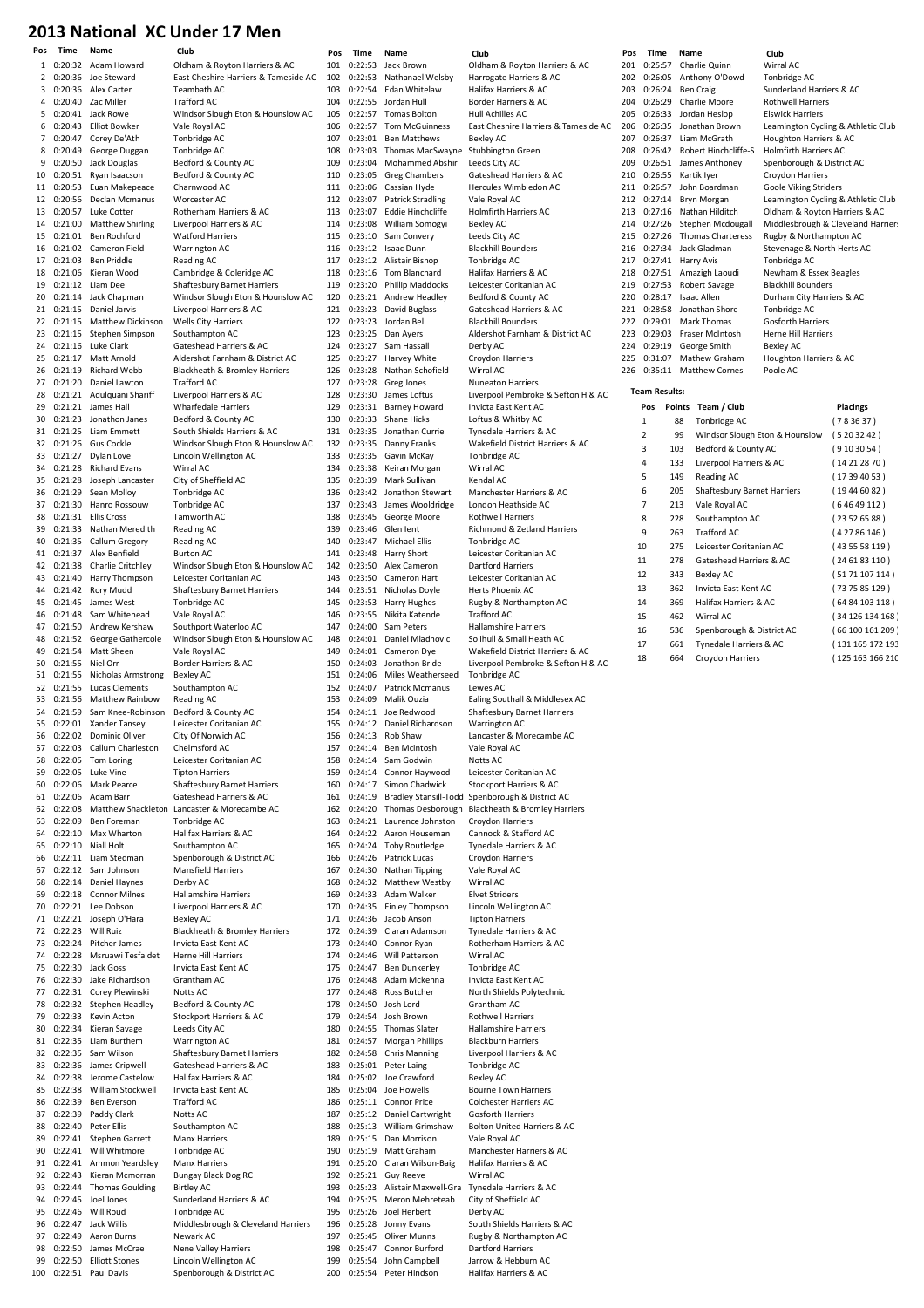## 2013 National XC Under 17 Women

| Pos                            | Time               |                       | No Name                                     | Club                                                         | Pos                      | Time               | No                      | Name                                    | Club                                                  |
|--------------------------------|--------------------|-----------------------|---------------------------------------------|--------------------------------------------------------------|--------------------------|--------------------|-------------------------|-----------------------------------------|-------------------------------------------------------|
| $\mathbf{1}$<br>$\overline{2}$ | 0:18:00<br>0:18:05 | 228<br>$\overline{2}$ | Annabel Mason                               | Wakefield District Harriers &                                | 101<br>102               | 0:22:41<br>0:22:45 | 210<br>222              | Sian Driscoll<br>Clara Pettitt          | Tonbridge AC<br>Vale Royal AC                         |
| 3                              | 0:18:08            | $\,1\,$               | Grace Baker<br>Alex Clay                    | Aldershot Farnham & District<br>Invicta East Kent AC         | 103                      | 0:22:48            | 175                     | Seraina Ummel **                        | Royal Sutton Coldfield AC n/s                         |
| $\overline{4}$                 | 0:18:18            | 128                   | Mari Smith                                  | Leicester Coritanian AC                                      | 104                      | 0:22:59            | 22                      | Paige Gilhespy                          | <b>Birtley AC</b>                                     |
| 5                              | 0:18:33            | 123                   | Amy Griffiths                               | Leicester Coritanian AC                                      | 105                      | 0:23:02            | 27                      | Samantha Leighton                       | Blackheath & Bromley Harrie                           |
| 6                              | 0:18:45            | 211                   | Sophie Foreman                              | Tonbridge AC                                                 | 106                      | 0:23:04            | 194                     | Rachel McGoldrick                       | St Helens Sutton AC                                   |
| $\overline{7}$                 | 0:18:47            | 131                   | Abbie Donnelly                              | Lincoln Wellington AC                                        | 107                      | 0:23:07            | 85                      | Danielle Dignan                         | East Cheshire Harriers & Tam                          |
| 8                              | 0:18:55            | 29                    | Molly Betmead                               | Blackpool Wyre & Fylde AC                                    | 108                      | 0:23:10            | 167                     | Jess Freeman                            | Rotherham Harriers & AC                               |
| 9<br>10                        | 0:18:56<br>0:19:02 | 183                   | Bronwen Owen                                | Scarborough AC<br>Cambridge & Coleridge AC                   | 109                      | 0:23:14<br>0:23:15 | 75<br>215               | <b>Emily Alderson</b>                   | Darlington Triathlon Club                             |
| 11                             | 0:19:06            | 39<br>43              | Claire Wilson<br>Hannah Nuttall             | Charnwood AC                                                 | 110<br>111               | 0:23:16            | 20                      | Fran Taylor-Lowen<br>Anna Fawcett       | Tonbridge AC<br><b>Birtley AC</b>                     |
| 12                             | 0:19:09            | 23                    | Lydia Turner                                | <b>Birtley AC</b>                                            | 112                      | 0:23:17            | 180                     | Hannah Christy                          | Sale Harriers Manchester                              |
| 13                             | 0:19:14            | 113                   | Georgia Malir                               | <b>Ilkley Harriers AC</b>                                    | 113                      | 0:23:19            | 80                      | Josie Elliot                            | Ealing Southall & Middlesex /                         |
| 14                             | 0:19:15            | 156                   | Chloe Loredo                                | North Shields Polytechnic                                    | 114                      | 0:23:30            | 86                      | Hayley Simpson                          | East Cheshire Harriers & Tam                          |
| 15                             | 0:19:16            | 158                   | Jess Gibbon                                 | Reading AC                                                   | 115                      | 0:23:35            | 154                     | Pearse Izzy                             | New Marske Harriers                                   |
| 16                             | 0:19:17            | 60                    | Eleanor Curran                              | City of Sheffield AC                                         | 116                      | 0:23:36            | 177                     | <b>Eden Bates</b>                       | Rugby & Northampton AC                                |
| 17<br>18                       | 0:19:17<br>0:19:23 | 198<br>73             | Mollie Williams<br>Sian Rainsley            | Stockport Harriers & AC<br><b>Coventry Godiva Harriers</b>   | 117<br>118               | 0:23:37<br>0:23:39 | 102<br>159              | Izzy Broughton<br><b>Mollie Haines</b>  | Herne Hill Harriers<br>Reading AC                     |
| 19                             | 0:19:24            | 66                    | Katy Wood                                   | City of York AC                                              | 119                      | 0:23:41            | 229                     | Gina Vickers                            | Wakefield District Harriers &                         |
| 20                             | 0:19:28            | 6                     | Rebecca Howard                              | Aldershot Farnham & District                                 | 120                      | 0:23:44            | 205                     | Sarah Tatton                            | Telford AC                                            |
| 21                             | 0:19:35            | 134                   | Catrina Thomas                              | Lincoln Wellington AC                                        | 121                      | 0:23:47            | 199                     | Sophie Williams                         | Stockport Harriers & AC                               |
| 22                             | 0:19:40            | 47                    | Sophie Riches                               | Chelmsford AC                                                | 122                      | 0:23:50            | 202                     | Anna Robinson                           | Sunderland Harriers & AC                              |
| 23                             | 0:19:40            | 236                   | Eloise Milbourn                             | Windsor Slough Eton & Houn                                   | 123                      | 0:23:52            | 193                     | Maria McGoldrick                        | St Helens Sutton AC                                   |
| 24<br>25                       | 0:19:41<br>0:19:42 | $\overline{7}$<br>3   | Carla Plowden-Roberts<br><b>Beth Gibson</b> | Aldershot Farnham & District<br>Aldershot Farnham & District | 124<br>125               | 0:23:54<br>0:23:55 | 101<br>153              | <b>Billie Barbour</b><br>Hannah Sheerin | Herne Hill Harriers<br>Morpeth Harriers & AC          |
| 26                             | 0:19:43            | 121                   | Mary Hodgson                                | Lancaster & Morecambe AC                                     | 126                      | 0:23:56            | 33                      | Elsie Wilde                             | Blaydon Harriers & AC                                 |
| 27                             | 0:19:45            | 212                   | Leah Melvin                                 | Tonbridge AC                                                 | 127                      | 0:23:58            | 104                     | Ashleigh Campbell                       | Herne Hill Harriers                                   |
| 28                             | 0:19:47            | 227                   | Rebecca Firth                               | Wakefield District Harriers &                                | 128                      | 0:24:02            | 105                     | Georgie Hay                             | Herne Hill Harriers                                   |
| 29                             | 0:19:52            | 65                    | Christiana Pain                             | City of York AC                                              | 129                      | 0:24:04            | 92                      | Ellie Crownshaw                         | <b>Hallamshire Harriers</b>                           |
| 30                             | 0:19:54            | 35                    | Katie Buckley                               | <b>Bury AC</b>                                               | 130                      | 0:24:06            | 168                     | <b>Emily Hutchinson</b>                 | Rotherham Harriers & AC                               |
| 31                             | 0:19:56            | 135                   | Rebekah Ward                                | Lincoln Wellington AC                                        | 131                      | 0:24:24            | 163                     | Katherine West                          | Reading AC                                            |
| 32<br>33                       | 0:19:57<br>0:19:59 | 126<br>95             | Caelidh Ross                                | Leicester Coritanian AC<br><b>Hallamshire Harriers</b>       | 132<br>133               | 0:24:26<br>0:24:29 | 209<br>16               | Charlotte Cohen<br>Sarah Gates          | Tonbridge AC<br><b>Bexley AC</b>                      |
| 34                             | 0:19:59            | 8                     | Charlotte Slack<br><b>Harriet Preedy</b>    | Aldershot Farnham & District                                 | 134                      | 0:24:38            | 79                      | Lara Wisdish                            | Derby AC                                              |
| 35                             | 0:20:00            | 118                   | Zara Knappy                                 | Keighley & Craven AC                                         | 135                      | 0:24:41            | 203                     | Meriel Smithson                         | Sunderland Harriers & AC                              |
| 36                             | 0:20:03            | 117                   | Susannah Reid                               | Ipswich Harriers                                             | 136                      | 0:24:44            | 201                     | Alex Pearson                            | Sunderland Harriers & AC                              |
| 37                             | 0:20:03            | 186                   | Amy Etherington                             | Shildon Running & AC                                         | 137                      | 0:24:47            | 233                     | Charlotte Bourne                        | Wimborne AC                                           |
| 38                             | 0:20:05            | 74                    | Stevie Lawrence                             | Croydon Harriers                                             | 138                      | 0:24:51            | 84                      | Clare Dignan                            | East Cheshire Harriers & Tam                          |
| 39                             | 0:20:07            | 115                   | Lilly Coward                                | Invicta East Kent AC                                         | 139                      | 0:25:20            | 90                      | Katie Taylor                            | Gateshead Harriers & AC                               |
| 40                             | 0:20:15            | 31<br>214             | Sophie Montgomery                           | Blaydon Harriers & AC                                        | 140                      | 0:25:21            | 52<br>162               | Izzy Warren                             | Chelmsford AC                                         |
| 41<br>42                       | 0:20:16<br>0:20:20 | 127                   | Saffron Salih<br>Ella Shirley               | Tonbridge AC<br>Leicester Coritanian AC                      | 141<br>142               | 0:25:27<br>0:25:38 | 98                      | Jodie Penny<br>Ciara Martin             | Reading AC<br>Harrogate Harriers & AC                 |
| 43                             | 0:20:25            | 21                    | Sophie Forster                              | <b>Birtley AC</b>                                            | 143                      | 0:25:53            | 81                      | Joanna Vale                             | Ealing Southall & Middlesex /                         |
| 44                             | 0:20:25            | 216                   | Alice Wood                                  | Tonbridge AC                                                 | 144                      | 0:25:55            | 82                      | Katrina Will                            | Ealing Southall & Middlesex /                         |
| 45                             | 0:20:26            | 187                   | Megan Blake                                 | Solihull & Small Heath AC                                    | 145                      | 0:26:10            | 173                     | Louisa Berglund **                      | Royal Sutton Coldfield AC n/s                         |
| 46                             | 0:20:28            | 237                   | <b>Emily Kearney</b>                        | Wirral AC                                                    | 146                      | 0:26:23            | 26                      | Chloe Haffenden                         | Blackheath & Bromley Harrie                           |
| 47                             | 0:20:34            | 15                    | Kelly Rodd                                  | Bedford & County AC                                          | 147                      | 0:26:39            | 17                      | Katie Hyde                              | <b>Bexley AC</b>                                      |
| 48<br>49                       | 0:20:36            | 204<br>38             | <b>Isabel Bradley</b>                       | <b>Telford AC</b>                                            | 148<br>149               | 0:29:08            | 157<br>207              | Abi Froud<br>Sophie Hill                | Reading AC                                            |
| 50                             | 0:20:37<br>0:20:38 | 184                   | Faye Mclellan<br>Abie Hearmon               | Cambridge & Coleridge AC<br>Sedgefield Harriers              | 150                      | 0:29:23<br>0:31:47 | 94                      | Flora Mcneil                            | <b>Tipton Harriers</b><br><b>Hallamshire Harriers</b> |
| 51                             | 0:20:45            | 191                   | Emma Wilkinson                              | Spenborough & District AC                                    |                          |                    |                         |                                         |                                                       |
| 52                             | 0:20:49            | 225                   | Faye Beckett                                | Wakefield District Harriers &                                | <b>Team Results:</b>     |                    |                         |                                         |                                                       |
| 53                             | 0:20:53            | 119                   | Kayli Walford                               | <b>Kettering Town Harriers</b>                               | Pos                      |                    | Points Team / Club      |                                         | Placings                                              |
| 54                             | 0:20:53            | 234                   | Caitlin Critchley                           | Windsor Slough Eton & Houn                                   | $\mathbf 1$              | 71                 |                         | Aldershot Farnham & District AC         | (2202425)                                             |
| 55<br>56                       | 0:20:55<br>0:21:00 | 190<br>97             | <b>Bethany Ellis</b><br>Ruth Jones          | Spenborough & District AC<br>Harrogate Harriers & AC         | $\mathbf 2$              | 83                 | Leicester Coritanian AC |                                         | (453242)                                              |
| 57                             | 0:21:06            | 108                   | Lucy Farquhar                               | Holmfirth Harriers AC                                        | $\overline{\mathbf{z}}$  |                    | 118 Tonbridge AC        |                                         | (6274144)                                             |
| 58                             | 0:21:09            | 152                   | Alison Brown                                | Morpeth Harriers & AC                                        | 4                        | 151                |                         | Wakefield District Harriers & AC        | (1285270)                                             |
| 59                             | 0:21:13            | 42                    | <b>Emily Hollis</b>                         | Charnwood AC                                                 | 5                        | 270                | <b>Birtley AC</b>       |                                         | (1243104111)                                          |
| 60                             | 0:21:17            | 218                   | Jade Evans                                  | Vale Royal AC                                                | 6                        | 273                | Stockport Harriers & AC |                                         | (176393100)                                           |
| 61                             | 0:21:19            | 116                   | <b>Emily Mckane</b>                         | Invicta East Kent AC                                         | $\overline{\phantom{a}}$ | 274                | Chelmsford AC           |                                         | (22798291)                                            |
| 62                             | 0:21:21            | 109                   | Sophie Spencer                              | Holmfirth Harriers AC                                        | 8                        | 325                | Vale Royal AC           |                                         | (607885102)                                           |
| 63<br>64                       | 0:21:23<br>0:21:27 | 196<br>171            | Ellen Downs<br><b>Bonnie Smith</b>          | Stockport Harriers & AC<br>Rotherham Harriers & AC           | 9                        | 399                |                         | Rotherham Harriers & AC                 | (6497108130)                                          |
| 65                             | 0:21:29            | 151                   | Emma Wortley                                | Middlesbrough AC                                             | 10                       | 405                | Reading AC              |                                         | (15118131141)                                         |
| 66                             | 0:21:30            | 54                    | Jihanna Bonilla-Allard                      | City Of Norwich AC                                           | 11                       | 412                |                         | Blackheath & Bromley Harriers           | (7289105146)                                          |
| 67                             | 0:21:32            | 36                    | Christie Cook                               | Bury AC                                                      | 12                       | 469                |                         | Ealing Southall & Middlesex AC          | (69 113 143 144)                                      |
| 68                             | 0:21:32            | 14                    | Alanah Harris                               | Bedford & County AC                                          | 13                       | 485                |                         | Sunderland Harriers & AC                | (92 122 135 136)                                      |
| 69                             | 0:21:34            | 83                    | Olivia Will                                 | Ealing Southall & Middlesex /                                | 14                       | 496                | Herne Hill Harriers     |                                         | (117 124 127 128)                                     |
| 70<br>71                       | 0:21:36<br>0:21:38 | 226<br>110            | Rachel Firth<br><b>Ruby Sykes</b>           | Wakefield District Harriers &<br>Holmfirth Harriers AC       |                          |                    |                         |                                         |                                                       |
| 72                             | 0:21:41            | 25                    | <b>Bethony Frost</b>                        | Blackheath & Bromley Harrie                                  |                          |                    |                         |                                         |                                                       |
| 73                             | 0:21:44            | 30                    | Rachael Bourne                              | Blaydon Harriers & AC                                        |                          |                    |                         |                                         |                                                       |
| 74                             | 0:21:45            | 77                    | Danielle Booth                              | Derby AC                                                     |                          |                    |                         |                                         |                                                       |
| 75                             | 0:21:47            | 145                   | Molly Johnson                               | <b>Mansfield Harriers</b>                                    |                          |                    |                         |                                         |                                                       |
| 76                             | 0:21:49            | 208                   | Tabitha Adams                               | Tonbridge AC                                                 |                          |                    |                         |                                         |                                                       |
| 77<br>78                       | 0:21:51<br>0:21:52 | 96<br>223             | <b>Bethany Ellis</b><br>Emma Pyatt          | Harborough AC<br>Vale Royal AC                               |                          |                    |                         |                                         |                                                       |
| 79                             | 0:21:54            | 49                    | Jessica Swain                               | Chelmsford AC                                                |                          |                    |                         |                                         |                                                       |
| 80                             | 0:21:57            | 172                   | Jasmine Laider                              | Rothwell Harriers                                            |                          |                    |                         |                                         |                                                       |
| 81                             | 0:21:59            | 57                    | <b>Megan Soanes</b>                         | City Of Norwich AC                                           |                          |                    |                         |                                         |                                                       |
| 82                             | 0:22:02            | 51                    | Rebecca Wade                                | Chelmsford AC                                                |                          |                    |                         |                                         |                                                       |
| 83                             | 0:22:06            | 37                    | Sophie Jones                                | Cambridge & Coleridge AC                                     |                          |                    |                         |                                         |                                                       |
| 84                             | 0:22:09<br>0:22:10 | 62<br>224             | Eve Pound                                   | City of Sheffield AC<br>Vale Royal AC                        |                          |                    |                         |                                         |                                                       |
| 85<br>86                       | 0:22:12            | 122                   | Lucy Scott<br>Rachel Borrows                | Leicester Coritanian AC                                      |                          |                    |                         |                                         |                                                       |
| 87                             | 0:22:13            | 63                    | Sophie Taylor                               | City of Sheffield AC                                         |                          |                    |                         |                                         |                                                       |
| 88                             | 0:22:14            | 18                    | Ellen Newark                                | Bexley AC                                                    |                          |                    |                         |                                         |                                                       |
| 89                             | 0:22:17            | 28                    | Lucy Sidey                                  | Blackheath & Bromley Harrie                                  |                          |                    |                         |                                         |                                                       |
| 90                             | 0:22:17            | 112                   | Rebecca Pedley                              | Huntingdonshire AC                                           |                          |                    |                         |                                         |                                                       |
| 91                             | 0:22:26            | 46                    | Natasha Fisher                              | Chelmsford AC                                                |                          |                    |                         |                                         |                                                       |
| 92<br>93                       | 0:22:28            | 200<br>197            | Amy Coulson<br>Alice Hughes                 | Sunderland Harriers & AC<br>Stockport Harriers & AC          |                          |                    |                         |                                         |                                                       |
| 94                             |                    |                       |                                             |                                                              |                          |                    |                         |                                         |                                                       |
|                                | 0:22:28<br>0:22:29 | 178                   | Zoe Garlick                                 |                                                              |                          |                    |                         |                                         |                                                       |
| 95                             | 0:22:30            | 188                   | Meredith Cox                                | Rugby & Northampton AC<br>Solihull & Small Heath AC          |                          |                    |                         |                                         |                                                       |
| 96                             | 0:22:31            | 11                    | <b>Haley Townend</b>                        | <b>Barnsley AC</b>                                           |                          |                    |                         |                                         |                                                       |
| 97                             | 0:22:32            | 166                   | Emma Dutton                                 | Rotherham Harriers & AC                                      |                          |                    |                         |                                         |                                                       |
| 98                             | 0:22:34            | 64                    | Connie O"neill                              | City of York AC                                              |                          |                    |                         |                                         |                                                       |
| 99<br>100                      | 0:22:39<br>0:22:40 | 129<br>195            | Jasmin Southam<br><b>Roisin Clegg</b>       | Leicester Coritanian AC<br>Stockport Harriers & AC           |                          |                    |                         |                                         |                                                       |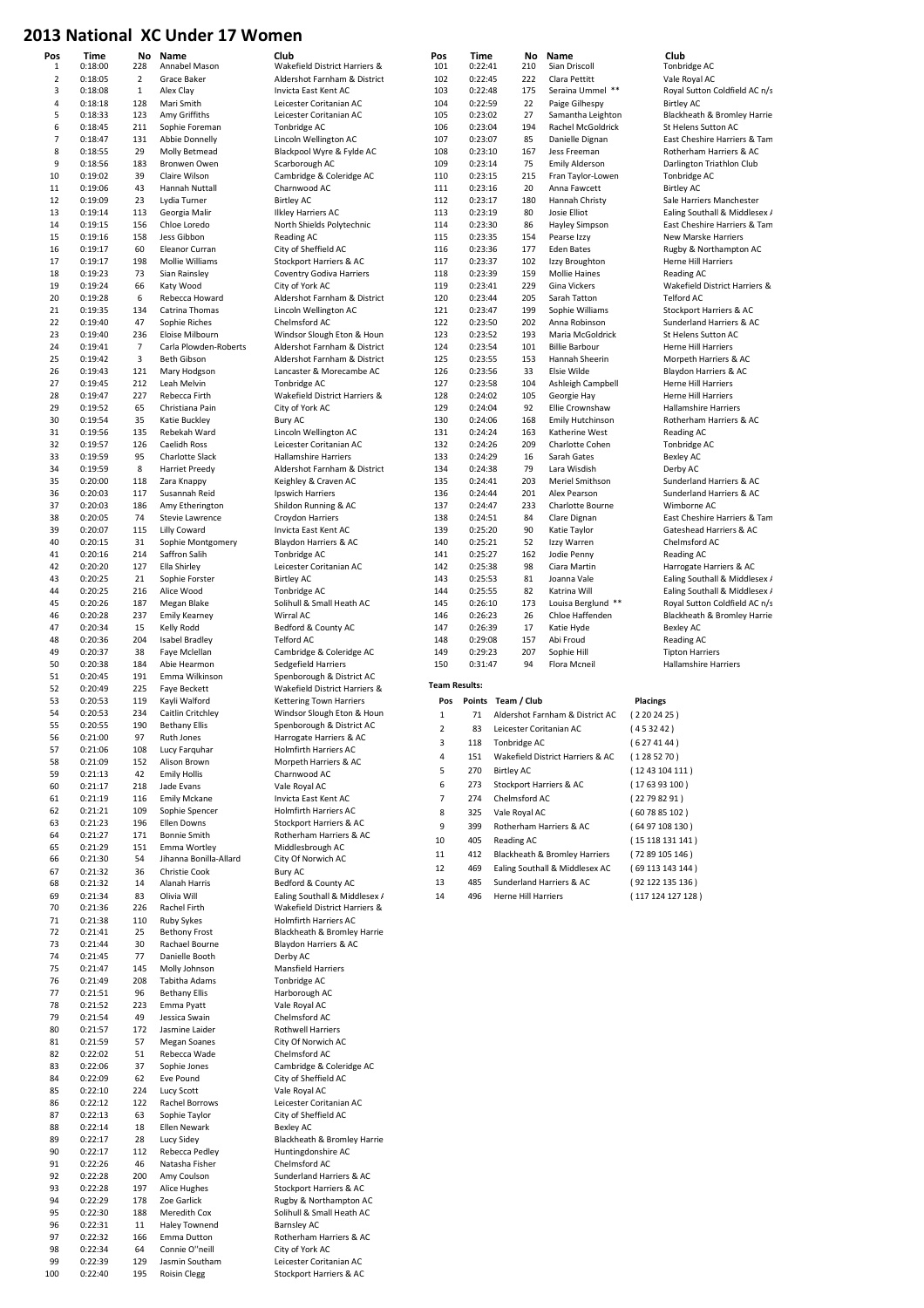| Pos              | Time               | No           | Name                                        | Club                                                        | Pos                  | Time               | No                       | Name                                              |                 | Club                                                  |
|------------------|--------------------|--------------|---------------------------------------------|-------------------------------------------------------------|----------------------|--------------------|--------------------------|---------------------------------------------------|-----------------|-------------------------------------------------------|
| 1<br>$\mathbf 2$ | 0:33:47<br>0:34:12 | 2201<br>2430 | Ian Bailey<br>Michael Callegari             | Aldershot Farnham & District<br>Shaftesbury Barnet Harriers | 101<br>102           | 0:40:41<br>0:41:02 | 2206<br>2380             | Robert Hislop<br>Sam Hancox                       |                 | Aldershot Farnham & District<br>Morpeth Harriers & AC |
| 3                | 0:34:34            | 2457         | Weynay Ghebresilasie **                     | Sunderland Harriers & AC n/s                                | 103                  | 0:41:04            | 2464                     | Joseph Kirton                                     |                 | Thetford AC                                           |
| $\overline{4}$   | 0:34:41            | 2479         | <b>Henry Pearce</b>                         | Tonbridge AC                                                | 104                  | 0:41:20            | 2355                     | Mike Bride                                        |                 | Liverpool Pembroke & Seftor                           |
| 5                | 0:34:51            | 2238         | Jack Gray                                   | Birmingham Running Athletic                                 | 105                  | 0:41:39            | 2361                     | Kyle Nicholls                                     |                 | Liverpool Pembroke & Seftor                           |
| 6                | 0:34:55            | 2482         | Luca Russo                                  | Tonbridge AC                                                | 106                  | 0:41:47            | 2379                     | <b>Thomas Brookes</b>                             |                 | Morpeth Harriers & AC                                 |
| $\overline{7}$   | 0:35:05            | 2516         | Ed Shepherd                                 | Woodford Green AC with Ess                                  | 107                  | 0:41:51            | 2418                     | Kyle Conway                                       |                 | Sale Harriers Manchester                              |
| 8                | 0:35:13            | 2253         | William Gray                                | Brighton & Hove AC                                          | 108                  | 0:41:52            | 2417                     | Alex Bradford                                     |                 | Sale Harriers Manchester                              |
| 9                | 0:35:16            | 2429         | <b>Frank Bailey</b>                         | Shaftesbury Barnet Harriers                                 | 109                  | 0:42:00            | 2444                     | Simon Bolland                                     |                 | Spenborough & District AC                             |
| 10               | 0:35:20            | 2209         | <b>Toby Smith</b>                           | Aldershot Farnham & District                                | 110                  | 0:42:16<br>2232    |                          | Adam Willis                                       |                 | Bexley AC                                             |
| 11               | 0:35:27            | 2307         | Callum Johnson                              | Gateshead Harriers & AC                                     | 111                  | 0:42:20<br>2337    |                          | Tom Hartley                                       |                 | Kendal AC                                             |
| 12               | 0:35:32            | 2205         | Joshua Grace                                | Aldershot Farnham & District                                | 112                  | 0:42:24            | 2261                     | Matt Cox                                          |                 | Charnwood AC                                          |
| 13               | 0:35:37            | 2226         | Matt Leach                                  | Bedford & County AC                                         | 113                  | 0:42:29            | 2326                     | John Tayleur                                      |                 | Herne Hill Harriers                                   |
| 14<br>15         | 0:35:40<br>0:35:41 | 2259<br>2481 | Christopher Perrin<br>Kieran Reilly         | Cannock & Stafford AC<br>Tonbridge AC                       | 114<br>115           | 0:42:34<br>0:42:42 | 2499<br>2373             | Christopher Smith<br>Miron Woldemichael **        |                 | Warrington AC<br>London Heathside AC n/s              |
| 16               | 0:35:42            | 2274         | Alexander Brecker                           | City of Stoke AC                                            | 116                  | 0:42:51            | 2299                     | Mark Cameron                                      |                 | Ealing Southall & Middlesex /                         |
| 17               | 0:35:48            | 2219         | Ben Alcock                                  | Bedford & County AC                                         | 117                  | 0:42:53            | 2325                     | <b>Charles Philpott</b>                           |                 | Herne Hill Harriers                                   |
| 18               | 0:35:53            | 2202         | <b>Ben Bradley</b>                          | Aldershot Farnham & District                                | 118                  | 0:42:54            | 2483                     | Jordan Saul                                       |                 | Tonbridge AC                                          |
| 19               | 0:35:54            | 2222         | Matt Bergin                                 | Bedford & County AC                                         | 119                  | 0:43:01            | 2212                     | Andrew Robertson                                  |                 | Ashford AC                                            |
| 20               | 0:35:55            | 2458         | Oliver James                                | Sunderland Harriers & AC                                    | 120                  | 0:43:09            | 2384                     | Daniel Barrie                                     |                 | Newark AC                                             |
| 21               | 0:36:00            | 2377         | Oliver Lockley                              | <b>Manx Harriers</b>                                        | 121                  | 0:43:15            | 2342                     | Jack Atkins                                       |                 | Knowsley Harriers AC                                  |
| 22               | 0:36:04            | 2317         | Tom Bains                                   | <b>Hallamshire Harriers</b>                                 | 122                  | 0:43:24            | 2441                     | Jak Watson                                        |                 | South Shields Harriers & AC                           |
| 23               | 0:36:10            | 2203         | <b>Harrison Curling</b>                     | Aldershot Farnham & District                                | 123                  | 0:43:27            | 2388                     | David Kail                                        |                 | Newham & Essex Beagles                                |
| 24               | 0:36:11            | 2475         | Charlie Joslin-Allen                        | Tonbridge AC                                                | 124                  | 0:43:50            | 2241                     | Conna Carruthers                                  |                 | <b>Birtley AC</b>                                     |
| 25               | 0:36:15            | 2266<br>2290 | Dan Owen                                    | Cheltenham & County Harrie<br>Doncaster AC                  | 125                  | 0:43:59            | 2352<br>2363             | Harry Baxter                                      |                 | Lincoln Wellington AC<br>Liverpool Pembroke & Seftor  |
| 26<br>27         | 0:36:17<br>0:36:18 | 2251         | Bertie Houghton<br>Alistair Weymouth        | Border Harriers & AC                                        | 126<br>127           | 0:44:01<br>0:44:18 | 2231                     | David Reece<br>Joseph Gunton                      |                 | <b>Bexley AC</b>                                      |
| 28               | 0:36:19            | 2473         | Ryan Driscoll                               | Tonbridge AC                                                | 128                  | 0:44:33            | 2370                     | Daniel Szajna **                                  |                 | London Heathside AC n/s                               |
| 29               | 0:36:23            | 2319         | Ross Skelton                                | Hastings AC                                                 | 129                  | 0:44:45            | 2294                     | Gareth Maguire                                    |                 | Durham City Harriers & AC                             |
| 30               | 0:36:24            | 2463         | Mohamed Mohamed **                          | Thames Valley Harriers n/s                                  | 130                  | 0:44:48            | 2357                     | <b>Stuart Haw</b>                                 |                 | Liverpool Pembroke & Seftor                           |
| 31               | 0:36:26            | 2316         | <b>Brad Traviss</b>                         | Halifax Harriers & AC                                       | 131                  | 0:44:51            | 2230                     | Niki Faulkner                                     |                 | <b>Bexley AC</b>                                      |
| 32               | 0:36:27            | 2204         | Sam Eglen                                   | Aldershot Farnham & District                                | 132                  | 0:45:05            | 2321                     | Ben Palmer                                        |                 | Hercules Wimbledon AC                                 |
| 33               | 0:36:27            | 2449         | Jack Nixon                                  | Stockport Harriers & AC                                     | 133                  | 0:45:14            | 2289                     | Jonathon Owen                                     |                 | Derby AC                                              |
| 34               | 0:36:39            | 2517         | James Stockings                             | Woodford Green AC with Ess                                  | 134                  | 0:45:17            | 2285                     | Joseph Booth                                      |                 | Derby AC                                              |
| 35               | 0:36:43            | 2237         | Rory Grant                                  | <b>Birchfield Harriers</b>                                  | 135                  | 0:46:12            | 2478                     | Alex Norden                                       |                 | Tonbridge AC                                          |
| 36               | 0:36:45            | 2260         | James Perrin                                | Cannock & Stafford AC                                       | 136                  | 0:46:25            | 2396                     | <b>Philip Waring</b>                              |                 | Notts AC                                              |
| 37               | 0:36:50            | 2248         | <b>Matthew Greive</b>                       | Border Harriers & AC                                        | 137                  | 0:47:07            | 2330                     | Jake Richardson                                   |                 | Holmfirth Harriers AC                                 |
| 38               | 0:36:52            | 2471         | Tom Cox                                     | Tonbridge AC                                                | 138                  | 0:47:26            | 2402                     | Ollie Watson                                      |                 | Pudsey & Bramley AC                                   |
| 39               | 0:37:02            | 2224         | Jack Goodwin                                | Bedford & County AC                                         | 139                  | 0:48:41            | 2389                     | Ben Abbott                                        |                 | Notts AC                                              |
| 40               | 0:37:05            | 2211         | Ryan Ganose                                 | Altrincham & District AC                                    | 140                  | 0:48:54            | 2298<br>2287             | Akira Anzai-Jackson                               |                 | Ealing Southall & Middlesex /                         |
| 41<br>42         | 0:37:07<br>0:37:09 | 2416<br>2415 | Luke Betts<br>Jacob Allen                   | Sale Harriers Manchester<br>Rugby & Northampton AC          | 141<br>142           | 0:55:00<br>0:57:30 | 2343                     | Matt Hayes<br>Paul Cunningham                     |                 | Derby AC                                              |
| 43               | 0:37:11            | 2320         | Johnnie Bland                               | Hercules Wimbledon AC                                       |                      |                    |                          |                                                   |                 | Knowsley Harriers AC                                  |
| 44               | 0:37:16            | 2507         | Nathan Ditton                               | Windsor Slough Eton & Houn                                  | <b>Team Results:</b> |                    |                          |                                                   |                 |                                                       |
| 45               | 0:37:18            | 2247         | Harry Earl                                  | Border Harriers & AC                                        | Pos                  |                    | Points Team / Club       |                                                   | <b>Placings</b> |                                                       |
| 46               | 0:37:20            | 2347         | Michael Wood                                | Leeds City AC                                               | 1                    | 41                 |                          | Aldershot Farnham & District AC                   | (1101218)       |                                                       |
| 47               | 0:37:23            | 2308         | Dan Johnson                                 | Gateshead Harriers & AC                                     | $\overline{2}$       | 49                 | Tonbridge AC             |                                                   | (461524)        |                                                       |
| 48               | 0:37:31            | 2314         | Joseph Crossfield                           | Halifax Harriers & AC                                       | 3                    | 88                 |                          |                                                   |                 |                                                       |
| 49               | 0:37:39            | 2406         | Daniel Overin                               | Richmond & Zetland Harriers                                 |                      |                    | Bedford & County AC      |                                                   | (13171939)      |                                                       |
| 50               | 0:37:43            | 2428         | Jack Robertson                              | Scarborough AC                                              | $\overline{4}$       | 171                | Gateshead Harriers & AC  |                                                   | (11475162)      |                                                       |
| 51               | 0:37:45            | 2304         | Simeon Greenwood                            | Gateshead Harriers & AC                                     | 5                    | 301                | Sale Harriers Manchester |                                                   | (417677107)     |                                                       |
| 52               | 0:37:47            | 2268         | Jordan Ali                                  | City Of Norwich AC                                          | $\,6\,$              | 463                | <b>Bexley AC</b>         |                                                   |                 | (95 110 127 131)                                      |
| 53               | 0:37:50            | 2382         | Wayne Parker                                | New Marske Harriers                                         | $\overline{7}$       | 465                |                          | Liverpool Pembroke & Sefton H & (104 105 126 130) |                 |                                                       |
| 54               | 0:37:52            | 2446         | Adam Villard                                | St Mary's Richmond AC                                       | 8                    | 486                | Derby AC                 |                                                   |                 | (78 133 134 141)                                      |
| 55<br>56         | 0:37:53            | 2445         | Joshua Woodcock-Shaw                        | Spenborough & District AC                                   |                      |                    |                          |                                                   |                 |                                                       |
|                  |                    |              |                                             |                                                             |                      |                    |                          |                                                   |                 |                                                       |
|                  | 0:37:58            | 2477         | Chris Lloyd                                 | Tonbridge AC                                                |                      |                    |                          |                                                   |                 |                                                       |
| 57               | 0:38:00            | 2472         | Tom Devlin                                  | Tonbridge AC                                                |                      |                    |                          |                                                   |                 |                                                       |
| 58               | 0:38:03            | 2339         | Luke Ingham                                 | Kendal AC                                                   |                      |                    |                          |                                                   |                 |                                                       |
| 59               | 0:38:10            | 2344         | Beau Smith                                  | Lancaster & Morecambe AC                                    |                      |                    |                          |                                                   |                 |                                                       |
| 60               | 0:38:13            | 2386         | Linton Taylor                               | Newark AC                                                   |                      |                    |                          |                                                   |                 |                                                       |
| 61<br>62         | 0:38:16<br>0:38:19 | 2244<br>2309 | Phil Sesemann<br><b>Barry Maskell</b>       | Blackheath & Bromley Harrie<br>Gateshead Harriers & AC      |                      |                    |                          |                                                   |                 |                                                       |
| 63               | 0:38:20            |              | 2391 Harry Foster                           | Notts AC                                                    |                      |                    |                          |                                                   |                 |                                                       |
| 64               | 0:38:21            |              | 2292 Jonathan Baines                        | Durham City Harriers & AC                                   |                      |                    |                          |                                                   |                 |                                                       |
| 65               | 0:38:26            |              | 2405 Jack Williams                          | Reading AC                                                  |                      |                    |                          |                                                   |                 |                                                       |
| 66               | 0:38:27            |              | 2225 Michael Harrison                       | Bedford & County AC                                         |                      |                    |                          |                                                   |                 |                                                       |
| 67               | 0:38:27            | 2410         | Joe Johnston                                | Rossendale Harriers & AC                                    |                      |                    |                          |                                                   |                 |                                                       |
| 68               | 0:38:28            |              | 2269 Tom Hook                               | City Of Norwich AC                                          |                      |                    |                          |                                                   |                 |                                                       |
| 69               | 0:38:34            |              | 2354 Ashley Chambers                        | Liverpool Harriers & AC                                     |                      |                    |                          |                                                   |                 |                                                       |
| 70               | 0:38:37            |              | 2322 Joe Toomey                             | Hercules Wimbledon AC                                       |                      |                    |                          |                                                   |                 |                                                       |
| 71               | 0:38:45            |              | 2381 Jonnie Nisbet                          | Morpeth Harriers & AC                                       |                      |                    |                          |                                                   |                 |                                                       |
| 72               | 0:38:52            |              | 2486 Zack Bamber                            | Vale Royal AC                                               |                      |                    |                          |                                                   |                 |                                                       |
| 73<br>74         | 0:38:54<br>0:38:55 | 2341         | Paddy Roddy<br>2311 Finn Brodie             | Kenilworth Runners<br>Gosforth Harriers                     |                      |                    |                          |                                                   |                 |                                                       |
| 75               |                    |              | 2282 Jack Villette                          |                                                             |                      |                    |                          |                                                   |                 |                                                       |
| 76               | 0:38:57<br>0:38:58 | 2425         | David Rich                                  | Coventry Godiva Harriers<br>Sale Harriers Manchester        |                      |                    |                          |                                                   |                 |                                                       |
| 77               | 0:39:08            |              | 2426 Callum Rowlinson                       | Sale Harriers Manchester                                    |                      |                    |                          |                                                   |                 |                                                       |
| 78               | 0:39:12            |              | 2288 Terah Hooley                           | Derby AC                                                    |                      |                    |                          |                                                   |                 |                                                       |
| 79               | 0:39:14            |              | 2313 Gareth Burrell                         | Halifax Harriers & AC                                       |                      |                    |                          |                                                   |                 |                                                       |
| 80               | 0:39:18            | 2476         | Cameron Knapp                               | Tonbridge AC                                                |                      |                    |                          |                                                   |                 |                                                       |
| 81               | 0:39:21            | 2409         | Anthony Dalton                              | Rossendale Harriers & AC                                    |                      |                    |                          |                                                   |                 |                                                       |
| 82               | 0:39:24            | 2510         | Ben Kennara                                 | Windsor Slough Eton & Houn                                  |                      |                    |                          |                                                   |                 |                                                       |
| 83               | 0:39:25            |              | 2312 Jack Reed                              | Gosforth Harriers                                           |                      |                    |                          |                                                   |                 |                                                       |
| 84               | 0:39:37            |              | 2318 Aidan Smith                            | <b>Hallamshire Harriers</b>                                 |                      |                    |                          |                                                   |                 |                                                       |
| 85               | 0:39:38            |              | 2385 Oli Carrington                         | Newark AC                                                   |                      |                    |                          |                                                   |                 |                                                       |
| 86               | 0:39:44            | 2470         | Dan Bryant                                  | Tonbridge AC                                                |                      |                    |                          |                                                   |                 |                                                       |
| 87               | 0:39:46            |              | 2492 Steven Eastwood                        | Wakefield District Harriers &                               |                      |                    |                          |                                                   |                 |                                                       |
| 88               | 0:39:49            |              | 2484 James Thompson                         | Tonbridge AC                                                |                      |                    |                          |                                                   |                 |                                                       |
| 89               | 0:39:51            | 2340         | Robbie Ingham                               | Kendal AC                                                   |                      |                    |                          |                                                   |                 |                                                       |
| 90<br>91         | 0:39:54<br>0:39:58 | 2297<br>2504 | Jonathan Wilkinson<br><b>Matthew Duffin</b> | Durham City Harriers & AC<br>Winchester & District AC       |                      |                    |                          |                                                   |                 |                                                       |
| 92               | 0:40:01            | 2442         | Rhys Gillard                                | Southend AC                                                 |                      |                    |                          |                                                   |                 |                                                       |
| 93               | 0:40:03            | 2439         | Dan Rebeiro                                 | Solihull & Small Heath AC                                   |                      |                    |                          |                                                   |                 |                                                       |
| 94               | 0:40:04            | 2490         | Ryan Moore                                  | Vale Royal AC                                               |                      |                    |                          |                                                   |                 |                                                       |
| 95               | 0:40:09            | 2228         | Lewis Elsey                                 | Bexley AC                                                   |                      |                    |                          |                                                   |                 |                                                       |
| 96               | 0:40:11            | 2301         | Mohamed Hashi                               | Ealing Southall & Middlesex /                               |                      |                    |                          |                                                   |                 |                                                       |
| 97               | 0:40:24            | 2512         | Phil Robertson                              | Wirral AC                                                   |                      |                    |                          |                                                   |                 |                                                       |
| 98               | 0:40:27            | 2258         | Josh Williams                               | Bury AC                                                     |                      |                    |                          |                                                   |                 |                                                       |
| 99<br>100        | 0:40:31<br>0:40:37 | 2218         | Darren Carr<br>2255 Cory Parker             | Basingstoke & Mid Hants AC<br><b>Burton AC</b>              |                      |                    |                          |                                                   |                 |                                                       |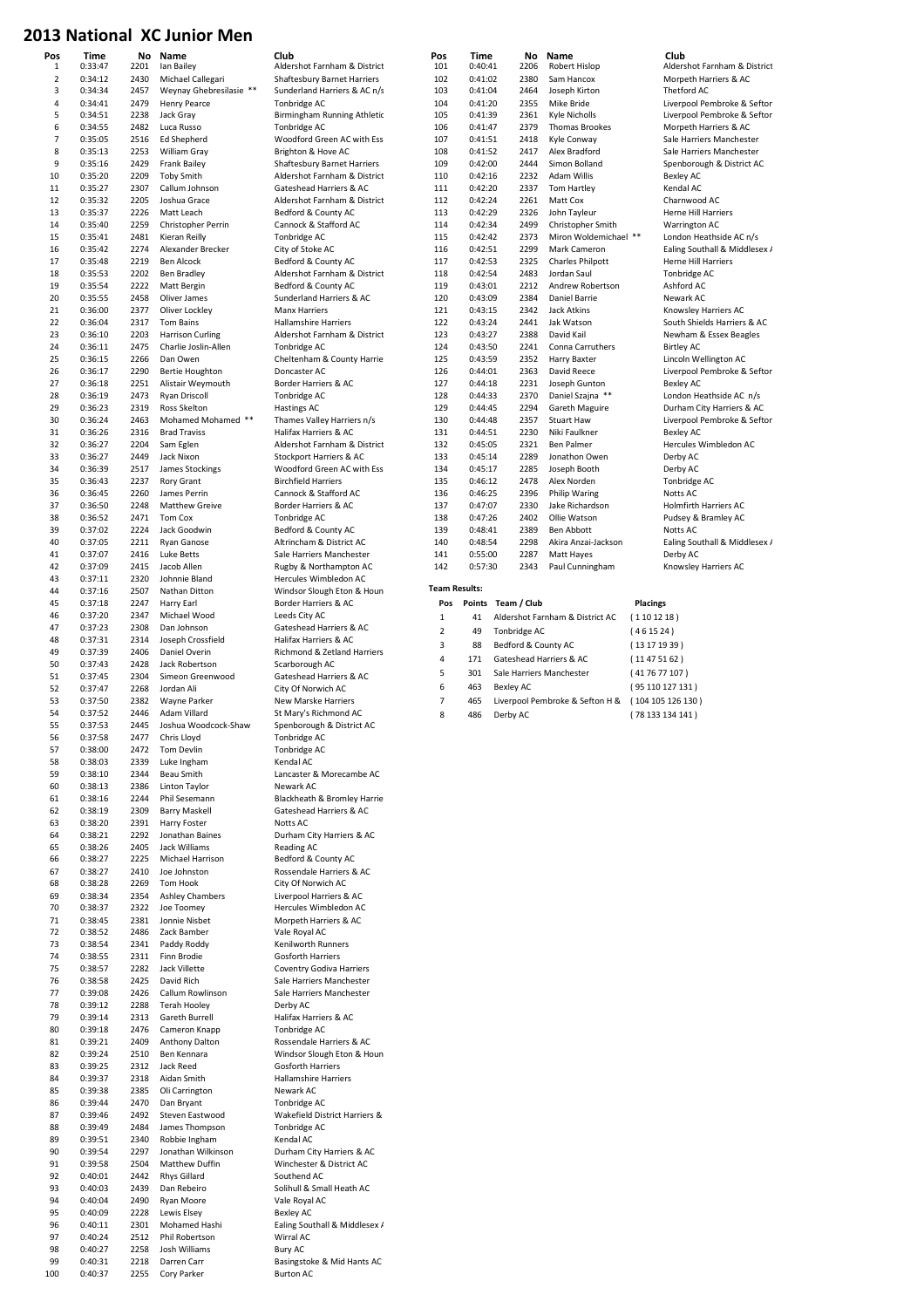#### 2013 National XC Junior Women

| Pos          | Time               | No         | Name                                        | Club                                               | Pos                  | Time | No Name                            | Club            |
|--------------|--------------------|------------|---------------------------------------------|----------------------------------------------------|----------------------|------|------------------------------------|-----------------|
| $\mathbf{1}$ | 0:21:35            | 708        | Emelia Gorecka                              | Aldershot Farnham & District                       | <b>Team Results:</b> |      |                                    |                 |
| $\mathbf 2$  | 0:22:01            | 849        | Jennifer Walsh                              | Spenborough & District AC                          |                      |      |                                    |                 |
| 3<br>4       | 0:22:09<br>0:22:36 | 787<br>839 | Rebecca Weston<br>Georgia Taylor Brown      | Invicta East Kent AC<br>Sale Harriers Manchester   | Pos                  |      | Points Team / Club                 | <b>Placings</b> |
| 5            | 0:22:47            | 701        | Jess Andrews                                | Aldershot Farnham & District                       | $\mathbf 1$          | 16   | Aldershot Farnham & District AC    | (1510)          |
| 6            | 0:22:56            | 718        | Rebecca Murray                              | Bedford & County AC                                | $\mathbf 2$          | 74   | Bedford & County AC                | (6959)          |
| 7            | 0:23:01            | 754        | Iona Lake                                   | City Of Norwich AC                                 | 3                    | 93   | Vale Royal AC                      | (172452)        |
| 8            | 0:23:03            | 842        | Lizzie Bird                                 | Shaftesbury Barnet Harriers                        | 4                    | 94   | Tonbridge AC                       | (163048)        |
| 9            | 0:23:03            | 717        | Alice Burgin                                | Bedford & County AC                                | 5                    | 94   | Royal Sutton Coldfield AC          | (111865)        |
| 10           | 0:23:10            | 711        | Emily Hosker Thornhill                      | Aldershot Farnham & District                       | 6                    | 117  | Liverpool Harriers & AC            | (324243)        |
| 11           | 0:23:15            | 830        | Katie Ingle                                 | Royal Sutton Coldfield AC                          | 7                    | 119  | <b>Shaftesbury Barnet Harriers</b> | (83477)         |
| 12           | 0:23:21            | 725        | Rebecca Straw                               | <b>Birchfield Harriers</b>                         | 8                    | 134  | Derby AC                           | (315053)        |
| 13           | 0:23:24            | 821        | Melissa Hawtin                              | Oxford City AC                                     | 9                    | 227  | Gateshead Harriers & AC            | (637985)        |
| 14           | 0:23:56            | 707        | Laura Gent                                  | Aldershot Farnham & District                       | 10                   | 262  | <b>Mansfield Harriers</b>          | (818893)        |
| 15           | 0:24:03            | 871        | Maryse Haynes                               | Windsor Slough Eton & Houn                         |                      |      |                                    |                 |
| 16           | 0:24:08            | 860        | Nicole Taylor                               | Tonbridge AC                                       |                      |      |                                    |                 |
| 17<br>18     | 0:24:16<br>0:24:21 | 865<br>831 | Amelia Pettitt<br>Megan McBrien             | Vale Royal AC<br>Royal Sutton Coldfield AC         |                      |      |                                    |                 |
| 19           | 0:24:25            | 880        | Laura Riches                                | Leigh Harriers & AC                                |                      |      |                                    |                 |
| 20           | 0:24:31            | 870        | Jennifer Mclachlan                          | Winchester & District AC                           |                      |      |                                    |                 |
| 21           | 0:24:34            | 780        | Adelle Tracey                               | Guildford & Godalming AC                           |                      |      |                                    |                 |
| 22           | 0:24:35            | 868        | Caroline Lambert                            | Wetherby Runners AC                                |                      |      |                                    |                 |
| 23           | 0:24:38            | 767        | <b>Chloe Price</b>                          | Durham City Harriers & AC                          |                      |      |                                    |                 |
| 24           | 0:24:49            | 863        | Tessa Mccormick                             | Vale Royal AC                                      |                      |      |                                    |                 |
| 25           | 0:24:52            | 792        | Sarah Hodgson                               | Lancaster & Morecambe AC                           |                      |      |                                    |                 |
| 26           | 0:24:58            | 837        | <b>Emily Waugh</b>                          | Rugby & Northampton AC                             |                      |      |                                    |                 |
| 27           | 0:25:01            | 776        | Rachael Lundgren                            | Gosforth Harriers                                  |                      |      |                                    |                 |
| 28           | 0:25:02            | 704        | Angel Collins                               | Aldershot Farnham & District                       |                      |      |                                    |                 |
| 29           | 0:25:05            | 867        | Justine Anthony                             | West Suffolk AC                                    |                      |      |                                    |                 |
| 30<br>31     | 0:25:10<br>0:25:13 | 861<br>764 | Nicola Wilkinson<br>Emma Erskine            | Tonbridge AC<br>Derby AC                           |                      |      |                                    |                 |
| 32           |                    | 799        | Katherine Walker                            | Liverpool Harriers & AC                            |                      |      |                                    |                 |
| 33           | 0:25:17<br>0:25:19 | 755        | Nastassja Potgeiter                         | City Of Norwich AC                                 |                      |      |                                    |                 |
| 34           | 0:25:20            | 845        | Vicky Walker                                | Shaftesbury Barnet Harriers                        |                      |      |                                    |                 |
| 35           | 0:25:26            | 740        | Georgina Schwiening                         | Cambridge & Coleridge AC                           |                      |      |                                    |                 |
| 36           | 0:25:28            | 875        | Sidnie Sales                                | Woodford Green AC with Ess                         |                      |      |                                    |                 |
| 37           | 0:25:31            | 705        | Poppy Disley May                            | Aldershot Farnham & District                       |                      |      |                                    |                 |
| 38           | 0:25:34            | 706        | Ciara Dullaghan                             | Aldershot Farnham & District                       |                      |      |                                    |                 |
| 39           | 0:25:39            | 822        | Nichola Jackson                             | <b>Preston Harriers</b>                            |                      |      |                                    |                 |
| 40           | 0:25:43            | 853        | Naomi Webber                                | Teambath AC                                        |                      |      |                                    |                 |
| 41           | 0:25:44            | 846        | Zoe Hewitson                                | Shildon Running & AC                               |                      |      |                                    |                 |
| 42           | 0:25:46            | 797        | Rebecca Donohue                             | Liverpool Harriers & AC                            |                      |      |                                    |                 |
| 43           | 0:25:58            | 798        | Olivia Perez                                | Liverpool Harriers & AC                            |                      |      |                                    |                 |
| 44           | 0:25:58            | 758        | Calvi Thompson                              | City of Sheffield AC                               |                      |      |                                    |                 |
| 45<br>46     | 0:26:00<br>0:26:03 | 790<br>829 | Eilioth Sproul<br>Codie Marsh               | Kendal AC<br>Rotherham Harriers & AC               |                      |      |                                    |                 |
| 47           | 0:26:05            | 757        | <b>Beth Ansell</b>                          | City of Sheffield AC                               |                      |      |                                    |                 |
| 48           | 0:26:08            | 859        | Annabel Shepherd-Barron                     | Tonbridge AC                                       |                      |      |                                    |                 |
| 49           | 0:26:13            | 713        | Susan Shiel-Rankin                          | Aldershot Farnham & District                       |                      |      |                                    |                 |
| 50           | 0:26:14            | 763        | Alex Clinkard                               | Derby AC                                           |                      |      |                                    |                 |
| 51           | 0:26:17            | 730        | Clare Parkin                                | Blackheath & Bromley Harrie                        |                      |      |                                    |                 |
| 52           | 0:26:21            | 864        | Kate Moulds                                 | Vale Royal AC                                      |                      |      |                                    |                 |
| 53           | 0:26:27            | 881        | Rebecca Miller                              | Derby AC                                           |                      |      |                                    |                 |
| 54           | 0:26:28            | 710        | <b>Ruth Haynes</b>                          | Aldershot Farnham & District                       |                      |      |                                    |                 |
| 55           | 0:26:35            | 731        | Amber Reed                                  | Blackheath & Bromley Harrie                        |                      |      |                                    |                 |
| 56           | 0:26:42            | 858        | Lucy Reid                                   | Tonbridge AC                                       |                      |      |                                    |                 |
| 57           | 0:26:44            | 738        | Rebecca Turton                              | Bracknell AC                                       |                      |      |                                    |                 |
| 58<br>59     | 0:26:50            | 815<br>719 | Cloe Hubbard<br><b>Megan Shreeves</b>       | Newark AC                                          |                      |      |                                    |                 |
| 60           | 0:26:54<br>0:27:01 | 734        | Shannon Johnson                             | Bedford & County AC<br>Bolton United Harriers & AC |                      |      |                                    |                 |
| 61           | 0:27:10            | 778        | Sophia Tucker                               | Grantham AC                                        |                      |      |                                    |                 |
| 62           | 0:27:11            | 877        | <b>Bethany Jones</b>                        | Leigh Harriers & AC                                |                      |      |                                    |                 |
| 63           | 0:27:11            | 769        | Caroline O"hare                             | Gateshead Harriers & AC                            |                      |      |                                    |                 |
| 64           | 0:27:15            | 869        | Laura Fenwick                               | Winchester & District AC                           |                      |      |                                    |                 |
| 65           | 0:27:21            | 834        | Miranda Stoddart                            | Royal Sutton Coldfield AC                          |                      |      |                                    |                 |
| 66           | 0:27:23            | 785        | Hannah Wells                                | Hillingdon AC                                      |                      |      |                                    |                 |
| 67           | 0:27:24            | 836        | Clarissa Blake                              | Rugby & Northampton AC                             |                      |      |                                    |                 |
| 68           | 0:27:28            | 801        | Nicola Moss                                 | Louth AC                                           |                      |      |                                    |                 |
| 69           | 0:27:28            | 733        | <b>Becky Morningg</b>                       | <b>Blackhill Bounders</b>                          |                      |      |                                    |                 |
| 70           | 0:27:31            | 720        | <b>Beth Armstrong</b><br><b>Becky Mills</b> | Bexley AC                                          |                      |      |                                    |                 |
| 71           | 0:27:42            | 840        |                                             | Scarborough AC                                     |                      |      |                                    |                 |
| 72<br>73     | 0:27:45<br>0:27:54 | 850<br>856 | Katie Bowers-Folan<br>Kelsey Howard         | St Helens Sutton AC<br>Tonbridge AC                |                      |      |                                    |                 |
| 74           | 0:27:55            | 748        | Sophie Johnstone                            | Chelmsford AC                                      |                      |      |                                    |                 |
| 75           | 0:28:00            | 774        | Harriet Buswell                             | Gosforth Harriers                                  |                      |      |                                    |                 |
| 76           | 0:28:19            | 786        | <b>Eleanor Smith</b>                        | Huntingdonshire AC                                 |                      |      |                                    |                 |
| 77           | 0:28:20            | 844        | Molly Patch                                 | Shaftesbury Barnet Harriers                        |                      |      |                                    |                 |
| 78           | 0:28:22            | 873        | Claudia Conway                              | Woodford Green AC with Ess                         |                      |      |                                    |                 |
| 79           | 0:28:27            | 768        | Jade Bowling                                | Gateshead Harriers & AC                            |                      |      |                                    |                 |
| 80           | 0:28:30            | 819        | Hannah Robinson                             | Notts AC                                           |                      |      |                                    |                 |
| 81           | 0:28:31            | 803        | Hannah Hardy                                | Mansfield Harriers                                 |                      |      |                                    |                 |
| 82           | 0:28:45            | 791        | Nicole Peters                               | Kingston upon Hull AC                              |                      |      |                                    |                 |
| 83           | 0:28:47            | 709        | Siobhan Harrison                            | Aldershot Farnham & District                       |                      |      |                                    |                 |
| 84           | 0:29:15            | 838        | Misha Nayak-Oliver                          | Sale Harriers Manchester                           |                      |      |                                    |                 |
| 85           | 0:29:17            | 771        | Rebecca Pease                               | Gateshead Harriers & AC                            |                      |      |                                    |                 |
| 86           | 0:29:24            | 851        | Nicola Berry                                | Stockport Harriers & AC                            |                      |      |                                    |                 |
| 87<br>88     | 0:29:27<br>0:29:38 | 847<br>802 | Elizabeth Wood<br>Charlotte Bellingham      | Shildon Running & AC<br><b>Mansfield Harriers</b>  |                      |      |                                    |                 |
| 89           | 0:29:59            | 736        | Emma Penniston                              | Boston & District AC                               |                      |      |                                    |                 |
| 90           | 0:30:01            | 715        | Amelia Jones                                | Ashford AC                                         |                      |      |                                    |                 |
| 91           | 0:30:11            | 762        | Rebecca Ladyman                             | Darlington Triathlon Club                          |                      |      |                                    |                 |
| 92           | 0:30:39            | 784        | <b>Heather Gibbons</b>                      | Hillingdon AC                                      |                      |      |                                    |                 |
| 93           | 0:31:10            | 807        | Alice Mortiboy                              | <b>Mansfield Harriers</b>                          |                      |      |                                    |                 |
| 94           | 0:31:13            | 808        | <b>Eleanor Winning</b>                      | <b>Mansfield Harriers</b>                          |                      |      |                                    |                 |
| 95           | 0:31:41            | 828        | Emma Taylor                                 | Reading AC                                         |                      |      |                                    |                 |
| 96           | 0:32:08            | 857        | Jayne Mallyon                               | Tonbridge AC                                       |                      |      |                                    |                 |
| 97           | 0:33:59            | 806        | Alice Keogh                                 | <b>Mansfield Harriers</b>                          |                      |      |                                    |                 |
| 98           | 0:34:24            | 804        | Faye Holloway                               | <b>Mansfield Harriers</b>                          |                      |      |                                    |                 |
| 99           | 0:34:39            | 794        | Katherine Taylor                            | Leamington Cycling & Athleti                       |                      |      |                                    |                 |

| POS | 1 ime                | NO<br>Name                         | u               |  |  |  |  |  |  |  |  |  |
|-----|----------------------|------------------------------------|-----------------|--|--|--|--|--|--|--|--|--|
|     | <b>Team Results:</b> |                                    |                 |  |  |  |  |  |  |  |  |  |
| Pos | Points               | Team / Club                        | <b>Placings</b> |  |  |  |  |  |  |  |  |  |
| 1   | 16                   | Aldershot Farnham & District AC    | (1510)          |  |  |  |  |  |  |  |  |  |
| 2   | 74                   | Bedford & County AC                | (6959)          |  |  |  |  |  |  |  |  |  |
| 3   | 93                   | Vale Royal AC                      | (172452)        |  |  |  |  |  |  |  |  |  |
| 4   | 94                   | Tonbridge AC                       | (163048)        |  |  |  |  |  |  |  |  |  |
| 5   | 94                   | Royal Sutton Coldfield AC          | (111865)        |  |  |  |  |  |  |  |  |  |
| 6   | 117                  | Liverpool Harriers & AC            | (324243)        |  |  |  |  |  |  |  |  |  |
| 7   | 119                  | <b>Shaftesbury Barnet Harriers</b> | (83477)         |  |  |  |  |  |  |  |  |  |
| 8   | 134                  | Derby AC                           | (315053)        |  |  |  |  |  |  |  |  |  |
| 9   | 227                  | Gateshead Harriers & AC            | (637985)        |  |  |  |  |  |  |  |  |  |
| 10  | 262                  | <b>Mansfield Harriers</b>          | (818893)        |  |  |  |  |  |  |  |  |  |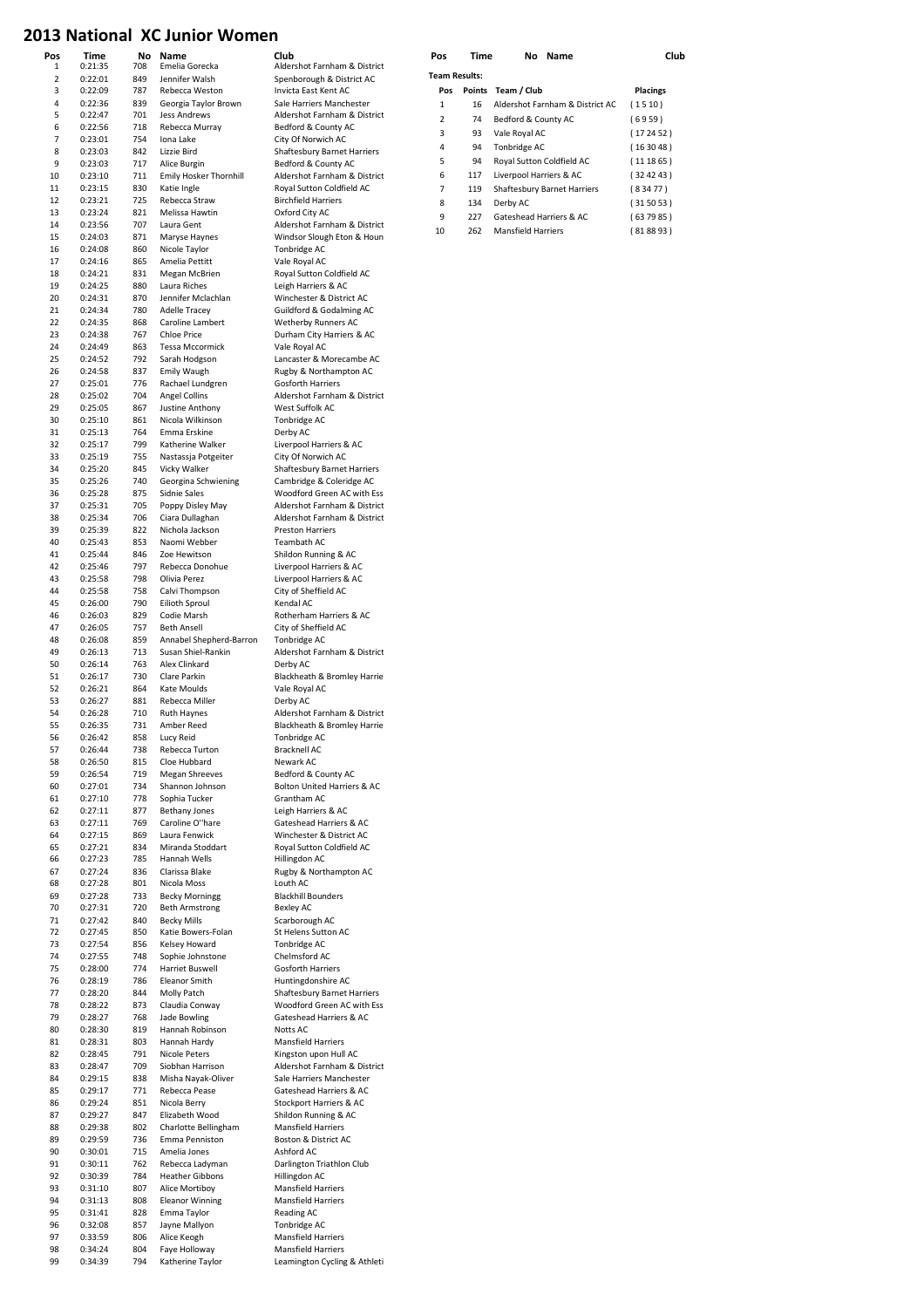| гиз<br>1 | ,,,,,,<br>0:41:21  | IVU<br>5286  | name<br>Keith Gerrard                        | uuw<br>Newham & Essex F                               | г,<br>10 |
|----------|--------------------|--------------|----------------------------------------------|-------------------------------------------------------|----------|
| 2        | 0:41:24            | 5726         | <b>Steve Vernon</b>                          | <b>Stockport Harriers</b>                             | 10       |
| 3        | 0:41:47            | 4112         | Neilson Hall                                 | Bedford & County.                                     | 10       |
| 4        | 0:41:50            | 4828         | Shaun Dixon                                  | <b>Highgate Harriers</b>                              | 10       |
| 5        | 0:41:57            | 4545         | Daniel Garbutt                               | Durham City Harrie                                    | 10       |
| 6<br>7   | 0:42:02<br>0:42:04 | 4231<br>5046 | Mike Skinner<br>James Wilkinson              | Blackheath & Bron<br>Leeds City AC                    | 1(<br>1( |
| 8        | 0:42:05            | 5232         | Jonathan Taylor                              | Morpeth Harriers &                                    | 1(       |
| 9        | 0:42:13            | 5628         | Meles Okbazghi                               | Sheffield RC                                          | 1(       |
| 10       | 0:42:14            | 4936         | John Gilbert                                 | Kent AC                                               | 11       |
| 11       | 0:42:18            | 5221         | <b>Richard Morrell</b>                       | Morpeth Harriers &                                    | 11       |
| 12<br>13 | 0:42:39<br>0:42:49 | 5360<br>5864 | Aaron Scott<br>Phil Nicholls                 | Notts AC<br><b>Tipton Harriers</b>                    | 11<br>11 |
| 14       | 0:42:49            | 4007         | Steven Connor                                | Aldershot Farnham                                     | 11       |
| 15       | 0:42:53            | 5234         | Lewis Timmins                                | Morpeth Harriers &                                    | 11       |
| 16       | 0:43:04            | 5041         | Carl Smith                                   | Leeds City AC                                         | 11       |
| 17       | 0:43:08            | 5044         | James Walsh                                  | Leeds City AC                                         | 11       |
| 18       | 0:43:14            | 5861         | Josh Lilly                                   | <b>Tipton Harriers</b>                                | 11       |
| 19<br>20 | 0:43:18<br>0:43:19 | 5608<br>4264 | Nicholas Torry<br>James Douglas              | Serpentine RC<br><b>Border Harriers &amp;</b>         | 11<br>12 |
| 21       | 0:43:19            | 5224         | Matthew Nicholson                            | Morpeth Harriers &                                    | 12       |
| 22       | 0:43:21            | 5296         | Gavin Smith                                  | Newham & Essex E                                      | 12       |
| 23       | 0:43:22            | 5860         | Richard Kay                                  | <b>Tipton Harriers</b>                                | 12       |
| 24       | 0:43:25            | 4026         | <b>Matthew Barnes</b>                        | Altrincham & Distr                                    | 12       |
| 25<br>26 | 0:43:26<br>0:43:27 | 4130<br>5723 | James Kelly<br>Alex O'gornan                 | <b>Belgrave Harriers</b><br><b>Stockport Harriers</b> | 12<br>12 |
| 27       | 0:43:29            | 5367         | Alistair Watson                              | Notts AC                                              | 12       |
| 28       | 0:43:31            | 5012         | Alan Buckley                                 | Leeds City AC                                         | 12       |
| 29       | 0:43:34            | 5071         | <b>Richard Burney</b>                        | Liverpool Harriers                                    | 12       |
| 30       | 0:43:34            | 5542         | <b>Gary Priestley</b>                        | Salford Harriers                                      | 13       |
| 31<br>32 | 0:43:36<br>0:43:37 | 4107<br>4713 | Darren Deed<br>Joe Gratton                   | Bedford & County.<br>Hallamshire Harrie               | 13       |
| 33       | 0:43:39            | 4120         | <b>Steve Naylor</b>                          | Bedford & County.                                     | 13<br>13 |
| 34       | 0:43:50            | 5366         | Christopher Warburton                        | Notts AC                                              | 13       |
| 35       | 0:43:54            | 5389         | Danny Hallam                                 | Owls AC                                               | 13       |
| 36       | 0:44:03            | 4548         | Daniel Jenkin                                | Durham City Harrie                                    | 13       |
| 37       | 0:44:05            | 4836         | Ben Noad                                     | <b>Highgate Harriers</b>                              | 13       |
| 38<br>39 | 0:44:13<br>0:44:15 | 4933<br>4182 | <b>Russell Bentley</b><br><b>Ben Livesey</b> | Kent AC<br><b>Birchfield Harriers</b>                 | 13<br>13 |
| 40       | 0:44:17            | 5533         | Thomas Cornthwaite                           | Salford Harriers                                      | 14       |
| 41       | 0:44:17            | 4037         | James Reed                                   | Altrincham & Distr                                    | 14       |
| 42       | 0:44:20            | 5876         | Andrew Combs                                 | Tonbridge AC                                          | 14       |
| 43       | 0:44:22            | 5020         | Simon Deakin                                 | Leeds City AC                                         | 14       |
| 44       | 0:44:27            | 5856         | Matt Granger                                 | <b>Tipton Harriers</b>                                | 14       |
| 45<br>46 | 0:44:30<br>0:44:32 | 5127<br>5231 | Daniel Woodgate<br>Graeme Taylor             | Luton AC<br>Morpeth Harriers &                        | 14<br>14 |
| 47       | 0:44:36            | 5859         | Adrian Holliday                              | <b>Tipton Harriers</b>                                | 14       |
| 48       | 0:44:38            | 5292         | Dave Mitchinson                              | Newham & Essex E                                      | 14       |
| 49       | 0:44:38            | 4117         | Matt Janes                                   | Bedford & County.                                     | 14       |
| 50       | 0:44:39            | 5857         | Phil Hinch                                   | <b>Tipton Harriers</b>                                | 15       |
| 51<br>52 | 0:44:40<br>0:44:41 | 4456<br>5227 | Matt Lole<br>Ryan Stephenson                 | Coventry Godiva H<br>Morpeth Harriers &               | 15<br>15 |
| 53       | 0:44:45            | 4339         | Dean Lacy                                    | Cambridge Harrier                                     | 15       |
| 54       | 0:44:47            | 4111         | John Eves                                    | Bedford & County                                      | 15       |
| 55       | 0:44:49            | 4934         | James Conner                                 | Kent AC                                               | 15       |
| 56       | 0:44:50            | 4840         | Danny Russell                                | <b>Highgate Harriers</b>                              | 15       |
| 57<br>58 | 0:44:51<br>0:44:52 | 4864<br>5013 | Richard Anderson<br>Mike Burrett             | <b>Holmfirth Harriers</b><br>Leeds City AC            | 15<br>15 |
| 59       | 0:44:54            | 5352         | Sam Mitchell                                 | Notts AC                                              | 15       |
| 60       | 0:44:57            | 6052         | Alex Tovey                                   | Windsor Slough Et                                     | 16       |
| 61       | 0:45:03            | 4018         | Jason Prickett                               | Aldershot Farnham                                     | 16       |
| 62       | 0:45:03            | 5289         | Olly Laws                                    | Newham & Essex E                                      | 16       |
| 63<br>64 | 0:45:05<br>0:45:07 | 5364<br>4838 | Jonathon Thewlis<br>Ben Pochee               | Notts AC<br><b>Highgate Harriers</b>                  | 16<br>16 |
| 65       | 0:45:09            | 4939         | Florian Neuschwander                         | Kent AC                                               | 16       |
| 66       | 0:45:13            | 4002         | Josh Arnold                                  | Aldershot Farnham                                     | 16       |
| 67       | 0:45:14            | 5363         | <b>Stuart Spencer</b>                        | Notts AC                                              | 16       |
| 68       | 0:45:15            | 4446         | Chris Bannon                                 | Coventry Godiva H                                     | 16       |
| 69       | 0:45:18            | 5297         | Kairn Stone                                  | Newham & Essex E                                      | 16       |
| 70<br>71 | 0:45:18<br>0:45:20 | 4956<br>4937 | Steve Hebblethwaite<br>Chris Greenwood       | <b>Keswick AAC</b><br>Kent AC                         | 17<br>1  |
| 72       | 0:45:20            | 5066         | Shane Robinson                               | Lincoln Wellington                                    | 17       |
| 73       | 0:45:23            | 4229         | Andy Rayner                                  | Blackheath & Bron                                     | 1        |
| 74       | 0:45:24            | 5229         | Nick Swinburn                                | Morpeth Harriers {                                    | 17       |
| 75       | 0:45:26            | 5218         | lan Hudspith                                 | Morpeth Harriers {                                    | 17       |
| 76<br>77 | 0:45:28<br>0:45:31 | 5177<br>5390 | <b>Tom Collins</b><br><b>Edward Highton</b>  | Medway & Maidst<br>Owls AC                            | 17<br>17 |
| 78       | 0:45:31            | 5050         | Jon Wills                                    | Leeds City AC                                         | 17       |
| 79       | 0:45:33            | 5348         | Tim Hartley                                  | Notts AC                                              | 17       |
| 80       | 0:45:40            | 5215         | lan Harding                                  | Morpeth Harriers &                                    | 18       |
| 81       | 0:45:41            | 5600         | <b>Richard Phillips</b>                      | Serpentine RC                                         | 18       |
| 82       | 0:45:43            | 4952         | Carl Bell                                    | <b>Keswick AAC</b>                                    | 18       |
| 83<br>84 | 0:45:44<br>0:45:44 | 5614<br>5030 | Orlando Edwards<br>Nick Hooker               | Shaftesbury Barne<br>Leeds City AC                    | 18<br>18 |
| 85       | 0:45:45            | 5490         | Philip Hoole                                 | Rotherham Harrier                                     | 18       |
| 86       | 0:45:46            | 5199         | Greg Jayasuriya                              | Middlesbrough & C                                     | 18       |
| 87       | 0:45:47            | 4263         | Kevin Bell                                   | <b>Border Harriers &amp;</b>                          | 18       |
| 88       | 0:45:48            | 5623         | Glen Watts                                   | Shaftesbury Barne                                     | 18       |
| 89       | 0:45:48            | 5722         | Andy Nixon                                   | <b>Stockport Harriers</b>                             | 18       |
| 90<br>91 | 0:45:56<br>0:45:56 | 5544<br>4115 | Josh Tighe<br>Luke Humphreys                 | Salford Harriers<br>Bedford & County.                 | 19<br>19 |
| 92       | 0:45:57            | 5039         | <b>Martin Roscoe</b>                         | Leeds City AC                                         | 19       |
| 93       | 0:45:59            | 5545         | Matt Shaw                                    | Salford Harriers                                      | 19       |
| 94       | 0:46:00            | 4921         | Alasdair Russell                             | Kendal AC                                             | 19       |
| 95       | 0:46:01            | 5040         | Jack Simpson                                 | Leeds City AC                                         | 19       |
| 96<br>97 | 0:46:03<br>0:46:03 | 4316<br>5601 | Owain Jones<br>Jonathan Poole                | Bristol & West AC<br>Serpentine RC                    | 19<br>19 |
| 98       | 0:46:03            | 4944         | James Savage                                 | Kent AC                                               | 19       |
| 99       | 0:46:05            | 4315         | Kevin Rojas                                  | Brighton & Hove A                                     | 19       |
| 100      | 0:46:09            | 5936         | Chris Perry                                  | Vale Royal AC                                         | 20       |

| ewham & Essex E                                                                              |
|----------------------------------------------------------------------------------------------|
|                                                                                              |
| ockport Harriers                                                                             |
| edford & County                                                                              |
| ighgate Harriers                                                                             |
| urham City Harrie<br>ackheath & Bron                                                         |
| eds City AC                                                                                  |
| orpeth Harriers {                                                                            |
| effield RC                                                                                   |
| $ent$ AC                                                                                     |
| lorpeth Harriers {                                                                           |
| otts AC                                                                                      |
| pton Harriers                                                                                |
| dershot Farnham                                                                              |
| orpeth Harriers &<br>eds City AC                                                             |
| eds City AC                                                                                  |
| pton Harriers                                                                                |
| erpentine RC                                                                                 |
| order Harriers &                                                                             |
| erpeth Harriers (                                                                            |
| ewham & Essex E                                                                              |
| pton Harriers                                                                                |
| trincham & Distr                                                                             |
| elgrave Harriers                                                                             |
| ockport Harriers<br>otts AC                                                                  |
| eds City AC                                                                                  |
| verpool Harriers                                                                             |
| alford Harriers                                                                              |
| edford & County                                                                              |
| allamshire Harrie                                                                            |
| edford & County                                                                              |
| otts AC                                                                                      |
| wls AC                                                                                       |
| urham City Harrie                                                                            |
| ighgate Harriers<br>ent AC                                                                   |
| rchfield Harriers                                                                            |
| alford Harriers                                                                              |
| trincham & Distr                                                                             |
| onbridge AC                                                                                  |
| eds City AC                                                                                  |
| pton Harriers                                                                                |
| iton AC                                                                                      |
| orpeth Harriers &                                                                            |
| pton Harriers                                                                                |
| ewham & Essex E<br>edford & County                                                           |
| pton Harriers                                                                                |
| <b>oventry Godiva H</b>                                                                      |
| orpeth Harriers &                                                                            |
| ambridge Harrier                                                                             |
| edford & County                                                                              |
| ent AC                                                                                       |
| ighgate Harriers                                                                             |
| olmfirth<br>3I                                                                               |
|                                                                                              |
| eds City AC                                                                                  |
| otts AC                                                                                      |
| 'indsor Slough Et                                                                            |
| dershot Farnham                                                                              |
| ewham & Essex E                                                                              |
| otts AC<br>ighgate Harriers                                                                  |
| ent AC                                                                                       |
| dershot Farnham                                                                              |
| otts AC                                                                                      |
| <b>oventry Godiva H</b>                                                                      |
| ewham & Essex E                                                                              |
|                                                                                              |
|                                                                                              |
| eswick AAC<br>ent AC<br>ncoln Wellington                                                     |
| ackheath & Bron                                                                              |
| orpeth Harriers &<br>orpeth Harriers &                                                       |
| ledway & Maidst                                                                              |
| wls AC                                                                                       |
| eds City AC                                                                                  |
|                                                                                              |
| otts AC<br>orpeth Harriers &                                                                 |
| erpentine RC                                                                                 |
| eswick AAC                                                                                   |
| aftesbury Barne                                                                              |
| eds City AC<br>otherham Harrier                                                              |
| liddlesbrough & (                                                                            |
|                                                                                              |
| ر & order Harriers<br>haftesbury Barne                                                       |
| ockport Harriers                                                                             |
| alford Harriers                                                                              |
| edford & County                                                                              |
|                                                                                              |
|                                                                                              |
|                                                                                              |
|                                                                                              |
| eds City AC<br>alford Harriers<br>endal AC<br>eds City AC<br>istol & West AC<br>erpentine RC |
| $ent$ AC                                                                                     |
| righton & Hove A<br>ale Royal AC                                                             |

| Pos        | Time               | No           | Name                                   | Club                                           | Pos        |
|------------|--------------------|--------------|----------------------------------------|------------------------------------------------|------------|
| 101        | 0:46:11            | 4234         | Peter Tucker                           | Blackheath & Bron                              | 201        |
| 102<br>103 | 0:46:12<br>0:46:13 | 6128<br>5607 | Ewan Brown<br>Hugh Torry               | York Knavesmire H<br>Serpentine RC             | 202<br>203 |
| 104        | 0:46:14            | 5844         | Sean Renfer **                         | Thames Valley Har                              | 204        |
| 105        | 0:46:16            | 5518         | Gareth Raven                           | Sale Harriers Manc                             | 205        |
| 106        | 0:46:22            | 5984         | <b>Harry Coates</b>                    | Wallsend Harriers                              | 206        |
| 107        | 0:46:23<br>0:46:25 | 5481         | Chris Fell                             | Rossendale Harrier                             | 207        |
| 108<br>109 | 0:46:27            | 4357<br>4119 | David Fewell<br>Will Mackay            | Chelmsford AC<br>Bedford & County              | 208<br>209 |
| 110        | 0:46:31            | 5489         | <b>Richard Harris</b>                  | Rotherham Harrier                              | 210        |
| 111        | 0:46:33            | 4800         | <b>Fred Slemeck</b>                    | Hercules Wimbled                               | 211        |
| 112        | 0:46:34            | 4822         | Peter Townsend                         | Herts Phoenix AC                               | 212        |
| 113<br>114 | 0:46:35<br>0:46:36 | 5225<br>4841 | Jordan Scott<br><b>Richard Scott</b>   | Morpeth Harriers &<br><b>Highgate Harriers</b> | 213<br>214 |
| 115        | 0:46:37            | 4464         | <b>Toby Spencer</b>                    | Coventry Godiva H                              | 215        |
| 116        | 0:46:38            | 4559         | Sam Ashcroft                           | Ealing Southall & N                            | 216        |
| 117        | 0:46:39            | 5719         | Jamie Loxam                            | <b>Stockport Harriers</b>                      | 217        |
| 118        | 0:46:40            | 5345         | <b>Tom Crowley</b>                     | Notts AC                                       | 218        |
| 119<br>120 | 0:46:42<br>0:46:45 | 5063<br>5344 | <b>Richard Brown</b><br>Matt Blunden   | Lincoln Wellington<br>Notts AC                 | 219<br>220 |
| 121        | 0:46:46            | 6109         | Martyn Cryer                           | Woodford Green A                               | 221        |
| 122        | 0:46:47            | 5868         | Ian Williams                           | <b>Tipton Harriers</b>                         | 222        |
| 123        | 0:46:47            | 4894         | Donald Carter                          | Invicta East Kent A                            | 223        |
| 124        | 0:46:47            | 5687         | James Tartt                            | Southport Waterlo                              | 224        |
| 125<br>126 | 0:46:49<br>0:46:51 | 5294<br>4833 | Niall Sheehan **<br>Ryan Mckinlay      | Newham & Essex E<br><b>Highgate Harriers</b>   | 225<br>226 |
| 127        | 0:46:52            | 4308         | <b>Howard Bristow</b>                  | Brighton & Hove A                              | 227        |
| 128        | 0:46:53            | 4113         | Richard Henderson                      | Bedford & County.                              | 228        |
| 129        | 0:46:53            | 4568         | Patrick Gardiner                       | East Cheshire Harr                             | 229        |
| 130        | 0:46:54            | 5085         | <b>Tom Aldred</b>                      | London Heathside                               | 230        |
| 131<br>132 | 0:46:55<br>0:46:56 | 5874<br>6115 | Ben Cole<br><b>Bertie Powell</b>       | Tonbridge AC<br>Woodford Green A               | 231<br>232 |
| 133        | 0:46:57            | 4806         | Jeff Cunningham                        | <b>Herne Hill Harriers</b>                     | 233        |
| 134        | 0:46:58            | 5076         | John Mccole                            | Liverpool Harriers                             | 234        |
| 135        | 0:46:59            | 5253         | Dominic Shaw                           | New Marske Harrie                              | 235        |
| 136        | 0:46:59            | 6051         | Simon Millett                          | Windsor Slough Et                              | 236        |
| 137        | 0:47:01            | 5067         | Josh Stone                             | Lincoln Wellington                             | 237        |
| 138<br>139 | 0:47:02<br>0:47:03 | 4829<br>5393 | Henry Dodwell<br>Paul Miles            | <b>Highgate Harriers</b><br>Owls AC            | 238<br>239 |
| 140        | 0:47:05            | 4808         | Tim Elsey                              | Herne Hill Harriers                            | 240        |
| 141        | 0:47:09            | 4902         | Andy Burn                              | Jarrow & Hebburn                               | 241        |
| 142        | 0:47:12            | 4220         | Alex Gibbons                           | Blackheath & Bron                              | 242        |
| 143        | 0:47:20            | 6099         | David Smith                            | Wolverhampton &                                | 243        |
| 144<br>145 | 0:47:22<br>0:47:22 | 4017<br>6008 | <b>Neil Phillips</b><br>Robert Danson  | Aldershot Farnham<br>Wesham RR                 | 244<br>245 |
| 146        | 0:47:23            | 6123         | Harold Wyber                           | Woodford Green A                               | 246        |
| 147        | 0:47:25            | 4356         | Jason Williams                         | Charnwood AC                                   | 247        |
| 148        | 0:47:25            | 4714         | Matt Hobbs                             | Hallamshire Harrie                             | 248        |
| 149        | 0:47:26            | 5018         | Alex Davy                              | Leeds City AC                                  | 249        |
| 150<br>151 | 0:47:27<br>0:47:27 | 5210<br>5154 | Michael Dawson<br>Alan Corlett         | Morpeth Harriers &<br><b>Manx Harriers</b>     | 250<br>251 |
| 152        | 0:47:29            | 5853         | Oz Ellis                               | <b>Tipton Harriers</b>                         | 252        |
| 153        | 0:47:29            | 4103         | <b>Alex Bellew</b>                     | Bedford & County.                              | 253        |
| 154        | 0:47:35            | 5003         | Jamie Langley                          | Leamington Cycling                             | 254        |
| 155        | 0:47:36            | 5022         | Tom Edwards                            | Leeds City AC                                  | 255<br>256 |
| 156<br>157 | 0:47:41<br>0:47:43 | 4932<br>4860 | Stuart Beaney<br>Daniel Thompson       | Kent AC<br>Hillingdon AC                       | 257        |
| 158        | 0:47:45            | 4805         | <b>Mike Cummings</b>                   | <b>Herne Hill Harriers</b>                     | 258        |
| 159        | 0:47:45            | 4770         | Darren Ridout                          | <b>Heanor RC</b>                               | 259        |
| 160        | 0:47:46            | 4736         | Chris Miller                           | Harrogate Harriers                             | 260        |
| 161        | 0:47:47            | 5240         | Josh Lunn                              | Nene Valley Harrie                             | 261        |
| 162<br>163 | 0:47:48<br>0:47:48 | 5537<br>5499 | Rob Hughes<br>Chris Perez              | Salford Harriers<br>Rugby & Northamp           | 262<br>263 |
| 164        | 0:47:49            | 5498         | Sebastian Palmer                       | Rugby & Northamp                               | 264        |
| 165        | 0:47:50            | 5369         | Matt Whitfield                         | <b>Notts AC</b>                                | 265        |
| 166        | 0:48:01            | 5216         | <b>Ben Harrison</b>                    | Morpeth Harriers &                             | 266        |
| 167        | 0:48:04            | 5524         | James Wignall                          | Sale Harriers Manc                             | 267        |
| 168<br>169 | 0:48:05<br>0:48:06 | 4462<br>5351 | Alistair Smith<br>Steve Long           | Coventry Godiva H<br>Notts AC                  | 268<br>269 |
| 170        | 0:48:07            | 5219         | Andrew Lawrence                        | Morpeth Harriers {                             | 270        |
| 171        | 0:48:08            | 5279         | Eliot Buckner                          | Newham & Essex E                               | 271        |
| 172        | 0:48:10            | 6037         | Rob Downs                              | Wilmslow RC                                    | 272        |
| 173        | 0:48:11            | 4122         | Oliver Saville                         | Bedford & County.                              | 273        |
| 174<br>175 | 0:48:12<br>0:48:13 | 4355<br>4924 | Tom Whitmore<br>Phil Gould             | Charnwood AC<br>Kenilworth Runner              | 274<br>275 |
| 176        | 0:48:16            | 4011         | Tim Doran                              | Aldershot Farnham                              | 276        |
| 177        | 0:48:17            | 5396         | Lewis Smart                            | Owls AC                                        | 277        |
| 178        | 0:48:18            | 4028         | David Cowlishaw                        | Altrincham & Distr                             | 278        |
| 179        | 0:48:21            | 5755         | Craig Isherwood                        | Sunderland Harrier                             | 279        |
| 180<br>181 | 0:48:22<br>0:48:22 | 4861<br>4942 | Robert Thompson<br><b>Phil Sanders</b> | Hillingdon AC<br>Kent AC                       | 280<br>281 |
| 182        | 0:48:23            | 5530         | Simon Bruton                           | Salford Harriers                               | 282        |
| 183        | 0:48:26            | 5385         | Simon Allen                            | Owls AC                                        | 283        |
| 184        | 0:48:28            | 4353         | Peter Swaine                           | Charnwood AC                                   | 284        |
| 185        | 0:48:30            | 5228         | Thomas Straughan                       | Morpeth Harriers &                             | 285        |
| 186<br>187 | 0:48:33<br>0:48:34 | 5011<br>5252 | Mark Bryant<br>Al Piggford             | Leeds City AC<br>New Marske Harrie             | 286<br>287 |
| 188        | 0:48:37            | 4219         | Ian Frith                              | Blackheath & Bron                              | 288        |
| 189        | 0:48:37            | 5053         | Oliver Ziff                            | Leeds City AC                                  | 289        |
| 190        | 0:48:41            | 4331         | Duncan Coombs                          | Cambridge & Coler                              | 290        |
| 191        | 0:48:42            | 5724         | James Scott-Buccleuch                  | <b>Stockport Harriers</b>                      | 291        |
| 192<br>193 | 0:48:43<br>0:48:43 | 5452<br>5625 | Nick Zissler<br>Will Beauchamp         | Richmond & Zetlar<br>Sheffield RC              | 292<br>293 |
| 194        | 0:48:47            | 5588         | Pau Herrero**                          | Serpentine RC n/s                              | 294        |
| 195        | 0:48:48            | 4425         | Darren King                            | Clowne RR                                      | 295        |
| 196        | 0:48:50            | 5788         | <b>Steve Rankin</b>                    | Sunderland Strolle                             | 296        |
| 197        | 0:48:52            | 5346         | <b>Richard Darling</b>                 | Notts AC                                       | 297        |
| 198        | 0:48:53            | 4180         | Jonanthon Cullen                       | <b>Birchfield Harriers</b>                     | 298<br>299 |
| 199<br>200 | 0:48:55<br>0:48:56 | 4748<br>5485 | Jim Cooper<br>Rob Webb                 | Harrow AC<br>Rossendale Harrier                | 300        |
|            |                    |              |                                        |                                                |            |

Pos Time No Name Club Pos Time No Name Club Pos Time No Name Club 0:48:57 4310 Andrew Donno Brighton & Hove A<br>0:48:58 4005 Harry Carter Aldershot Farnham 202 0:48:58 4005 Harry Carter Aldershot Farnham<br>203 0:48:59 5858 Tom Holden Tinton Harriers 0:49:00 4125 Will Cockerell Belgrave Harriers 205 0:49:03 4174 John Convery Bingley Harriers & <br>206 0:49:04 4639 Rob De Giovanni Gateshead Harrier 207 0:49:07 4895 Tim Corby Invicta East Kent A 208 0:49:08 5885 Graeme Saker Tonbridge AC 209 0:49:09 4463 Harvey Speed Coventry Godiva H<br>210 0:49:10 5303 Nick Baker North Derbyshire F 0:49:10 5303 Nick Baker North Derbyshire F<br>0:49:10 5491 Aidan Johnson Rotherham Harrier 211 0:49:10 5491 Aidan Johnson Rotherham Harrier<br>212 0:49:12 5208 Adam Mitchell Middlesbrough AC 0:49:12 5208 Adam Mitchell Middlesbrough AC 213 0:49:14 4794 Phil Glynn Hercules Wimbled 214 0:49:15 4830 Peter Downie Highgate Harriers<br>215 0:49:17 4999 Steve Worthington Lancaster & Morer 0:49:17 4999 Steve Worthington<br>0:49:21 4845 Rob Walker 0:49:21 4845 Rob Walker Highgate Harriers<br>0:49:25 5310 Oliver Teasal North Derbyshire 0:49:27 4347 James Douglas Charnwood AC 219 0:49:27 4411 Brendan McMillan Claremont RR & AC<br>220 0:49:28 5761 Nathan Reed Sunderland Harrier 220 0:49:28 5761 Nathan Reed Sunderland Harrier 0:49:28 4971 Matthew Hallam Kippax & District H 0:49:31 4429 Gareth Lowe Clowne RR 223 0:49:32 5091 Anthony Hall London Heathside 224 0:49:34 6108 Louis Clark Woodford Green A<br>225 0:49:36 4992 David Brown Lancaster & Morec 4992 David Brown Lancaster & Morec 226 0:49:38 4341 Will Bowers Cambridge University Cambridge University Cambridge University Hare & Strom Danny Brewer 228 0:49:44 5278 Wayne Bell Newham & Essex E  $0:49:46$  4267 John Mason Border Harriers & 230 0:49:46 5236 Paul Waterston Morpeth Harriers & <br>231 0:49:46 4835 Gold Nick Highgate Harriers 0:49:47 5239 Mike Chapman Nene Valley Harriers 233 0:49:48 4169 Nicholas Barber Billingham Marsh H<br>234 0:49:50 4635 Dara Chesser Gateshead Harrier 234 0:49:50 4635 Dara Chesser Gateshead Harrier 235 0:49:51 5851 Mike Buntin Tipton Harriers<br>236 0:49:52 5480 Grant Cunliffe Rossendale Har 5480 Grant Cunliffe Rossendale Harrier 237 0:49:52 5353 John Muddeman Notts AC 238 0:49:53 6141 Tom Bush Altrincham & Distr 239 0:49:54 5929 Richard Parker Tynedale Harriers (240 0:49:54 4206 Chris Barnes 0:49:55 6017 David Alexander West Cheshire AC 249:56 5987 Brian Hetherington Wallsend Harriers 0:50:01 5075 Ian Lawton Liverpool Harriers<br>0:50:02 4451 Dan Clarke Coventry Godiva H 0:50:02 4451 Dan Clarke Coventry Godiva H 245 0:50:04 4214 Sam Barnes Blackheath & Bron 0:50:06 5669 David Wakefield South Shields Harri 247 0:50:11 4123 Alan Turnbull Bedford & County 0:50:14 4296 Paul Thompson Bournville Harriers 249 0:50:17 5746 Michael Barker Sunderland Harrier<br>250 0:50:17 5935 James Griffiths Vale Royal AC 250 0:50:17 5935 James Griffiths Vale Royal AC<br>251 0:50:18 4024 Robert Wakefield Aldershot Fari 251 0:50:18 4024 Robert Wakefield Aldershot Farnham<br>252 0:50:22 4799 Matthew Sharp Hercules Wimbled 0:50:22 4573 Lee Bennett Elswick Harriers 0:50:23 5318 Scott Ellis North Shields Polyt<br>0:50:25 5429 Peter Haarer Ranelagh Harriers 256 0:50:25 5095 Dan McKeown London Heathside<br>257 0:50:26 4793 Sean Crummy Hercules Wimbled 257 0:50:26 4793 Sean Crummy Hercules Wimbled 258 0:50:27 4698 David Turvey Halesowen AC<br>259 0:50:28 4854 James Laing Hillingdon AC 259 0:50:28 4854 James Laing Hillingdon AC 0:50:30 4295 Chris Tarren Bournville Harriers 0:50:32 5875 Greg Cole Tonbridge AC 262 0:50:34 6134 Chris Roberts York Knavesmire H 263 0:50:36 5924 Andy Green Tynedale Harriers<br>264 0:50:36 4624 Steve Watkins Eton Manor AC 264 0:50:36 4624 Steve Watkins Eton Manor AC<br>265 0:50:37 5204 Christopher Rumsey Middlesbrough & C  $0:50:37$  5204 Christopher Rumsey<br> $0:50:43$  4275 Matt Grace 266 0:50:43 4275 Matt Grace Bourne Town Harri 267 0:50:44 4547 Robert Hand Durham City Harrie 0:50:44 4297 Bradlee Tod Bournville Harriers 269 0:50:44 4487 David White Croydon Harriers<br>270 0:50:46 5854 Chris Fullerton Tipton Harriers 0:50:49 4804 Simon Coombes Herne Hill Harriers 272 0:50:52 4987 Robert Kelly Knowsley Harriers 0:50:53 5384 Andrew Robertshaw Otley AC 274 0:50:56 4970 Gregan Clarkson Kingston upon Hull 275 0:50:59 4866 Alistair Langron Holmfirth Harriers<br>276 0:51:00 4699 Richard White Halesowen AC 0:51:00 4699 Richard White Halesowen AC 277 0:51:03 5077 Lee Midghall Liverpool Harriers 278 0:51:03 4089 Gavin Felton Barnsley AC 279 0:51:05 4236 Stewart Bell Blackhill Bounders<br>280 0:51:07 4358 Peter Hawkings Chelmsford AC 280 0:51:07 4358 Peter Hawkings<br>281 0:51:08 4674 Ben Evans 0:51:08 4674 Ben Evans Guildford & Godali 282 0:51:08 5840 Gordon Irvine Thames Valley Har 0:51:09 6062 Mark Hulmston Wirral AC 0:51:10 4954 Ian Davies Keswick AAC 285 0:51:12 4029 Adrian Fuller Altrincham & Distr 0:51:15 5890 Daniel Ansell Trafford AC 287 0:51:17 6129 Simon Collins York Knavesmire H 0:51:18 4309 Matthew Bristow Brighton & Hove A<br>0:51:19 5892 Michael Hunt Trafford AC 289 0:51:19 5892 Michael Hunt 0:51:19 5251 Andy Pearson New Marske Harrie<br>0:51:19 5421 Michael Joveux Quakers RC 291 0:51:19 5421 Michael Joyeux 0:51:21 4338 Stephen Hodges Cambridge Harrier 293 0:51:23 4290 Sam Chatwin Bournville Harriers 294 0:51:24 5886 James Taylor Tonbridge AC<br>295 0:51:24 4467 Jason Allison Crook & Distri 0:51:25 5155 Gianni Epifani Manx Harriers 297 0:51:27 5309 Dan Teasal North Derbyshire F 298 0:51:29 4110 Craig Emmerson Bedford & County 299 0:51:30 5903 Rob Clark Tyne Bridge Harrie 300 0:51:32 5752 Steven Gordon Sunderland Harrier

**Tinton Harriers** Gateshead Harrier 200<br>North Derbyshire F Highgate Harriers 0:49:54 4206 Chris Barnes Blackburn Harriers Hercules Wimbled .<br>Ranelagh Harriers 0:50:46 5854 Chris Fullerton Tipton Harriers Crook & District AC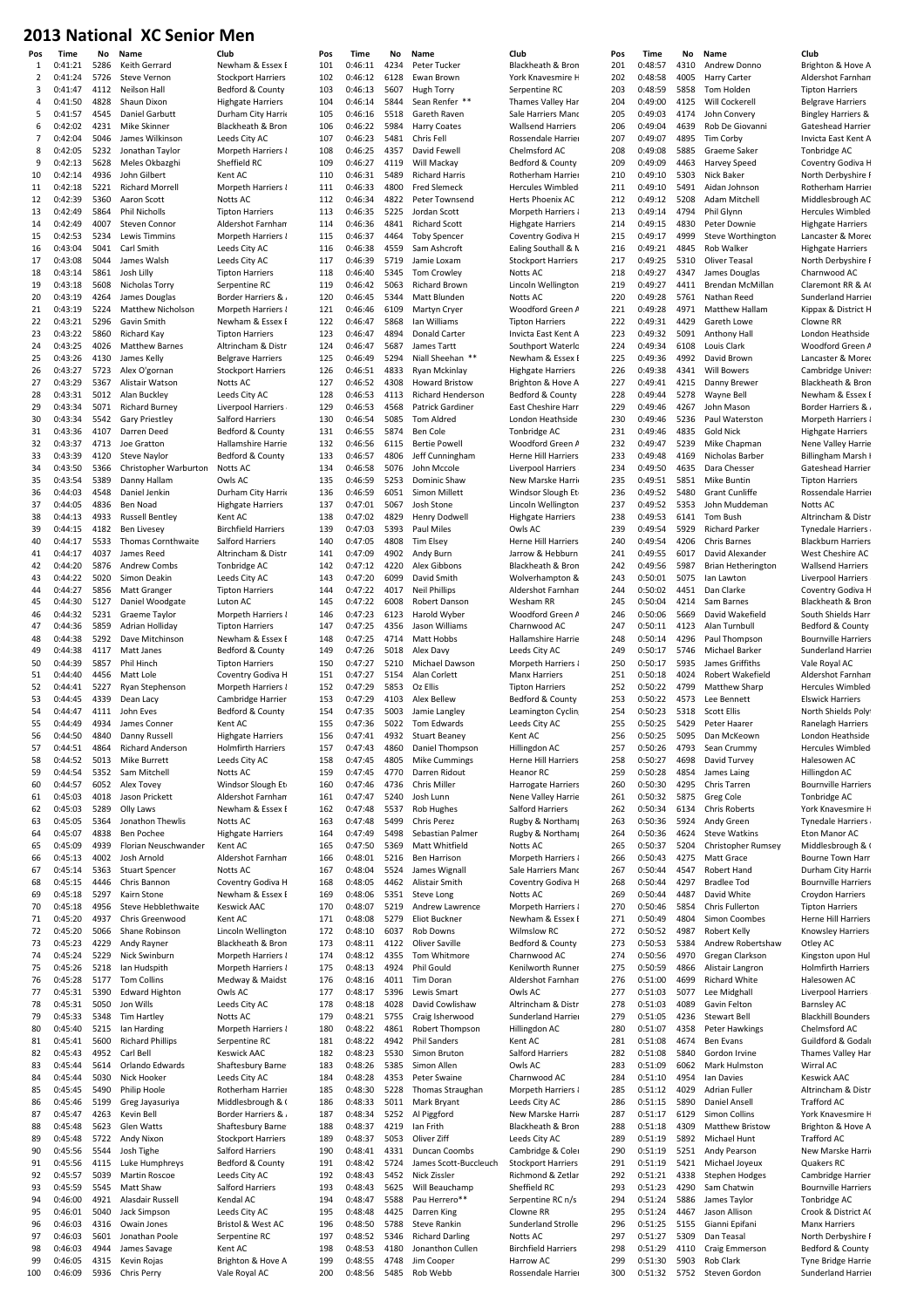| Club                                           |
|------------------------------------------------|
| Leeds City AC                                  |
| Jarrow & Hebburn<br>Spenborough & Di:          |
| Leeds City AC                                  |
| City of Stoke AO                               |
| Hillingdon AC                                  |
| Leigh Harriers & A                             |
| Gateshead Harrier                              |
| New Marske Harrio                              |
| Coventry Godiva H                              |
| Sunderland Harrier                             |
| Brighton & Hove A                              |
| Aldershot Farnham                              |
| Pudsey & Bramley                               |
| Wilmslow RC                                    |
| Woodford Green A                               |
| Leeds City AC                                  |
| <b>Heaton Harriers</b>                         |
| Team Balancise AC                              |
| Low Fell RC                                    |
| Leighton Buzzard A                             |
| Notts AC                                       |
| Wolverhampton &                                |
| Halesowen AC                                   |
| Notts AC                                       |
| Tonbridge AC                                   |
| Folkestone RC                                  |
| Sunderland Harrier                             |
| <b>Herne Hill Harriers</b>                     |
| Sedgefield Harriers                            |
| Kingston AC & Poly                             |
| Valley Striders AC<br>Thames Valley Har        |
|                                                |
| <b>Wallasey AC</b>                             |
| Keswick AAC                                    |
| Low Fell RC                                    |
| <b>Stockport Harriers</b><br>Wallsend Harriers |
| Tyne Bridge Harrie                             |
| Serpentine RC                                  |
| Sunderland Stroller                            |
| North Derbyshire F                             |
| Chelmsford AC                                  |
| City Of Norwich AC                             |
| Morpeth Harriers &                             |
| <b>Wallasey AC</b>                             |
| Otley AC                                       |
| <b>Border Harriers &amp; </b>                  |
| South Shields Harri                            |
|                                                |
|                                                |
| Blackheath & Brom                              |
| Gateshead Harrier                              |
| Heanor RC<br>Hartlepool Burn Ro                |
| Vale Royal AC                                  |
| Sunderland Harrier                             |
| Harrogate Tri Club                             |
| R(<br>Sheffield                                |
| Owls AC                                        |
| Gateshead Harrier                              |
| <b>Holmfirth Harriers</b>                      |
| <b>Houghton Harriers</b>                       |
| City of Stoke AC                               |
| Kimberworth Strid                              |
| <b>Keswick AAC</b>                             |
| Salford Harriers                               |
| <b>Valley Striders AC</b>                      |
| Wolverhampton &                                |
| Serpentine RC n/s                              |
| Askern District RC                             |
| Border Harriers &                              |
| <b>Ilkley Harriers AC</b>                      |
| <b>Birtley AC</b>                              |
| <b>Bournville Harriers</b>                     |
| Border Harriers &                              |
| Halesowen AC                                   |
| Rochdale Harriers                              |
| Rotherham Harrier                              |
| North East Veterar                             |
| Salford Harriers                               |
| Sunderland Harrier                             |
| South Shields Harri                            |
| <b>Bournville Harriers</b>                     |
| Sunderland Strolle                             |
| Askern District RC                             |
| <b>Birtley AC</b>                              |
| Sale Harriers Mand                             |
| Serpentine RC<br>Bexley AC                     |
|                                                |
| Gateshead Harrier                              |
| Richmond & Zetlar<br>Leigh Harriers & A        |
|                                                |
| Denby Dale Travell<br>Charnwood AC             |
| South London Harr                              |
| Valley Striders AC                             |
| Newark AC                                      |
| Salford Harriers                               |
| <b>Heaton Harriers</b>                         |
| Sedgefield Harriers<br>North Shields Polyt     |

| Pos  | Time    | No           | Name                     | Club                         | Pos | Time               | No           | Name                                | Club                       | Pos        | Time               | No           | Name                   | Club        |
|------|---------|--------------|--------------------------|------------------------------|-----|--------------------|--------------|-------------------------------------|----------------------------|------------|--------------------|--------------|------------------------|-------------|
| 301  | 0:51:33 | 5048         | <b>Trevor Wilks</b>      | Leeds City AC                | 401 | 0:53:31            | 6126         | Barry Atkinson                      | York Knavesmire H          | 501        | 0:55:53            | 5952         | Jeremy Gold            | Victo       |
| 302  | 0:51:34 | 4908         | Colin Robson             | Jarrow & Hebburn             | 402 | 0:53:32            | 4638         | <b>Richard Craven</b>               | Gateshead Harrier.         | 502        | 0:55:56            | 4662         | <b>Russell Sharp</b>   | Grea        |
| 303  | 0:51:34 | 5695         | Jeff Hornby              | Spenborough & Di:            | 403 | 0:53:36            | 5555         | Chris Kennedy                       | Saltwell Harriers          | 503        | 0:55:56            | 5416         | Alex Jones             | Puds        |
| 304  | 0:51:35 | 5042         | Peter Steel              | Leeds City AC                | 404 | 0:53:39            | 6069         | Peter Scarrett                      | Wirral AC                  | 504        | 0:55:58            | 4777         | <b>Philip Green</b>    | Heat        |
| 305  | 0:51:35 | 4389         | John Danahay             | City of Stoke AC             | 405 | 0:53:40            | 5569         | Justin Cox                          | Sedgefield Harriers        | 505        | 0:55:58            | 5964         | Phil Cuthbert          | Wall        |
| 306  | 0:51:37 | 4846         | Martin Bateman           | Hillingdon AC                | 406 | 0:53:43            | 4570         | <b>Gary Matthews</b>                | East Cheshire Harr         | 506        | 0:55:59            | 6023         | Paul Windle            | Wet         |
| 307  | 0:51:37 | 6139         | Phil Williams            | Leigh Harriers & A           | 407 | 0:53:43            | 5092         | <b>Chris Hartley</b>                | London Heathside           | 507        | 0:56:01            | 4961         | Robin Orr              | Kesy        |
| 308  | 0:51:39 | 4640         |                          | Gateshead Harrier.           | 408 | 0:53:44            | 5655         | Kevin Emmett                        | South Shields Harri        | 508        | 0:56:01            | 4470         | Jason Bridgewater      |             |
|      |         |              | Phil Edge                |                              |     |                    |              |                                     |                            |            |                    |              |                        | Croc        |
| 309  | 0:51:40 | 5247         | Nasir Hussain            | New Marske Harrio            | 409 | 0:53:45            | 4809         | Deron Fagan                         | <b>Herne Hill Harriers</b> | 509        | 0:56:03            | 4196         | Peter Gill             | Birtl       |
| 310  | 0:51:41 | 4453         | James Griggs             | Coventry Godiva H            | 410 | 0:53:48            | 5469         | Ian Roberts                         | Rochdale Harriers          | 510        | 0:56:03            | 5967         | Greg Jones             | Wall        |
| 311  | 0:51:43 | 5757         | Paul Merrison            | Sunderland Harrier           | 411 | 0:53:49            | 6055         | Kevin Buxton                        | Wirral AC                  | 511        | 0:56:04            | 5531         | <b>Albert Castile</b>  | Salfo       |
| 312  | 0:51:44 | 4314         | Niall Robinson           | Brighton & Hove A            | 412 | 0:53:51            | 4590         | Mark Turnbull                       | <b>Elswick Harriers</b>    | 512        | 0:56:05            | 4271         | <b>Stuart Windsor</b>  | Borc        |
| 313  | 0:51:45 | 4003         | <b>Richard Batchelor</b> | Aldershot Farnham            | 413 | 0:53:51            | 4397         | Paul Goble                          | City of York AC            | 513        | 0:56:08            | 5096         | Norman Mitchell        | Lond        |
| 314  | 0:51:45 | 5414         | <b>Niall Bourke</b>      | Pudsey & Bramley             | 414 | 0:53:53            | 6015         | Alex Rowe                           | Wesham RR                  | 514        | 0:56:10            | 4855         | Paul Leppard           | Hillir      |
| 315  | 0:51:50 | 6046         | Jim Pendrill             | <b>Wilmslow RC</b>           | 415 | 0:53:53            | 4661         | Ben Ficken                          | <b>Great Bentley RC</b>    | 515        | 0:56:10            | 5114         | <b>Bob Najafi</b>      | Low         |
| 316  | 0:51:53 | 6107         | Gareth Cavell            | Woodford Green A             | 416 | 0:53:54            | 5908         | Paul Hilton                         | <b>Tyne Bridge Harrie</b>  | 516        | 0:56:12            | 4217         | <b>Richard Daniel</b>  | Blac        |
|      | 0:51:55 |              |                          |                              |     | 0:53:56            |              |                                     |                            |            |                    |              |                        |             |
| 317  |         | 5023         | Martin Farran            | Leeds City AC                | 417 |                    | 6058         | William Ferguson                    | Wirral AC                  | 517        | 0:56:12            | 4319         | Simon Lanckham         | Bror        |
| 318  | 0:51:56 | 4783         | Lucas Longman            | <b>Heaton Harriers</b>       | 418 | 0:53:56            | 5604         | <b>Barney Southin</b>               | Serpentine RC              | 518        | 0:56:13            | 4679         | Gavin Megaw            | Guil        |
| 319  | 0:51:56 | 5812         | Dan Doherty              | Team Balancise AC            | 419 | 0:53:57            | 4569         | Simon Grundy                        | East Cheshire Harr         | 519        | 0:56:14            | 5083         | Chris Ellis            | Loft        |
| 320  | 0:51:57 | 5119         | Jonathon Stephens        | Low Fell RC                  | 420 | 0:53:57            | 4907         | Ian Richie                          | Jarrow & Hebburn           | 520        | 0:56:16            | 4786         | Dan Robins             | Heat        |
| 321  | 0:51:57 | 5056         | Peter Mackrell           | Leighton Buzzard A           | 421 | 0:53:59            | 4941         | Len Reilly                          | Kent AC                    | 521        | 0:56:16            | 5118         | John Stephens          | Low         |
| 322  | 0:51:58 | 5361         | Chris Smith              | Notts AC                     | 422 | 0:54:00            | 5999         | Jon Kemp                            | Wellingborough &           | 522        | 0:56:17            | 5459         | Dean Taylor            | Riple       |
| 323  | 0:52:00 | 6081         | Daniel Brazier           | Wolverhampton &              | 423 | 0:54:00            | 4046         | Wayne Martison                      | Askern District RC         | 523        | 0:56:17            | 4075         | Lee Wren               | Aycl        |
| 324  | 0:52:02 | 4695         | <b>Bill Nock</b>         | Halesowen AC                 | 424 | 0:54:00            | 5325         | Garry Robson                        | North Shields Polyt        | 524        | 0:56:18            | 4575         | <b>Martin Connelly</b> | Elsw        |
| 325  | 0:52:02 | 5358         | Jarratt Perkins          | Notts AC                     | 425 | 0:54:04            | 5648         | Paul Bainbridge                     | South Shields Harri        | 525        | 0:56:19            | 4004         | <b>Stuart Boswell</b>  | Alde        |
| 326  | 0:52:02 | 5880         | Harry Paton              | Tonbridge AC                 | 426 | 0:54:06            | 5647         | George Bainbridge                   | South Shields Harri        | 526        | 0:56:23            | 4420         | Christopher Balderson  | Clay        |
| 327  | 0:52:07 | 4630         |                          |                              | 427 | 0:54:07            | 4850         |                                     |                            | 527        | 0:56:25            | 5169         | Dave Clarke            |             |
|      |         |              | David Weekes             | Folkestone RC                |     | 0:54:08            |              | Simon Connell                       | Hillingdon AC              |            |                    |              |                        | Mas         |
| 328  | 0:52:07 | 5753         | Steven Graham            | Sunderland Harrier           | 428 |                    | 4848         | Sam Blanshard                       | Hillingdon AC              | 528        | 0:56:27            | 5488         | <b>Howard Darwin</b>   | Roth        |
| 329  | 0:52:08 | 4814         | Dave Mulvee              | Herne Hill Harriers          | 429 | 0:54:08            | 4401         | Mike Raynes                         | City of York AC            | 529        | 0:56:27            | 5495         | <b>Vincent Carroll</b> | Rugl        |
| 330  | 0:52:09 | 5574         | Nick Munro               | Sedgefield Harriers          | 430 | 0:54:09            | 6094         | Mark Moore                          | Wolverhampton &            | 530        | 0:56:28            | 6097         | Ian Pincher            | Wol         |
| 331  | 0:52:10 | 4969         | <b>Richard Mathie</b>    | Kingston AC & Poly           | 431 | 0:54:11            | 4493         | Simon Rutherford                    | Darlington Harriers        | 531        | 0:56:29            | 5921         | Rob Wishart            | Tyne        |
| 332  | 0:52:12 | 5941         | Paul Kaiser              | Valley Striders AC           | 432 | 0:54:14            | 5831         | Jerry Watson                        | Thames Hare & Ho           | 532        | 0:56:31            | 4734         | John Mcnerney          | Harr        |
| 333  | 0:52:14 | 5839         | Henry Hughes **          | Thames Valley Har            | 433 | 0:54:15            | 4684         | Matt Allen                          | Halesowen AC               | 533        | 0:56:34            | 5992         | John Sturman           | Wall        |
| 334  | 0:52:16 | 5979         | Phil Walton              | <b>Wallasey AC</b>           | 434 | 0:54:16            | 4186         | Brendan Fitzgerald                  | Birmingham Runni           | 534        | 0:56:36            | 4991         | <b>Robert Williams</b> | Knoy        |
| 335  | 0:52:16 | 4957         | Josh Hebson              | <b>Keswick AAC</b>           | 435 | 0:54:17            | 5362         | Robert Smith                        | Notts AC                   | 535        | 0:56:38            | 5645         | Nick Atkinson          | Sout        |
|      |         |              |                          |                              |     | 0:54:17            | 4930         |                                     |                            | 536        |                    | 4527         |                        |             |
| 336  | 0:52:17 | 5117         | Roger Sillito            | Low Fell RC                  | 436 |                    |              | Luke Armitage                       | Kent AC                    |            | 0:56:38            |              | John Donneky           | Derv        |
| 337  | 0:52:17 | 5718         | James Corden             | <b>Stockport Harriers</b>    | 437 | 0:54:17            | 5662         | Mick Jones                          | South Shields Harri        | 537        | 0:56:38            | 6018         | Andrew Clague          | Wes         |
| 338  | 0:52:18 | 5986         | Andy Graham              | Wallsend Harriers            | 438 | 0:54:20            | 5907         | Mark Hall                           | Tyne Bridge Harrie         | 538        | 0:56:40            | 5797         | Neil Mcalpine          | Sutt        |
| 339  | 0:52:18 | 5914         | David Moir               | Tyne Bridge Harrie           | 439 | 0:54:21            | 5037         | Chris Needham                       | Leeds City AC              | 539        | 0:56:41            | 6124         | Steve Heighway         | Woo         |
| 340  | 0:52:18 | 5596         | Dave Morgan              | Serpentine RC                | 440 | 0:54:23            | 6056         | Anthony Devoy                       | Wirral AC                  | 540        | 0:56:41            | 4888         | Scott Henderson        | Hyd         |
| 341  | 0:52:18 | 5786         | Steve McMahon            | Sunderland Strolle           | 441 | 0:54:24            | 5953         | Tom Heslop                          | Victoria Park H & T        | 541        | 0:56:41            | 5101         | Alex Sweet             | Lond        |
| 342  | 0:52:20 | 5307         | Michael Gheoghan         | North Derbyshire F           | 442 | 0:54:24            | 5819         | <b>Ashley Slater</b>                | <b>Telford AC</b>          | 542        | 0:56:42            | 6057         | Kelvin Dickinson       | Wirr        |
| 343  | 0:52:21 | 4359         | Ken Hoye                 | Chelmsford AC                | 443 | 0:54:28            | 5820         | David Tatton                        | <b>Telford AC</b>          | 543        | 0:56:42            | 4611         | <b>Tom Spurling</b>    | <b>Elve</b> |
| 344  | 0:52:22 | 4379         | Jonathan Quint           | City Of Norwich AC           | 444 | 0:54:28            | 5098         | Andy Owen                           | London Heathside           | 544        | 0:56:42            | 4604         | Jeremy Lloyd           | Elve        |
| 345  | 0:52:27 | 5233         | Mick Thomsen             | Morpeth Harriers {           | 445 | 0:54:29            | 4479         | Robert Teasdale                     | Crook & District AC        | 545        | 0:56:43            | 4646         | Phil Mckeown           | Gate        |
| 346  | 0:52:29 | 5965         | Mike Green               | <b>Wallasey AC</b>           | 446 | 0:54:30            | 4019         | James Ratcliffe                     | Aldershot Farnham          | 546        | 0:56:46            | 4588         | Kevin Stephenson       | Elsw        |
|      |         |              |                          |                              |     |                    |              |                                     |                            |            |                    |              |                        |             |
| 347  | 0:52:29 | 5383         | Jonathan Greenwell       | Otley AC                     | 447 | 0:54:32            | 5891         | John Howe                           | Trafford AC                | 547        | 0:56:47            | 5308         | Steve Leverton         | Nort        |
| 348  | 0:52:31 | 4265         | Jon Fletcher             | <b>Border Harriers &amp;</b> | 448 | 0:54:33            | 5715         | Michael John Savage                 | <b>Steel City Striders</b> | 548        | 0:56:49            | 4244         | Ian Walton             | Blac        |
| 349  | 0:52:32 | 5663         | Nick Joyce               | South Shields Harri          | 449 | 0:54:33            | 5547         | <b>Phil West</b>                    | Salford Harriers           | 549        | 0:56:53            | 5928         | Mike Little            | Tyne        |
| 350  | 0:52:34 | 4235         | Jon Vinter               | Blackheath & Bron            | 450 | 0:54:34            | 4724         | William Clapp                       | Harborough AC              | 550        | 0:56:54            | 4088         | <b>Robert Elstone</b>  | Barn        |
| 351  | 0:52:35 | 4636         | Kevin Connelly           | Gateshead Harrier.           | 451 | 0:54:36            | 4329         | <b>Matthew Applegate</b>            | Cambridge & Coler          | 551        | 0:56:54            | 4473         | Mike Hooper            | Croc        |
| 352  | 0:52:36 | 4766         | Paul Clarke              | <b>Heanor RC</b>             | 452 | 0:54:37            | 4400         | Andy Normandale                     | City of York AC            | 552        | 0:56:57            | 5925         | Peter Hearn            | Tyne        |
| 353  | 0:52:37 | 4760         | <b>Andrew Minister</b>   | Hartlepool Burn Rc           | 453 | 0:54:38            | 5332         | Joe Blackett                        | North York Moors           | 553        | 0:56:58            | 4421         | Colin Shuttleworth     | Clay        |
| 354  | 0:52:38 | 5934         | <b>Steve Caldwell</b>    | Vale Roval AC                | 454 | 0:54:38            | 5927         | Philip Jameson                      | Tynedale Harriers          | 554        | 0:56:59            | 5580         | <b>Ben Cope</b>        | Serp        |
| 355  | 0:52:38 |              | 5751 Jonathan Dobson     | Sunderland Harrier           | 455 | 0:54:39            |              | 4967 Michael Huntley                | Kingston AC & Poly         | 555        | 0:57:00            |              | 6132 Rory Henderson    | York        |
| 356. | 0:52:39 |              | 4740 Dave Christie       |                              | 456 | $0.54 - 40$        |              | 4916 Mark Knowles                   |                            | 556        | 0.57.04            |              | 6080 Andrew Baye       | Woh         |
|      |         |              |                          | Harrogate Tri Club           |     |                    |              |                                     | Keighley & Craven          |            |                    |              |                        |             |
| 357  | 0:52:40 | 5627         | Chris Ireland            | Sheffield RC                 | 457 | 0:54:40            | 4507         | Craig Sharp                         | Dartford Harriers          | 557        | 0:57:05            | 4663         | <b>Michael Simmons</b> | Grea        |
| 358  | 0:52:41 | 5388         | Scott Green              | Owls AC                      | 458 | 0:54:41            | 5563         | Jim Thompson                        | Saltwell Harriers          | 558        | 0:57:06            | 5306         | Liam Fidler            | Nort        |
| 359  | 0:52:41 | 4633         | Paul Attley              | Gateshead Harrier.           | 459 | 0:54:44            | 4294         | <b>Stuart Pearson</b>               | <b>Bournville Harriers</b> | 559        | 0:57:07            | 5370         | <b>Eric Fowler</b>     | Nun         |
| 360  | 0:52:42 | 4867         | Nathan Martin            | <b>Holmfirth Harriers</b>    | 460 | 0:54:45            | 5561         | Fred Smith                          | Saltwell Harriers          | 560        | 0:57:09            | 4772         | Tony Weatherson        | Hear        |
| 361  | 0:52:43 | 4875         | <b>Thomas Grey</b>       | <b>Houghton Harriers</b>     | 461 | 0:54:46            | 5962         | John Armstrong                      | <b>Wallasey AC</b>         | 561        | 0:57:10            | 4535         | Graham Hobbs           | Desf        |
| 362  | 0:52:44 | 4394         | Carl Platt               | City of Stoke AC             | 462 | 0:54:47            | 4478         | Mike Simpson                        | Crook & District AC        | 562        | 0:57:13            | 5632         | <b>Steve Howes</b>     | Solih       |
| 363  | 0:52:45 | 4962         | Kevin Doyle              | Kimberworth Strid            | 463 | 0:54:50            | 5888         | David Willumsen                     | Tonbridge AC               | 563        | 0:57:14            | 4667         | Paul Mason             | Grea        |
| 364  | 0:52:46 | 4955         | Chris Edis               | <b>Keswick AAC</b>           | 464 | 0:54:51            | 4049         | Dean Winter                         | Askern District RC         | 564        | 0:57:15            | 5817         | Michael Thompson       | Tees        |
| 365  | 0:52:48 | 5536         | Dave Hudson              | Salford Harriers             | 465 | 0:54:51            | 5057         | Chris Norman                        | Leighton Buzzard A         | 565        | 0:57:15            | 5281         | George Choat           | New         |
|      |         |              |                          |                              |     |                    |              |                                     |                            |            |                    |              | Alan Haddon            |             |
| 366  | 0:52:49 | 5946<br>6105 | <b>Steve Webb</b>        | Valley Striders AC           | 466 | 0:54:52<br>0:54:52 | 4083<br>5998 | Dave Brooksbank<br>Matthew Hewitson | <b>Barnsley AC</b>         | 566<br>567 | 0:57:16<br>0:57:18 | 5321<br>5461 | Nick Barton            | Nort        |
| 367  | 0:52:50 |              | <b>Brian Wright</b>      | Wolverhampton &              | 467 |                    |              |                                     | Wellingborough &           |            |                    |              |                        | Roch        |
| 368  | 0:52:58 | 5578         | Nick Barberis**          | Serpentine RC n/s            | 468 | 0:54:53            | 6104         | Dan Vaughan                         | Wolverhampton &            | 568        | 0:57:20            | 4694         | Andrew Nock            | Hale        |
| 369  | 0:52:59 | 4043         | Paul Collingwood         | Askern District RC           | 469 | 0:54:53            | 5765         | Abiel - Teklom Werede               | Sunderland Harrier         | 569        | 0:57:22            | 5629         | Jed Turner             | Shef        |
| 370  | 0:53:00 | 4262         | <b>Steve Angus</b>       | Border Harriers &            | 470 | 0:54:57            | 5565         | Richard Johnson                     | Sandhurst Joggers          | 570        | 0:57:25            | 4665         | Philip Chan            | Grea        |
| 371  | 0:53:01 | 4893         | David Westhead           | <b>Ilkley Harriers AC</b>    | 471 | 0:54:58            | 4655         | <b>Tom Coates</b>                   | <b>Gosforth Harriers</b>   | 571        | 0:57:26            | 4931         | <b>Mick Barlow</b>     | Kent        |
| 372  | 0:53:01 | 4195         | Peter Farnie             | <b>Birtley AC</b>            | 472 | 0:55:00            | 4543         | David Cross                         | Durham City Harrie         | 572        | 0:57:27            | 5377         | David Smith            | Oldh        |
| 373  | 0:53:03 | 4289         | Gareth Cadd              | <b>Bournville Harriers</b>   | 473 | 0:55:01            | 4257         | Jon French                          | Blyth RC                   | 573        | 0:57:29            | 4266         | Dan Ibotsen            | Borc        |
| 374  | 0:53:04 | 4268         | Graham Millican          | <b>Border Harriers &amp;</b> | 474 | 0:55:02            | 5258         | John Birch                          | Newark AC                  | 574        | 0:57:30            | 4298         | Daniel Wilson          | Bour        |
| 375  | 0:53:05 | 4696         | Christopher Royal        | Halesowen AC                 | 475 | 0:55:02            | 5896         | Philip Mainwaring                   | Trentham RC                | 575        | 0:57:31            | 5917         | Simon Pryde            | Tyne        |
| 376  | 0:53:05 | 5476         | Philip Williams          | Rochdale Harriers            | 476 | 0:55:03            | 4837         | <b>Richard Petty</b>                | <b>Highgate Harriers</b>   | 576        | 0:57:32            | 4337         | Clem Dixon             | Cam         |
| 377  | 0:53:07 | 5486         | John Comrie              | Rotherham Harrier            | 477 | 0:55:05            | 5088         | Julian Ferraro                      | London Heathside           | 577        | 0:57:33            | 6082         | Simon Calrow           | Wol         |
| 378  | 0:53:07 | 5313         | Kevin Lister             | North East Veterar           | 478 | 0:55:05            | 5635         | <b>Andy Collins</b>                 | South London Harr          | 578        | 0:57:35            | 4565         | Gavin Browne           | East        |
|      |         |              |                          |                              |     |                    |              |                                     |                            |            |                    |              |                        |             |
| 379  | 0:53:09 | 5528         | Graeme Grindrod          | Salford Harriers             | 479 | 0:55:05            | 5638         | John Foss                           | South London Harr          | 579        | 0:57:35            | 5132         | Greg Oulton            | Lyth        |
| 380  | 0:53:10 | 5760         | Paul Redman              | Sunderland Harrier           | 480 | 0:55:08            | 5220         | Alistair MacDonald                  | Morpeth Harriers &         | 580        | 0:57:36            | 4526         | Mark Davinson          | Derv        |
| 381  | 0:53:12 | 5656         | Ben Forster              | South Shields Harri          | 481 | 0:55:08            | 5129         | Thomas Howarth                      | Lytham St Annes R          | 581        | 0:57:38            | 4574         | Jonny Bolton           | Elsw        |
| 382  | 0:53:12 | 4288         | <b>Richard Bayliss</b>   | <b>Bournville Harriers</b>   | 482 | 0:55:12            | 4202         | Lee Millmore                        | <b>Birtley AC</b>          | 582        | 0:57:38            | 4434         | Simon Sleney           | Clow        |
| 383  | 0:53:15 | 5784         | Ken Maynard              | Sunderland Strolle           | 483 | 0:55:14            | 5375         | Johnny Lee                          | Oldham & Royton            | 583        | 0:57:39            | 5943         | Kevin Mcmullan         | Valle       |
| 384  | 0:53:15 | 4044         | Andrew Goodair           | Askern District RC           | 484 | 0:55:21            | 6131         | <b>Giles Hawking</b>                | York Knavesmire H          | 584        | 0:57:41            | 5796         | Damien Hersey          | Sutt        |
| 385  | 0:53:16 | 4191         | Neil Allan               | <b>Birtley AC</b>            | 485 | 0:55:22            | 5605         | Andrew Taylor                       | Serpentine RC              | 585        | 0:57:42            | 5653         | Paul Doxford           | Sout        |
| 386  | 0:53:16 | 5507         | Chris Donnelly           | Sale Harriers Manc           | 486 | 0:55:23            | 5422         | <b>Brian Martin</b>                 | Quakers RC                 | 586        | 0:57:42            | 5082         | Sammy Rashid           | Liver       |
|      | 0:53:18 | 5590         |                          |                              |     | 0:55:24            | 4586         |                                     |                            |            | 0:57:44            | 5774         | Paul Dunlop            |             |
| 387  |         |              | Jamie Hogg               | Serpentine RC                | 487 |                    |              | Stephen Robertson                   | <b>Elswick Harriers</b>    | 587        |                    |              |                        | Suno        |
| 388  | 0:53:18 | 4159         | Jonathan Armstrong       | <b>Bexley AC</b>             | 488 | 0:55:28            | 5409         | Kevin Hesketh                       | <b>Preston Harriers</b>    | 588        | 0:57:45            | 4735         | <b>Brian Miller</b>    | Harr        |
| 389  | 0:53:20 | 4652         | <b>Martin Slater</b>     | Gateshead Harrier:           | 489 | 0:55:30            | 5444         | Mark Crawford                       | Richmond & Zetlar          | 589        | 0:57:46            | 4868         | Jonathan Sykes         | Holn        |
| 390  | 0:53:20 | 5441         | Alan Ashcroft            | Richmond & Zetlar            | 490 | 0:55:31            | 4318         | Andrew Freeman                      | Bromsgrove & Red           | 590        | 0:57:46            | 4683         | Marc Woodall           | Guil        |
| 391  | 0:53:20 | 6137         | <b>Alister Goulding</b>  | Leigh Harriers & A           | 491 | 0:55:34            | 4909         | Ian Salkeld                         | Jarrow & Hebburn           | 591        | 0:57:46            | 5087         | Pete Crockford         | Lond        |
| 392  | 0:53:21 | 4516         | Ross McClelland          | Denby Dale Travell           | 492 | 0:55:35            | 6098         | Matthew Richards                    | Wolverhampton &            | 592        | 0:57:48            | 5995         | Julian Blackwell       | Well        |
| 393  | 0:53:21 | 4351         | Alistair Parkin          | Charnwood AC                 | 493 | 0:55:36            | 4832         | David Gilbert                       | <b>Highgate Harriers</b>   | 593        | 0:57:50            | 5996         | John Donaldson         | Well        |
| 394  | 0:53:22 | 5642         | <b>Stuart Searle</b>     | South London Harr            | 494 | 0:55:37            | 5445         | :iam Fletcher                       | Richmond & Zetlar          | 594        | 0:57:53            | 4876         | Daniel Hopper          | Hou         |
| 395  | 0:53:23 | 5939         | Paul Fotherby            | Valley Striders AC           | 495 | 0:55:42            | 5931         | Tom Annable                         | Vale Royal AC              | 595        | 0:57:54            | 4538         | Duncan Hussey          | Dulv        |
| 396  | 0:53:24 | 5257         | <b>Tim Bagguley</b>      | Newark AC                    | 496 | 0:55:45            | 4602         | Will Horsley                        | <b>Elvet Striders</b>      | 596        | 0:57:56            | 4010         | Keith Donkin           | Alde        |
| 397  | 0:53:25 | 5534         | <b>Mike Grace</b>        | Salford Harriers             | 497 | 0:55:46            | 4197         | Jamie Graham                        | <b>Birtley AC</b>          | 597        | 0:57:59            | 5773         | Kevin Crutwell         | Suno        |
|      |         |              |                          |                              |     |                    |              |                                     |                            |            |                    |              |                        |             |
| 398  | 0:53:26 | 4787         | lan Robinson             | <b>Heaton Harriers</b>       | 498 | 0:55:48            | 6033         | <b>Stephen Nicholls</b>             | Wigan & District H         | 598        | 0:58:00            | 4402         | Mike Schofield         | City        |
| 399  | 0:53:27 | 5573         | Chris Lines              | Sedgefield Harriers          | 499 | 0:55:50            | 5842         | <b>Stephen Norris</b>               | Thames Valley Har          | 599        | 0:58:00            | 5920         | John Tollitt           | Tyne        |
| 400  | 0:53:29 |              | 5315 John Baty           | North Shields Polyl          | 500 | 0:55:51            | 6049         | David Vosser                        | Winchester & Distr         | 600        | 0:58:00            | 4581         | David Jardin           | Elsw        |

501 0:55:53 5952 Jeremy Gold Victoria Park H & T<br>502 0:55:56 4662 Bussell Sharn Great Bentley RC 502 0:55:56 4662 Russell Sharp Great Bentley RC 504 0:55:58 4777 Philip Green Heaton Harriers 505 0:55:58 5964 Phil Cuthbert Wallasey AC 507 0:56:01 4961 Robin Orr Keswick AAC 0:56:01 4470 Jason Bridgewater Crook & District AC 509 0:56:03 4196 Peter Gill Birtley AC<br>
510 0:56:03 5967 Greg Jones Wallasey 510 0:56:03 5967 Greg Jones Wallasey AC 511 0:56:04 5531 Albert Castile Salford Harriers 512 0:56:05 4271 Stuart Windsor Border Harriers & 513 0:56:08 5096 Norman Mitchell London Heathside 514 0:56:10 4855 Paul Leppard Hillingdon AC 515 0:56:10 5114 Bob Najafi Low Fell RC 516 0:56:12 4217 Richard Daniel Blackheath & Bron<br>517 0:56:12 4319 Simon Lanckham Bromsgrove & Bec 518 0:56:13 4679 Gavin Megaw Guildford & Godali 0:56:14 5083 Chris Ellis Loftus & Whitby A<br>0:56:16 4786 Dan Robins Heaton Harriers 521 0:56:16 5118 John Stephens Low Fell RC 0:56:17 5459 Dean Taylor Ripley Running Clu 523 0:56:17 4075 Lee Wren Aycliffe RC 524 0:56:18 4575 Martin Connelly Elswick Harriers 0:56:23 4420 Christopher Balderson Clayton-Le-Moors<br>0:56:25 5169 Dave Clarke Massev Ferguson 528 0:56:27 5488 Howard Darwin Rotherham Harrier 529 0:56:27 5495 Vincent Carroll Rugby & Northampton Rugby & Rothampton Rugby & Northampton ACC 8 0:56:28 6097 Ian Pincher Wolverhampton & Bosses 6097 Ian Pincher Wolverhampton & 532 0:56:31 4734 John Mcnerney Harrogate Harriers 533 0:56:34 5992 John Sturman Wallsend Harriers <br>534 0:56:36 4991 Robert Williams Knowsley Harriers 0:56:36 4991 Robert Williams Knowsley Harriers<br>0:56:38 5645 Nick Atkinson South Shields Harr 535 0:56:38 5645 Nick Atkinson South Shields Harri 536 0:56:38 4527 John Donneky Derwentside AC 0:56:38 6018 Andrew Clague West Cheshire AC 538 0:56:40 5797 Neil Mcalpine Sutton Runners 539 0:56:41 6124 Steve Heighway Wootton Road Runners<br>540 0:56:41 4888 Scott Henderson Hyde Park Harriers 0:56:41 5101 Alex Sweet London Heathside 542 0:56:42 6057 Kelvin Dickinson Wirral AC 543 0:56:42 4611 Tom Spurling Elvet Striders<br>544 0:56:42 4604 Jeremy Lloyd Elvet Striders 544 0:56:42 4604 Jeremy Lloyd Elvet Striders 545 0:56:43 4646 Phil Mckeown Gateshead Harrier 546 0:56:46 4588 Kevin Stephenson Elswick Harriers 547 0:56:47 5308 Steve Leverton North Derbyshire E 548 0:56:49 4244 Ian Walton Blackhill Bounders 549 0:56:53 5928 Mike Little Tynedale Harriers & Tynedale Harriers & According to According the ACC 550 0.56:54 4088 Robert Elstone  $0:56:54$  4088 Robert Elstone<br> $0:56:54$  4473 Mike Hooper 0:56:54 4473 Mike Hooper Crook & District AC<br>0:56:57 5925 Peter Hearn Tynedale Harriers 553 0:56:58 4421 Colin Shuttleworth Clayton-Le-Moors 554 0:56:59 5580 Ben Cope Serpentine RC<br>555 0:57:00 6132 Rory Henderson York Knavesmi 556 0:57:04 6080 Andrew Bave Wolverhampton & 557 0:57:05 4663 Michael Simmons Great Bentley RC 558 0:57:06 5306 Liam Fidler North Derbyshire F<br>559 0:57:07 5370 Eric Fowler Nuneaton Harriers 559 0:57:07 5370 Eric Fowler Nuneaton Harriers<br>560 0:57:09 4772 Tony Weatherson Heanor RC 560 0:57:09 4772 Tony Weatherson<br>561 0:57:10 4535 Graham Hobbs 561 0:57:10 4535 Graham Hobbs Desford Striders 562 0:57:13 5632 Steve Howes Solihull & Small He 563 0:57:14 4667 Paul Mason Great Western Runners 30:57:15 5817 Michael Thompson Teesdale AC 564 0:57:15 5817 Michael Thompson<br>565 0:57:15 5281 George Choat 0:57:15 5281 George Choat Newham & Essex E<br>0:57:16 5321 Alan Haddon North Shields Polyi 566 0:57:16 5321 Alan Haddon North Shields Polyt 0:57:18 5461 Nick Barton Rochdale Harriers 568 0:57:20 4694 Andrew Nock Halesowen AC 0:57:22 5629 Jed Turner Sheffield RC<br>0:57:25 4665 Philip Chan Great Wester 571 0:57:26 4931 Mick Barlow Kent AC 0:57:27 5377 David Smith Clidham & Royton 13 0:57:29 4266 Dan Ibotsen Border Harriers & Border Harriers & Accorder Harriers & Accorder Harriers & Accorder Harriers & Accorder St 574 0:57:30 4298 Daniel Wilson Bournville Harriers 575 0:57:31 5917 Simon Pryde Tyne Bridge Harrier<br>576 0:57:32 4337 Clem Dixon Cambridge Harrier 576 0:57:32 4337 Clem Dixon Cambridge Harrier 577 0:57:33 6082 Simon Calrow Wolverhampton & 578 0:57:35 4565 Gavin Browne Fast Cheshire Harr 579 0:57:35 5132 Greg Oulton Lytham St Annes R<br>580 0:57:36 4526 Mark Davinson Derwentside AC 581 0:57:38 4574 Jonny Bolton Elswick Harriers 582 0:57:38 4434 Simon Sleney Clowne RR 583 0:57:39 5943 Kevin Mcmullan Valley Striders AC 584 0:57:41 5796 Damien Hersey Sutton Runners 585 0:57:42 5653 Paul Doxford South Shields Harri 586 0:57:42 5082 Sammy Rashid Liverpool Pembrok 587 0:57:44 5774 Paul Dunlop Sunderland Stroller 588 0:57:45 4735 Brian Miller Harrogate Harriers<br>589 0:57:46 4868 Ionathan Sykes Holmfirth Harriers 0:57:46 4683 Marc Woodall Guildford & Godall<br>0:57:46 5087 Pete Crockford London Heathside 591 0:57:46 5087 Pete Crockford London Heathside AC 0:57:48 5995 Julian Blackwell Wellingborough & 593 0:57:50 5996 John Donaldson Wellingborough & 0:57:53 4876 Daniel Hopper Houghton Harriers<br>0:57:54 4538 Duncan Hussey Dulwich Runners 596 0:57:56 4010 Keith Donkin Aldershot Farnhan 597 0:57:59 5773 Kevin Crutwell Sunderland Stroller 598 0:58:00 4402 Mike Schofield City of York AC 599 0:58:00 5920 John Tollitt Tyne Bridge Harrie 600 0:58:00 4581 David Jardin Elswick Harriers

Pudsey & Bramley .<br>Wetherby Runners Bromsgrove & Red .<br>Heaton Harriers Stuart Boswell Aldershot Farnham Massey Ferguson F Example 10:55 Rob Wishart Tyne Bridge Harriers<br>1251 10:55:29 Harrogate Harriers 540 0:56:41 4888 Scott Henderson Hyde Park Harriers Tynedale Harriers .<br>York Knavesmire H **Great Western Run** .<br>Derwentside AC 589 0:57:46 4868 Jonathan Sykes Holmfirth Harriers AC Dulwich Runners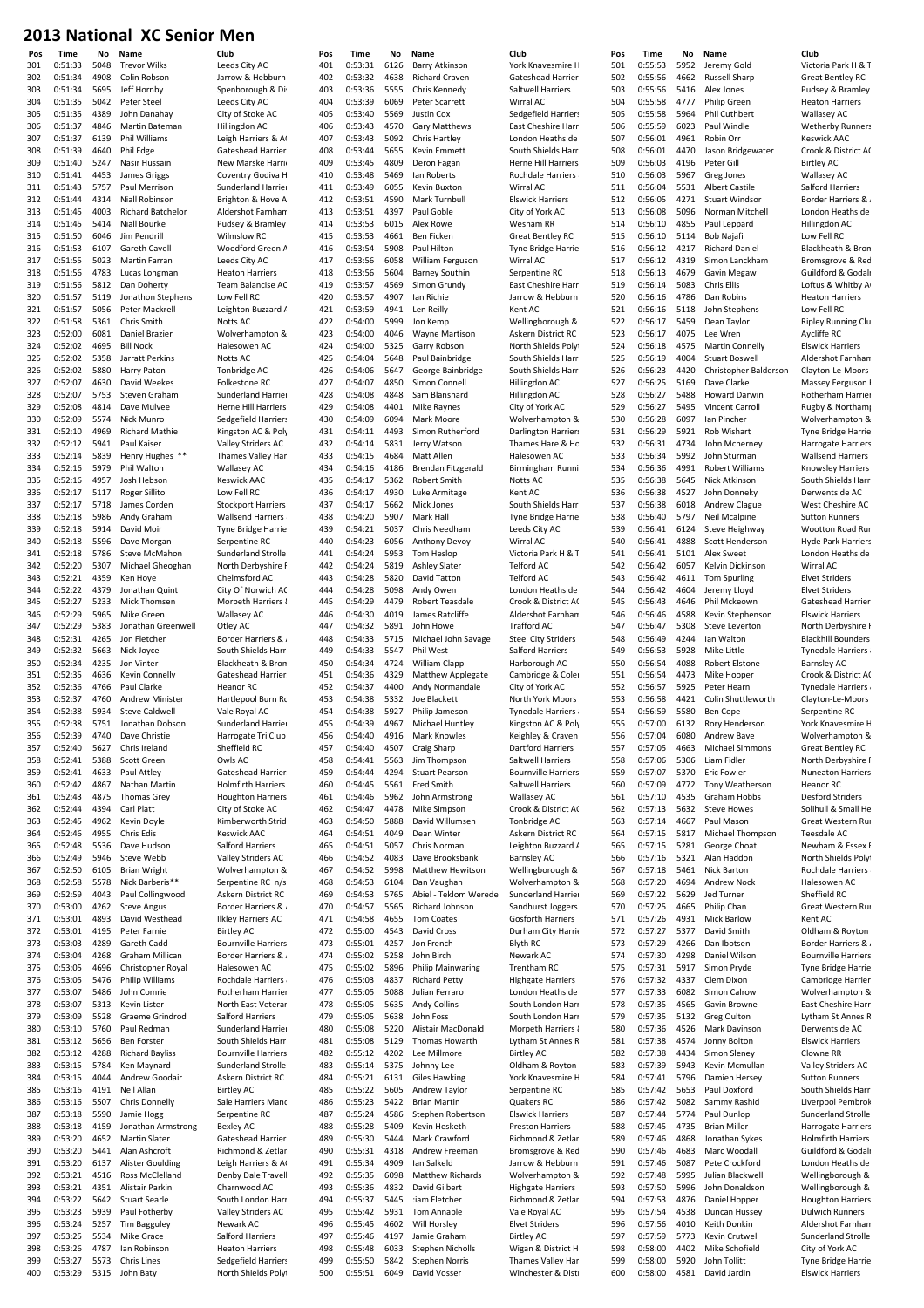| 601 | 0:58:02 | 4230 | Ollie Robinson             | Blackheath & Bron            | 70 |
|-----|---------|------|----------------------------|------------------------------|----|
| 602 | 0:58:03 | 5261 | Aaron Cain                 | Newark AC                    | 70 |
| 603 | 0:58:04 | 4917 | Lukas Lee                  | Keighley & Craven            | 70 |
| 604 | 0:58:05 | 4280 | Tim Wigley                 | Bourne Town Harri            | 70 |
| 605 | 0:58:05 | 5630 | <b>Tim Davies</b>          | Silson Joggers AC            | 70 |
| 606 | 0:58:05 | 5331 | <b>Barry Young</b>         | North Shields Polyt          | 70 |
| 607 | 0:58:05 | 4105 | Andy Cohen-Wray            | Bedford & County.            | 70 |
| 608 | 0:58:07 | 4599 | James Garland              | <b>Elvet Striders</b>        | 70 |
| 609 | 0:58:08 | 5503 | Paul Barrett               | Sale Harriers Manc           | 70 |
| 610 | 0:58:10 | 4960 | Simon Neville              | Keswick AAC                  | 71 |
| 611 | 0:58:10 | 6031 | <b>Christopher Burgess</b> | Wigan & District H           | 71 |
| 612 | 0:58:11 | 6036 | Nick Bishop                | <b>Wilmslow RC</b>           | 71 |
| 613 | 0:58:13 | 4085 | <b>Steve Darby</b>         | <b>Barnsley AC</b>           | 71 |
| 614 | 0:58:13 | 6072 | Nick Wilson                | Wirral AC                    | 71 |
| 615 | 0:58:14 | 4274 | <b>Tony Gilbert</b>        | Bourne Town Harri            | 71 |
| 616 | 0:58:15 | 4594 | Matt Claydon               | <b>Elvet Striders</b>        | 71 |
| 617 | 0:58:16 | 5725 | Rob Taylor                 | <b>Stockport Harriers</b>    | 71 |
| 618 | 0:58:19 | 5268 | <b>Howard Leek</b>         | Newark AC                    | 71 |
| 619 | 0:58:21 | 5801 | Simon Thornhill            | <b>Sutton Runners</b>        | 71 |
| 620 | 0:58:22 | 5646 | Kevin Ayre                 | South Shields Harri          | 72 |
| 621 | 0:58:23 | 5147 | <b>Steve Davies</b>        | <b>Mansfield Harriers</b>    | 72 |
| 622 | 0:58:23 | 5272 | <b>Martin Bailey</b>       | Newcastle (Staffs            | 72 |
| 623 | 0:58:25 | 6009 | Peter Gibson               | Wesham RR                    | 72 |
| 624 | 0:58:27 | 5172 | Peter Paprcka              | Massey Ferguson F            | 72 |
| 625 | 0:58:28 | 6089 | Darren Edwards             | Wolverhampton &              | 72 |
| 626 | 0:58:29 | 5532 | Sean Cordell               | Salford Harriers             | 72 |
| 627 | 0:58:30 | 6007 | John Collier               | Wesham RR                    | 72 |
| 628 | 0:58:32 | 4485 | Martin Rowe                | Croydon Harriers             | 72 |
| 629 | 0:58:33 | 5772 | Aidan Crowe                | Sunderland Strolle           | 72 |
| 630 | 0:58:37 | 4273 | Phil Galpin                | Bourne Town Harri            | 73 |
| 631 | 0:58:38 | 5472 | Ian Stainthorpe            | Rochdale Harriers            | 73 |
| 632 | 0:58:38 | 4929 | Richard Archer             | Kent AC                      | 73 |
| 633 | 0:58:40 | 4161 | Luis Crane                 | <b>Bexley AC</b>             | 73 |
| 634 | 0:58:41 | 4550 | Stephen Marshall           | Durham City Harrie           | 73 |
| 635 | 0:58:42 | 5624 | Ian Alexander-Barnes       | Sheffield RC                 | 73 |
| 636 | 0:58:44 | 5483 | <b>Richard Stott</b>       | Rossendale Harrier           | 73 |
| 637 | 0:58:44 | 5058 | lan Coney                  | Lincoln & District R         | 73 |
| 638 | 0:58:45 | 4767 | Paul Mercer                | <b>Heanor RC</b>             | 73 |
| 639 | 0:58:46 | 5135 | Graham Webster             | Lytham St Annes R            | 73 |
| 640 | 0:58:48 | 4691 | Andrew Merrell             | Halesowen AC                 | 74 |
| 641 | 0:58:48 | 4773 | <b>Graham Whitt</b>        | <b>Heanor RC</b>             | 74 |
| 642 | 0:58:50 | 4260 | <b>Graeme Stewart</b>      | <b>Blyth RC</b>              | 74 |
| 643 | 0:58:50 | 5993 | James Torbett              | Wallsend Harriers            | 74 |
| 644 | 0:58:51 | 5568 | Jason Catterall            | Sedgefield Harriers          | 74 |
| 645 | 0:58:59 | 4270 | Will Nicholson             | <b>Border Harriers &amp;</b> | 74 |
| 646 | 0:59:00 | 4566 | Liam Browne                | East Cheshire Harr           | 74 |
| 647 | 0:59:01 | 4246 | lan Young                  | <b>Blackhill Bounders</b>    | 74 |
| 648 | 0:59:03 | 5882 | <b>Richard Puxty</b>       | Tonbridge AC                 | 74 |
| 649 | 0:59:06 | 4366 | David Breingan             | Chiltern Harriers A          | 74 |
| 650 | 0:59:07 | 4977 | Matthew Woodhouse          | Kirkstall Harriers           | 75 |
|     |         |      |                            |                              |    |
|     |         |      |                            |                              |    |
| 651 | 0:59:15 | 5149 | John Harrison              | <b>Mansfield Harriers</b>    | 75 |
| 652 | 0:59:15 | 4155 | Andrew Rose                | <b>Belper Harriers</b>       | 75 |
| 653 | 0:59:16 | 4985 | Michael Gall               | Knowsley Harriers            | 75 |
| 654 | 0:59:17 | 4077 | Joe Gomes                  | Barnet & District A          | 75 |
| 655 | 0:59:17 | 5881 | Mark Pitcairn-Knowles      | Tonbridge AC                 | 75 |
| 656 | 0:59:18 | 5106 | Les Cavanagh               | Low Fell RC                  | 75 |
| 657 | 0:59:19 | 5705 | <b>Steve Smith</b>         | <b>St Albans Striders</b>    | 75 |
| 658 | 0:59:20 | 4539 | <b>Biggs Andy</b>          | Durham City Harrie           | 75 |
| 659 | 0:59:22 | 5203 | Vinny Mullan               | Middlesbrough & C            | 75 |
| 660 | 0:59:23 | 4276 | Shaun Hill                 | Bourne Town Harri            | 76 |
| 661 | 0:59:25 | 5170 | Dave Conway                | Massey Ferguson I            | 76 |
| 662 | 0:59:25 | 5584 | Michael Eyre**             | Serpentine RC n/s            | 76 |
| 663 | 0:59:27 | 5994 | James Berry                | Wellingborough &             | 76 |
| 664 | 0:59:27 | 5255 | Clive Thornton             | New Marske Harrie            | 76 |
| 665 | 0:59:28 | 5474 | Nick Walsh                 | Rochdale Harriers            | 76 |
| 666 | 0:59:29 | 4883 | David Wallace              | <b>Houghton Harriers</b>     | 76 |
| 667 | 0:59:29 | 5319 | Simon Ellis                | North Shields Polyt          | 76 |
| 668 | 0:59:33 | 5492 | Matthew Jones              | Rotherham Harrier            | 76 |
| 669 | 0:59:34 | 5128 | <b>Terry Hellings</b>      | Lytham St Annes R            | 76 |
| 670 | 0:59:35 | 5778 | Joe Kemp                   | Sunderland Strolle           | 77 |
| 671 | 0:59:36 | 4165 | Stephen Lawrence           | <b>Bexley AC</b>             | 77 |
| 672 | 0:59:36 | 5909 | John Hurse                 | <b>Tyne Bridge Harrie</b>    | 77 |
| 673 | 0:59:39 | 4693 | Alex Morgan                | Halesowen AC                 | 77 |
| 674 | 0:59:42 | 5425 | <b>Steve Snook</b>         | Quakers RC                   | 77 |
| 675 | 0:59:45 | 4682 | Adam Stirk                 | Guildford & Godalr           | 77 |
| 676 | 0:59:46 | 4659 | Arthur Short               | Grantham AC                  | 77 |
| 677 | 0:59:48 | 5196 | Mark Evans                 | Middlesbrough & (            | 77 |
| 678 | 0:59:49 | 5626 | John Doherty               | Sheffield RC                 | 77 |
| 679 | 0:59:49 | 6068 | Myles Robertson            | Wirral AC                    | 77 |
| 680 | 0:59:52 | 5835 | <b>Richard Bell</b>        | Thames Valley Har            | 78 |
| 681 | 0:59:52 | 4164 | Martin Jenner              | Bexley AC                    | 78 |
| 682 | 0:59:55 | 4092 | Tom White                  | <b>Barnsley AC</b>           | 78 |
| 683 | 0:59:57 | 4975 | Adam Moger                 | Kirkstall Harriers           | 78 |
| 684 | 0:59:58 | 4084 | David Crossley             | <b>Barnsley AC</b>           | 78 |
| 685 | 0:59:59 | 4774 | Thomas Andrew Bell         | <b>Heaton Harriers</b>       | 78 |
| 686 | 1:00:00 | 4686 | James Atkins               | Halesowen AC                 | 78 |
| 687 | 1:00:01 | 4408 | Matthew Kingston           | Claremont RR & AC            | 78 |
| 688 | 1:00:03 | 5244 | Darren Bell                | New Marske Harrio            | 78 |
| 689 | 1:00:05 | 5873 | <b>Tony Cohen</b>          | Tonbridge AC                 | 78 |
| 690 | 1:00:07 | 4529 | Neil Smith                 | Derwentside AC               | 79 |
| 691 | 1:00:09 | 4906 | Malcolm Leece              | Jarrow & Hebburn             | 79 |
| 692 | 1:00:11 | 5576 | David Walker               | Sedgefield Harriers          | 79 |
| 693 | 1:00:12 | 4144 | Adam Barber                | <b>Belle Vue Racers</b>      | 79 |
| 694 | 1:00:12 | 4620 | Daniel Hall                | Eton Manor AC                | 79 |
| 695 | 1:00:12 | 4618 | David Daugirda             | Eton Manor AC                | 79 |
| 696 | 1:00:13 | 4248 | <b>Trevor Uttley</b>       | Blackpool Wyre &             | 79 |
| 697 | 1:00:13 | 5570 | Tom Dunn                   | Sedgefield Harriers          | 79 |
| 698 | 1:00:14 | 4595 | Geoff Davis                | <b>Elvet Striders</b>        | 79 |
| 699 | 1:00:15 | 5659 | Mark Hodgson               | South Shields Harri          | 79 |

| Club                                                                                                                                         |
|----------------------------------------------------------------------------------------------------------------------------------------------|
| Blackheath & Brom                                                                                                                            |
| <b>Newark AC</b>                                                                                                                             |
| Geighley & Craven                                                                                                                            |
| Bourne Town Harri                                                                                                                            |
| Silson Joggers AC                                                                                                                            |
| <b>North Shields Polyt</b>                                                                                                                   |
| Bedford & County                                                                                                                             |
| Elvet Striders                                                                                                                               |
| Sale Harriers Mand                                                                                                                           |
| <b>Ceswick AAC</b>                                                                                                                           |
| Nigan & District H                                                                                                                           |
| <b>Nilmslow RC</b>                                                                                                                           |
| Barnsley AC                                                                                                                                  |
| Nirral AC                                                                                                                                    |
| Bourne Town Harri                                                                                                                            |
| Elvet Striders                                                                                                                               |
| Stockport Harriers                                                                                                                           |
| <b>Newark AC</b>                                                                                                                             |
| Sutton Runners                                                                                                                               |
| South Shields Harri                                                                                                                          |
| <b>Mansfield Harriers</b>                                                                                                                    |
| <b>Newcastle (Staffs</b>                                                                                                                     |
| Nesham RR                                                                                                                                    |
| <b>Massey Ferguson F</b>                                                                                                                     |
| <b>Nolverhampton &amp;</b>                                                                                                                   |
| Salford Harriers                                                                                                                             |
| <b>Nesham RR</b>                                                                                                                             |
| Croydon Harriers                                                                                                                             |
| Sunderland Strolle                                                                                                                           |
| Bourne Town Harri                                                                                                                            |
| Rochdale Harriers                                                                                                                            |
| <b>Cent AC</b>                                                                                                                               |
| Bexley AC                                                                                                                                    |
| <b>Durham City Harrie</b>                                                                                                                    |
| Sheffield RC                                                                                                                                 |
| Rossendale Harrier                                                                                                                           |
| .<br>Incoln & District R                                                                                                                     |
| Heanor RC                                                                                                                                    |
| eanon<br>_ytham St Annes R<br>-<br>alesowen AC                                                                                               |
|                                                                                                                                              |
| Heanor RC                                                                                                                                    |
| Blyth RC                                                                                                                                     |
| <b>Nallsend Harriers</b>                                                                                                                     |
| Sedgefield Harriers                                                                                                                          |
| ر & Border Harriers                                                                                                                          |
| East Cheshire Harr                                                                                                                           |
| <b>Blackhill Bounders</b>                                                                                                                    |
| <b>Tonbridge AC</b>                                                                                                                          |
|                                                                                                                                              |
| Chiltern Harriers A                                                                                                                          |
| <b>Kirkstall Harriers</b>                                                                                                                    |
| <b>Mansfield Harriers</b>                                                                                                                    |
| Belper Harriers                                                                                                                              |
| <b>Knowsley Harriers</b>                                                                                                                     |
| Barnet & District A                                                                                                                          |
| <b>Tonbridge AC</b>                                                                                                                          |
| ow Fell RC                                                                                                                                   |
| st Alba<br>'nd<br>ans Si                                                                                                                     |
| Durham City Harrie                                                                                                                           |
| Middlesbrough & O                                                                                                                            |
| Bourne Town Harri                                                                                                                            |
| Massey Ferguson F                                                                                                                            |
| Serpentine RC n/s                                                                                                                            |
| <b>Nellingborough &amp;</b>                                                                                                                  |
| <b>New Marske Harri</b> o                                                                                                                    |
| Rochdale Harriers                                                                                                                            |
| loughton Harriers                                                                                                                            |
| <b>North Shields Polyt</b>                                                                                                                   |
| Rotherham Harrier                                                                                                                            |
|                                                                                                                                              |
| ytham St Annes R                                                                                                                             |
| Sunderland Strolle                                                                                                                           |
| Bexley AC                                                                                                                                    |
|                                                                                                                                              |
| <b>Tyne Bridge Harrie</b><br>Halesowen AC                                                                                                    |
|                                                                                                                                              |
| Quakers RC<br>Guildford & Godalr                                                                                                             |
|                                                                                                                                              |
|                                                                                                                                              |
|                                                                                                                                              |
| Grantham AC<br>Middlesbrough & (<br>Sheffield RC<br>Nirral AC                                                                                |
| Thames Valley Har                                                                                                                            |
| Bexley AC                                                                                                                                    |
| Barnsley AC                                                                                                                                  |
| <b>Kirkstall Harriers</b>                                                                                                                    |
| Barnsley AC                                                                                                                                  |
|                                                                                                                                              |
|                                                                                                                                              |
| Heaton Harriers<br>Halesowen AC<br>Claremont RR & A                                                                                          |
|                                                                                                                                              |
|                                                                                                                                              |
|                                                                                                                                              |
|                                                                                                                                              |
|                                                                                                                                              |
| <b>New Marske Harri</b><br><b>Tonbridge AC</b><br>Derwentside A <mark>(</mark><br>arrow & Hebburn<br>Sedgefield Harriers<br>Belle Vue Racers |
| Eton Manor AC<br>ton Manor AC                                                                                                                |
| Blackpool Wyre &                                                                                                                             |
|                                                                                                                                              |
| Sedgefield Harriers<br>Elvet Striders                                                                                                        |
| South Shields Harri                                                                                                                          |

| Pos        | Time               | No           | Name                                     | Club                                                       | Pos        | Time               | No           | Name                                     | Club                                            | Pos        | <b>Time</b>        | No           | Name                                     | Club                      |
|------------|--------------------|--------------|------------------------------------------|------------------------------------------------------------|------------|--------------------|--------------|------------------------------------------|-------------------------------------------------|------------|--------------------|--------------|------------------------------------------|---------------------------|
| 501        | 0:58:02            | 4230         | Ollie Robinson                           | Blackheath & Bron                                          | 701        | 1:00:15            | 5982         | Michael Bell                             | Wallsend Harriers                               | 801        | 1:02:58            | 5546         | Paul Stephens                            | Salfo                     |
| 502        | 0:58:03            | 5261         | Aaron Cain                               | Newark AC                                                  | 702        | 1:00:16            | 4983         | Owen Cotterell                           | Knowsley Harriers                               | 802        | 1:03:00            | 4147         | James Mcinerney                          | Belle                     |
| 503        | 0:58:04            | 4917         | Lukas Lee                                | Keighley & Craven                                          | 703        | 1:00:19            | 5815         | Alan Every                               | Teambath AC                                     | 803        | 1:03:02            | 5947         | James Bailey                             | Vega                      |
| 504<br>505 | 0:58:05<br>0:58:05 | 4280<br>5630 | Tim Wigley<br><b>Tim Davies</b>          | Bourne Town Harri                                          | 704<br>705 | 1:00:20<br>1:00:22 | 4637<br>5554 | Neil Corbiere<br>Phil James              | Gateshead Harrier.<br>Saltwell Harriers         | 804<br>805 | 1:03:04<br>1:03:05 | 4041<br>4163 | Warren Uden                              | Ashf<br>Bexl              |
| 506        | 0:58:05            | 5331         | <b>Barry Young</b>                       | Silson Joggers AC<br>North Shields Polyt                   | 706        | 1:00:23            | 4881         | Shaun McGrath                            | <b>Houghton Harriers</b>                        | 806        | 1:03:05            | 5716         | Colin Hyde<br>lan Stinson                | Stee                      |
| 507        | 0:58:05            | 4105         | Andy Cohen-Wray                          | Bedford & County                                           | 707        | 1:00:27            | 4460         | <b>Mike Peters</b>                       | Coventry Godiva H                               | 807        | 1:03:07            | 5762         | Peter Richardson                         | Suno                      |
| 508        | 0:58:07            | 4599         | James Garland                            | <b>Elvet Striders</b>                                      | 708        | 1:00:30            | 5304         | <b>Steve Bennett</b>                     | North Derbyshire F                              | 808        | 1:03:09            | 6047         | Andy Watts                               | Wiln                      |
| 509        | 0:58:08            | 5503         | Paul Barrett                             | Sale Harriers Manc                                         | 709        | 1:00:38            | 4068         | Martyn Knox                              | Aycliffe RC                                     | 809        | 1:03:11            | 4745         | Jordan Marsh                             | Harr                      |
| 510        | 0:58:10            | 4960         | Simon Neville                            | <b>Keswick AAC</b>                                         | 710        | 1:00:39            | 4901         | Ker Macrosson                            | Ipswich Jaffa RC                                | 810        | 1:03:12            | 5412         | Stephen Mort                             | Pres                      |
| 511        | 0:58:10            | 6031         | <b>Christopher Burgess</b>               | Wigan & District H                                         | 711        | 1:00:39            | 4656         | John Musgrove                            | <b>Gosforth Harriers</b>                        | 811        | 1:03:16            | 4972         | Jason Buckley                            | Kirks                     |
| 512        | 0:58:11            | 6036         | Nick Bishop                              | <b>Wilmslow RC</b>                                         | 712        | 1:00:43            | 4780         | Oliver Jardine                           | <b>Heaton Harriers</b>                          | 812        | 1:03:18            | 6001         | Andrew Redden                            | Well                      |
| 513        | 0:58:13<br>0:58:13 | 4085         | <b>Steve Darby</b>                       | <b>Barnsley AC</b>                                         | 713        | 1:00:46            | 5328         | Chris Waite<br>Mark Robinson             | North Shields Polyl                             | 813<br>814 | 1:03:23            | 5006         | Peter Taylor                             | Lear                      |
| 514<br>515 | 0:58:14            | 6072<br>4274 | Nick Wilson<br><b>Tony Gilbert</b>       | Wirral AC<br>Bourne Town Harri                             | 714<br>715 | 1:00:47<br>1:00:48 | 5424<br>4660 | Roger Alexander                          | Quakers RC<br><b>Great Bentley RC</b>           | 815        | 1:03:30<br>1:03:32 | 5433<br>5776 | Mark Attenborough<br>David Groark        | Red<br>Suno               |
| 516        | 0:58:15            | 4594         | Matt Claydon                             | <b>Elvet Striders</b>                                      | 716        | 1:00:49            | 4626         | Ian Bubb                                 | Folkestone RC                                   | 816        | 1:03:33            | 4726         | Graeme Rolfe                             | Hart                      |
| 517        | 0:58:16            | 5725         | Rob Taylor                               | <b>Stockport Harriers</b>                                  | 717        | 1:00:51            | 4651         | Ray Robinson                             | Gateshead Harrier                               | 817        | 1:03:35            | 5575         | Ean Parsons                              | Sedg                      |
| 518        | 0:58:19            | 5268         | Howard Leek                              | Newark AC                                                  | 718        | 1:00:52            | 5271         | <b>Andrew Tuttle</b>                     | Newbury AC                                      | 818        | 1:03:35            | 4514         | Peter Frankland                          | Denl                      |
| 519        | 0:58:21            | 5801         | Simon Thornhill                          | <b>Sutton Runners</b>                                      | 719        | 1:00:54            | 5060         | Chris Sutton                             | Lincoln & District R                            | 819        | 1:03:36            | 4207         | John Cookson                             | Blac                      |
| 520        | 0:58:22            | 5646         | Kevin Ayre                               | South Shields Harri                                        | 720        | 1:00:57            | 4145         | Adam Cooper                              | <b>Belle Vue Racers</b>                         | 820        | 1:03:39            | 5783         | Paul Lumsden                             | Suno                      |
| 521        | 0:58:23            | 5147         | <b>Steve Davies</b>                      | <b>Mansfield Harriers</b>                                  | 721        | 1:00:57            | 4399         | Andrew Nesom                             | City of York AC                                 | 821        | 1:03:40            | 4080         | Laurence Scheyvens                       | Barn                      |
| 522        | 0:58:23            | 5272         | <b>Martin Bailey</b>                     | Newcastle (Staffs                                          | 722        | 1:00:59            | 5606         | <b>Richard Taylor</b>                    | Serpentine RC                                   | 822        | 1:03:40            | 4579         | Tom Hanson                               | Elsw                      |
| 523        | 0:58:25<br>0:58:27 | 6009<br>5172 | Peter Gibson                             | Wesham RR                                                  | 723<br>724 | 1:00:59<br>1:00:59 | 5775<br>4048 | <b>Ritchie Gerry</b><br>Stephen Pearson  | Sunderland Strolle                              | 823<br>824 | 1:03:41<br>1:03:41 | 5477<br>4081 | <b>Wesley Young</b>                      | Roch                      |
| 524<br>525 | 0:58:28            | 6089         | Peter Paprcka<br>Darren Edwards          | Massey Ferguson F<br>Wolverhampton &                       | 725        | 1:00:59            | 5665         | <b>Richard Nettleton</b>                 | Askern District RC<br>South Shields Harri       | 825        | 1:03:43            | 5136         | <b>Robert Scott</b><br>Alan Webster      | Barn<br>Mac               |
| 526        | 0:58:29            | 5532         | Sean Cordell                             | Salford Harriers                                           | 726        | 1:01:01            | 4259         | Iain Singer                              | <b>Blyth RC</b>                                 | 826        | 1:03:45            | 5988         | <b>Gary Lewis</b>                        | Wall                      |
| 527        | 0:58:30            | 6007         | John Collier                             | Wesham RR                                                  | 727        | 1:01:03            | 5636         | <b>Robin Dow</b>                         | South London Harr                               | 827        | 1:03:45            | 4680         | Chris Mercer                             | Guil                      |
| 528        | 0:58:32            | 4485         | <b>Martin Rowe</b>                       | Croydon Harriers                                           | 728        | 1:01:04            | 5672         | Neil Yorston                             | South Shields Harri                             | 828        | 1:03:45            | 4564         | John Bowker                              | East                      |
| 529        | 0:58:33            | 5772         | Aidan Crowe                              | Sunderland Strolle                                         | 729        | 1:01:05            | 5250         | Jon Pearse                               | New Marske Harrie                               | 829        | 1:03:47            | 5188         | <b>Christopher Adams</b>                 | Mid                       |
| 530        | 0:58:37            | 4273         | Phil Galpin                              | <b>Bourne Town Harri</b>                                   | 730        | 1:01:05            | 5205         | <b>Steven Small</b>                      | Middlesbrough & C                               | 830        | 1:03:49            | 4754         | Dan Wilson                               | Harr                      |
| 531        | 0:58:38            | 5472         | Ian Stainthorpe                          | Rochdale Harriers                                          | 731        | 1:01:07            | 5055         | Joe Hurley                               | Leighton Buzzard A                              | 831        | 1:03:50            | 4886         | Gordon Crawford                          | Hyd                       |
| 532        | 0:58:38            | 4929         | Richard Archer                           | Kent AC                                                    | 732        | 1:01:09            | 5059         | Marcus Lancastle                         | Lincoln & District R                            | 832        | 1:03:50            | 5243         | Nigel Barnbrook                          | New                       |
| 533        | 0:58:40<br>0:58:41 | 4161<br>4550 | Luis Crane                               | <b>Bexley AC</b>                                           | 733        | 1:01:10<br>1:01:11 | 6087         | Duncan Davies                            | Wolverhampton &<br><b>Manx Harriers</b>         | 833        | 1:03:51<br>1:03:54 | 4153<br>4613 | Robert Norman                            | Belp                      |
| 534<br>535 | 0:58:42            | 5624         | Stephen Marshall<br>Ian Alexander-Barnes | Durham City Harrie<br>Sheffield RC                         | 734<br>735 | 1:01:11            | 5156<br>4966 | Andrew Fox<br>Anthony Budarkiewicz       | Kingston AC & Poly                              | 834<br>835 | 1:03:55            | 6096         | Keith Wesson<br>Carl Morgan              | Elve <sup>®</sup><br>Wol  |
| 536        | 0:58:44            | 5483         | <b>Richard Stott</b>                     | Rossendale Harrier                                         | 736        | 1:01:12            | 4102         | <b>Terry Wegg</b>                        | Basingstoke & Mid                               | 836        | 1:03:58            | 5930         | Alan Roberts                             | Vale                      |
| 537        | 0:58:44            | 5058         | lan Coney                                | Lincoln & District R                                       | 737        | 1:01:15            | 5171         | <b>Tony Hoy</b>                          | Massey Ferguson F                               | 837        | 1:03:59            | 4502         | Peter Prior                              | Darl                      |
| 538        | 0:58:45            | 4767         | Paul Mercer                              | <b>Heanor RC</b>                                           | 738        | 1:01:16            | 6003         | <b>Barry Wake</b>                        | Wellingborough &                                | 838        | 1:04:01            | 5780         | Jon Kisler                               | Suno                      |
| 539        | 0:58:46            | 5135         | Graham Webster                           | Lytham St Annes R                                          | 739        | 1:01:17            | 5437         | Martyn Mchale                            | Redhill RR                                      | 839        | 1:04:03            | 4494         | Juris Silovs                             | Darl                      |
| 540        | 0:58:48            | 4691         | <b>Andrew Merrell</b>                    | Halesowen AC                                               | 740        | 1:01:18            | 4657         | Kevin Thomas                             | <b>Gosforth Harriers</b>                        | 840        | 1:04:03            | 5949         | Peter Simpson                            | Vega                      |
| 541        | 0:58:48            | 4773         | Graham Whitt                             | <b>Heanor RC</b>                                           | 741        | 1:01:22            | 5756         | Alan Kwebel                              | Sunderland Harrier                              | 841        | 1:04:04            | 4426         | Chris Lane                               | Clow                      |
| 542        | 0:58:50            | 4260         | Graeme Stewart                           | <b>Blyth RC</b>                                            | 742        | 1:01:23            | 4255         | <b>Steve Dobby</b>                       | <b>Blyth RC</b>                                 | 842        | 1:04:06            | 4587         | Peter Sloan                              | Elsw                      |
| 543        | 0:58:50            | 5993         | James Torbett                            | Wallsend Harriers                                          | 743<br>744 | 1:01:26            | 4160         | Thomas Clench                            | <b>Bexley AC</b>                                | 843        | 1:04:07            | 4167         | Tommy Taylor                             | Bexl                      |
| 544<br>545 | 0:58:51<br>0:58:59 | 5568<br>4270 | Jason Catterall<br>Will Nicholson        | <b>Sedgefield Harriers</b><br><b>Border Harriers &amp;</b> | 745        | 1:01:28<br>1:01:29 | 6112<br>4348 | Alistair Holford<br>Kevin Lomas          | Woodford Green A<br>Charnwood AC                | 844<br>845 | 1:04:09<br>1:04:12 | 5559<br>5110 | Paul Richardson<br>Gordon Long           | Salty<br>Low              |
| 546        | 0:59:00            | 4566         | Liam Browne                              | East Cheshire Harr                                         | 746        | 1:01:31            | 5197         | Michael Good                             | Middlesbrough & C                               | 846        | 1:04:14            | 4325         | Kevin Stackhouse                         | Burt                      |
| 547        | 0:59:01            | 4246         | lan Young                                | <b>Blackhill Bounders</b>                                  | 747        | 1:01:33            | 4534         | Clint Carnegie-Dean                      | <b>Desford Striders</b>                         | 847        | 1:04:16            | 4360         | Mick Judd                                | Chel                      |
| 548        | 0:59:03            | 5882         | <b>Richard Puxty</b>                     | Tonbridge AC                                               | 748        | 1:01:34            | 4619         | <b>Adrian Frost</b>                      | Eton Manor AC                                   | 848        | 1:04:17            | 4601         | Aaron Gourley                            | Elve <sup>®</sup>         |
| 549        | 0:59:06            | 4366         | David Breingan                           | Chiltern Harriers A                                        | 749        | 1:01:35            | 5895         | Dale Colclough                           | Trentham RC                                     | 849        | 1:04:18            | 5887         | Charles Whitmore                         | Tonb                      |
| 550        | 0:59:07            | 4977         | Matthew Woodhouse                        | Kirkstall Harriers                                         | 750        | 1:01:35            | 4188         | Martin Ludford                           | Birmingham Runni                                | 850        | 1:04:22            | 5466         | John Mayall                              | Roch                      |
| 551        | 0:59:15            | 5149         | John Harrison                            | <b>Mansfield Harriers</b>                                  | 751        | 1:01:36            | 4880         | John McDermott                           | <b>Houghton Harriers</b>                        | 851        | 1:04:24            | 5376         | <b>Brian Schofield</b>                   | Oldh                      |
| 552        | 0:59:15            | 4155         | <b>Andrew Rose</b>                       | <b>Belper Harriers</b>                                     | 752        | 1:01:39            | 5714         | Andy Buck                                | <b>Steel City Striders</b>                      | 852        | 1:04:25            | 6121         | <b>Tom Spanyol</b>                       | Woo                       |
| 553        | 0:59:16<br>0:59:17 | 4985<br>4077 | Michael Gall<br>Joe Gomes                | Knowsley Harriers                                          | 753<br>754 | 1:01:40<br>1:01:40 | 4156<br>4242 | Simon Stead                              | <b>Belle Vue Racers</b>                         | 853<br>854 | 1:04:26            | 6092<br>5777 | lan Harris                               | Wol                       |
| 554<br>555 | 0:59:17            | 5881         | Mark Pitcairn-Knowles                    | Barnet & District A<br>Tonbridge AC                        | 755        | 1:01:41            |              | Derren Sarginson<br>4567 Francis Day     | <b>Blackhill Bounders</b><br>East Cheshire Harr | 855        | 1:04:27<br>1:04:27 | 5620         | Andrew Harrison<br>Ray Powell            | Suno<br>Shaf              |
| 556        | 0:59:18            | 5106         | Les Cavanagh                             | Low Fell RC                                                | 756        | 1:01:44            | 4221         | <b>Richard Hall</b>                      | Blackheath & Bron                               | 856        | 1:04:28            | 5741         | Nick Crane                               | Stub                      |
| 557        | 0:59:19            | 5705         | <b>Steve Smith</b>                       | St Albans Striders                                         | 757        | 1:01:46            | 4435         | Robert Wain                              | Clowne RR                                       | 857        | 1:04:32            | 4938         | Bernie Hutchinson                        | Kent                      |
| 558        | 0:59:20            | 4539         | <b>Biggs Andy</b>                        | Durham City Harrie                                         | 758        | 1:01:51            | 4518         | Christopher Booth                        | Derby AC                                        | 858        | 1:04:33            | 5711         | Ian Hodkinson                            | Staf                      |
| 559        | 0:59:22            | 5203         | Vinny Mullan                             | Middlesbrough & (                                          | 759        | 1:01:52            | 4742         | Patrick Craig                            | Harrogate Tri Club                              | 859        | 1:04:35            | 4193         | David Coulson                            | Birtl                     |
| 560        | 0:59:23            | 4276         | Shaun Hill                               | Bourne Town Harri                                          | 760        | 1:01:52            | 4728         | Nick Andralojc                           | <b>Harrogate Harriers</b>                       | 860        | 1:04:40            | 5206         | Steven Smith                             | Mid                       |
| 561        | 0:59:25            | 5170         | Dave Conway                              | Massey Ferguson F                                          | 761        | 1:01:54            | 5813         | David Hutchings                          | Team Balancise AC                               | 861        | 1:04:42            | 4069         | Peter Milburn                            | Aycl                      |
| 562        | 0:59:25            | 5584         | Michael Eyre**                           | Serpentine RC n/s                                          | 762        | 1:01:56            | 4336         | <b>Christof Schwiening</b>               | Cambridge & Coler                               | 862        | 1:04:48            | 4606         | Shaun Roberts                            | <b>Elve</b>               |
| 563<br>564 | 0:59:27<br>0:59:27 | 5994<br>5255 | James Berry<br>Clive Thornton            | Wellingborough &<br>New Marske Harrio                      | 763<br>764 | 1:01:57<br>1:01:57 | 5557<br>4218 | Peter Mullarkey<br>Jamie Darling         | Saltwell Harriers<br>Blackheath & Bron          | 863<br>864 | 1:04:49<br>1:04:51 | 6006<br>4603 | John Bertenshaw<br><b>Michael Hughes</b> | Wes<br>Elve <sup>®</sup>  |
| 565        | 0:59:28            | 5474         | Nick Walsh                               | Rochdale Harriers                                          | 765        | 1:01:59            | 5897         | David Pickstock                          | <b>Trentham RC</b>                              | 865        | 1:04:53            | 5900         | <b>Micky Baker</b>                       | Tyne                      |
| 566        | 0:59:29            | 4883         | David Wallace                            | <b>Houghton Harriers</b>                                   | 766        | 1:02:00            | 5670         | Peter Walker                             | South Shields Harri                             | 866        | 1:04:53            | 5912         | Alex Lockwood                            | Tyne                      |
| 567        | 0:59:29            | 5319         | Simon Ellis                              | North Shields Polyt                                        | 767        | 1:02:00            | 5916         | Nick Pearson                             | Tyne Bridge Harrie                              | 867        | 1:04:55            | 4989         | <b>Billy Merritt</b>                     | Knoy                      |
| 568        | 0:59:33            | 5492         | Matthew Jones                            | Rotherham Harrier                                          | 768        | 1:02:01            | 4505         | Reubon Burford                           | <b>Dartford Harriers</b>                        | 868        | 1:04:58            | 5436         | Clive Greyson                            | Redl                      |
| 569        | 0:59:34            | 5128         | <b>Terry Hellings</b>                    | Lytham St Annes R                                          | 769        | 1:02:03            | 6111         | <b>Richard Hogg</b>                      | Woodford Green A                                | 869        | 1:05:02            | 4591         | Mike Bennett                             | Elve <sup>®</sup>         |
| 570        | 0:59:35            | 5778         | Joe Kemp                                 | Sunderland Strolle                                         | 770        | 1:02:03            | 4964         | Pat Rooney                               | Kimberworth Strid                               | 870        | 1:05:05            | 4278         | <b>Mick Howells</b>                      | Bour                      |
| 571        | 0:59:36<br>0:59:36 | 4165<br>5909 | Stephen Lawrence<br>John Hurse           | <b>Bexley AC</b>                                           | 771<br>772 | 1:02:06<br>1:02:06 | 5473<br>4146 | Mark Walker                              | Rochdale Harriers                               | 871<br>872 | 1:05:06            | 5981<br>5990 | <b>Neil Armstrong</b>                    | Wall                      |
| 572<br>573 | 0:59:39            | 4693         | Alex Morgan                              | Tyne Bridge Harrie<br>Halesowen AC                         | 773        | 1:02:06            | 4009         | Christopher Mcdermott<br>Jaime Del Campo | <b>Belle Vue Racers</b><br>Aldershot Farnham    | 873        | 1:05:10<br>1:05:14 | 4666         | George Nicholson<br>John Hargreaves      | Wall<br>Grea              |
| 574        | 0:59:42            | 5425         | <b>Steve Snook</b>                       | Quakers RC                                                 | 774        | 1:02:09            | 4672         | Andy Baker                               | Guildford & Godalr                              | 874        | 1:05:20            | 4531         | Jason Taylor                             | Derv                      |
| 575        | 0:59:45            | 4682         | Adam Stirk                               | Guildford & Godalr                                         | 775        | 1:02:10            | 4823         | Martin Bright                            | <b>Highgate Harriers</b>                        | 875        | 1:05:21            | 4878         | Ross Lambton                             | Hou                       |
| 576        | 0:59:46            | 4659         | Arthur Short                             | Grantham AC                                                | 776        | 1:02:12            | 5317         | <b>Neil Dick</b>                         | North Shields Polyl                             | 876        | 1:05:23            | 4675         | Alistair Gibson                          | Guil                      |
| 577        | 0:59:48            | 5196         | Mark Evans                               | Middlesbrough & C                                          | 777        | 1:02:12            | 5471         | Kristian Robinson                        | Rochdale Harriers                               | 877        | 1:05:24            | 5652         | Aaron Day                                | Sout                      |
| 578        | 0:59:49            | 5626         | John Doherty                             | Sheffield RC                                               | 778        | 1:02:15            | 6122         | Paul Stockings                           | Woodford Green A                                | 878        | 1:05:27            | 4323         | Eamon O'Hanlon                           | Burt                      |
| 579        | 0:59:49            | 6068         | Myles Robertson                          | Wirral AC                                                  | 779        | 1:02:17            | 4945         | <b>Stuart Scott</b>                      | Kent AC                                         | 879        | 1:05:27            | 4873         | David Dickinson                          | Hou                       |
| 580        | 0:59:52            | 5835         | <b>Richard Bell</b>                      | Thames Valley Har                                          | 780        | 1:02:17            | 4480         | Neil Aikman                              | Croydon Harriers                                | 880        | 1:05:28            | 5799         | David Mcgranaghan                        | Sutt                      |
| 581        | 0:59:52            | 4164         | Martin Jenner                            | <b>Bexley AC</b>                                           | 781        | 1:02:17            | 4047         | Daniel O'Grady                           | Askern District RC                              | 881        | 1:05:30            | 5878         | Alex Hookway                             | Tonb                      |
| 582<br>583 | 0:59:55<br>0:59:57 | 4092<br>4975 | Tom White<br>Adam Moger                  | <b>Barnsley AC</b><br>Kirkstall Harriers                   | 782<br>783 | 1:02:17<br>1:02:20 | 5148<br>5202 | Jonathan Hardy<br>Kavanagh Mike          | <b>Mansfield Harriers</b><br>Middlesbrough & C  | 882<br>883 | 1:05:35<br>1:05:38 | 4614<br>4943 | Conrad White<br>Adrian Savage            | Elve <sup>®</sup><br>Kent |
| 584        | 0:59:58            | 4084         | David Crossley                           | <b>Barnsley AC</b>                                         | 784        | 1:02:21            | 5643         | <b>Steve Vincent</b>                     | South London Harr                               | 884        | 1:05:41            | 4743         | Alistair Grant                           | Harr                      |
| 585        | 0:59:59            | 4774         | Thomas Andrew Bell                       | <b>Heaton Harriers</b>                                     | 785        | 1:02:22            | 4677         | <b>Matthew King</b>                      | Guildford & Godalr                              | 885        | 1:05:48            | 4477         | <b>Eric Moore</b>                        | Croc                      |
| 586        | 1:00:00            | 4686         | James Atkins                             | Halesowen AC                                               | 786        | 1:02:23            | 5918         | Mark Reynolds                            | Tyne Bridge Harrie                              | 886        | 1:05:49            | 5657         | Phil Freestone                           | Sout                      |
| 587        | 1:00:01            | 4408         | Matthew Kingston                         | Claremont RR & AC                                          | 787        | 1:02:25            | 5667         | Simon Russell                            | South Shields Harri                             | 887        | 1:05:52            | 4692         | <b>Steve Millington</b>                  | Hale                      |
| 588        | 1:00:03            | 5244         | Darren Bell                              | New Marske Harrie                                          | 788        | 1:02:27            | 5879         | Michael Mason                            | Tonbridge AC                                    | 888        | 1:05:54            | 4974         | Liam Mealey                              | Kirks                     |
| 589        | 1:00:05            | 5873         | <b>Tony Cohen</b>                        | Tonbridge AC                                               | 789        | 1:02:29            | 4428         | David Leese                              | Clowne RR                                       | 889        | 1:05:57            | 4187         | Darren Garey                             | Birm                      |
| 590        | 1:00:07            | 4529         | Neil Smith                               | Derwentside AC                                             | 790        | 1:02:31            | 5121         | Carl Watson                              | Low Fell RC                                     | 890        | 1:05:59            | 5517         | <b>Tim Rainey</b>                        | Sale                      |
| 591        | 1:00:09            | 4906         | Malcolm Leece                            | Jarrow & Hebburn                                           | 791        | 1:02:33            | 5889         | Andy Wood                                | Tonbridge AC                                    | 891        | 1:06:02            | 4090         | Mark Hurrell                             | Barn                      |
| 592<br>593 | 1:00:11<br>1:00:12 | 5576<br>4144 | David Walker<br>Adam Barber              | Sedgefield Harriers<br><b>Belle Vue Racers</b>             | 792<br>793 | 1:02:37<br>1:02:38 | 4847<br>6086 | John Bignell<br>Tom Clarke               | Hillingdon AC<br>Wolverhampton &                | 892<br>893 | 1:06:03<br>1:06:05 | 6078<br>4524 | William Ward<br>John Bosson              | Wol<br>Dery               |
| 594        | 1:00:12            | 4620         | Daniel Hall                              | Eton Manor AC                                              | 794        | 1:02:40            | 5685         | Tom Peacock                              | Southport Waterlo                               | 894        | 1:06:06            | 4858         | <b>Martin Searle</b>                     | Hillir                    |
| 595        | 1:00:12            | 4618         | David Daugirda                           | Eton Manor AC                                              | 795        | 1:02:43            | 5666         | Paul Oliver                              | South Shields Harri                             | 895        | 1:06:07            | 4904         | Andrew Hudson                            | Jarro                     |
| 596        | 1:00:13            | 4248         | <b>Trevor Uttley</b>                     | Blackpool Wyre &                                           | 796        | 1:02:45            | 4433         | Paul Sadler                              | Clowne RR                                       | 896        | 1:06:09            | 5105         | Christopher Atthey                       | Low                       |
| 597        | 1:00:13            | 5570         | Tom Dunn                                 | Sedgefield Harriers                                        | 797        | 1:02:52            | 4885         | Derek Darnell                            | Huntingdonshire A                               | 897        | 1:06:11            | 4558         | Geoff Watson                             | Durh                      |
| 598        | 1:00:14            | 4595         | Geoff Davis                              | <b>Elvet Striders</b>                                      | 798        | 1:02:53            | 4354         | Mark Whitmore                            | Charnwood AC                                    | 898        | 1:06:11            | 4996         | Michael Leck                             | Land                      |
| 599        | 1:00:15            | 5659         | Mark Hodgson                             | South Shields Harri                                        | 799        | 1:02:54            | 5426         | David Todd                               | Quakers RC                                      | 899        | 1:06:12            | 5456         | Dennis Holmes                            | Riple                     |
| 700        | 1:00:15            | 4398         | <b>Martin Kirby</b>                      | City of York AC                                            | 800        | 1:02:57            | 5673         | Keith Hollis                             | Southampton AC                                  | 900        | 1:06:20            | 5948         | David Campbell                           | Vega                      |

801 1:02:58 5546 Paul Stephens Salford Harriers<br>802 1:03:00 4147 James Mcinerney Belle Vue Racers 802 1:03:00 4147 James Mcinerney<br>803 1:03:02 5947 James Bailey 804 1:03:04 4041 Warren Uden Ashford AC 805 1:03:05 4163 Colin Hyde Bexley AC<br>806 1:03:05 5716 Ian Stinson Steel City 807 1:03:07 5762 Peter Richardson Sunderland Harrier 808 1:03:09 6047 Andy Watts Wilmslow RC 809 1:03:11 4745 Jordan Marsh Harrogate Tri Club<br>810 1:03:12 5412 Stephen Mort Preston Harriers 810 1:03:12 5412 Stephen Mort Preston Harriers 811 1:03:16 4972 Jason Buckley Kirkstall Harriers<br>812 1:03:18 6001 Andrew Redden Wellingborough 812 1:03:18 6001 Andrew Redden Wellingborough &<br>813 1:03:23 5006 Peter Taylor Leamington Cyclin 813 1:03:23 5006 Peter Taylor Leamington Cycling 814 1:03:30 5433 Mark Attenborough Redhill RR 815 1:03:32 5776 David Groark Sunderland Strollers<br>816 1:03:33 4726 Graeme Rolfe Harborough AC 816 1:03:33 4726 Graeme Rolfe Harborough AC<br>817 1:03:35 5575 Ean Parsons Sedeefield Harr 818 1:03:35 4514 Peter Frankland Denby Dale Travell 819 1:03:36 4207 John Cookson Blackburn Harriers 820 1:03:39 5783 Paul Lumsden Sunderland Stroller 821 1:03:40 4080 Laurence Scheyvens Barnet & District A 822 1:03:40 4579 Tom Hanson Elswick Harriers 823 1:03:41 5477 Wesley Young Rochdale Harriers 824 1:03:41 4081 Robert Scott Barnet & District A<br>825 1:03:43 5136 Alan Webster Macclesfield Harric 5136 Alan Webster Macclesfield Harrie 826 1:03:45 5988 Gary Lewis Wallsend Harriers (1992)<br>827 1:03:45 4680 Chris Mercer (1994) Guildford & Godali Chris Mercer Guildford & Godali 1:03:45 4564 John Bowker East Cheshire Harr 829 1:03:47 5188 Christopher Adams Middlesbrough & C 1:03:49 4754 Dan Wilson Harrow AC<br>1:03:50 4886 Gordon Crawford Hyde Park 832 1:03:50 5243 Nigel Barnbrook New Marske Harrie 1:03:51 4153 Robert Norman Belper Harriers<br>1:03:54 4613 Keith Wesson Elvet Striders 834 1:03:54 4613 Keith Wesson<br>835 1:03:55 6096 Carl Morgan 1:03:55 6096 Carl Morgan Wolverhampton & 1:03:58 5930 Alan Roberts Vale Of Aylesbury<br>1:03:59 4502 Peter Prior Darlington Triathle 837 1:03:59 4502 Peter Prior Darlington Triathlo 1:04:01 5780 Jon Kisler Sunderland Stroller 839 1:04:03 4494 Juris Silovs Darlington Harriers (1894) Darlington Harriers (1894) And Darlington Harriers (18 Peter Simpson Vegan Runners UK 841 1:04:04 4426 Chris Lane Clowne RR 842 1:04:06 4587 Peter Sloan Elswick Harriers 843 1:04:07 4167 Tommy Taylor Bexley AC<br>844 1:04:09 5559 Paul Richardson Saltwell Ha 5559 Paul Richardson Saltwell Harriers 845 1:04:12 5110 Gordon Long Low Fell RC 4325 Kevin Stackhouse Burton AC 847 1:04:16 4360 Mick Judd Chelmsford AC 848 1:04:17 4601 Aaron Gourley Elvet Striders<br>849 1:04:18 5887 Charles Whitmore Tonbridge AC 849 1:04:18 5887 Charles Whitmore Tonbridge AC 1:04:22 5466 John Mayall Rochdale Harriers Rochdale Harriers Rochdale Harriers & Accords Rochdale Harriers & Accords Rochdale Harriers & Accords Rochdale Harriers & Accords Rochdale Harriers & Accords Rochdale Harriers & A 851 1:04:24 5376 Brian Schofield Oldham & Royton 852 1:04:25 6121 Tom Spanyol Woodford Green A 853 1:04:26 6092 Ian Harris Wolverhampton & 854 1:04:27 5777 Andrew Harrison Sunderland Stroller<br>855 1:04:27 5620 Rav Powell Shaftesbury Barne 856 1:04:28 5741 Nick Crane Stubbington Green 857 1:04:32 4938 Bernie Hutchinson Kent AC 858 1:04:33 5711 Ian Hodkinson Stafford Harriers<br>859 1:04:35 4193 David Coulson Birtley AC 859 1:04:35 4193 David Coulson 860 1:04:40 5206 Steven Smith Middlesbrough & C<br>861 1:04:42 4069 Peter Milburn Aycliffe RC 861 1:04:42 4069 Peter Milburn 862 1:04:48 4606 Shaun Roberts Elvet Striders 863 1:04:49 6006 John Bertenshaw Wesham RR  $1:04:51$   $4603$  Michael Hughes<br> $1:04:53$   $5900$  Micky Baker 1:04:53 5900 Micky Baker Tyne Bridge Harrie<br>1:04:53 5912 Alex Lockwood Tyne Bridge Harrie 5912 Alex Lockwood Tyne Bridge Harrie 867 1:04:55 4989 Billy Merritt Knowsley Harriers 868 1:04:58 5436 Clive Greyson Redhill RR 1:05:02 4591 Mike Bennett Elvet Striders<br>1:05:05 4278 Mick Howells Bourne Town 871 1:05:06 5981 Neil Armstrong Wallsend Harriers 872 1:05:10 5990 George Nicholson Wallsend Harriers 1:05:14 4666 John Hargreaves Great Western Run 874 1:05:20 4531 Jason Taylor Derwentside AC 875 1:05:21 4878 Ross Lambton Houghton Harriers<br>876 1:05:23 4675 Alistair Gibson Guildford & Godalı 876 1:05:23 4675 Alistair Gibson Guildford & Godali 877 1:05:24 5652 Aaron Day South Shields Harri 878 1:05:27 4323 Eamon O'Hanlon Burton AC 879 1:05:27 4873 David Dickinson Houghton Harriers<br>880 1:05:28 5799 David Mcgranaghan Sutton Runners David Mcgranaghan 881 1:05:30 5878 Alex Hookway Tonbridge AC 882 1:05:35 4614 Conrad White Elvet Striders 883 1:05:38 4943 Adrian Savage Kent AC 884 1:05:41 4743 Alistair Grant Harrogate Tri Club 885 1:05:48 4477 Eric Moore Crook & District AC 886 1:05:49 5657 Phil Freestone South Shields Harri 887 1:05:52 4692 Steve Millington Halesowen AC 888 1:05:54 4974 Liam Mealey Kirkstall Harriers<br>889 1:05:57 4187 Darren Garey Birmingham Run 889 1:05:57 4187 Darren Garey Birmingham Runni 890 1:05:59 5517 Tim Rainey Sale Harriers Manchester 1:06:02 4090 Mark Hurrell Barnsley AC 891 1:06:02 4090 Mark Hurrell 892 1:06:03 6078 William Ward Wolds Veterans RC 893 1:06:05 4524 John Bosson Derwentside AC 894 1:06:06 4858 Martin Searle Hillingdon AC<br>895 1:06:07 4904 Andrew Hudson Jarrow & Heb 896 1:06:09 5105 Christopher Atthey Low Fell RC 897 1:06:11 4558 Geoff Watson Durham City Harrie 898 1:06:11 4996 Michael Leck Lancaster & Morec 899 1:06:12 5456 Dennis Holmes Ripley Running Clu 900 1:06:20 5948 David Campbell Vegan Runners UK

Vegan Runners UK steel City Striders Sedgefield Harriers Hyde Park Harriers Woodford Green A Shaftesbury Barne Bourne Town Harri Jarrow & Hebburn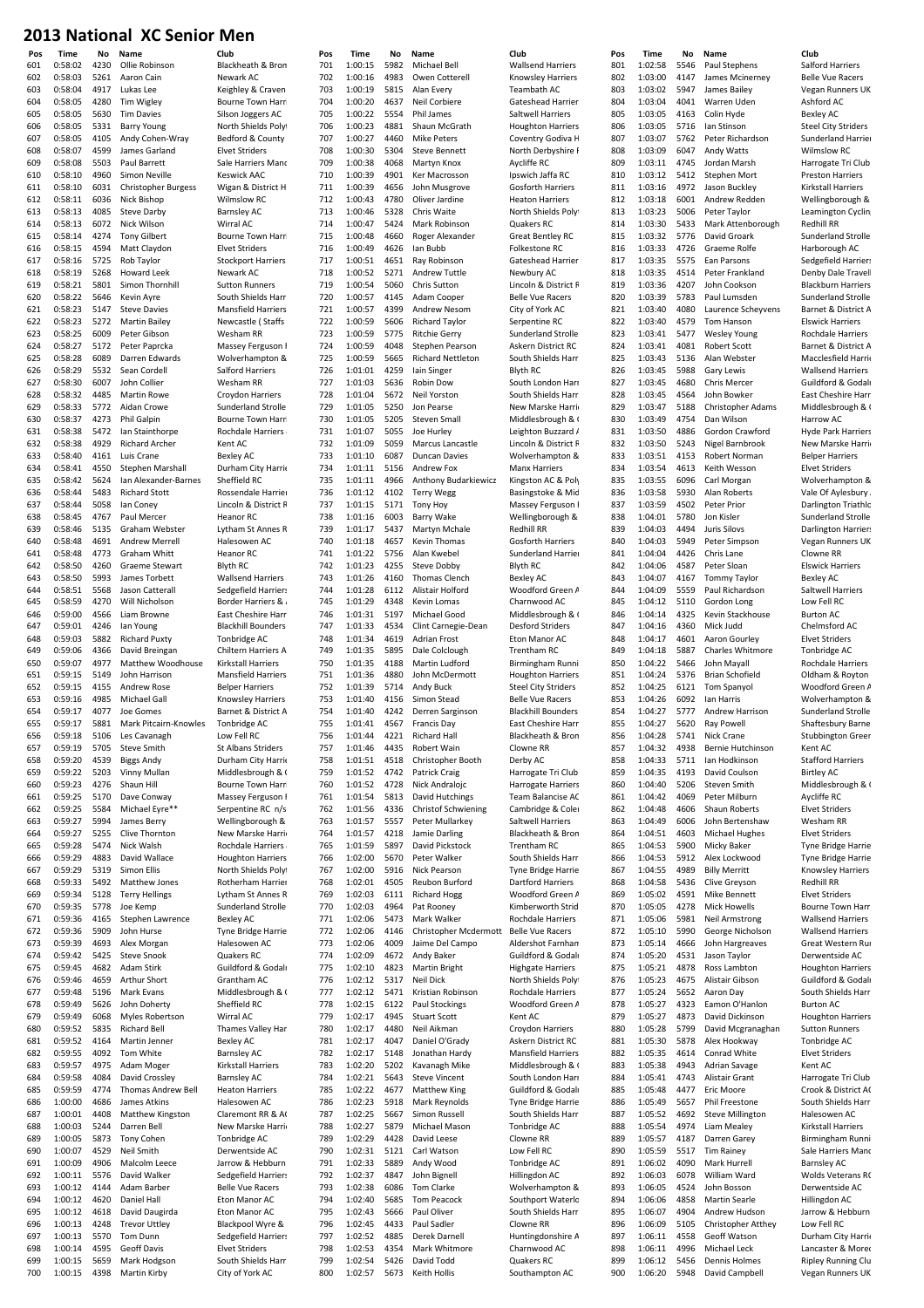| rus           | <b>TIME</b>        | IVΟ          | ivame                         | uup                                      | rι      |
|---------------|--------------------|--------------|-------------------------------|------------------------------------------|---------|
| 901           | 1:06:21            | 5551         | Tim Forster<br>John Peavoy    | Saltwell Harriers                        | Ξ+Ο     |
| 902<br>903    | 1:06:21            | 5173<br>5434 |                               | Massey Ferguson F                        | E+0     |
| 904           | 1:06:22            | 4887         | Ian Beckingham<br>Ken Fox     | Redhill RR                               | $E + C$ |
|               | 1:06:25            |              |                               | <b>Hyde Park Harriers</b>                | $E + C$ |
| 905           | 1:06:28            | 5758         | Dean Phillips                 | Sunderland Harrier                       | $E + C$ |
| 906           | 1:06:33            | 5249         | Nicholas O'grady              | New Marske Harrio                        | $E + C$ |
| 907           | 1:06:36            | 5453         | Jerry Bateman                 | <b>Ripley Running Clu</b>                | $E + C$ |
| 908           | 1:06:37            | 4427         | Dennis Learad                 | Clowne RR                                | $E + C$ |
| 909           | 1:06:40            | 6010         | Alan Glasgow                  | Wesham RR                                | $E + C$ |
| 910           | 1:06:41            | 6074         | Terry Alabaster               | Witham RC                                | $E + C$ |
| 911           | 1:06:42            | 4669         | Liam Scanlon                  | Great Western Rur                        | $E + C$ |
| 912           | 1:06:44            | 5130         | Colin Laidlaw                 | Lytham St Annes R                        | E+0     |
| 913           | 1:06:50            | 4607         | Alister Robson                | <b>Elvet Striders</b>                    | $E + C$ |
| 914           | 1:06:51            | 5423         | Graham Park                   | Quakers RC                               | $E + C$ |
| 915           | 1:06:55            | 6076         | Keith Taylor                  | Witham RC                                | $E + C$ |
| 916           | 1:06:56            | 4168         | Kevin Winch                   | <b>Bexley AC</b>                         | $E + C$ |
| 917           | 1:06:57            | 4621         | lan Lambert                   | Eton Manor AC                            | $E + C$ |
| 918           | 1:06:57            | 5131         | Colin Nelson                  | Lytham St Annes R                        | $E + C$ |
| 919           | 1:07:09            | 5558         | Chris Redfern                 | Saltwell Harriers                        | $E + C$ |
| 920           | 1:07:15            | 5591         | Robert Ingoldby               | Serpentine RC                            | $E + C$ |
| 921           | 1:07:16            | 5649         | Pablo Bernad                  | South Shields Harri                      | $E + C$ |
| 922           | 1:07:19            | 5316         | John Brown                    | North Shields Polyt                      | $E + C$ |
|               |                    |              |                               |                                          |         |
| 923           | 1:07:21            | 4483         | Matthew Kiernan               | Croydon Harriers                         | $E + C$ |
| 924           | 1:07:25            | 5133         | Willie Richmond               | Lytham St Annes R                        | $E + C$ |
| 925           | 1:07:25            | 4506         | Jason Marchant                | Dartford Harriers                        | E+0     |
| 926           | 1:07:26            | 6140         | <b>Fred Gibbs</b>             | <b>Bingley Harriers &amp;</b>            | $E + C$ |
| 927           | 1:07:29            | 4654         | Steven Bond                   | Gosforth Harriers                        | $E + C$ |
| 928           | 1:07:31            | 4515         | Richard Howard                | Denby Dale Travell                       | $E + C$ |
| 929           | 1:07:32            | 5771         | Malcolm Cox                   | Sunderland Strolle                       | $E + C$ |
| 930           | 1:07:33            | 4998         | <b>Mike Peat</b>              | Lancaster & Morec                        | $E + C$ |
| 931           | 1:07:33            | 5978         | Dave Walton                   | <b>Wallasey AC</b>                       | $E + C$ |
| 932           | 1:07:35            | 4775         | Dave Brignall                 | <b>Heaton Harriers</b>                   | $E + C$ |
| 933           | 1:07:36            | 5593         | Mark Kell                     | Serpentine RC                            | $E + C$ |
| 934           | 1:07:37            | 4065         | Colin Gibson                  | Aycliffe RC                              | $E + C$ |
| 935           | 1:07:39            | 5883         | Duncan Ralph                  | Tonbridge AC                             | $E + C$ |
| 936           | 1:07:40            | 5794         | Derek Wright                  | Sunderland Strolle                       | $E + C$ |
| 937           |                    |              |                               | <b>Blackburn Harriers</b>                |         |
|               | 1:07:45            | 4211         | John Orrell                   |                                          | $E + C$ |
| 938           | 1:07:46            | 4252         | Dave Bradley                  | <b>Blyth RC</b>                          | $E + C$ |
| 939           | 1:07:48            | 5595         | Lars Menken**                 | Serpentine RC n/s                        | $E + C$ |
| 940           | 1:07:49            | 6054         | James Atkin                   | Wirral AC                                | $E + C$ |
| 941           | 1:07:52            | 4879         | Simon Leonard                 | <b>Houghton Harriers</b>                 | $E + C$ |
| 942           | 1:07:56            | 5322         | lan Holland                   | North Shields Polyt                      | $E + C$ |
| 943           | 1:07:57            | 4057         | Andrew Thompson               | Aurora Harriers                          | $E + C$ |
| 944           | 1:07:57            | 4762         | David Wallace                 | Hartlepool Burn Rc                       | $E + C$ |
| 945           | 1:07:58            | 4239         | Mark Fish                     | <b>Blackhill Bounders</b>                | $E + C$ |
| 946           | 1:08:03            | 4482         | Norman Hemming                | Croydon Harriers                         | E+0     |
| 947           | 1:08:07            | 5798         | Paul Mcfarlane                | <b>Sutton Runners</b>                    | $E + C$ |
| 948           | 1:08:12            | 4959         | Albert Livesey                | <b>Keswick AAC</b>                       | $E + C$ |
| 949           | 1:08:19            | 5475         | David Wharton                 | Rochdale Harriers                        | $E + C$ |
| 950           | 1:08:23            | 4324         | Robert Sharratt               | <b>Burton AC</b>                         | $E + C$ |
| 951           | 1:08:28            | 4905         | Michael Joyce                 | Jarrow & Hebburn                         | $E + C$ |
| 952           | 1:08:30            | 4461         | Martin Slevin                 | Coventry Godiva H                        | $E + C$ |
|               |                    |              |                               | Hillingdon AC                            |         |
| 953           | 1:08:34            | 4849         | Robert Burton                 |                                          | $E + C$ |
| 954           | 1:08:35            | 4423         | Roger Fokinther               | Clowne RR                                | E+0     |
| 955           | 1:08:39            | 4872         | Peter Ramsdale                | Horwich RMI Harri                        | $E + C$ |
| 956           | 1:08:40            | 6095         | Andy Moorhouse                | Wolverhampton &                          | $E + C$ |
| 957           | 1:08:41            | 4650         | Dom Phipps                    | Gateshead Harrier.                       | Ξ+Ο     |
| 958           | 1:08:42            | 5299         | Jason Henderson               | Newquay & Par AC                         | E+C     |
| 959           | 1:08:46            | 4623         | Lance Tabraham                | Eton Manor AC                            | Ξ+Ο     |
| 960           | 1:08:47            | 5269         | Rob Orgill                    | Newark AC                                | $E + C$ |
| 961           | 1:08:52            | 4746         | Sean Swales                   | Harrogate Tri Club                       | Ξ+Ο     |
| 962           | 1:08:58            | 4592         | David Brown                   | <b>Elvet Striders</b>                    | $E + C$ |
| 963           | 1:09:05            | 6019         | Dave Hough                    | West Cheshire AC                         | $E + C$ |
| 964           | 1:09:16            | 4597         | Brian Ford                    | <b>Elvet Striders</b>                    | $E + C$ |
| 965           | 1:09:19            | 4150         | Andrew Tongue                 | <b>Belle Vue Racers</b>                  | $E + C$ |
| 966           | 1:09:26            | 5658         | Michael Gibson                | South Shields Harri                      | $E + C$ |
| 967           | 1:09:31            | 4293         | Mark Doudican                 | <b>Bournville Harriers</b>               | E+0     |
| 968           | 1:09:37            | 5342         | Ken Allen                     | Notts AC                                 | $E + C$ |
| 969           | 1:09:39            | 5462         | Matthew Cox                   | Rochdale Harriers                        | $E + C$ |
| 970           | 1:09:43            | 5938         | Colin Rathbone                | Vale Royal AC                            | $E + C$ |
| 971           | 1:09:45            | 5969         | Derek Mcardle                 | <b>Wallasey AC</b>                       | Ξ+Ο     |
| 972           | 1:09:53            | 5329         | <b>Trevor Wakenshaw</b>       | North Shields Polyt                      | $E + C$ |
| 973           | 1:09:57            | 6085         | Sam Clare                     | Wolverhampton &                          | $E + C$ |
|               |                    |              |                               |                                          |         |
| 974           | 1:10:12            | 4627         | Grahame Eke                   | Folkestone RC                            | $E + C$ |
| 975           | 1:10:23            | 4525         | <b>Brian Buckley</b>          | Derwentside AC                           | $E + C$ |
| 976           | 1:10:26            | 4066         | Kevin Greenall                | Aycliffe RC                              | $E + C$ |
| 977           | 1:10:29            | 4241         | Kevin Lee                     | <b>Blackhill Bounders</b>                | $E + C$ |
| 978           | 1:10:32            | 4061         | <b>Brian Usher</b>            | Aurora Harriers                          | $E + C$ |
| 979           | 1:10:38            | 5782         | lan Lumley                    | Sunderland Strolle                       | $E + C$ |
| 980           | 1:10:47            | 5084         | Robert Howard                 | Loftus & Whitby A                        | E+0     |
| 981           | 1:10:51            | 4756         | Peter Johnson                 | Hartlepool Burn Rc                       | $E + C$ |
| 982           | 1:10:54            | 4432         | Stephen Radford               | Clowne RR                                | $E + C$ |
| 983           | 1:10:54            | 4973         | Ewan Malone                   | Kirkstall Harriers                       | $E + C$ |
| 984           | 1:10:59            | 5650         | Alan Bone                     | South Shields Harri                      | Ξ+Ο     |
| 985           | 1:11:00            | 4963         | Michael Jackson               | Kimberworth Strid                        | $E + C$ |
| 986           | 1:11:17            | 5793         | Graham Wood                   | Sunderland Strolle                       |         |
| 987           | 1:11:25            | 5989         | <b>Tony Maddocks</b>          | Wallsend Harriers                        |         |
| 988           | 1:11:29            | 6101         | Chris Stark                   | Wolverhampton &                          |         |
| 989           | 1:11:31            | 4162         | John Gates                    | <b>Bexley AC</b>                         |         |
| 990           | 1:11:34            | 5460         | Mark Tomlinson                | <b>Ripley Running Clu</b>                |         |
| 991           | 1:11:38            | 5671         | Paul West                     | South Shields Harri                      |         |
| 992           | 1:11:41            | 5749         | Leonard Christopher           | Sunderland Harrier                       |         |
| 993           | 1:11:43            | 5150         | Tim Raynor                    | <b>Mansfield Harriers</b>                |         |
| 994           |                    | 6065         | <b>Nigel Pratten</b>          | Wirral AC                                |         |
|               |                    |              |                               |                                          |         |
|               | 1:11:44            |              |                               |                                          |         |
| 995           | 1:11:52            | 4609         | David Shipman                 | <b>Elvet Striders</b>                    |         |
| 996           | 1:11:53            | 4256         | Kevin Freeman                 | Blyth RC                                 |         |
| 997           | 1:11:53            | 6012         | Mark Midgley                  | Wesham RR                                |         |
| 998           | 1:11:54            | 5877         | Frank Czarnowski              | Tonbridge AC                             |         |
| 999<br>$E+03$ | 1:11:56<br>1:11:57 | 5790<br>4571 | Dave Warnaby<br>Martin McGann | Sunderland Strolle<br>East Cheshire Harr |         |

| Club<br>Saltwell Harriers                                 |
|-----------------------------------------------------------|
| Massey Ferguson F                                         |
| Redhill RR<br><b>Hyde Park Harriers</b>                   |
| Sunderland Harrier                                        |
| New Marske Harrie                                         |
| <b>Ripley Running Clu</b><br>Clowne RR                    |
| Wesham RR                                                 |
| Witham RC                                                 |
| Great Western Rur<br>Lytham St Annes R                    |
| <b>Elvet Striders</b>                                     |
| Quakers RC                                                |
| Witham RC<br><b>Bexley AC</b>                             |
| Eton Manor AC                                             |
| Lytham St Annes R<br>Saltwell Harriers                    |
| Serpentine RC                                             |
| South Shields Harri                                       |
| North Shields Polyt<br>Croydon Harriers                   |
| Lytham St Annes R                                         |
| <b>Dartford Harriers</b>                                  |
| <b>Bingley Harriers &amp;</b><br><b>Gosforth Harriers</b> |
| Denby Dale Travell                                        |
| Sunderland Stroller                                       |
| Lancaster & Mored<br><b>Wallasey AC</b>                   |
| <b>Heaton Harriers</b>                                    |
| Serpentine RC                                             |
| Aycliffe RC<br>Tonbridge AC                               |
| Sunderland Stroller                                       |
| <b>Blackburn Harriers</b>                                 |
| <b>Blyth RC</b><br>Serpentine RC n/s                      |
| Wirral AC                                                 |
| <b>Houghton Harriers</b>                                  |
| North Shields Polyt<br>Aurora Harriers                    |
| Hartlepool Burn Ro                                        |
| <b>Blackhill Bounders</b><br>Croydon Harriers             |
| <b>Sutton Runners</b>                                     |
| <b>Keswick AAC</b>                                        |
|                                                           |
| Rochdale Harriers                                         |
| <b>Burton AC</b><br>Jarrow & Hebburn                      |
| Coventry Godiva H                                         |
| Hillingdon AC                                             |
| Clowne RR<br>Horwich RMI Harri                            |
| Wolverhampton &                                           |
| Gateshead Har<br>.r                                       |
| Newquay & Par AC<br>Eton Manor AC                         |
| Newark AC                                                 |
| Harrogate Tri Club                                        |
| <b>Elvet Striders</b><br>West Cheshire AC                 |
| <b>Elvet Striders</b>                                     |
| <b>Belle Vue Racers</b>                                   |
| South Shields Harri<br><b>Bournville Harriers</b>         |
| Notts AC                                                  |
| Rochdale Harriers                                         |
| Vale Royal AC<br><b>Wallasey AC</b>                       |
| North Shields Polyl                                       |
| Wolverhampton &<br>Folkestone RC                          |
| Derwentside AC                                            |
| Aycliffe RC                                               |
| <b>Blackhill Bounders</b><br>Aurora Harriers              |
| Sunderland Strolle                                        |
| Loftus & Whitby A                                         |
| Hartlepool Burn Ro<br>Clowne RR                           |
| Kirkstall Harriers                                        |
| South Shields Harri                                       |
| Kimberworth Strid<br>Sunderland Strolle                   |
| Wallsend Harriers                                         |
| Wolverhampton &                                           |
| <b>Bexley AC</b><br><b>Ripley Running Clu</b>             |
| South Shields Harri                                       |
| Sunderland Harrier<br><b>Mansfield Harriers</b>           |
| Wirral AC<br><b>Elvet Striders</b>                        |

| Pos        | Time               | No           | Name                   | Club                                   | Pos                  | Time               | No           | Name                                | Club                              | Pos | Time | No | Name | Club |
|------------|--------------------|--------------|------------------------|----------------------------------------|----------------------|--------------------|--------------|-------------------------------------|-----------------------------------|-----|------|----|------|------|
| 901        | 1:06:21            | 5551         | Tim Forster            | Saltwell Harriers                      | $E+03$               | 1:12:01            | 6102         | Pete Stark                          | Wolverhampton &                   |     |      |    |      |      |
| 902        | 1:06:21            | 5173         | John Peavoy            | Massey Ferguson F                      | $E + 03$             | 1:12:04            | 4528         | Dave Howe                           | Derwentside AC                    |     |      |    |      |      |
| 903        | 1:06:22            | 5434         | Ian Beckingham         | Redhill RR                             | $E+03$               | 1:12:08            | 5146         | Adey Bellingham                     | <b>Mansfield Harriers</b>         |     |      |    |      |      |
| 904        | 1:06:25            | 4887         | Ken Fox                | <b>Hyde Park Harriers</b>              | $E+03$               | 1:12:11            | 4312         | Jason Knight                        | Brighton & Hove A                 |     |      |    |      |      |
| 905        | 1:06:28            | 5758         | Dean Phillips          | Sunderland Harrier                     | $E+03$               | 1:12:14            | 5467         | Kevin McGilvary                     | Rochdale Harriers                 |     |      |    |      |      |
| 906        | 1:06:33            | 5249         | Nicholas O'grady       | New Marske Harrio                      | $E+03$               | 1:12:18            | 4416         | Mungai Wairia                       | Claremont RR & AC                 |     |      |    |      |      |
| 907        | 1:06:36            | 5453         | Jerry Bateman          | <b>Ripley Running Clu</b>              | $E + 03$             | 1:12:19            | 4725         | <b>Martin Hughes</b>                | Harborough AC                     |     |      |    |      |      |
| 908        | 1:06:37            | 4427         | Dennis Learad          | Clowne RR                              | $E+03$               | 1:12:21            | 5122         | David Wright                        | Low Fell RC                       |     |      |    |      |      |
| 909        | 1:06:40            | 6010         | Alan Glasgow           | Wesham RR                              | $E+03$               | 1:12:22            | 4340         | Mark Newell                         | Cambridge Harrier                 |     |      |    |      |      |
| 910        | 1:06:41            | 6074         | <b>Terry Alabaster</b> | Witham RC                              | $E+03$               | 1:12:31            | 5980         | Stan Williams                       | <b>Wallasey AC</b>                |     |      |    |      |      |
|            |                    |              | Liam Scanlon           |                                        |                      |                    |              |                                     |                                   |     |      |    |      |      |
| 911        | 1:06:42            | 4669         |                        | Great Western Rur                      | $E+03$               | 1:12:33            | 5872         | <b>Steve Brooks</b>                 | Tonbridge AC                      |     |      |    |      |      |
| 912        | 1:06:44            | 5130         | Colin Laidlaw          | Lytham St Annes R                      | $E + 03$             | 1:12:36            | 4608         | David Selby                         | <b>Elvet Striders</b>             |     |      |    |      |      |
| 913        | 1:06:50            | 4607         | Alister Robson         | <b>Elvet Striders</b>                  | $E+03$               | 1:12:42            | 6079         | <b>Steve Allsopp</b>                | Wolverhampton &                   |     |      |    |      |      |
| 914        | 1:06:51            | 5423         | Graham Park            | Quakers RC                             | $E+03$               | 1:12:46            | 5094         | Jacob Howe                          | London Heathside                  |     |      |    |      |      |
| 915        | 1:06:55            | 6076         | Keith Taylor           | Witham RC                              | $E + 03$             | 1:13:00            | 4269         | Tom Nicholson                       | <b>Border Harriers &amp;</b>      |     |      |    |      |      |
| 916        | 1:06:56            | 4168         | Kevin Winch            | Bexley AC                              | $E + 03$             | 1:13:05            | 6090         | Neil Grev                           | Wolverhampton &                   |     |      |    |      |      |
| 917        | 1:06:57            | 4621         | lan Lambert            | Eton Manor AC                          | $E+03$               | 1:13:10            | 4407         | Dave Kear                           | Claremont RR & AC                 |     |      |    |      |      |
| 918        | 1:06:57            | 5131         | Colin Nelson           | Lytham St Annes R                      | $E + 03$             | 1:13:12            | 4045         | Stephen Leyland                     | Askern District RC                |     |      |    |      |      |
| 919        | 1:07:09            | 5558         | Chris Redfern          | Saltwell Harriers                      | $E + 03$             | 1:13:12            | 4424         | David Keeling                       | Clowne RR                         |     |      |    |      |      |
| 920        | 1:07:15            | 5591         | Robert Ingoldby        | Serpentine RC                          | $E+03$               | 1:13:33            | 4249         | Jeffrey Wright                      | Blackpool Wyre &                  |     |      |    |      |      |
| 921        | 1:07:16            | 5649         | Pablo Bernad           | South Shields Harri                    | $E+03$               | 1:13:45            | 4301         | Kevin Lewis                         | <b>Bridlington RR</b>             |     |      |    |      |      |
| 922        | 1:07:19            | 5316         | John Brown             | North Shields Polyt                    | $E+03$               | 1:14:06            | 5821         | <b>Nigel Tatton</b>                 | Telford AC                        |     |      |    |      |      |
| 923        | 1:07:21            | 4483         | Matthew Kiernan        | Croydon Harriers                       | $E+03$               | 1:14:09            | 4412         | <b>Bill Milbourne</b>               | Claremont RR & AC                 |     |      |    |      |      |
| 924        | 1:07:25            | 5133         | Willie Richmond        | Lytham St Annes R                      | $E+03$               | 1:14:16            | 5330         | Andrew Webb                         | North Shields Polyl               |     |      |    |      |      |
| 925        | 1:07:25            | 4506         | Jason Marchant         | Dartford Harriers                      | $E+03$               | 1:14:27            | 4322         | Paul Mathie                         | <b>Burton AC</b>                  |     |      |    |      |      |
| 926        | 1:07:26            | 6140         | <b>Fred Gibbs</b>      | <b>Bingley Harriers &amp;</b>          | $E+03$               | 1:14:34            | 5997         | Alan Griffiths                      |                                   |     |      |    |      |      |
|            |                    |              |                        |                                        |                      |                    |              |                                     | Wellingborough &                  |     |      |    |      |      |
| 927        | 1:07:29            | 4654         | Steven Bond            | Gosforth Harriers                      | $E+03$               | 1:14:37            | 5263         | John Combie                         | Newark AC                         |     |      |    |      |      |
| 928        | 1:07:31            | 4515         | Richard Howard         | Denby Dale Travell                     | $E + 03$             | 1:14:48            | 4946         | Andy Sellars                        | Kent AC                           |     |      |    |      |      |
| 929        | 1:07:32            | 5771         | Malcolm Cox            | Sunderland Strolle                     | $E + 03$             | 1:15:01            | 5968         | Dave Mcalister                      | <b>Wallasey AC</b>                |     |      |    |      |      |
| 930        | 1:07:33            | 4998         | Mike Peat              | Lancaster & Morec                      | $E+03$               | 1:15:02            | 5641         | <b>Steve Rigby</b>                  | South London Harr                 |     |      |    |      |      |
| 931        | 1:07:33            | 5978         | Dave Walton            | <b>Wallasey AC</b>                     | $E+03$               | 1:15:05            | 4869         | Steve White                         | <b>Holmfirth Harriers</b>         |     |      |    |      |      |
| 932        | 1:07:35            | 4775         | Dave Brignall          | <b>Heaton Harriers</b>                 | $E+03$               | 1:15:07            | 6041         | Patrick Grannon                     | Wilmslow RC                       |     |      |    |      |      |
| 933        | 1:07:36            | 5593         | Mark Kell              | Serpentine RC                          | $E + 03$             | 1:15:09            | 4605         | Dougie Nisbet                       | <b>Elvet Striders</b>             |     |      |    |      |      |
| 934        | 1:07:37            | 4065         | Colin Gibson           | Aycliffe RC                            | $E+03$               | 1:15:17            | 4124         | Don Anderson                        | <b>Belgrave Harriers</b>          |     |      |    |      |      |
| 935        | 1:07:39            | 5883         | Duncan Ralph           | Tonbridge AC                           | $E+03$               | 1:15:33            | 5035         | John Mace                           | Leeds City AC                     |     |      |    |      |      |
| 936        | 1:07:40            | 5794         | Derek Wright           | Sunderland Strolle                     | $E+03$               | 1:15:37            | 5496         | <b>Terry Egan</b>                   | Rugby & Northamp                  |     |      |    |      |      |
| 937        | 1:07:45            | 4211         | John Orrell            | <b>Blackburn Harriers</b>              | $E+03$               | 1:15:57            | 4997         | George Parrington                   | Lancaster & Morec                 |     |      |    |      |      |
| 938        | 1:07:46            | 4252         | Dave Bradley           | Blyth RC                               | $E + 03$             | 1:16:08            | 4668         | <b>Steven Proud</b>                 | Great Western Rur                 |     |      |    |      |      |
| 939        | 1:07:48            | 5595         | Lars Menken**          | Serpentine RC n/s                      | $E+03$               | 1:16:17            | 4488         | Ian Barnes                          | <b>Darlington Harriers</b>        |     |      |    |      |      |
| 940        | 1:07:49            | 6054         | James Atkin            | Wirral AC                              | $E+03$               | 1:16:23            | 6075         | David Andrews                       | Witham RC                         |     |      |    |      |      |
| 941        | 1:07:52            | 4879         | Simon Leonard          | <b>Houghton Harriers</b>               | $E+03$               | 1:16:34            | 5674         | Richard Pearson                     | Southampton AC                    |     |      |    |      |      |
| 942        | 1:07:56            | 5322         | lan Holland            | North Shields Polyt                    | $E + 03$             | 1:16:40            | 5311         | William Abrie                       | North East Veterar                |     |      |    |      |      |
|            |                    |              |                        |                                        |                      |                    |              |                                     |                                   |     |      |    |      |      |
| 943        | 1:07:57            | 4057         | Andrew Thompson        | Aurora Harriers                        | $E+03$               | 1:16:40            | 4533         | Paul Carnegie                       | <b>Desford Striders</b>           |     |      |    |      |      |
| 944        | 1:07:57            | 4762         | David Wallace          | Hartlepool Burn Rc                     | $E+03$               | 1:16:46            | 5406         | Peter Cornes                        | Poole AC                          |     |      |    |      |      |
| 945        | 1:07:58            | 4239         | Mark Fish              | <b>Blackhill Bounders</b>              | $E + 03$             | 1:16:47            | 4277         | Richard Houghton                    | Bourne Town Harri                 |     |      |    |      |      |
| 946        | 1:08:03            | 4482         | Norman Hemming         | Croydon Harriers                       | $E + 03$             | 1:16:58            | 4923         | <b>Tom Dable</b>                    | Kenilworth Runner                 |     |      |    |      |      |
| 947        | 1:08:07            | 5798         | Paul Mcfarlane         | <b>Sutton Runners</b>                  | $E + 03$             | 1:17:04            | 4670         | Dave Wintle                         | Great Western Rur                 |     |      |    |      |      |
| 948        | 1:08:12            | 4959         | <b>Albert Livesey</b>  | <b>Keswick AAC</b>                     | $E+03$               | 1:17:07            | 5966         | Mike Griffiths                      | <b>Wallasey AC</b>                |     |      |    |      |      |
| 949        | 1:08:19            | 5475         | David Wharton          | Rochdale Harriers                      | $E + 03$             | 1:17:27            | 4410         | Ken McCormick                       | Claremont RR & AC                 |     |      |    |      |      |
| 950        | 1:08:23            | 4324         | <b>Robert Sharratt</b> | <b>Burton AC</b>                       | $E + 03$             | 1:17:29            | 4577         | Stephen Curry                       | <b>Elswick Harriers</b>           |     |      |    |      |      |
| 951        | 1:08:28            | 4905         | Michael Joyce          | Jarrow & Hebburn                       | $E+03$               | 1:17:58            | 4687         | <b>Richard Guest</b>                | Halesowen AC                      |     |      |    |      |      |
| 952        | 1:08:30            | 4461         | Martin Slevin          | Coventry Godiva H                      | $E+03$               | 1:18:11            | 5781         | Paul Lewins                         | Sunderland Strolle                |     |      |    |      |      |
| 953        | 1:08:34            | 4849         | Robert Burton          | Hillingdon AC                          | $E+03$               | 1:18:17            | 5566         | <b>Richard Mccready</b>             | Sandhurst Joggers                 |     |      |    |      |      |
| 954        | 1:08:35            | 4423         | Roger Fokinther        | Clowne RR                              | $E + 03$             | 1:18:18            | 4199         | David Lamond                        | <b>Birtley AC</b>                 |     |      |    |      |      |
| 955        | 1:08:39            | 4872         | Peter Ramsdale         | Horwich RMI Harri                      | $E+03$               | 1:18:25            | 4561         | Alan Keeler                         | Ealing Southall & N               |     |      |    |      |      |
| 956        | 1:08:40            | 6095         | Andy Moorhouse         | Wolverhampton &                        | $E + 03$             | 1:18:31            | 4741         | <b>Steven Clegg</b>                 | Harrogate Tri Club                |     |      |    |      |      |
|            |                    |              |                        |                                        |                      |                    |              |                                     |                                   |     |      |    |      |      |
| 957<br>958 | 1:08:41<br>1:08:42 | 4650<br>5299 | Dom Phipps             | Gateshead Harrier:<br>Newquay & Par AC | $E + 03$<br>$E + 03$ | 1:18:47<br>1:19:17 | 4690<br>5613 | Adrian Low<br><b>Russell Devitt</b> | Halesowen AC<br>Shaftesbury Barne |     |      |    |      |      |
|            |                    |              | Jason Henderson        |                                        |                      |                    |              |                                     |                                   |     |      |    |      |      |
| 959        | 1:08:46            | 4623         | Lance Tabraham         | Eton Manor AC                          | $E + 03$             | 1:19:48            | 4166         | <b>Richard Long</b>                 | Bexley AC                         |     |      |    |      |      |
| 960        | 1:08:47            | 5269         | Rob Orgill             | Newark AC                              | $E+03$               | 1:20:09            | 4094         | Justin Goodyear                     | <b>Barnsley Harriers</b>          |     |      |    |      |      |
| 961        | 1:08:52            | 4746         | Sean Swales            | Harrogate Tri Club                     | $E+03$               | 1:20:09            | 4098         | <b>Richard Spooner</b>              | <b>Barnsley Harriers</b>          |     |      |    |      |      |
| 962        | 1:08:58            | 4592         | David Brown            | <b>Elvet Striders</b>                  | $E + 03$             | 1:20:20            | 5123         | Paul Brooks                         | Luton AC                          |     |      |    |      |      |
| 963        | 1:09:05            | 6019         | Dave Hough             | West Cheshire AC                       | $E + 03$             | 1:20:28            | 4911         | Alan Slesser                        | Jarrow & Hebburn                  |     |      |    |      |      |
| 964        | 1:09:16            | 4597         | <b>Brian Ford</b>      | <b>Elvet Striders</b>                  | $E+03$               | 1:20:39            | 4370         | Phil McCullagh                      | Chorley AC                        |     |      |    |      |      |
| 965        | 1:09:19            | 4150         | Andrew Tongue          | <b>Belle Vue Racers</b>                | $E+03$               | 1:21:31            | 4862         | Alan Wells                          | Hillingdon AC                     |     |      |    |      |      |
| 966        | 1:09:26            | 5658         | Michael Gibson         | South Shields Harri                    | $E+03$               | 1:22:30            | 4052         | Michael Hayden                      | Aurora Harriers                   |     |      |    |      |      |
| 967        | 1:09:31            | 4293         | Mark Doudican          | <b>Bournville Harriers</b>             | $E + 03$             | 1:22:40            | 5470         | <b>Philip Roberts</b>               | Rochdale Harriers                 |     |      |    |      |      |
| 968        | 1:09:37            | 5342         | Ken Allen              | Notts AC                               | $E+03$               | 1:22:45            | 4948         | James Ward                          | Kent AC                           |     |      |    |      |      |
| 969        | 1:09:39            | 5462         | Matthew Cox            | Rochdale Harriers                      | $E+03$               | 1:23:02            | 4062         | Keith Weavers                       | Aurora Harriers                   |     |      |    |      |      |
| 970        | 1:09:43            | 5938         | Colin Rathbone         | Vale Royal AC                          | $E + 03$             | 1:23:39            | 5792         | <b>Ritchard Wilson</b>              | Sunderland Strolle                |     |      |    |      |      |
| 971        | 1:09:45            | 5969         | Derek Mcardle          | <b>Wallasey AC</b>                     | $E + 03$             | 1:23:48            | 4302         | Mark Loft                           | <b>Bridlington RR</b>             |     |      |    |      |      |
| 972        | 1:09:53            | 5329         | Trevor Wakenshaw       | North Shields Polyt                    | $E+03$               | 1:24:02            | 5000         | Michael Aston                       | Leamington Cyclin                 |     |      |    |      |      |
| 973        | 1:09:57            | 6085         | Sam Clare              | Wolverhampton &                        | $E+03$               | 1:24:24            | 6038         | <b>Trevor Faulkner</b>              | Wilmslow RC                       |     |      |    |      |      |
|            |                    |              |                        |                                        |                      |                    |              |                                     |                                   |     |      |    |      |      |
| 974        | 1:10:12            | 4627         | Grahame Eke            | Folkestone RC                          | $E + 03$             | 1:24:35            | 5894         | Peter Clarke                        | Trentham RC                       |     |      |    |      |      |
| 975        | 1:10:23            | 4525         | <b>Brian Buckley</b>   | Derwentside AC                         | $E + 03$             | 1:27:15            | 4658         | Philip Hall                         | Grantham AC                       |     |      |    |      |      |
| 976        | 1:10:26            | 4066         | Kevin Greenall         | Aycliffe RC                            | $E + 03$             | 1:29:01            | 4976         | Kieran O'Brien                      | <b>Kirkstall Harriers</b>         |     |      |    |      |      |
| 977        | 1:10:29            | 4241         | Kevin Lee              | <b>Blackhill Bounders</b>              | $E+03$               | 1:29:12            | 5791         | Robert Welsh                        | Sunderland Strolle                |     |      |    |      |      |
| 978        | 1:10:32            | 4061         | <b>Brian Usher</b>     | Aurora Harriers                        | $E+03$               | 1:31:11            | 4610         | Alan Smith                          | <b>Elvet Striders</b>             |     |      |    |      |      |
| 979        | 1:10:38            | 5782         | lan Lumley             | Sunderland Strolle                     | $E+03$               | 1:31:20            | 4203         | Gerrard Murray                      | <b>Birtley AC</b>                 |     |      |    |      |      |
| 980        | 1:10:47            | 5084         | Robert Howard          | Loftus & Whitby A                      | $E + 03$             | 1:31:40            | 4986         | Derek Hughes                        | Knowsley Harriers                 |     |      |    |      |      |
| 981        | 1:10:51            | 4756         | Peter Johnson          | Hartlepool Burn Rc                     | $E+03$               | 1:31:54            | 5800         | Jonathan Pegg                       | <b>Sutton Runners</b>             |     |      |    |      |      |
| 982        | 1:10:54            | 4432         | Stephen Radford        | Clowne RR                              | $E+03$               | 1:36:00            | 5737         | Ian Clarke                          | Stourbridge RC                    |     |      |    |      |      |
| 983        | 1:10:54            | 4973         | Ewan Malone            | Kirkstall Harriers                     | $E + 03$             | 1:40:21            | 5717         | Chris Bryans                        | <b>Stockport Harriers</b>         |     |      |    |      |      |
| 984        | 1:10:59            | 5650         | Alan Bone              | South Shields Harri                    | $E + 03$             | 1:42:17            | 4536         | <b>Steve Morris</b>                 | <b>Desford Striders</b>           |     |      |    |      |      |
| 985        | 1:11:00            | 4963         | Michael Jackson        | Kimberworth Strid                      | $E + 03$             | 1:47:29            | 4509         | Peter Andrews                       | Denby Dale Travell                |     |      |    |      |      |
| 986        | 1:11:17            | 5793         | Graham Wood            | Sunderland Strolle                     |                      |                    |              |                                     |                                   |     |      |    |      |      |
|            |                    |              |                        |                                        |                      |                    |              |                                     |                                   |     |      |    |      |      |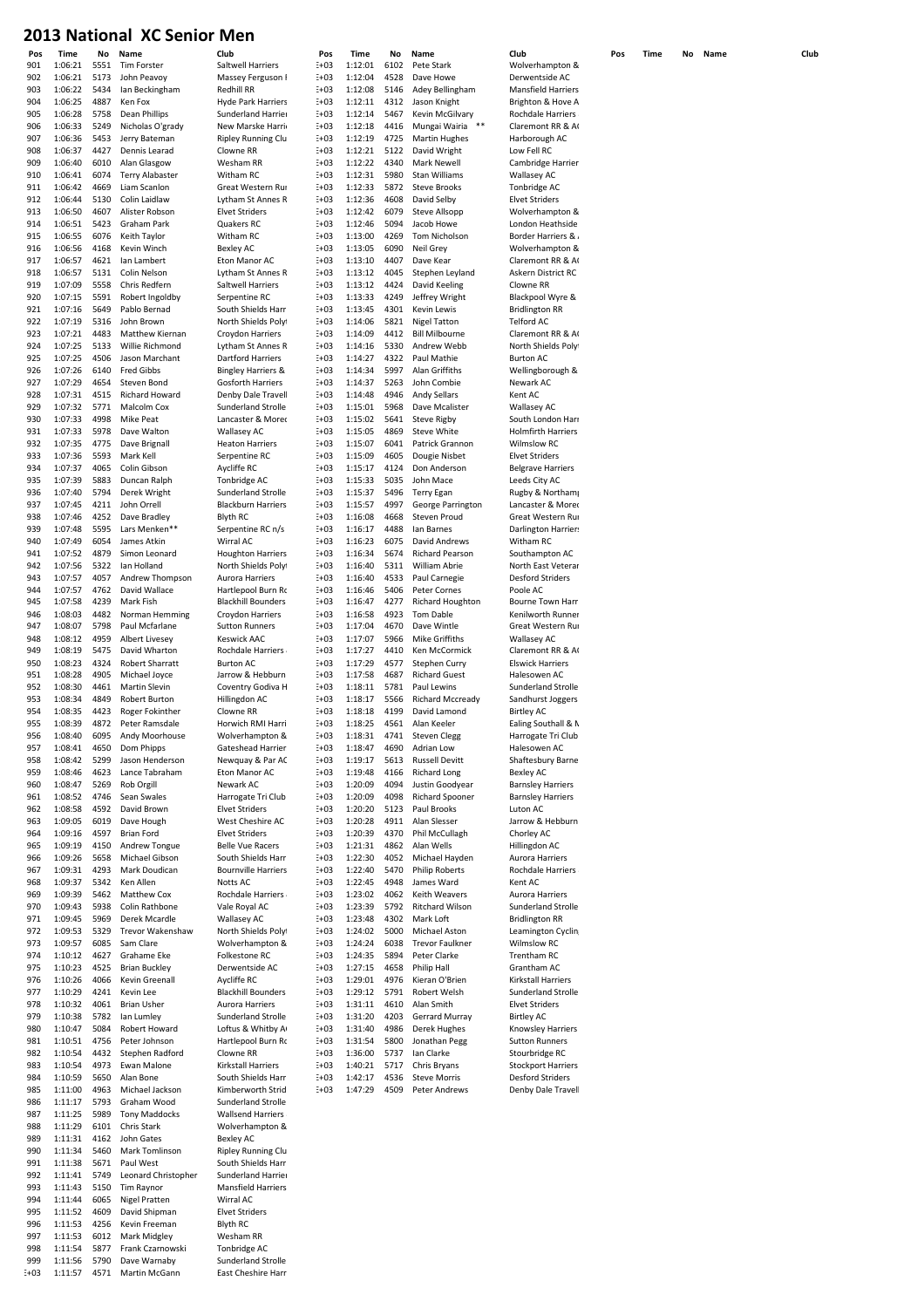## **2013 National XC Senior Men** 2013 23 February 2013 6 to count

| <b>Team Pos</b> |              | Points Team / Club                          | <b>Placings</b>           |
|-----------------|--------------|---------------------------------------------|---------------------------|
| 1               | 153          | Morpeth Harriers & AC                       | (8 11 15 21 46 52)        |
| 2               | 169          | Leeds City AC                               | (71617284358)             |
| 3               | 195          | <b>Tipton Harriers</b>                      | (131823444750)            |
| 4               | 261          | Bedford & County AC                         | (33133495491)             |
| 5               | 262          | Notts AC                                    | (122734596367)            |
| 6               | 337          | Kent AC                                     | (103855657198)            |
| 7               | 373          | Newham & Essex Beagles                      | (122486269171)            |
| 8               | 401          | <b>Highgate Harriers</b>                    | (4375664114126)           |
| 9               | 597          | Salford Harriers                            | (30409093162182)          |
| 10              | 663          | Aldershot Farnham & District AC             | (146166144176202)         |
| 11              | 737          | Blackheath & Bromley Harriers               | (673101142188227)         |
| 12              | 762          | Stockport Harriers & AC                     | (2 26 89 117 191 337)     |
| 13              | 855          | <b>Coventry Godiva Harriers</b>             | (51 68 115 168 209 244)   |
| 14              | 969          | Owls AC                                     | (35 77 139 177 183 358)   |
| 15              | 1027         | Serpentine RC                               | (198197103340387)         |
| 16              | 1262         | Tonbridge AC                                | (42 131 208 261 294 326)  |
| 17              | 1428         | Border Harriers & AC                        | (2087229348370374)        |
| 18              | 1440         | <b>Herne Hill Harriers</b>                  | (133 140 158 271 329 409) |
| 19              | 1587         | Sunderland Harriers & AC                    | (179 220 249 300 311 328) |
| 20              | 1642         | <b>Keswick AAC</b>                          | (70 82 284 335 364 507)   |
| 21              | 1683         | Woodford Green AC with Essex Ladies         | (121 132 146 224 316 744) |
| 22              | 1757         | Hillingdon AC                               | (157 180 259 306 427 428) |
| 23              | 1824         | <b>Bournville Harriers</b>                  | (248 260 268 293 373 382) |
| 24              | 1847         | Gateshead Harriers & AC                     | (206 234 308 351 359 389) |
| 25              | 1861         | Charnwood AC                                | (147 174 184 218 393 745) |
| 26              | 1937         | London Heathside AC                         | (130 223 256 407 444 477) |
| 27              | 1979         | Rotherham Harriers & AC                     | (85 110 211 377 528 668)  |
| 28              | 2031         | Brighton & Hove AC                          | (99 127 201 288 312 1004) |
| 29              | 2072         | Durham City Harriers & AC                   | (536267472634658)         |
| 30              | 2091         | York Knavesmire Harriers                    | (102 262 287 401 484 555) |
| 31              | 2171         | North Derbyshire RC                         | (210 217 297 342 547 558) |
| 32              | 2223         | Wolverhampton & Bilston AC                  | (143 323 367 430 468 492) |
| 33              | 2234         | Halesowen AC                                | (258 276 324 375 433 568) |
| 34              | 2235         | South Shields Harriers & AC                 | (246 349 381 408 425 426) |
| 35              | 2273         | New Marske Harriers                         | (135 187 290 309 664 688) |
| 36              | 2441         | Sheffield RC                                | (9193357569635678)        |
| 37              | 2497         | Wirral AC                                   | (283 404 411 417 440 542) |
| 38              | 2563         | Wallsend Harriers & AC                      | (106 242 338 533 643 701) |
| 39              | 2598         | <b>Tyne Bridge Harriers</b>                 | (299 339 416 438 531 575) |
| 40              | 2733         | <b>Sunderland Strollers</b>                 | (196 341 383 587 597 629) |
| 41              | 2803         | <b>Elswick Harriers</b>                     | (253 412 487 524 546 581) |
| 42              | 2917         | North Shields Polytechnic                   | (254 400 424 566 606 667) |
| 43              | 2933         | East Cheshire Harriers & Tameside AC        | (129 406 419 578 646 755) |
| 44              | 2940         | Jarrow & Hebburn AC                         | (141 302 420 491 691 895) |
| 45              | 3087         | <b>Wallasey AC</b>                          | (334 346 461 505 510 931) |
| 46              |              |                                             | (372 385 482 497 509 859) |
| 47              | 3104<br>3137 | <b>Birtley AC</b><br><b>Heaton Harriers</b> | (318 398 504 520 685 712) |
|                 |              |                                             | (320 336 515 521 656 790) |
| 48              | 3138         | Low Fell RC                                 | (369 384 423 464 724 781) |
| 49              | 3145         | Askern District RC                          | (295 445 462 508 551 885) |
| 50              | 3146         | Crook & District AC                         |                           |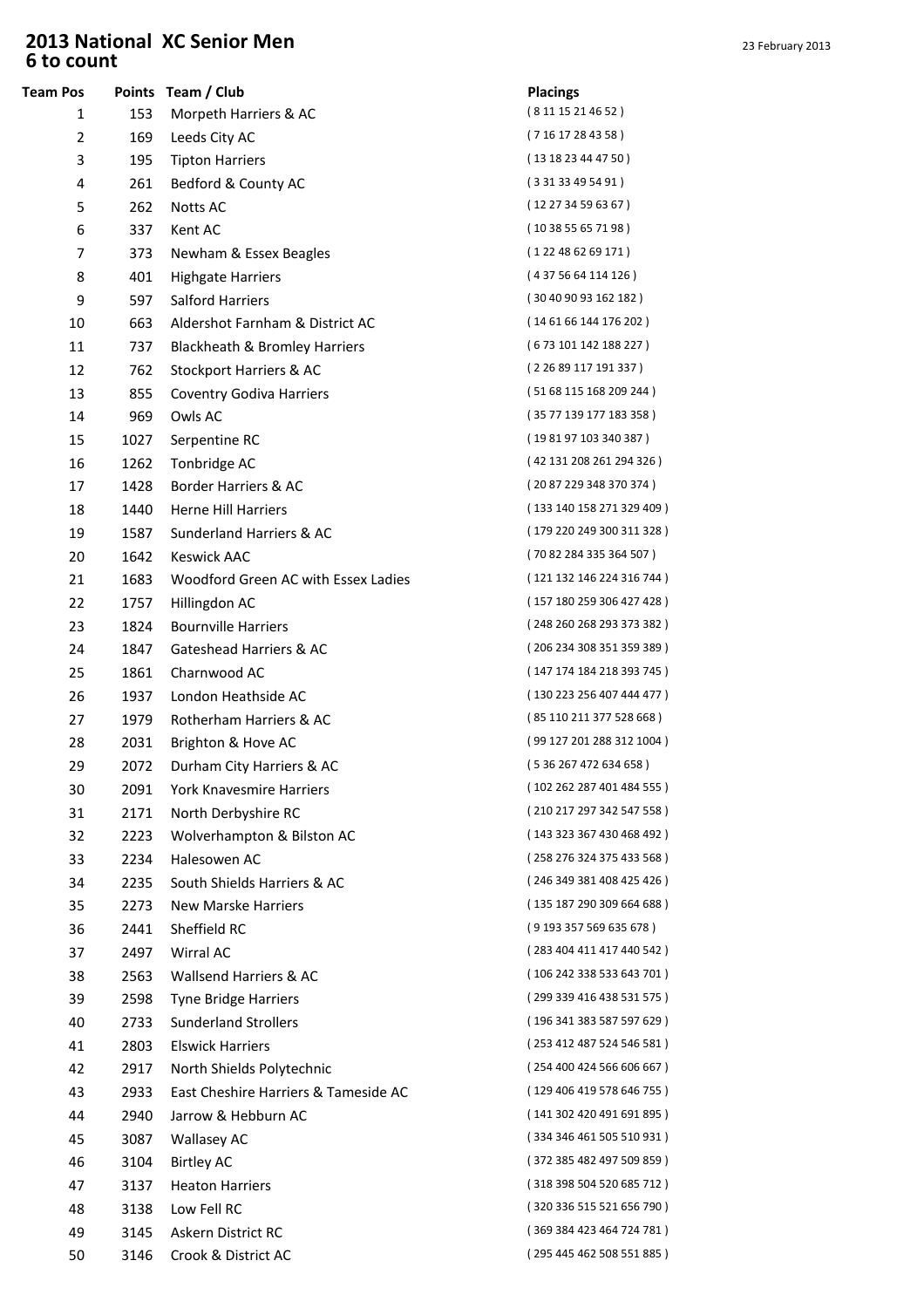## **2013 National XC Senior Men** 23 February 2013 6 to count

| <b>Team Pos</b> |      | Points Team / Club                 | <b>Placings</b> |
|-----------------|------|------------------------------------|-----------------|
| 51              | 3163 | Middlesbrough & Cleveland Harriers | (86 265 6)      |
| 52              | 3167 | Sedgefield Harriers                | (330 399        |
| 53              | 3273 | <b>Barnsley AC</b>                 | (278466)        |
| 54              | 3313 | City of York AC                    | (413429)        |
| 55              | 3341 | Clowne RR                          | (195 222        |
| 56              | 3420 | Rochdale Harriers & AC             | (376410)        |
| 57              | 3475 | Wellingborough & District AC       | (422467)        |
| 58              | 3505 | <b>Elvet Striders</b>              | (496 543        |
| 59              | 3581 | Wesham RR                          | (145414)        |
| 60              | 3623 | Guildford & Godalming AC           | (281518)        |
| 61              | 3633 | Saltwell Harriers                  | (403458         |
| 62              | 3645 | <b>Bourne Town Harriers</b>        | (266604)        |
| 63              | 3878 | Quakers RC                         | (291 486)       |
| 64              | 3892 | South London Harriers              | (394 478        |
| 65              | 3921 | <b>Bexley AC</b>                   | (388633)        |
| 66              | 3953 | Houghton Harriers & AC             | (361594)        |
| 67              | 4012 | <b>Wilmslow RC</b>                 | (172315)        |
| 68              | 4077 | Newark AC                          | (396 474)       |
| 69              | 4108 | Knowsley Harriers AC               | (272 534)       |
| 70              | 4150 | <b>Blackhill Bounders</b>          | (279 548)       |
| 71              | 4198 | Lytham St Annes RRC                | (481 579)       |
| 72              | 4277 | Eton Manor AC                      | (264694)        |
| 73              | 4517 | <b>Blyth RC</b>                    | (473642)        |
| 74              | 4548 | Derwentside AC                     | (536 580        |
| 75              | 4649 | <b>Sutton Runners</b>              | (538 584)       |
| 76              | 4705 | <b>Belle Vue Racers</b>            | (693720)        |
| 77              | 4825 | Harrogate Tri Club                 | (356 759)       |
| 78              | 5002 | <b>Great Western Runners</b>       | (563570)        |
| 79              | 5091 | Kirkstall Harriers                 | (650683)        |
|                 |      |                                    |                 |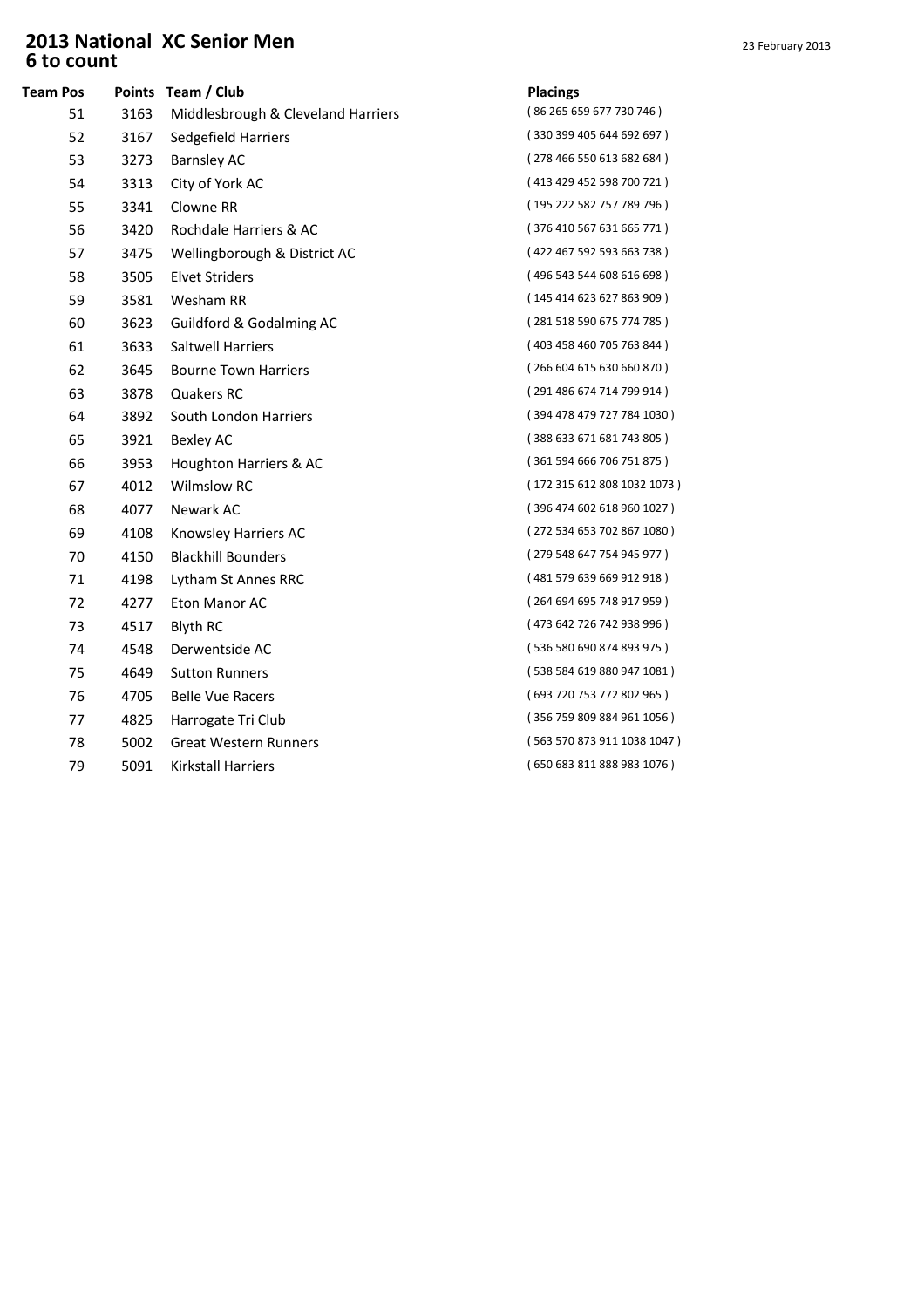## **2013 National XC Senior Men** 2013 23 February 2013 9 to count

| <b>Team Pos</b> |      | Points Team / Club                  | <b>Placings</b> |
|-----------------|------|-------------------------------------|-----------------|
| 1               | 382  | Morpeth Harriers & AC               | (8 11 15 2      |
| $\overline{2}$  | 423  | Leeds City AC                       | (716172         |
| 3               | 579  | <b>Notts AC</b>                     | (12 27 34       |
| 4               | 651  | Bedford & County AC                 | (331334)        |
| 5               | 672  | <b>Tipton Harriers</b>              | (13 18 23       |
| 6               | 969  | <b>Highgate Harriers</b>            | (437566)        |
| 7               | 1095 | Kent AC                             | (10 38 55       |
| 8               | 1673 | Aldershot Farnham & District AC     | (146166)        |
| 9               | 1738 | Salford Harriers                    | (304090)        |
| 10              | 1848 | Blackheath & Bromley Harriers       | (673101         |
| 11              | 2484 | Serpentine RC                       | (198197         |
| 12              | 2824 | <b>Coventry Godiva Harriers</b>     | (516811)        |
| 13              | 3028 | Tonbridge AC                        | (42 131 2)      |
| 14              | 3063 | Sunderland Harriers & AC            | (179 220)       |
| 15              | 3158 | Border Harriers & AC                | (208722         |
| 16              | 3498 | Gateshead Harriers & AC             | (206 234)       |
| 17              | 3582 | London Heathside AC                 | (130223)        |
| 18              | 3792 | South Shields Harriers & AC         | (246 349        |
| 19              | 3824 | <b>Bournville Harriers</b>          | (248260)        |
| 20              | 3886 | Wolverhampton & Bilston AC          | (143333)        |
| 21              | 3957 | Hillingdon AC                       | (157180)        |
| 22              | 4082 | Woodford Green AC with Essex Ladies | (121132)        |
| 23              | 4233 | Halesowen AC                        | (258 276        |
| 24              | 4636 | <b>Tyne Bridge Harriers</b>         | (299 339        |
| 25              | 4730 | Wirral AC                           | (283404         |
| 26              | 4740 | New Marske Harriers                 | (135187)        |
| 27              | 4941 | <b>Sunderland Strollers</b>         | (196341)        |
| 28              | 5067 | <b>Elswick Harriers</b>             | (253412)        |
| 29              | 5132 | Wallsend Harriers & AC              | (106242)        |
| 30              | 5328 | North Shields Polytechnic           | $(254400 \cdot$ |
| 31              | 5635 | Middlesbrough & Cleveland Harriers  | (86 265 6)      |
| 32              | 5870 | Rochdale Harriers & AC              | (376410)        |
| 33              | 5887 | Low Fell RC                         | (320 336)       |
| 34              | 6044 | Clowne RR                           | (195 222)       |
| 35              | 6049 | <b>Elvet Striders</b>               | (496 543        |
| 36              | 6097 | <b>Wallasey AC</b>                  | (334346)        |
| 37              | 6669 | <b>Bexley AC</b>                    | (388633)        |
|                 |      |                                     |                 |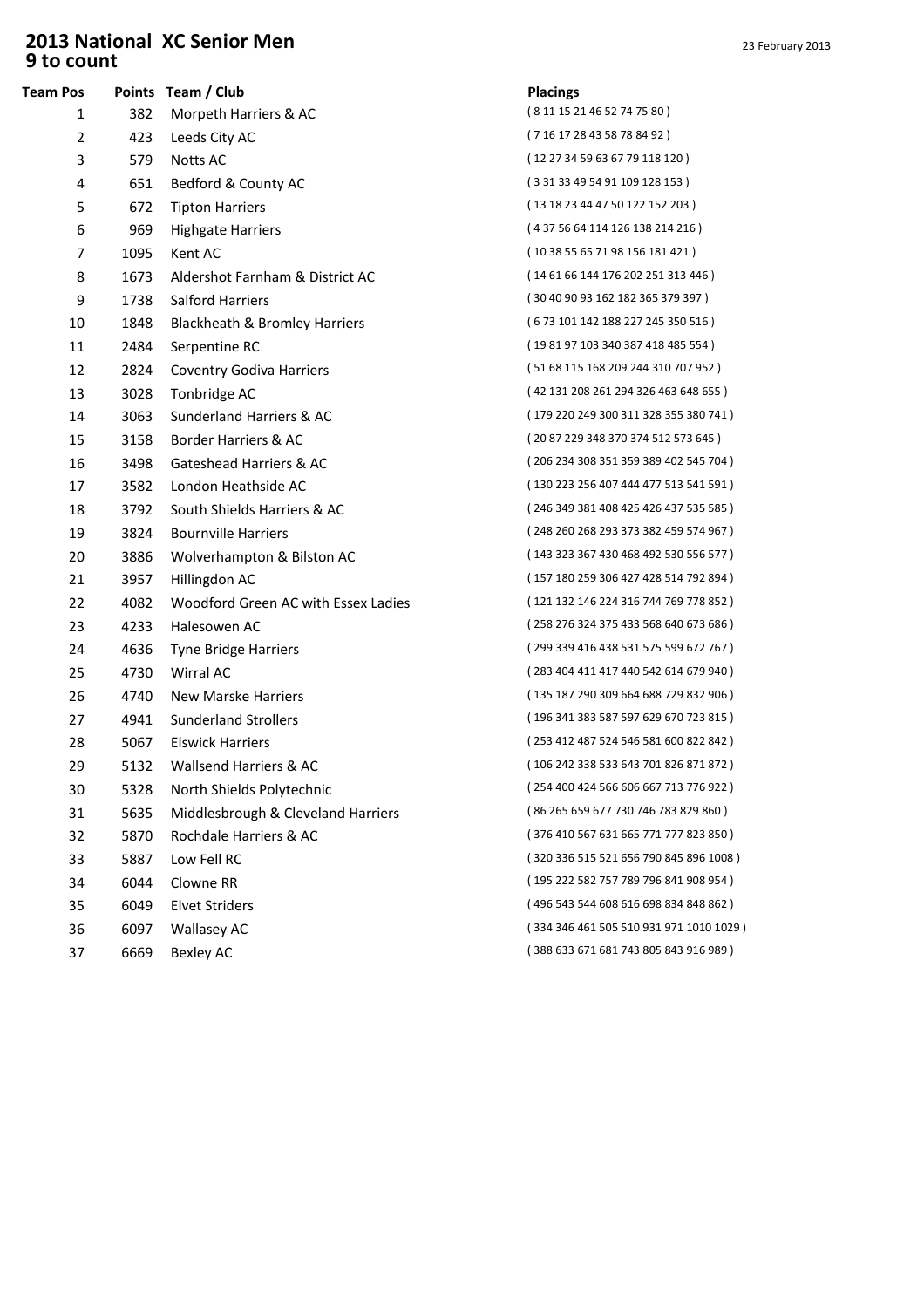Pos Time Name Club Pos Time Name Club Pos Time Name Club 0:29:31 Louise Damen Winchester & District AC<br>0:30:31 Sonia Samuels Sale Harriers Manchester 2 0:30:31 Sonia Samuels Sale Harriers Manuels Sale Harriers Manuels Sale Harriers Manuels  $3.0:30:40.$  Gemma Steel 4 0:30:54 Emma Clayton Bingley Harriers & AC<br>5 0:31:01 Olivia Walwyn-Bush City Of Norwich AC 5 0:31:01 Olivia Walwyn-Bush<br>6 0:31:06 Georgie Bruinvels 0:31:07 Juliet Doyle Charnwood AC 8 0:31:10 Frances Briscoe Coventry Godiva Harriers 9 0:31:31 Lily Partridge Aldershot Farnham & District AC 10 Katie Brough Warrington AC<br>10 Emily Pidgeon Aldershot Farnh 11 0:31:46 Emily Pidgeon Aldershot Farnham & District AC  $0:31:46$  Claire Duck 13 0:31:51 Sarah Tunstal Kendal AC 14 0:32:12 Lauren Deadman Havering Mayesbrook AC 15 0:32:14 Katie Walshaw Holmfirth Harriers AC<br>16 0:32:17 Steph Twell Aldershot Farnham & 16 0:32:17 Steph Twell Aldershot Farnham & District AC 18 0:32:38 Samantha Johnson Rotherham Harriers & AC 19 0:32:40 Alison Greggor Aldershot Farnham & District AC Polly Keen 21 0:32:48 Elaine Murty Blackheath & Bromley Harriers 22 0:32:52 Lucy O'gorman Sale Harriers Manchester 23 0:32:54 Lennie Waite Aldershot Farnham & District AC 24 0:32:59 Claire Martin Telford AC<br>25 0:33:04 Louise Small Aldershot F 26 0:33:08 Nicole Roberts Birchfield Harriers<br>27 0:33:10 Tamara Armoush Birchfield Harriers Tamara Armoush 28 0:33:12 Jackie Fairchild Trafford AC<br>29 0:33:15 Dionne Allen Leigh Harrie 29 0:33:15 Dionne Allen Leigh Harriers & AC 30 0:33:17 Jenny Jagger Bristol & West AC<br>31 0:33:19 Katie Good Stockport Harriers 32 0:33:21 Tess Parkinson Wolverhampton & Bilston AC 33 0:33:28 Charlotte Firth Windsor Slough Eton & Hounslow AC<br>34 0:33:28 Alex Snook Jarrow & Hebburn AC 34 0:33:28 Alex Snook Jarrow & Hebburn AC<br>35 0:33:36 Eleanor Fowler Nuneaton Harriers 35 0:33:36 Eleanor Fowler Nuneaton Harriers 36 0:33:39 Zanthe Wray Hallamshire Harriers<br>37 0:33:44 Kelly Rushton City Of Norwich AC 37 0:33:44 Kelly Rushton 38 0:33:54 Amanda Crook Southport Waterloo AC 39 0:33:58 Bryony Proctor Aldershot Farnham & District AC 41 0:34:07 Nicola Squires Hallamshire Harriers 42 0:34:10 Nicola Rogers Colchester Harriers AC 43 0:34:11 Suzie Richards Leeds City AC<br>44 0:34:12 Alana Gill Bingley Harrie 4 Alana Gill Bingley Harriers & AC<br>12 Sue Rust London Heathside AC 45 0:34:13 Sue Rust London Heathside AC 46 0:34:17 Rebecca Glover Serpentine RC 47 0:34:20 Natalie Farrow Lincoln Wellington AC 48 0:34:22 Rachel Robinson Aldershot Farnham & District AC 49 0:34:24 Alison Lavender Oswestry Olympians<br>50 0:34:36 Kate Goodhead Bristol & West AC 0:34:36 Kate Goodhead Bristol & West AC<br>0:34:37 Sarah Pemberton Serpentine RC 51 0:34:37 Sarah Pemberton<br>52 0:34:38 Marina Johnson 53 0:34:50 Victoria Callaway Charnwood AC 54 0:34:56 Clare Mckeown Border Harriers & AC 56 0:35:04 Helen Berry Holmfirth Harriers AC 57 0:35:06 Alex Gounelas Eton Manor AC 58 0:35:11 Elaine Leslie Jarrow & Hebburn AC<br>59 0:35:12 Amanda Vernon Trentham RC Amanda Vernon 60 0:35:15 Isabel Brinsden Epsom & Ewell Harriers 61 0:35:16 Jodie Spencer Vale Royal AC 62 0:35:20 Linda Jackson Woodford Green AC with Essex Ladies 63 0:35:21 Kate Spilsbury Vale Royal AC 64 0:35:22 Becky Gardiner Shaftesbury Barnet Harriers 66 0:35:27 Charlotte Green Bristol & West AC 67 0:35:30 Jess Fawcett Rotherham Harriers & AC 68 0:35:31 Rachel Cave Team Balancise AC 69 0:35:38 Emma Willits City of York AC<br>70 0:35:46 Lyndsay Clarke Stockport Harri  $71$  0:35:53 Sarah Griffiths 72 0:35:55 Nannah Bateson Lancaster & Morecambe AC 73 0:35:59 Louisa Pickles Wharfedale Harriers 74 0:36:01 Lauren Stewart Woodford Green AC with Essex Ladies 75 0:36:02 Alison Dargie Elswick Harriers<br>76 0:36:06 Myshola Kirkham Coventry Godiva 0:36:06 Myshola Kirkham Coventry Godiva Harriers 77 0:36:08 Claire Green Pudsey & Bramley AC 78 0:36:09 Maria Snell Lancaster & Morecambe AC 79 0:36:12 Samantha Amend Belgrave Harriers<br>80 0:36:13 Sally Morley Ilkley Harriers AC 81 0:36:14 Angela Howe London Heathside AC 82 0:36:16 Victoria Crawford Serpentine RC 83 0:36:17 Eloise Lee Birmingham Running Athletics & Tri<br>84 0:36:18 Sarah Kearney Wirral AC  $0:36:18$  Sarah Kearney 85 0:36:20 Megan Ellis Loftus & Whitby AC 86 0:36:20 Jenny Reed Notts AC 87 0:36:21 Clare Thompson Sheffield RC 88 0:36:23 Gail Griffiths Manx Harriers<br>89 0:36:24 Vikki Haves Chelmsford AC 89 0:36:24 Vikki Hayes Chelmsford AC 90 0:36:27 Kelly Hewitson Hallamshire Harriers 92 0:36:33 Josephine Rhodes Belgrave Harriers 93 0:36:35 Sam Ludlow Taylor Serpentine RC 94 0:36:36 Claire Robson Hallamshire Harriers 96 0:36:43 Jennifer Bradley Serpentine RC 97 0:36:45 Debbie Thomas Trentham RC 98 0:36:46 Deanna Laforet Serpentine RC<br>99 0:36:47 Catherine Charlton Redhill RR 99 0:36:47 Catherine Charlton 100 0:36:51 Kate Malcolm Eton Manor AC

6 0:31:06 Georgie Bruinvels Aldershot Farnham & District AC 17 Die Belgrave Harriers 25 0:33:04 Louise Small Aldershot Farnham & District AC Stockport Harriers & AC 40 0:33:59 Steph Burns Rotherham Harriers & AC Serpentine RC Morpeth Harriers & AC **Tipton Harriers Stockport Harriers & AC**<br>Leigh Harriers & AC **Ilkley Harriers AC** 91 0:36:30 Jo Bradford Leicester Coritanian AC Herne Hill Harriers

101 0:36:52 Fee Maycock Belgrave Harriers<br>102 0:36:54 Sarah Mackness Telford AC 102 0:36:54 Sarah Mackness 104 0:36:56 Linda Howell Bournville Harriers<br>105 0:36:58 Julia Leventon Trafford AC 105 0:36:58 Julia Leventon<br>106 0:36:59 Aiveen Fox 0:37:00 Julie Caddick Tipton Harriers 0:37:01 Deb Blakeman Wolverhampton & Bilston AC 109 0:37:07 Laura Jardine Heaton Harriers<br>110 0:37:07 Ruth Ross Hallamshire Hari 0:37:14 Amber-Sian Magee Charnwood AC 0:37:22 Tracy Barlow Thames Valley Harriers 114 0:37:23 Hayley Cavill Sale Harriers Manchester<br>115 0:37:26 Mary Ferrier Gateshead Harriers & AC 0:37:26 Mary Ferrier Gateshead Harriers & AC 116 0:37:27 Kathryn Stuart Sphinx AC<br>117 0:37:29 Elspeth Storrar London Heathside AC elspeth Storrar 0:37:32 Genevieve Brouke Serpentine RC 119 0:37:34 Sarah Lister Blackhill Bounders<br>120 0:37:34 Sophie Lovell Leeds City AC 0:37:38 Kim Mceneany Wallasey AC 0:37:39 Zara Hyde-Peters Coventry Godiva Harriers 0:37:40 Carla Denneny Serpentine RC 124 0:37:40 Cath Holden Tipton Harriers<br>125 0:37:41 Sharon Bulman New Marske Ha 0:37:42 Michelle Avery Sunderland Harriers & AC 0:37:47 Sally Mhlanga Chelmsford AC 0:37:48 Tania Hernandez \*\* Salford Harriers n/s 130 0:37:51 Kath Farquhar Holmfirth Harriers AC<br>131 0:37:56 Hannah Griffiths Trafford AC Hannah Griffiths 0:37:59 Kerry Storrar Barnsley AC 0:38:00 Sarah Flanagan Eton Manor AC 0:38:06 Caroline Mayers<br>135 0:38:09 Jan Nicholls 0:38:15 Jackie Halford Wolverhampton & Bilston AC 137 0:38:16 Helen Palmer Serpentine RC 0:38:18 Sara Roberts Bournville Harriers 139 0:38:20 Leanne Robertson Blackhill Bounders<br>140 0:38:22 Sue Phillins Darlington Harriers 0:38:25 Laura Johnson Charnwood AC 0:38:35 Rhiannon Silson Border Harriers & AC 143 0:38:37 Emma Brown Bridlington RR<br>144 0:38:38 Kathryn Morgans Wolverhampto 144 0:38:38 Kathryn Morgans Wolverhampton & Bilston AC<br>145 0:38:40 Hester Barsham-Rolf Belgrave Harriers 145 - Hester Barsham-Rolf 0:38:41 Sue Davies Tipton Harriers 0:38:45 Helen Ward Serpentine RC 0:38:47 Laura Denison Serpentine RC 149 0:38:48 Sophie Marr Tyne Bridge Harriers<br>150 0:38:49 Carolyn Gaunt Sheffield RC 150 0:38:49 Carolyn Gaunt<br>151 0:38:49 Laura Stenton 0:38:49 Laura Stenton Hallamshire Harriers 0:38:58 Marta Bagnati Serpentine RC 154 0:38:58 Linda Bone South Shields Harriers & AC<br>155 0:39:00 Alison Sugars Stopslev Striders 0:39:01 Linda Noble Darlington Harriers & AC 0:39:03 Claire Spencer Kimberworth Striders 0:39:05 Tamara Ball Bromsgrove & Redditch AC 160 0:39:15 Kath Aspin New Marske Harriers<br>161 0:39:25 Andrea Banner Flswick Harriers  $0:39:25$  Andrea Banner 0:39:28 Jenny Brignall Heaton Harriers 0:39:33 Rachel Ball Sunderland Strollers 164 0:39:36 Sarah Knox Serpentine RC<br>165 0:39:37 Julia Jackson Loftus & Whith 166 0:39:39 Nina Cameron Heaton Harriers 0:39:42 Jemma-Louise Bell Gateshead Harriers & AC 0:39:44 Wanda Sanchez London Heathside AC 169 0:39:49 Sarah Lowery<br>170 0:39:53 Katie Lomas 0:39:57 Suzanne Gutcher South Shields Harriers & AC 0:39:57 Christine Anthony West Suffolk AC 173 0:39:57 Bev Ganose Altrincham & District AC<br>174 0:40:02 Julie Wargent Team Balancise AC 0:40:02 Julie Wargent Team Balancise AC 0:40:05 Jessica Bass Thames Valley Harriers 0:40:08 Esther Hope City Of Norwich AC 0:40:10 Marie Voice Kenilworth Runners 178 0:40:13 Sarah Rock Bournville Harriers<br>179 0:40:14 Marie Synnott-Wells Ranelagh Harriers 0:40:14 Marie Synnott-Wells Ranelagh Harriers 0:40:15 Fiona Alexander Ripley Running Club 0:40:18 Lucy Needham Holmfirth Harriers AC 183 0:40:27 Lucy Ellis Great Western Runners<br>184 0:40:29 Joanne Finch Notts AC Joanne Finch 0:40:30 Jo Bolton Kimberworth Striders 0:40:32 Helen Grant Cambridge & Coleridge AC 0:40:33 Heather Christopher Blyth RC 188 0:40:36 Lucy Jefferies Quakers RC<br>189 0:40:38 Joanne Worboys-Ho Denby Dale 190 0:40:39 Lorna Graham Birtley AC<br>191 0:40:42 Mel Koth Lytham St 0:40:44 Hazel Davies Keswick AAC 0:40:45 Jayne Mumford Coventry Godiva Harriers 0:40:46 Claire Diamond-How Low Fell RC 0:40:51 Penny Barber Tipton Harriers 0:40:52 Susanne Hunter Blyth RC 0:40:52 Janine Ridgard East Cheshire Harriers & Tameside AC 0:40:53 Rachel Bentley Durham City Harriers & AC

North Shields Polytechnic 11616112<br>Durham City Harriers & AC 110 0:37:07 Ruth Ross Hallamshire Harriers Jarrow & Hebburn AC Leeds City AC .<br>New Marske Harriers Tonbridge AC Sale Harriers Manchester Darlington Harriers & AC 152 0:38:50 Jackie Keavney Richmond & Zetland Harriers Stopsley Striders Sunderland Strollers Loftus & Whitby AC Charnwood AC Blackheath & Bromley Harriers -<br>Denby Dale Travellers Lytham St Annes RRC New Marske Harriers 200 0:40:55 Abbie Smith Middlesbrough & Cleveland Harriers

201 0:40:56 Laura D'albey Belgrave Harriers<br>202 0:41:00 Nicola Woodward Aurora Harriers 202 0:41:00 Nicola Woodward Aurora Harriers<br>203 0:41:01 Katherine Hovland Lytham St Annes RRC Katherine Hoyland 204 0:41:01 Nicky Mowat Wilmslow RC<br>205 0:41:04 Natasha Cendrowicz Highgate Harriers 205 0:41:04 Natasha Cendrowicz Highgate Har<br>206 0:41:04 Fiona Shenton Elvet Striders 0:41:04 Fiona Shenton<br>0:41:05 Marianne Hen 207 0:41:05 Marianne Hensman Bournville Harriers 208 0:41:05 Ilona Bagi Serpentine RC 209 0:41:06 Louise Kemp Wellingborough & District AC<br>210 0:41:07 Lauren Fawke Folkestone RC 211 0:41:08 Lisa Atkinson Gateshead Harriers & AC<br>212 0:41:11 Maggie Lorraine Gateshead Harriers & AC 213 0:41:15 Judith Shotton Sunderland Strollers 214 0:41:18 Anna Blomfield Rochdale Harriers & AC<br>215 0:41:23 Lindsey Chanman Blyth RC 215 0:41:23 Lindsey Chapman<br>216 0:41:25 Vikki Hardwicke 216 0:41:25 Vikki Hardwicke Rossendale Harriers & AC 218 0:41:30 Joanne Street Sale Harriers Manchester<br>219 0:41:33 Natalie Pullin Birmingham Running Athl 221 0:41:37 Katie Scott Houghton Harriers & AC 222 0:41:37 Jill Kisler Sunderland Strollers 223 0:41:39 Philippa James Rotherham Harriers & AC 224 0:41:39 Janine Ellis Wilmslow RC<br>225 0:41:39 Louise Priestley Blackhill Boun 226 0:41:40 Melanie Haughan Saltwell Harriers<br>227 0:41:42 Fmma MacQueen Fast Cheshire Ha 228 0:41:47 Kate Sergeant Claremont RR & AC 229 0:41:49 Joan Clarke Stourbridge RC<br>230 0:41:51 Catherine Hall Wirral AC 230 0:41:51 Catherine Hall<br>231 0:41:51 Rachel Gibson 232 0:41:51 Mariah Silva Border Harriers & AC 233 0:41:54 Sue Dicks Loftus & Whitby AC<br>234 0:41:59 Louise Blizzard Belgrave Harriers 234 0:41:59 Louise Blizzard Belgrave Harriers 20e Woodward Eton Manor<br>Candy Hawkins Ashford AC  $236$   $0.42.01$  Candy Hawkins 237 0:42:03 Helen Grainger Hallamshire Harriers 238 0:42:04 Diane Osborn Tonbridge AC 239 0:42:09 Emma Dodd Wharfedale Harriers<br>240 0:42:14 Charlotte Spencer Claremont RR & AC 241 0:42:21 Becky Clifton Bridlington RR 242 0:42:22 Ashleigh Ewen Kirkstall Harriers 243 0:42:26 Caroline Ringrow Serpentine RC<br>244 0:42:31 Jill Bennett Flswick Harrier 244 0:42:31 Jill Bennett<br>245 0:42:33 Estelle Fenton Tonbridge AC 246 0:42:34 Sharon Tansley Valley Striders AC 247 0:42:37 Juliet Percival Elvet Striders 248 0:42:38 Vicky Felton Barnsley AC 249 0:42:39 Claire Miller London Heathside AC<br>250 0:42:39 Sarah Garrett Saltwell Harriers 250 0:42:39 Sarah Garrett Saltwell Harriers<br>251 0:42:39 Lisa Pettit Serpentine RC 251 0:42:39 Lisa Pettit Serpentine RC<br>252 0:42:44 Amanda Hardy Mansfield Harriers 252 0:42:44 Amanda Hardy Mansfield Harriers 253 0:42:47 Sara Habib Kenilworth Runners 254 0:42:49 Julie Delahaye-Slater Bournville Harriers 256 0:42:51 Marie Drozdowicz Elswick Harriers 257 0:42:56 Cheryl Parkin Low Fell RC 258 0:42:58 Fern Freeman Durham City Harriers & AC<br>259 0:42:59 Val Clarke Darlington Harriers & AC 260 0:43:00 Rebecca Forster South Shields Harriers & AC 261 0:43:06 Joanne Ellis Crook & District AC 262 0:43:06 Caroline Holmes Crook & District AC 263 0:43:19 Carrie Creamer Wolverhampton & Bilston AC 264 0:43:26 Maresa Bell Blackhill Bounders<br>265 0:43:27 Angela Charlton South Shields Harri 266 0:43:30 Susan Davis Elvet Striders 267 0:43:35 Spink Jane Sedgefield Harriers 269 0:43:53 Sandra Prosser Ranelagh Harriers<br>270 0:43:53 Rosemary Wilson Trentham RC Rosemary Wilson 271 0:43:57 Fiona Wilson Richmond & Zetland Harriers 272 0:43:58 Nina Jensen Claremont RR & AC 273 0:43:58 Nicola Cumley Bournville Harriers<br>274 0:44:00 Judy Allison Bridlington RR 274 0:44:00 Judy Allison Bridlington RR 275 0:44:01 Leonie Clitherow Bournville Harriers<br>276 0:44:03 Roz Layton Flyet Striders Roz Layton 277 0:44:03 Emma Avis Tonbridge AC 278 0:44:05 Paula Atkinson South Shields Harriers & AC 279 0:44:06 Lauren Davies Sale Harriers Manchester<br>280 0:44:07 Jenna Maynard Sunderland Strollers 281 0:44:09 Hayley Masterman Blyth RC 282 0:44:10 Megan Bell Elvet Striders 283 0:44:12 Karen Clark Bourne Town Harriers<br>284 0:44:16 Ann Kitchen Newark AC Ann Kitchen 285 0:44:19 Moyra Magowan Sunderland Strollers<br>286 0:44:22 Alison Bone South Shields Harrier 286 0:44:22 Alison Bone South Shields Harriers & AC 287 0:44:24 Pearl Bayford Bridlington RR 288 0:44:26 Helen Higgins Sunderland Harriers & AC<br>289 0:44:29 Catriona Turnbull Great Western Bunners 290 0:44:32 Dianne Priestley Kendal AC<br>291 0:44:37 Rae Moorbouse Wolverban 292 0:44:41 Julie Cross Claremont RR & AC<br>293 0:44:47 Diane Herrington Scarborough AC 293 0:44:47 Diane Herrington Scarborough AC<br>294 0:44:50 Hannah Fox Wolverhampton 294 0:44:50 Hannah Fox Wolverhampton & Bilston AC<br>295 0:44:52 Kelly Bentley Houghton Harriers & AC 296 0:44:57 Jude Glyn Bournville Harriers 297 0:45:00 Jenny Friend Heaton Harriers 298 0:45:01 Tracey Hulme Wesham RR<br>299 0:45:06 Catherine O'connor Folkestone RC 299 0:45:06 Catherine O'connor 300 0:45:11 Sarah Sherratt Wesham RR

Folkestone RC Gateshead Harriers & AC Woodford Green AC with Essex Ladies 219 0:41:33 Natalie Pullin Birmingham Running Athletics & Tri 220 0:41:34 Helen Gallagher South Shields Harriers & AC 225 0:41:39 Louise Priestley Blackhill Bounders East Cheshire Harriers & Tameside A Wolverhampton & Bilston AC Claremont RR & AC Tonbridge AC 255 0:42:51 Victoria Cocking Bourne Town Harriers Darlington Harriers & AC 25 South Shields Harriers & AC 268 0:43:47 Alex Wardle Woodford Green AC with Essex Ladi Sunderland Strollers Great Western Runners Wolverhampton & Bilston AC Houghton Harriers & AC